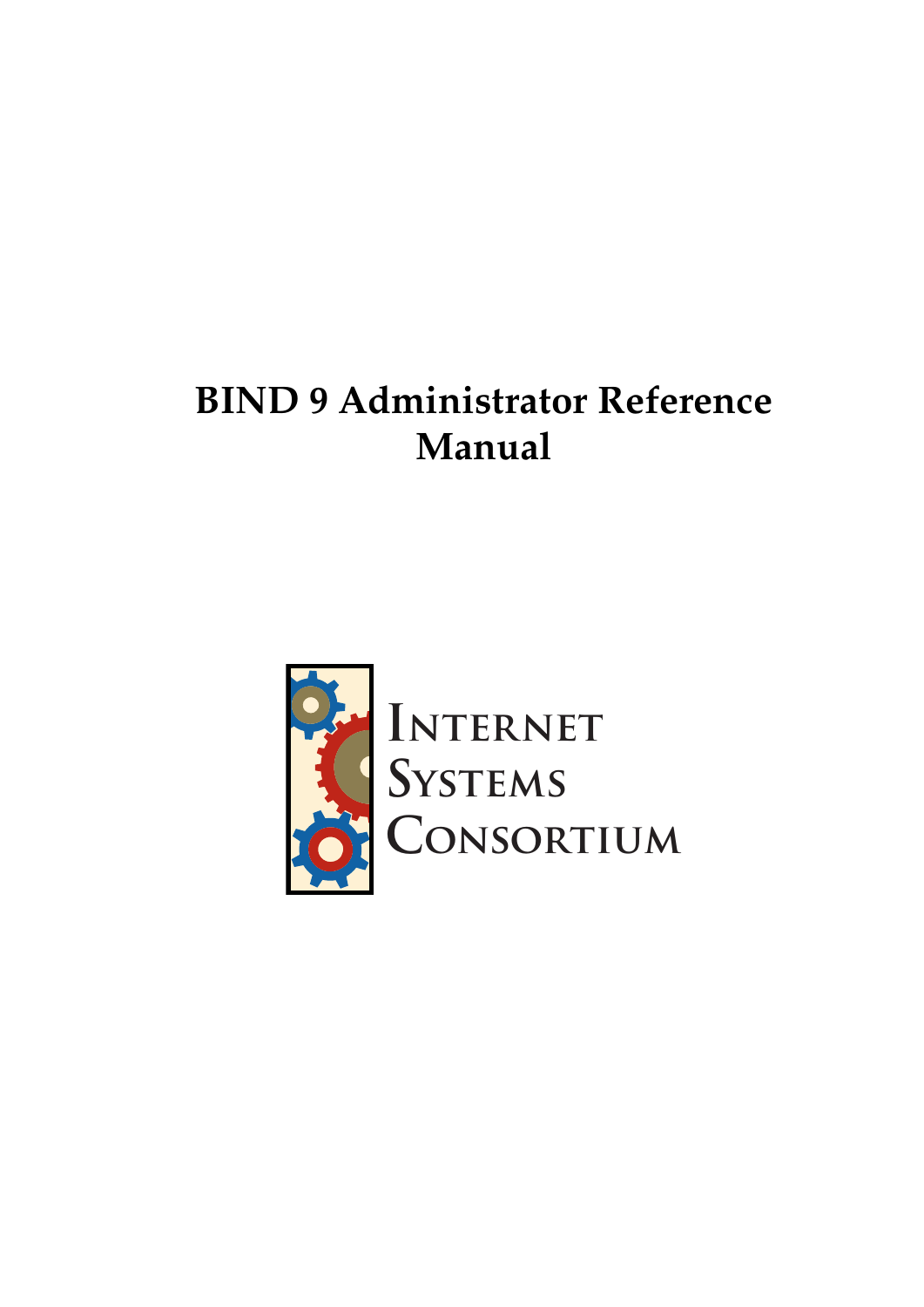Copyright © 2004, 2005, 2006, 2007, 2008, 2009, 2010 Internet Systems Consortium, Inc. ("ISC")

Copyright © 2000, 2001, 2002, 2003 Internet Software Consortium.

Permission to use, copy, modify, and/or distribute this software for any purpose with or without fee is hereby granted, provided that the above copyright notice and this permission notice appear in all copies.

THE SOFTWARE IS PROVIDED "AS IS" AND ISC DISCLAIMS ALL WARRANTIES WITH REGARD TO THIS SOFTWARE INCLUDING ALL IMPLIED WARRANTIES OF MERCHANTABILITY AND FITNESS. IN NO EVENT SHALL ISC BE LIABLE FOR ANY SPECIAL, DIRECT, INDIRECT, OR CONSEQUENTIAL DAMAGES OR ANY DAMAGES WHATSOEVER RESULTING FROM LOSS OF USE, DATA OR PROFITS, WHETHER IN AN ACTION OF CONTRACT, NEGLIGENCE OR OTHER TORTIOUS ACTION, ARISING OUT OF OR IN CONNECTION WITH THE USE OR PERFORMANCE OF THIS SOFTWARE.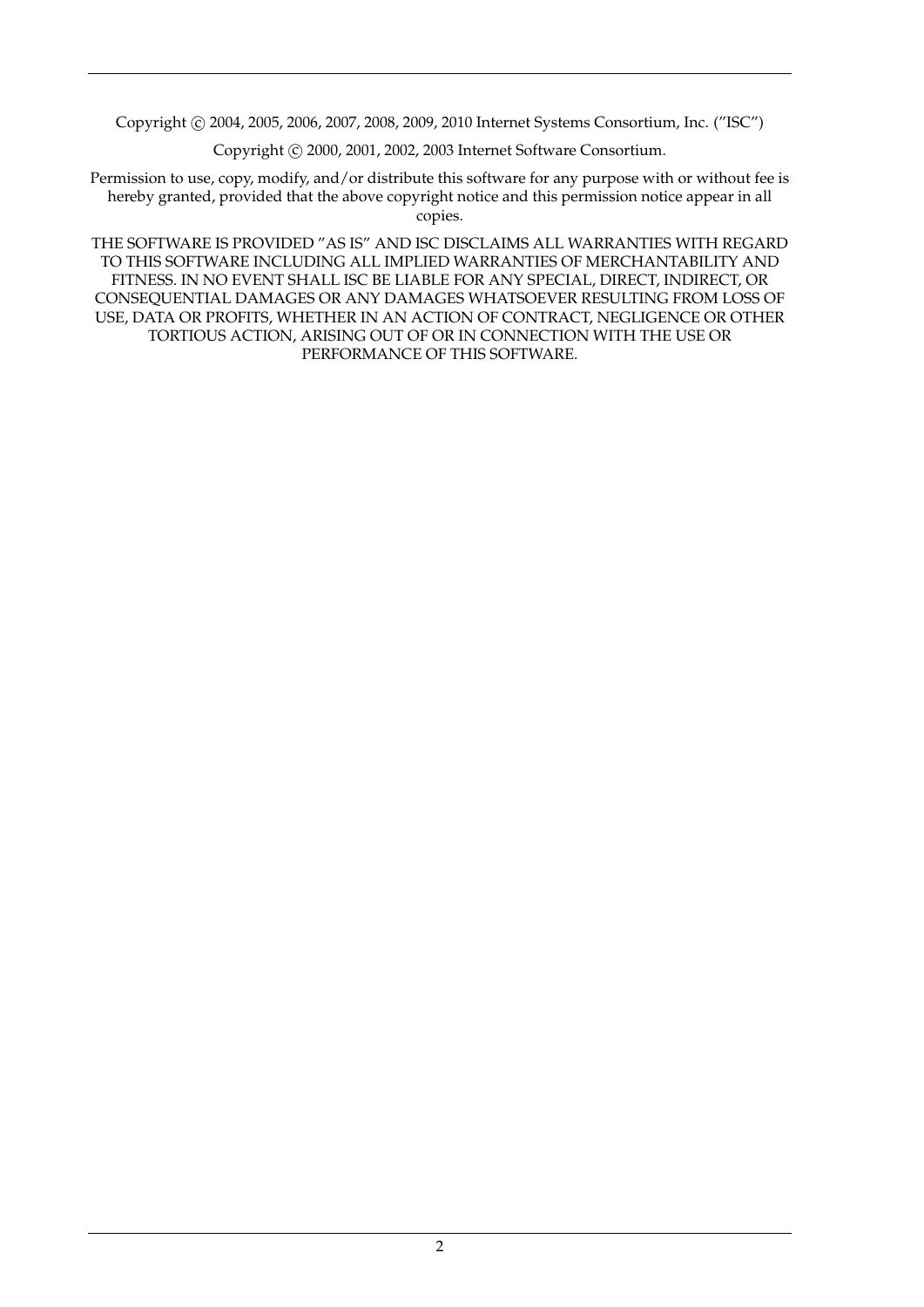# **Contents**

| $\mathbf{1}$ |     | Introduction                                                                                                                | 7              |
|--------------|-----|-----------------------------------------------------------------------------------------------------------------------------|----------------|
|              |     |                                                                                                                             |                |
|              | 1.1 |                                                                                                                             | $\overline{7}$ |
|              | 1.2 |                                                                                                                             | 7              |
|              | 1.3 |                                                                                                                             | $\overline{7}$ |
|              | 1.4 |                                                                                                                             | 8              |
|              |     | 1.4.1                                                                                                                       | 8              |
|              |     | 1.4.2                                                                                                                       | 8              |
|              |     | 1.4.3                                                                                                                       | 8              |
|              |     |                                                                                                                             |                |
|              |     | 1.4.4                                                                                                                       | 9              |
|              |     | 1.4.4.1                                                                                                                     | 9              |
|              |     | 1.4.4.2                                                                                                                     | 9              |
|              |     | 1.4.4.3                                                                                                                     | 9              |
|              |     | 1.4.5                                                                                                                       | 10             |
|              |     | 1.4.5.1                                                                                                                     | 10             |
|              |     |                                                                                                                             |                |
|              |     | 1.4.6                                                                                                                       | 10             |
|              |     |                                                                                                                             |                |
| $\mathbf{2}$ |     | <b>BIND Resource Requirements</b>                                                                                           | 11             |
|              | 2.1 |                                                                                                                             | 11             |
|              | 2.2 |                                                                                                                             | 11             |
|              | 2.3 |                                                                                                                             | 11             |
|              | 2.4 |                                                                                                                             | 11             |
|              | 2.5 |                                                                                                                             | 12             |
|              |     |                                                                                                                             |                |
| 3            |     | Name Server Configuration                                                                                                   | 13             |
|              | 3.1 |                                                                                                                             | 13             |
|              |     | 3.1.1                                                                                                                       | 13             |
|              |     |                                                                                                                             | 13             |
|              |     | 3.1.2                                                                                                                       |                |
|              | 3.2 |                                                                                                                             | 14             |
|              | 3.3 |                                                                                                                             | 14             |
|              |     | 3.3.1                                                                                                                       | 14             |
|              |     | 3.3.1.1                                                                                                                     | 15             |
|              |     | 3.3.1.2                                                                                                                     | 15             |
|              |     | 3.3.2                                                                                                                       | 18             |
|              |     |                                                                                                                             |                |
| 4            |     | <b>Advanced DNS Features</b>                                                                                                | 19             |
|              | 4.1 |                                                                                                                             | 19             |
|              | 4.2 |                                                                                                                             | 19             |
|              |     | 4.2.1<br>The journal file $\dots \dots \dots \dots \dots \dots \dots \dots \dots \dots \dots \dots \dots \dots \dots \dots$ | 19             |
|              |     |                                                                                                                             |                |
|              | 4.3 |                                                                                                                             | 20             |
|              | 4.4 |                                                                                                                             | 20             |
|              |     | 4.4.1                                                                                                                       | 20             |
|              | 4.5 | <b>TSIG</b>                                                                                                                 | 23             |
|              |     | 4.5.1                                                                                                                       | 23             |
|              |     | 4.5.1.1                                                                                                                     | 23             |
|              |     | 4.5.1.2                                                                                                                     | 24             |
|              |     |                                                                                                                             |                |
|              |     | 4.5.2                                                                                                                       | 24             |
|              |     | 4.5.3                                                                                                                       | 24             |
|              |     | 4.5.4                                                                                                                       | 24             |
|              |     | TSIG Key Based Access Control<br>4.5.5                                                                                      | 24             |
|              |     | 4.5.6                                                                                                                       | 25             |
|              | 4.6 |                                                                                                                             | 25             |
|              | 4.7 |                                                                                                                             | 25             |
|              | 4.8 |                                                                                                                             | 26             |
|              |     |                                                                                                                             |                |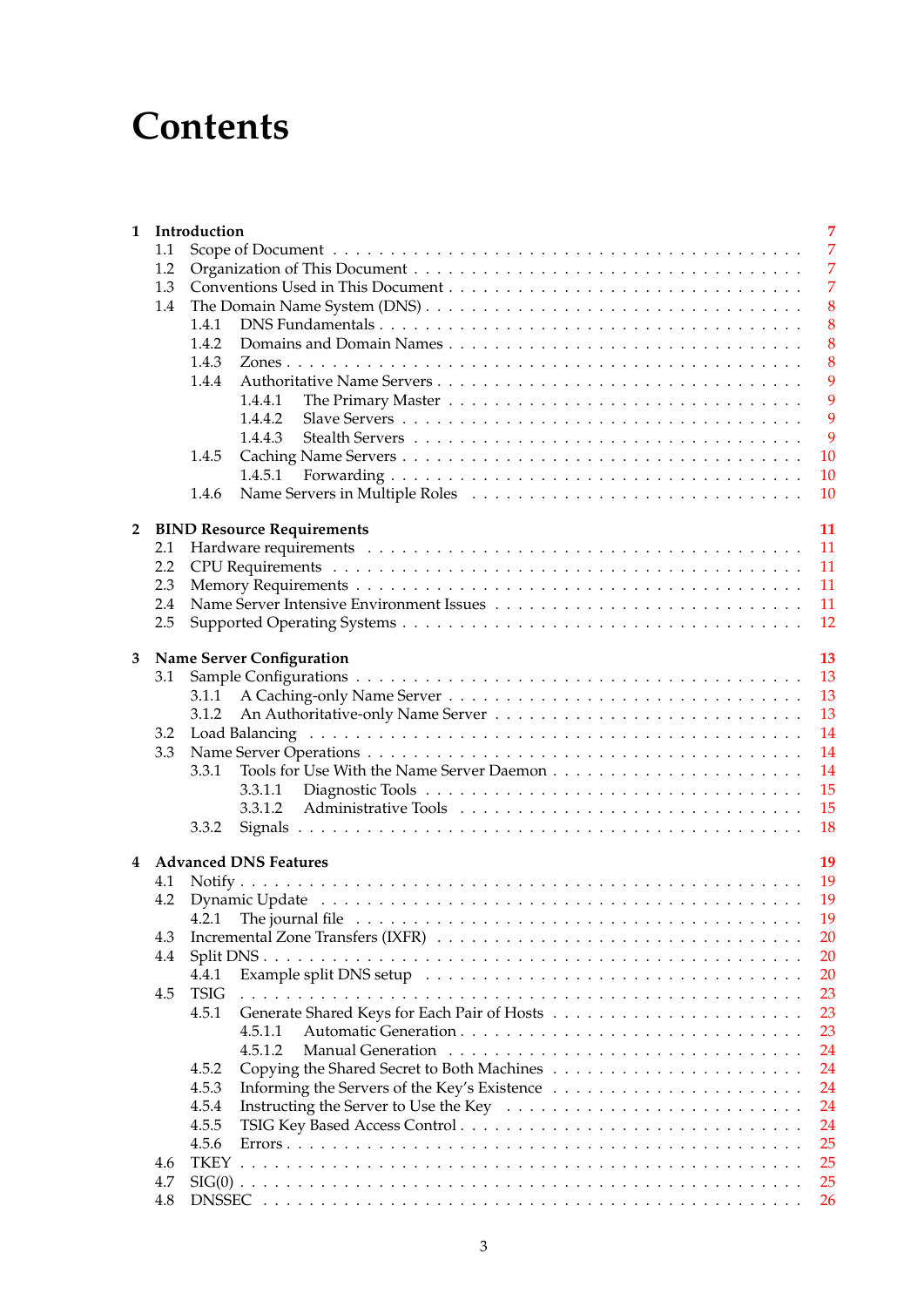|   |     | 4.8.1  |          |                                               | 26 |
|---|-----|--------|----------|-----------------------------------------------|----|
|   |     | 4.8.2  |          |                                               | 26 |
|   |     | 4.8.3  |          |                                               | 27 |
|   | 4.9 |        |          |                                               | 28 |
|   |     | 4.9.1  |          |                                               | 28 |
|   |     | 4.9.2  |          | Address to Name Lookups Using Nibble Format   | 28 |
|   |     |        |          |                                               |    |
| 5 |     |        |          | The BIND 9 Lightweight Resolver               | 29 |
|   | 5.1 |        |          |                                               | 29 |
|   | 5.2 |        |          |                                               | 29 |
|   |     |        |          |                                               |    |
| 6 |     |        |          | <b>BIND 9 Configuration Reference</b>         | 31 |
|   | 6.1 |        |          |                                               | 31 |
|   |     | 6.1.1  |          |                                               | 32 |
|   |     |        | 6.1.1.1  |                                               | 32 |
|   |     |        | 6.1.1.2  |                                               | 33 |
|   |     | 6.1.2  |          |                                               | 33 |
|   |     |        | 6.1.2.1  |                                               | 33 |
|   |     |        | 6.1.2.2  |                                               | 33 |
|   | 6.2 |        |          |                                               | 34 |
|   |     | 6.2.1  |          |                                               | 35 |
|   |     | 6.2.2  |          |                                               | 35 |
|   |     | 6.2.3  |          |                                               | 35 |
|   |     | 6.2.4  |          |                                               | 35 |
|   |     | 6.2.5  |          |                                               | 36 |
|   |     | 6.2.6  |          | include Statement Definition and Usage        | 36 |
|   |     | 6.2.7  |          |                                               | 36 |
|   |     | 6.2.8  |          |                                               | 37 |
|   |     | 6.2.9  |          |                                               | 37 |
|   |     | 6.2.10 |          |                                               | 37 |
|   |     |        |          |                                               | 38 |
|   |     |        |          |                                               | 40 |
|   |     |        |          |                                               |    |
|   |     |        | 6.2.10.3 |                                               | 41 |
|   |     |        |          |                                               | 42 |
|   |     |        |          |                                               | 43 |
|   |     |        |          |                                               | 43 |
|   |     |        |          | 6.2.14 masters Statement Definition and Usage | 43 |
|   |     |        |          |                                               | 43 |
|   |     |        |          |                                               | 46 |
|   |     |        | 6.2.16.1 |                                               | 48 |
|   |     |        |          |                                               | 52 |
|   |     |        | 6.2.16.3 |                                               | 52 |
|   |     |        | 6.2.16.4 |                                               | 53 |
|   |     |        | 6.2.16.5 |                                               | 54 |
|   |     |        | 6.2.16.6 |                                               | 54 |
|   |     |        |          |                                               | 56 |
|   |     |        | 6.2.16.8 |                                               | 58 |
|   |     |        |          |                                               | 58 |
|   |     |        |          |                                               | 59 |
|   |     |        |          |                                               | 59 |
|   |     |        |          |                                               | 60 |
|   |     |        |          |                                               | 61 |
|   |     |        |          |                                               | 62 |
|   |     |        |          |                                               | 62 |
|   |     |        |          |                                               | 64 |
|   |     |        |          |                                               | 64 |
|   |     |        |          |                                               | 66 |
|   |     |        |          |                                               | 66 |
|   |     | 6.2.17 |          |                                               | 67 |
|   |     |        |          |                                               |    |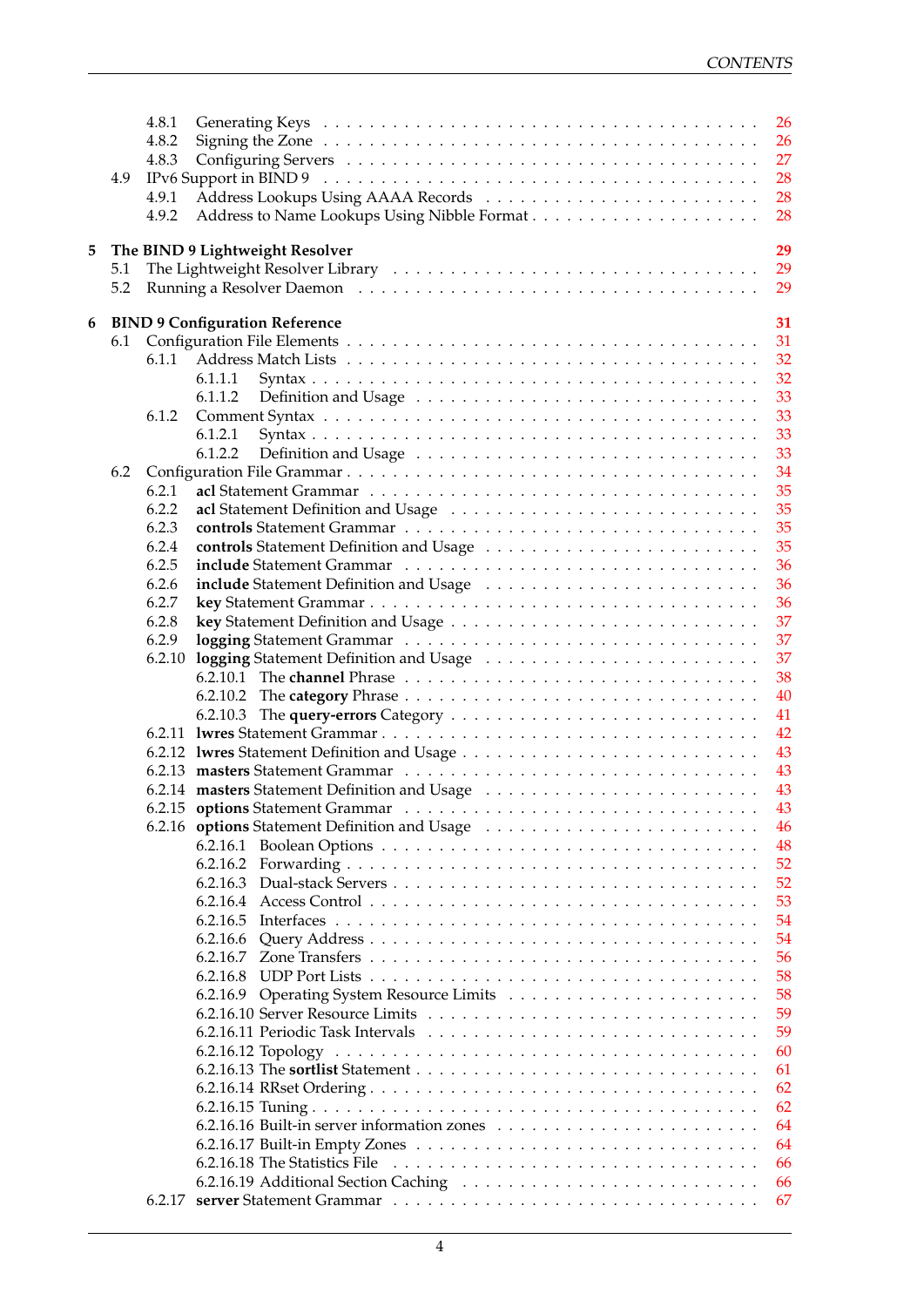|   |            |                       |                                                      |  |  |  |  |  |  |  |  |  |  |  |  |  |  |  |  |  |  |  |  |  |  |  |  |  |  |  | 67<br>69 |
|---|------------|-----------------------|------------------------------------------------------|--|--|--|--|--|--|--|--|--|--|--|--|--|--|--|--|--|--|--|--|--|--|--|--|--|--|--|----------|
|   |            |                       |                                                      |  |  |  |  |  |  |  |  |  |  |  |  |  |  |  |  |  |  |  |  |  |  |  |  |  |  |  | 69       |
|   |            |                       |                                                      |  |  |  |  |  |  |  |  |  |  |  |  |  |  |  |  |  |  |  |  |  |  |  |  |  |  |  | 69       |
|   |            |                       |                                                      |  |  |  |  |  |  |  |  |  |  |  |  |  |  |  |  |  |  |  |  |  |  |  |  |  |  |  | 69       |
|   |            |                       |                                                      |  |  |  |  |  |  |  |  |  |  |  |  |  |  |  |  |  |  |  |  |  |  |  |  |  |  |  | 70       |
|   |            |                       |                                                      |  |  |  |  |  |  |  |  |  |  |  |  |  |  |  |  |  |  |  |  |  |  |  |  |  |  |  | 73       |
|   |            |                       |                                                      |  |  |  |  |  |  |  |  |  |  |  |  |  |  |  |  |  |  |  |  |  |  |  |  |  |  |  | 73       |
|   |            |                       |                                                      |  |  |  |  |  |  |  |  |  |  |  |  |  |  |  |  |  |  |  |  |  |  |  |  |  |  |  | 74       |
|   |            |                       |                                                      |  |  |  |  |  |  |  |  |  |  |  |  |  |  |  |  |  |  |  |  |  |  |  |  |  |  |  | 74       |
|   |            |                       |                                                      |  |  |  |  |  |  |  |  |  |  |  |  |  |  |  |  |  |  |  |  |  |  |  |  |  |  |  | 77       |
|   |            |                       |                                                      |  |  |  |  |  |  |  |  |  |  |  |  |  |  |  |  |  |  |  |  |  |  |  |  |  |  |  | 78       |
|   | 6.3        |                       |                                                      |  |  |  |  |  |  |  |  |  |  |  |  |  |  |  |  |  |  |  |  |  |  |  |  |  |  |  |          |
|   |            | 6.3.1                 |                                                      |  |  |  |  |  |  |  |  |  |  |  |  |  |  |  |  |  |  |  |  |  |  |  |  |  |  |  | 78       |
|   |            |                       | 6.3.1.1                                              |  |  |  |  |  |  |  |  |  |  |  |  |  |  |  |  |  |  |  |  |  |  |  |  |  |  |  | 78       |
|   |            |                       | 6.3.1.2                                              |  |  |  |  |  |  |  |  |  |  |  |  |  |  |  |  |  |  |  |  |  |  |  |  |  |  |  | 80       |
|   |            | 6.3.2                 |                                                      |  |  |  |  |  |  |  |  |  |  |  |  |  |  |  |  |  |  |  |  |  |  |  |  |  |  |  | 81       |
|   |            | 6.3.3                 |                                                      |  |  |  |  |  |  |  |  |  |  |  |  |  |  |  |  |  |  |  |  |  |  |  |  |  |  |  | 81       |
|   |            | 6.3.4                 |                                                      |  |  |  |  |  |  |  |  |  |  |  |  |  |  |  |  |  |  |  |  |  |  |  |  |  |  |  | 82       |
|   |            | 6.3.5                 |                                                      |  |  |  |  |  |  |  |  |  |  |  |  |  |  |  |  |  |  |  |  |  |  |  |  |  |  |  | 82       |
|   |            |                       | 6.3.5.1                                              |  |  |  |  |  |  |  |  |  |  |  |  |  |  |  |  |  |  |  |  |  |  |  |  |  |  |  | 82       |
|   |            |                       | 6.3.5.2                                              |  |  |  |  |  |  |  |  |  |  |  |  |  |  |  |  |  |  |  |  |  |  |  |  |  |  |  | 83       |
|   |            |                       | 6.3.5.3                                              |  |  |  |  |  |  |  |  |  |  |  |  |  |  |  |  |  |  |  |  |  |  |  |  |  |  |  | 83       |
|   |            | 6.3.6                 | BIND Master File Extension: the \$GENERATE Directive |  |  |  |  |  |  |  |  |  |  |  |  |  |  |  |  |  |  |  |  |  |  |  |  |  |  |  | 83       |
|   |            | 6.3.7                 |                                                      |  |  |  |  |  |  |  |  |  |  |  |  |  |  |  |  |  |  |  |  |  |  |  |  |  |  |  | 84       |
|   |            |                       |                                                      |  |  |  |  |  |  |  |  |  |  |  |  |  |  |  |  |  |  |  |  |  |  |  |  |  |  |  |          |
| 7 |            |                       | <b>BIND 9 Security Considerations</b>                |  |  |  |  |  |  |  |  |  |  |  |  |  |  |  |  |  |  |  |  |  |  |  |  |  |  |  | 85       |
|   | 7.1        |                       |                                                      |  |  |  |  |  |  |  |  |  |  |  |  |  |  |  |  |  |  |  |  |  |  |  |  |  |  |  | 85       |
|   | 7.2        |                       |                                                      |  |  |  |  |  |  |  |  |  |  |  |  |  |  |  |  |  |  |  |  |  |  |  |  |  |  |  | 86       |
|   |            | 7.2.1                 |                                                      |  |  |  |  |  |  |  |  |  |  |  |  |  |  |  |  |  |  |  |  |  |  |  |  |  |  |  | 86       |
|   |            | 7.2.2                 |                                                      |  |  |  |  |  |  |  |  |  |  |  |  |  |  |  |  |  |  |  |  |  |  |  |  |  |  |  | 86       |
|   | 7.3        |                       |                                                      |  |  |  |  |  |  |  |  |  |  |  |  |  |  |  |  |  |  |  |  |  |  |  |  |  |  |  | 86       |
|   |            |                       |                                                      |  |  |  |  |  |  |  |  |  |  |  |  |  |  |  |  |  |  |  |  |  |  |  |  |  |  |  |          |
| 8 |            | Troubleshooting       |                                                      |  |  |  |  |  |  |  |  |  |  |  |  |  |  |  |  |  |  |  |  |  |  |  |  |  |  |  | 89       |
|   | 8.1        |                       |                                                      |  |  |  |  |  |  |  |  |  |  |  |  |  |  |  |  |  |  |  |  |  |  |  |  |  |  |  | 89       |
|   |            | 8.1.1                 | It's not working; how can I figure out what's wrong? |  |  |  |  |  |  |  |  |  |  |  |  |  |  |  |  |  |  |  |  |  |  |  |  |  |  |  | 89       |
|   | 8.2        |                       |                                                      |  |  |  |  |  |  |  |  |  |  |  |  |  |  |  |  |  |  |  |  |  |  |  |  |  |  |  | 89       |
|   | 8.3        |                       |                                                      |  |  |  |  |  |  |  |  |  |  |  |  |  |  |  |  |  |  |  |  |  |  |  |  |  |  |  | 89       |
|   |            |                       |                                                      |  |  |  |  |  |  |  |  |  |  |  |  |  |  |  |  |  |  |  |  |  |  |  |  |  |  |  |          |
|   |            | A Appendices          |                                                      |  |  |  |  |  |  |  |  |  |  |  |  |  |  |  |  |  |  |  |  |  |  |  |  |  |  |  | 91       |
|   |            |                       |                                                      |  |  |  |  |  |  |  |  |  |  |  |  |  |  |  |  |  |  |  |  |  |  |  |  |  |  |  | 91       |
|   |            |                       |                                                      |  |  |  |  |  |  |  |  |  |  |  |  |  |  |  |  |  |  |  |  |  |  |  |  |  |  |  | 91       |
|   |            |                       |                                                      |  |  |  |  |  |  |  |  |  |  |  |  |  |  |  |  |  |  |  |  |  |  |  |  |  |  |  | 92       |
|   |            |                       |                                                      |  |  |  |  |  |  |  |  |  |  |  |  |  |  |  |  |  |  |  |  |  |  |  |  |  |  |  | 92       |
|   |            |                       |                                                      |  |  |  |  |  |  |  |  |  |  |  |  |  |  |  |  |  |  |  |  |  |  |  |  |  |  |  | 92       |
|   |            |                       |                                                      |  |  |  |  |  |  |  |  |  |  |  |  |  |  |  |  |  |  |  |  |  |  |  |  |  |  |  | 92       |
|   |            |                       |                                                      |  |  |  |  |  |  |  |  |  |  |  |  |  |  |  |  |  |  |  |  |  |  |  |  |  |  |  | 96       |
|   |            |                       |                                                      |  |  |  |  |  |  |  |  |  |  |  |  |  |  |  |  |  |  |  |  |  |  |  |  |  |  |  | 96       |
|   |            |                       |                                                      |  |  |  |  |  |  |  |  |  |  |  |  |  |  |  |  |  |  |  |  |  |  |  |  |  |  |  |          |
|   |            | <b>B</b> Manual pages |                                                      |  |  |  |  |  |  |  |  |  |  |  |  |  |  |  |  |  |  |  |  |  |  |  |  |  |  |  | 97       |
|   | B.1        |                       |                                                      |  |  |  |  |  |  |  |  |  |  |  |  |  |  |  |  |  |  |  |  |  |  |  |  |  |  |  | 97       |
|   | B.2        |                       |                                                      |  |  |  |  |  |  |  |  |  |  |  |  |  |  |  |  |  |  |  |  |  |  |  |  |  |  |  | 102      |
|   | <b>B.3</b> |                       |                                                      |  |  |  |  |  |  |  |  |  |  |  |  |  |  |  |  |  |  |  |  |  |  |  |  |  |  |  | 104      |
|   | <b>B.4</b> |                       |                                                      |  |  |  |  |  |  |  |  |  |  |  |  |  |  |  |  |  |  |  |  |  |  |  |  |  |  |  | 106      |
|   | B.5        |                       |                                                      |  |  |  |  |  |  |  |  |  |  |  |  |  |  |  |  |  |  |  |  |  |  |  |  |  |  |  | 109      |
|   | <b>B.6</b> |                       |                                                      |  |  |  |  |  |  |  |  |  |  |  |  |  |  |  |  |  |  |  |  |  |  |  |  |  |  |  |          |
|   | B.7        |                       |                                                      |  |  |  |  |  |  |  |  |  |  |  |  |  |  |  |  |  |  |  |  |  |  |  |  |  |  |  |          |
|   | B.8        |                       |                                                      |  |  |  |  |  |  |  |  |  |  |  |  |  |  |  |  |  |  |  |  |  |  |  |  |  |  |  |          |
|   | B.9        |                       |                                                      |  |  |  |  |  |  |  |  |  |  |  |  |  |  |  |  |  |  |  |  |  |  |  |  |  |  |  |          |
|   |            |                       |                                                      |  |  |  |  |  |  |  |  |  |  |  |  |  |  |  |  |  |  |  |  |  |  |  |  |  |  |  |          |
|   |            |                       |                                                      |  |  |  |  |  |  |  |  |  |  |  |  |  |  |  |  |  |  |  |  |  |  |  |  |  |  |  |          |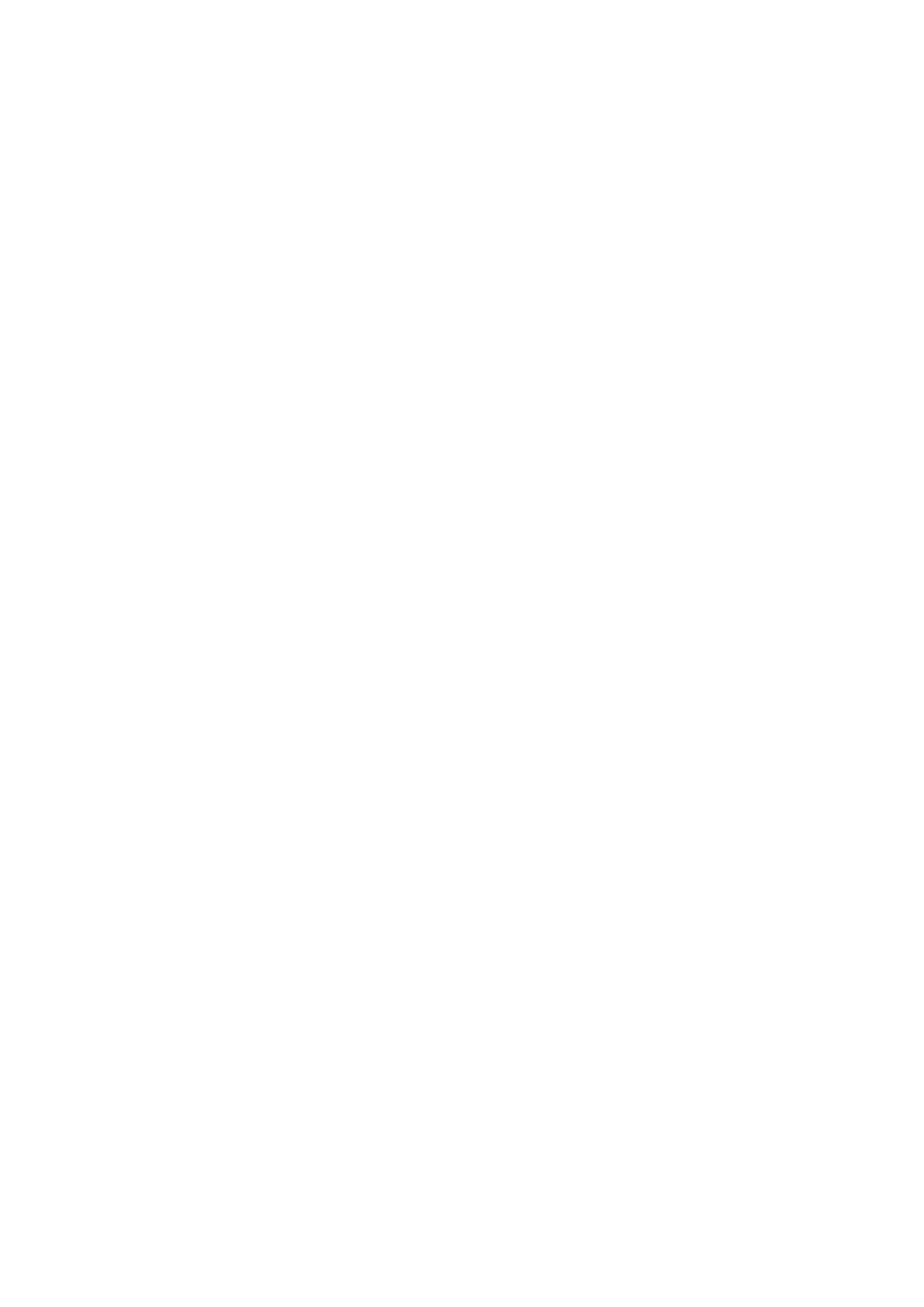## <span id="page-6-0"></span>**Chapter 1**

## **Introduction**

The Internet Domain Name System (DNS) consists of the syntax to specify the names of entities in the Internet in a hierarchical manner, the rules used for delegating authority over names, and the system implementation that actually maps names to Internet addresses. DNS data is maintained in a group of distributed hierarchical databases.

## <span id="page-6-1"></span>**1.1 Scope of Document**

The Berkeley Internet Name Domain (BIND) implements a domain name server for a number of operating systems. This document provides basic information about the installation and care of the Internet Systems Consortium (ISC) BIND version 9 software package for system administrators.

This version of the manual corresponds to BIND version 9.4.

## <span id="page-6-2"></span>**1.2 Organization of This Document**

In this document, *Chapter 1* introduces the basic DNS and BIND concepts. *Chapter 2* describes resource requirements for running BIND in various environments. Information in *Chapter 3* is *task-oriented* in its presentation and is organized functionally, to aid in the process of installing the BIND 9 software. The task-oriented section is followed by *Chapter 4*, which contains more advanced concepts that the system administrator may need for implementing certain options. *Chapter 5* describes the BIND 9 lightweight resolver. The contents of *Chapter 6* are organized as in a reference manual to aid in the ongoing maintenance of the software. *Chapter 7* addresses security considerations, and *Chapter 8* contains troubleshooting help. The main body of the document is followed by several *appendices* which contain useful reference information, such as a *bibliography* and historic information related to BIND and the Domain Name System.

## <span id="page-6-3"></span>**1.3 Conventions Used in This Document**

In this document, we use the following general typographic conventions:

| To describe:                                               | We use the style: |
|------------------------------------------------------------|-------------------|
| a pathname, filename, URL, hostname, mailing   Fixed width |                   |
| list name, or new term or concept                          |                   |
| literal user input                                         | Fixed Width Bold  |
| program output                                             | Fixed Width       |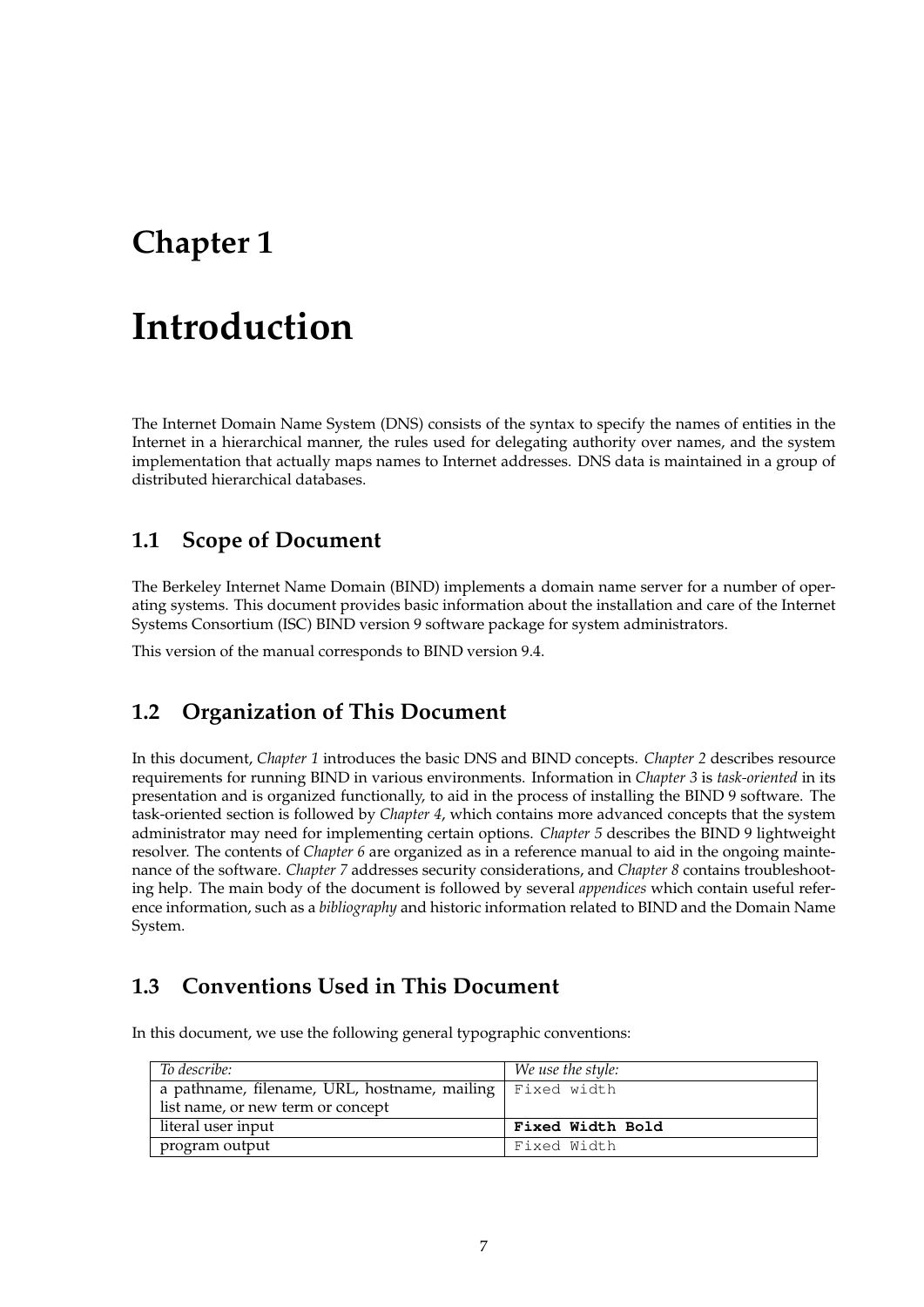The following conventions are used in descriptions of the BIND configuration file:

| To describe:   | We use the style:                     |
|----------------|---------------------------------------|
| keywords       | Fixed Width                           |
| variables      | Fixed Width                           |
| Optional input | [Text is enclosed in square brackets] |

## <span id="page-7-0"></span>**1.4 The Domain Name System (DNS)**

The purpose of this document is to explain the installation and upkeep of the BIND (Berkeley Internet Name Domain) software package, and we begin by reviewing the fundamentals of the Domain Name System (DNS) as they relate to BIND.

## <span id="page-7-1"></span>**1.4.1 DNS Fundamentals**

The Domain Name System (DNS) is a hierarchical, distributed database. It stores information for mapping Internet host names to IP addresses and vice versa, mail routing information, and other data used by Internet applications.

Clients look up information in the DNS by calling a *resolver* library, which sends queries to one or more *name servers* and interprets the responses. The BIND 9 software distribution contains a name server, **named**, and two resolver libraries, **liblwres** and **libbind**.

## <span id="page-7-2"></span>**1.4.2 Domains and Domain Names**

The data stored in the DNS is identified by *domain names* that are organized as a tree according to organizational or administrative boundaries. Each node of the tree, called a *domain*, is given a label. The domain name of the node is the concatenation of all the labels on the path from the node to the *root* node. This is represented in written form as a string of labels listed from right to left and separated by dots. A label need only be unique within its parent domain.

For example, a domain name for a host at the company *Example, Inc.* could be ourhost.example.com, where com is the top level domain to which ourhost.example.com belongs, example is a subdomain of com, and ourhost is the name of the host.

For administrative purposes, the name space is partitioned into areas called *zones*, each starting at a node and extending down to the leaf nodes or to nodes where other zones start. The data for each zone is stored in a *name server*, which answers queries about the zone using the *DNS protocol*.

The data associated with each domain name is stored in the form of *resource records* (RRs). Some of the supported resource record types are described in [Section 6.3.1.](#page-77-3)

For more detailed information about the design of the DNS and the DNS protocol, please refer to the standards documents listed in [Section A.3.1.](#page-91-4)

## <span id="page-7-3"></span>**1.4.3 Zones**

To properly operate a name server, it is important to understand the difference between a *zone* and a *domain*.

As stated previously, a zone is a point of delegation in the DNS tree. A zone consists of those contiguous parts of the domain tree for which a name server has complete information and over which it has authority. It contains all domain names from a certain point downward in the domain tree except those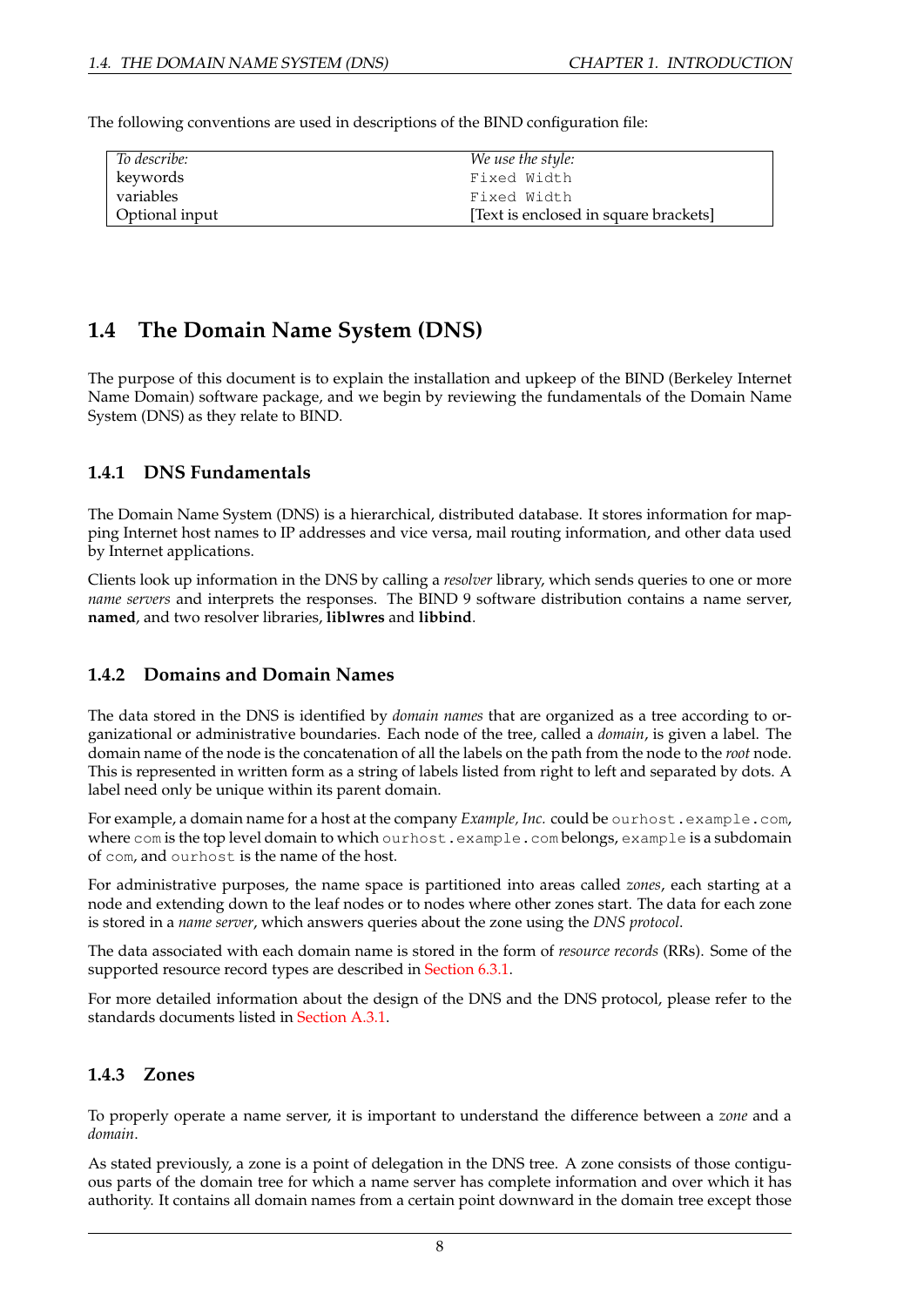which are delegated to other zones. A delegation point is marked by one or more *NS records* in the parent zone, which should be matched by equivalent NS records at the root of the delegated zone.

For instance, consider the example.com domain which includes names such as host.aaa.example. com and host.bbb.example.com even though the example.com zone includes only delegations for the aaa.example.com and bbb.example.com zones. A zone can map exactly to a single domain, but could also include only part of a domain, the rest of which could be delegated to other name servers. Every name in the DNS tree is a *domain*, even if it is *terminal*, that is, has no *subdomains*. Every subdomain is a domain and every domain except the root is also a subdomain. The terminology is not intuitive and we suggest that you read RFCs 1033, 1034 and 1035 to gain a complete understanding of this difficult and subtle topic.

Though BIND is called a "domain name server", it deals primarily in terms of zones. The master and slave declarations in the named.conf file specify zones, not domains. When you ask some other site if it is willing to be a slave server for your *domain*, you are actually asking for slave service for some collection of zones.

## <span id="page-8-0"></span>**1.4.4 Authoritative Name Servers**

Each zone is served by at least one *authoritative name server*, which contains the complete data for the zone. To make the DNS tolerant of server and network failures, most zones have two or more authoritative servers, on different networks.

Responses from authoritative servers have the "authoritative answer" (AA) bit set in the response packets. This makes them easy to identify when debugging DNS configurations using tools like **dig** [\(Sec](#page-14-2)[tion 3.3.1.1\)](#page-14-2).

#### <span id="page-8-1"></span>**1.4.4.1 The Primary Master**

The authoritative server where the master copy of the zone data is maintained is called the *primary master* server, or simply the *primary*. Typically it loads the zone contents from some local file edited by humans or perhaps generated mechanically from some other local file which is edited by humans. This file is called the *zone file* or *master file*.

In some cases, however, the master file may not be edited by humans at all, but may instead be the result of *dynamic update* operations.

#### <span id="page-8-2"></span>**1.4.4.2 Slave Servers**

The other authoritative servers, the *slave* servers (also known as *secondary* servers) load the zone contents from another server using a replication process known as a *zone transfer*. Typically the data are transferred directly from the primary master, but it is also possible to transfer it from another slave. In other words, a slave server may itself act as a master to a subordinate slave server.

#### <span id="page-8-3"></span>**1.4.4.3 Stealth Servers**

Usually all of the zone's authoritative servers are listed in NS records in the parent zone. These NS records constitute a *delegation* of the zone from the parent. The authoritative servers are also listed in the zone file itself, at the *top level* or *apex* of the zone. You can list servers in the zone's top-level NS records that are not in the parent's NS delegation, but you cannot list servers in the parent's delegation that are not present at the zone's top level.

A *stealth server* is a server that is authoritative for a zone but is not listed in that zone's NS records. Stealth servers can be used for keeping a local copy of a zone to speed up access to the zone's records or to make sure that the zone is available even if all the "official" servers for the zone are inaccessible.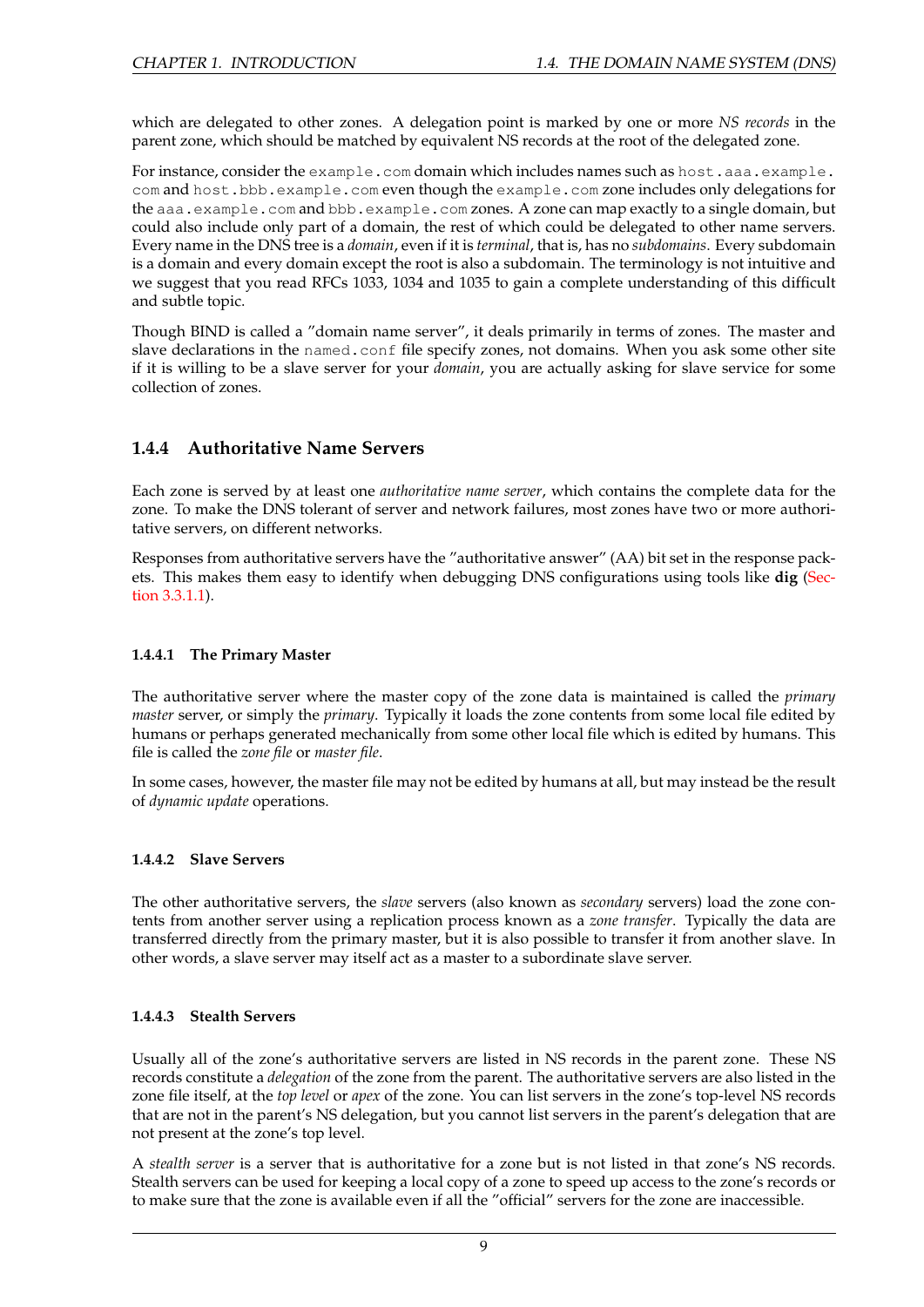A configuration where the primary master server itself is a stealth server is often referred to as a "hidden primary" configuration. One use for this configuration is when the primary master is behind a firewall and therefore unable to communicate directly with the outside world.

## <span id="page-9-0"></span>**1.4.5 Caching Name Servers**

The resolver libraries provided by most operating systems are *stub resolvers*, meaning that they are not capable of performing the full DNS resolution process by themselves by talking directly to the authoritative servers. Instead, they rely on a local name server to perform the resolution on their behalf. Such a server is called a *recursive* name server; it performs *recursive lookups* for local clients.

To improve performance, recursive servers cache the results of the lookups they perform. Since the processes of recursion and caching are intimately connected, the terms *recursive server* and *caching server* are often used synonymously.

The length of time for which a record may be retained in the cache of a caching name server is controlled by the Time To Live (TTL) field associated with each resource record.

#### <span id="page-9-1"></span>**1.4.5.1 Forwarding**

Even a caching name server does not necessarily perform the complete recursive lookup itself. Instead, it can *forward* some or all of the queries that it cannot satisfy from its cache to another caching name server, commonly referred to as a *forwarder*.

There may be one or more forwarders, and they are queried in turn until the list is exhausted or an answer is found. Forwarders are typically used when you do not wish all the servers at a given site to interact directly with the rest of the Internet servers. A typical scenario would involve a number of internal DNS servers and an Internet firewall. Servers unable to pass packets through the firewall would forward to the server that can do it, and that server would query the Internet DNS servers on the internal server's behalf.

## <span id="page-9-2"></span>**1.4.6 Name Servers in Multiple Roles**

The BIND name server can simultaneously act as a master for some zones, a slave for other zones, and as a caching (recursive) server for a set of local clients.

However, since the functions of authoritative name service and caching/recursive name service are logically separate, it is often advantageous to run them on separate server machines. A server that only provides authoritative name service (an *authoritative-only* server) can run with recursion disabled, improving reliability and security. A server that is not authoritative for any zones and only provides recursive service to local clients (a *caching-only* server) does not need to be reachable from the Internet at large and can be placed inside a firewall.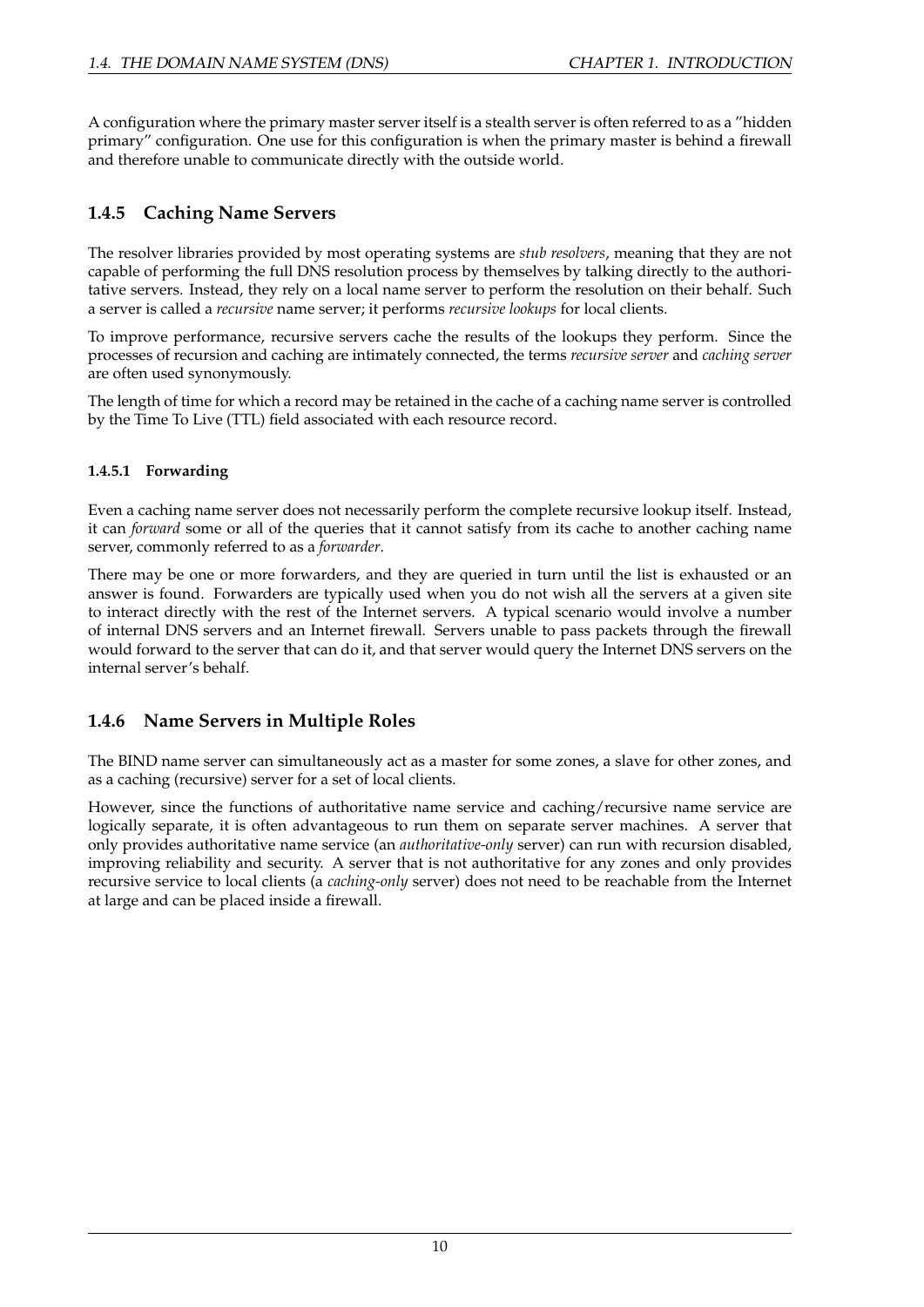## <span id="page-10-0"></span>**Chapter 2**

## **BIND Resource Requirements**

## <span id="page-10-1"></span>**2.1 Hardware requirements**

DNS hardware requirements have traditionally been quite modest. For many installations, servers that have been pensioned off from active duty have performed admirably as DNS servers.

The DNSSEC features of BIND 9 may prove to be quite CPU intensive however, so organizations that make heavy use of these features may wish to consider larger systems for these applications. BIND 9 is fully multithreaded, allowing full utilization of multiprocessor systems for installations that need it.

## <span id="page-10-2"></span>**2.2 CPU Requirements**

CPU requirements for BIND 9 range from i486-class machines for serving of static zones without caching, to enterprise-class machines if you intend to process many dynamic updates and DNSSEC signed zones, serving many thousands of queries per second.

## <span id="page-10-3"></span>**2.3 Memory Requirements**

The memory of the server has to be large enough to fit the cache and zones loaded off disk. The **maxcache-size** option can be used to limit the amount of memory used by the cache, at the expense of reducing cache hit rates and causing more DNS traffic. Additionally, if additional section caching [\(Sec](#page-65-2)[tion 6.2.16.19\)](#page-65-2) is enabled, the **max-acache-size** option can be used to limit the amount of memory used by the mechanism. It is still good practice to have enough memory to load all zone and cache data into memory — unfortunately, the best way to determine this for a given installation is to watch the name server in operation. After a few weeks the server process should reach a relatively stable size where entries are expiring from the cache as fast as they are being inserted.

## <span id="page-10-4"></span>**2.4 Name Server Intensive Environment Issues**

For name server intensive environments, there are two alternative configurations that may be used. The first is where clients and any second-level internal name servers query a main name server, which has enough memory to build a large cache. This approach minimizes the bandwidth used by external name lookups. The second alternative is to set up second-level internal name servers to make queries independently. In this configuration, none of the individual machines needs to have as much memory or CPU power as in the first alternative, but this has the disadvantage of making many more external queries, as none of the name servers share their cached data.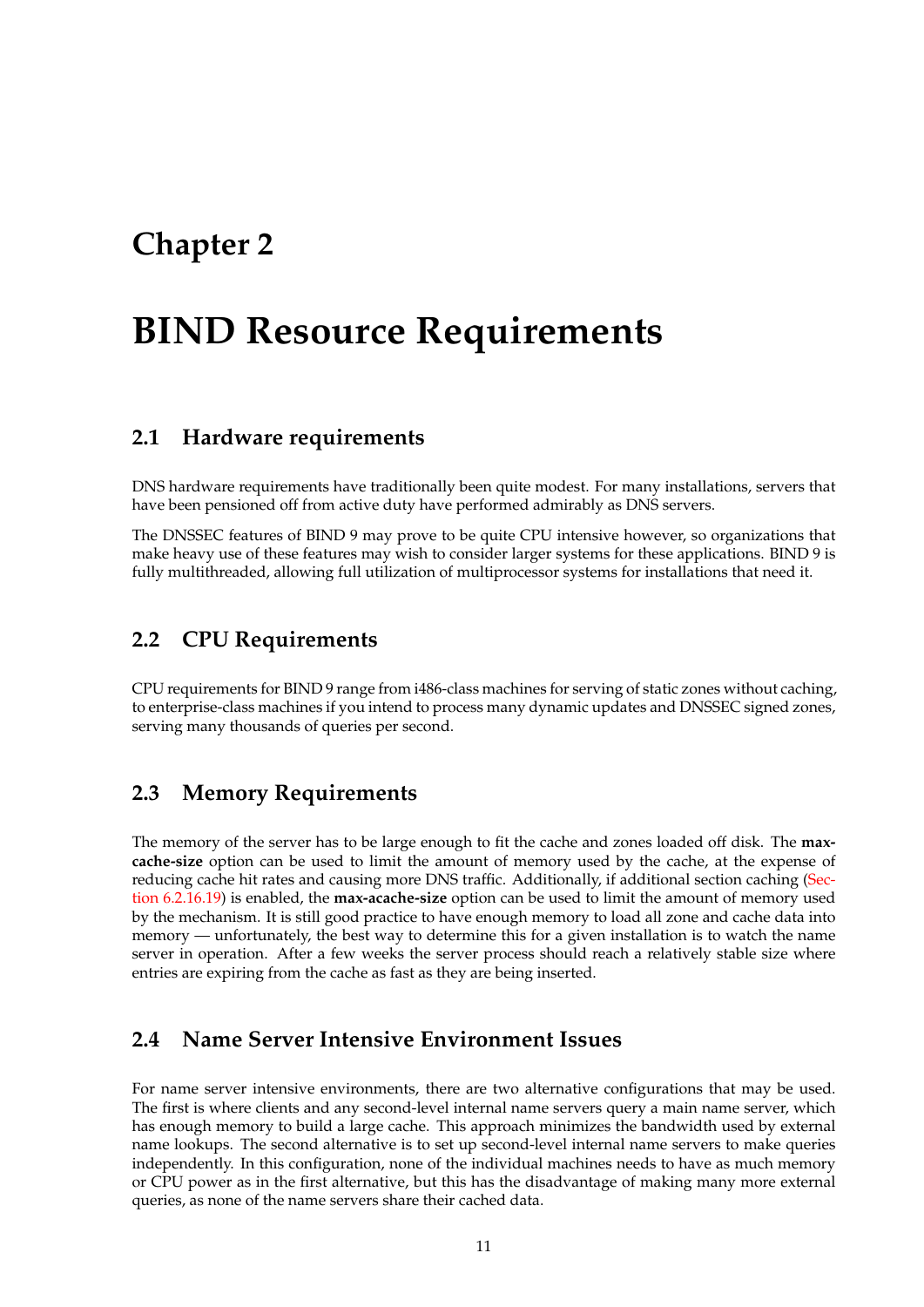## <span id="page-11-0"></span>**2.5 Supported Operating Systems**

ISC BIND 9 compiles and runs on a large number of Unix-like operating systems, and on some versions of Microsoft Windows including Windows XP, Windows 2003, and Windows 2008. For an up-to-date list of supported systems, see the README file in the top level directory of the BIND 9 source distribution.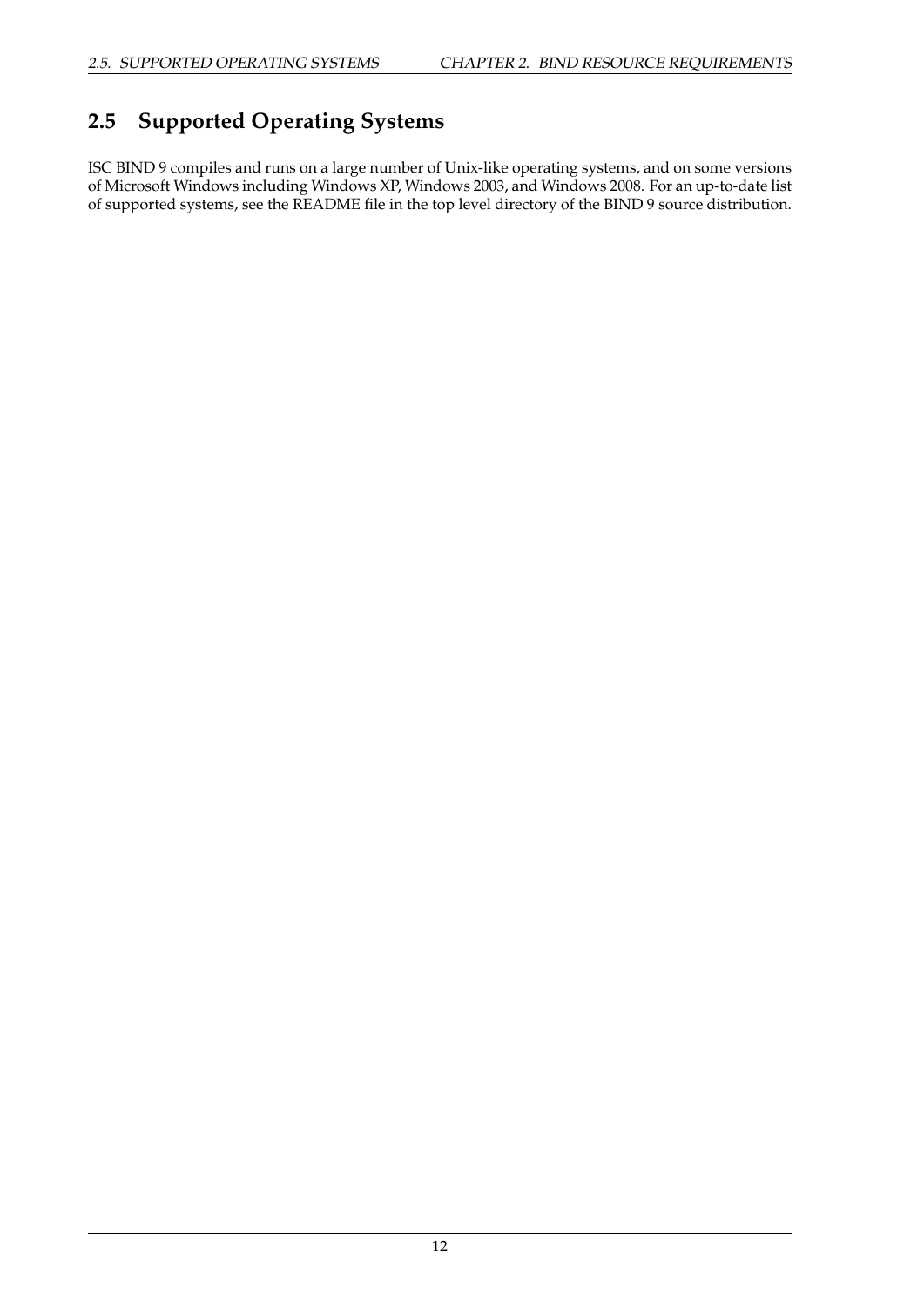## <span id="page-12-0"></span>**Chapter 3**

# **Name Server Configuration**

In this chapter we provide some suggested configurations along with guidelines for their use. We suggest reasonable values for certain option settings.

## <span id="page-12-1"></span>**3.1 Sample Configurations**

#### <span id="page-12-2"></span>**3.1.1 A Caching-only Name Server**

The following sample configuration is appropriate for a caching-only name server for use by clients internal to a corporation. All queries from outside clients are refused using the **allow-query** option. Alternatively, the same effect could be achieved using suitable firewall rules.

```
// Two corporate subnets we wish to allow queries from.
acl corpnets { 192.168.4.0/24; 192.168.7.0/24; };
options {
    directory "/etc/namedb"; // Working directory
    allow-query { corpnets; };
};
// Provide a reverse mapping for the loopback address 127.0.0.1
zone "0.0.127.in-addr.arpa" {
    type master;
    file "localhost.rev";
    notify no;
};
```
#### <span id="page-12-3"></span>**3.1.2 An Authoritative-only Name Server**

This sample configuration is for an authoritative-only server that is the master server for "example. com" and a slave for the subdomain "eng.example.com".

```
options {
    directory "/etc/namedb"; // Working directory
    allow-query-cache { none; }; // Do not allow access to cache
    allow-query { any; }; \frac{1}{2} // This is the default
    recursion no; // Do not provide recursive service
};
// Provide a reverse mapping for the loopback address 127.0.0.1
```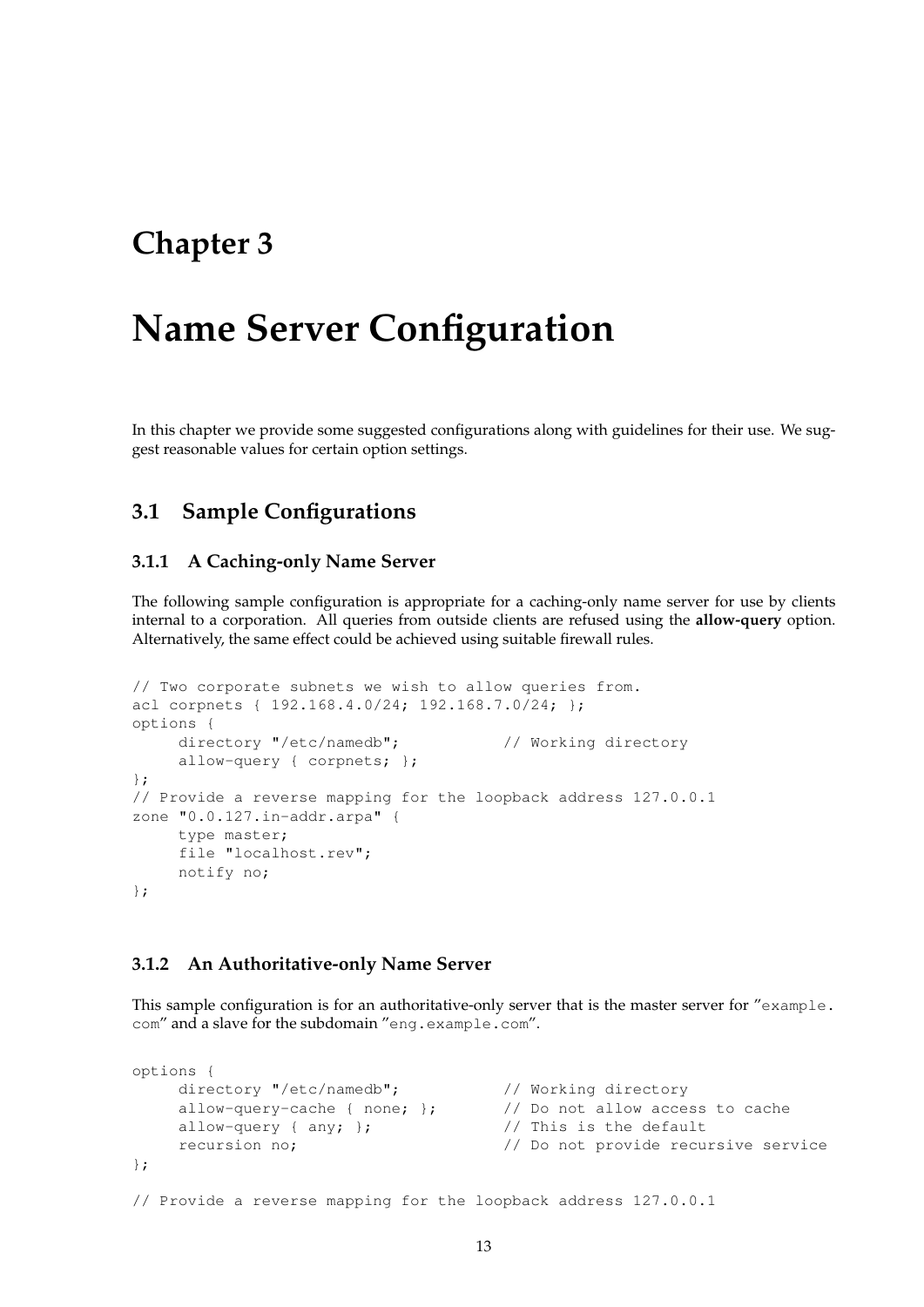```
zone "0.0.127.in-addr.arpa" {
    type master;
     file "localhost.rev";
    notify no;
};
// We are the master server for example.com
zone "example.com" {
     type master;
     file "example.com.db";
     // IP addresses of slave servers allowed to transfer example.com
     allow-transfer {
          192.168.4.14;
          192.168.5.53;
     };
};
// We are a slave server for eng.example.com
zone "eng.example.com" {
    type slave;
     file "eng.example.com.bk";
     // IP address of eng.example.com master server
     masters { 192.168.4.12; };
};
```
## <span id="page-13-0"></span>**3.2 Load Balancing**

A primitive form of load balancing can be achieved in the DNS by using multiple records (such as multiple A records) for one name.

For example, if you have three WWW servers with network addresses of 10.0.0.1, 10.0.0.2 and 10.0.0.3, a set of records such as the following means that clients will connect to each machine one third of the time:

| Name |     | CLASS | TYPF      | Resource Record (RR) Data |
|------|-----|-------|-----------|---------------------------|
| WWW  | 600 | I N   | $\forall$ | 10.0.0.1                  |
|      | 600 | T N   | А         | 10.0.0.2                  |
|      | 600 |       | А         | 10.0.0.3                  |

When a resolver queries for these records, BIND will rotate them and respond to the query with the records in a different order. In the example above, clients will randomly receive records in the order 1, 2, 3; 2, 3, 1; and 3, 1, 2. Most clients will use the first record returned and discard the rest.

For more detail on ordering responses, check the **rrset-order** substatement in the **options** statement, see [RRset Ordering.](#page-61-2)

## <span id="page-13-1"></span>**3.3 Name Server Operations**

## <span id="page-13-2"></span>**3.3.1 Tools for Use With the Name Server Daemon**

This section describes several indispensable diagnostic, administrative and monitoring tools available to the system administrator for controlling and debugging the name server daemon.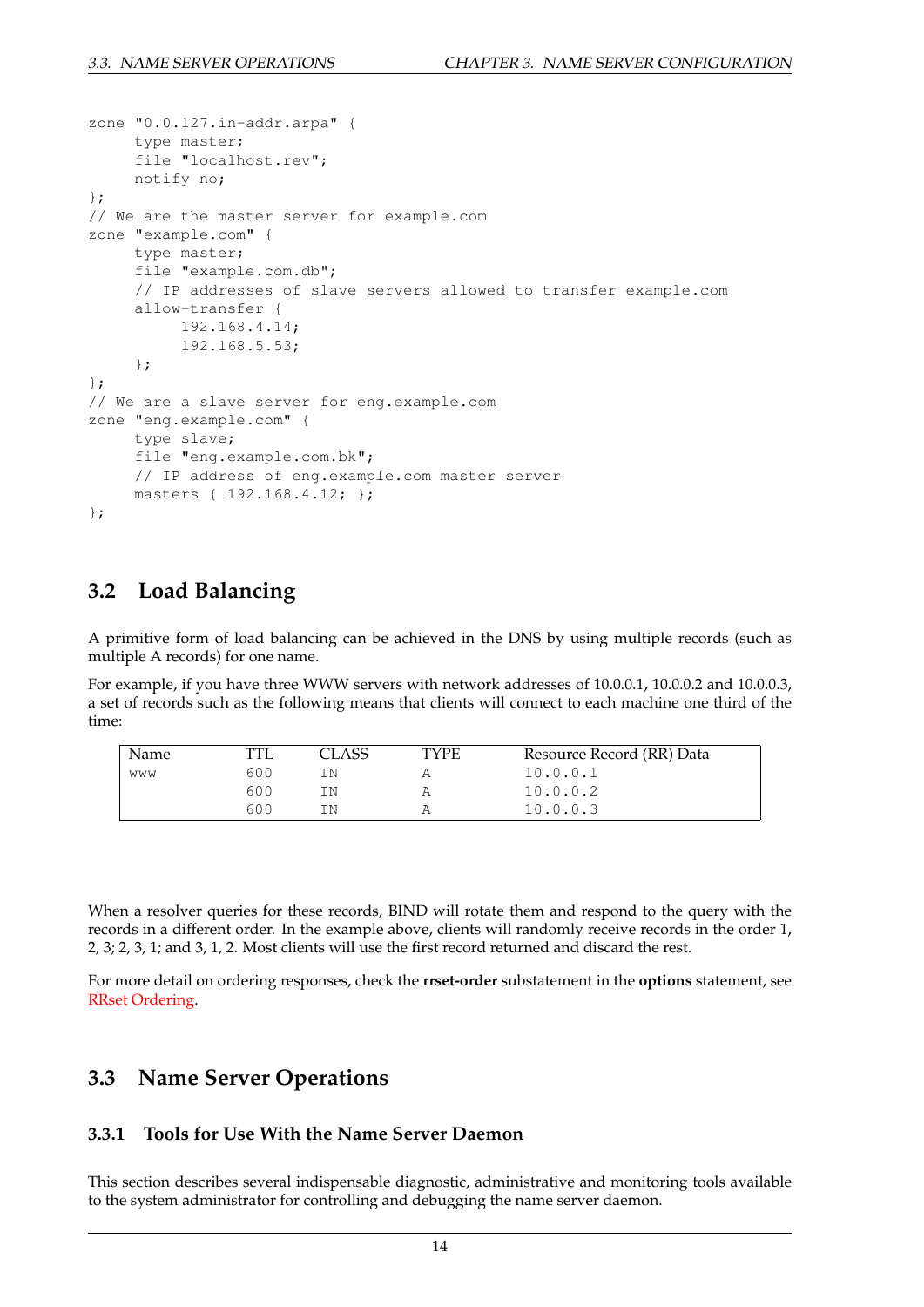#### <span id="page-14-0"></span>**3.3.1.1 Diagnostic Tools**

<span id="page-14-2"></span>The **dig**, **host**, and **nslookup** programs are all command line tools for manually querying name servers. They differ in style and output format.

**dig** The domain information groper (**dig**) is the most versatile and complete of these lookup tools. It has two modes: simple interactive mode for a single query, and batch mode which executes a query for each in a list of several query lines. All query options are accessible from the command line.

**Usage**

```
dig [@server] domain [query-type] [query-class] [+query-option]
   [-dig-option] [%comment]
```
The usual simple use of **dig** will take the form

**dig @server domain query-type query-class**

For more information and a list of available commands and options, see the **dig** man page.

**host** The **host** utility emphasizes simplicity and ease of use. By default, it converts between host names and Internet addresses, but its functionality can be extended with the use of options.

**Usage**

```
host [-aCdlnrsTwv] [-c class] [-N ndots] [-t type] [-W timeout] [-R
   retries] [-m flag] [-4] [-6] hostname [server]
```
For more information and a list of available commands and options, see the **host** man page.

**nslookup nslookup** has two modes: interactive and non-interactive. Interactive mode allows the user to query name servers for information about various hosts and domains or to print a list of hosts in a domain. Non-interactive mode is used to print just the name and requested information for a host or domain.

**Usage**

nslookup [-option...] [host-to-find | - [server]]

Interactive mode is entered when no arguments are given (the default name server will be used) or when the first argument is a hyphen ('-') and the second argument is the host name or Internet address of a name server.

Non-interactive mode is used when the name or Internet address of the host to be looked up is given as the first argument. The optional second argument specifies the host name or address of a name server.

Due to its arcane user interface and frequently inconsistent behavior, we do not recommend the use of **nslookup**. Use **dig** instead.

#### <span id="page-14-1"></span>**3.3.1.2 Administrative Tools**

<span id="page-14-3"></span>Administrative tools play an integral part in the management of a server.

**named-checkconf** The **named-checkconf** program checks the syntax of a named.conf file.

```
Usage
named-checkconf [-jvz] [-t directory] [filename]
```
**named-checkzone** The **named-checkzone** program checks a master file for syntax and consistency.

**Usage**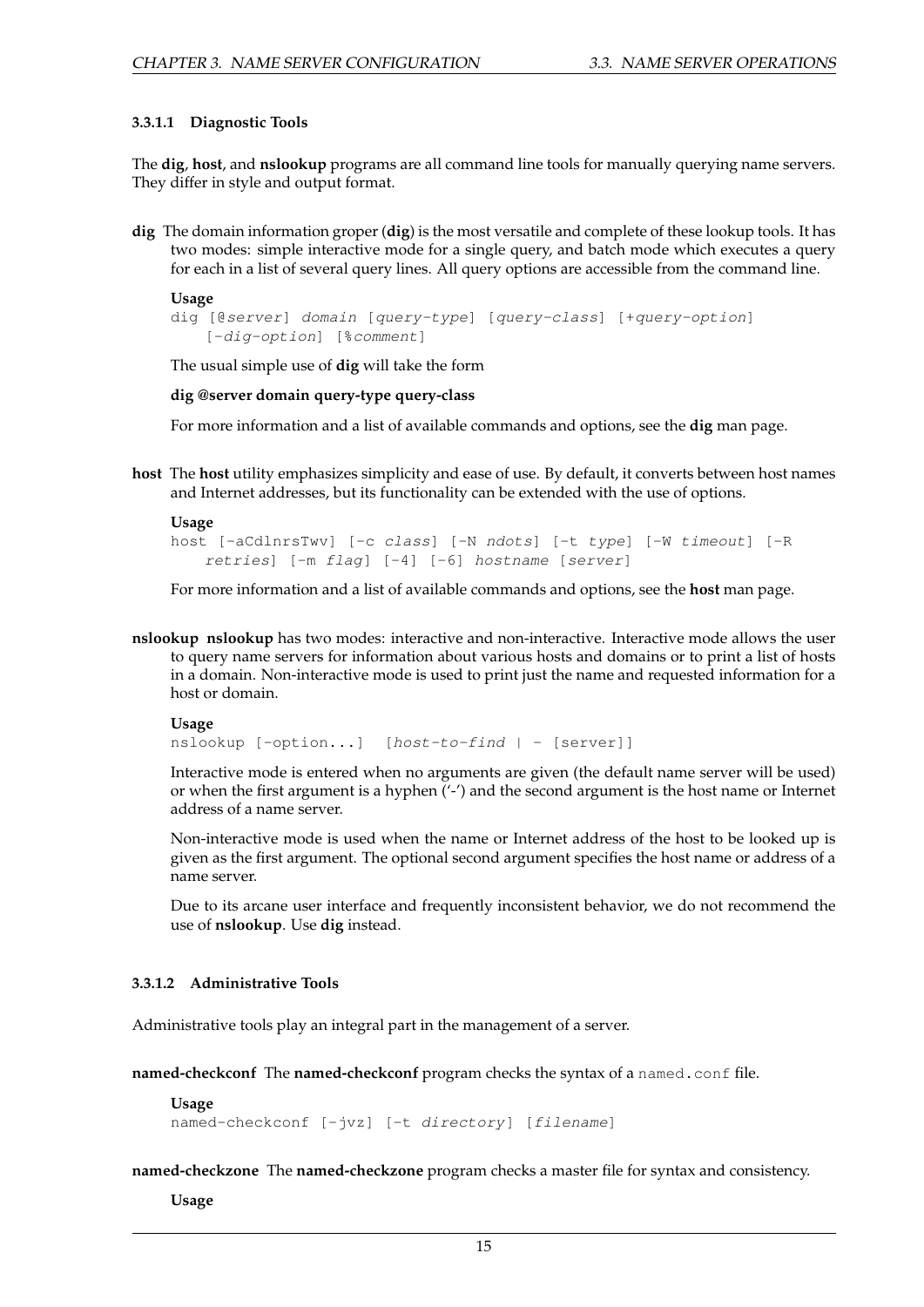```
named-checkzone [-djqvD] [-c class] [-o output] [-t directory] [-w
   directory] [-k (ignore|warn|fail)] [-n (ignore|warn|fail)] [-W
   (ignore|warn)] zone [filename]
```
- **named-compilezone** Similar to **named-checkzone,** but it always dumps the zone content to a specified file (typically in a different format).
- **rndc** The remote name daemon control (**rndc**) program allows the system administrator to control the operation of a name server. Since BIND 9.2, **rndc** supports all the commands of the BIND 8 **ndc** utility except **ndc start** and **ndc restart**, which were also not supported in **ndc**'s channel mode. If you run **rndc** without any options it will display a usage message as follows:

```
Usage
```
rndc [-c config] [-s server] [-p port] [-y key] command [command...]

The **command** is one of the following:

**reload** Reload configuration file and zones.

**reload zone [class [view]]** Reload the given zone.

**refresh zone [class [view]]** Schedule zone maintenance for the given zone.

**retransfer zone [class [view]]** Retransfer the given zone from the master.

- **freeze [zone [class [view]]]** Suspend updates to a dynamic zone. If no zone is specified, then all zones are suspended. This allows manual edits to be made to a zone normally updated by dynamic update. It also causes changes in the journal file to be synced into the master and the journal file to be removed. All dynamic update attempts will be refused while the zone is frozen.
- **thaw [zone [class [view]]]** Enable updates to a frozen dynamic zone. If no zone is specified, then all frozen zones are enabled. This causes the server to reload the zone from disk, and re-enables dynamic updates after the load has completed. After a zone is thawed, dynamic updates will no longer be refused.

**notify zone [class [view]]** Resend NOTIFY messages for the zone.

- **reconfig** Reload the configuration file and load new zones, but do not reload existing zone files even if they have changed. This is faster than a full **reload** when there is a large number of zones because it avoids the need to examine the modification times of the zones files.
- **stats** Write server statistics to the statistics file.
- **querylog** Toggle query logging. Query logging can also be enabled by explicitly directing the **queries category** to a **channel** in the **logging** section of named.conf or by specifying **query**log yes; in the options section of named.conf.
- **dumpdb [-all|-cache|-zone] [view ...]** Dump the server's caches (default) and/or zones to the dump file for the specified views. If no view is specified, all views are dumped.
- **stop [-p]** Stop the server, making sure any recent changes made through dynamic update or IXFR are first saved to the master files of the updated zones. If -p is specified **named**'s process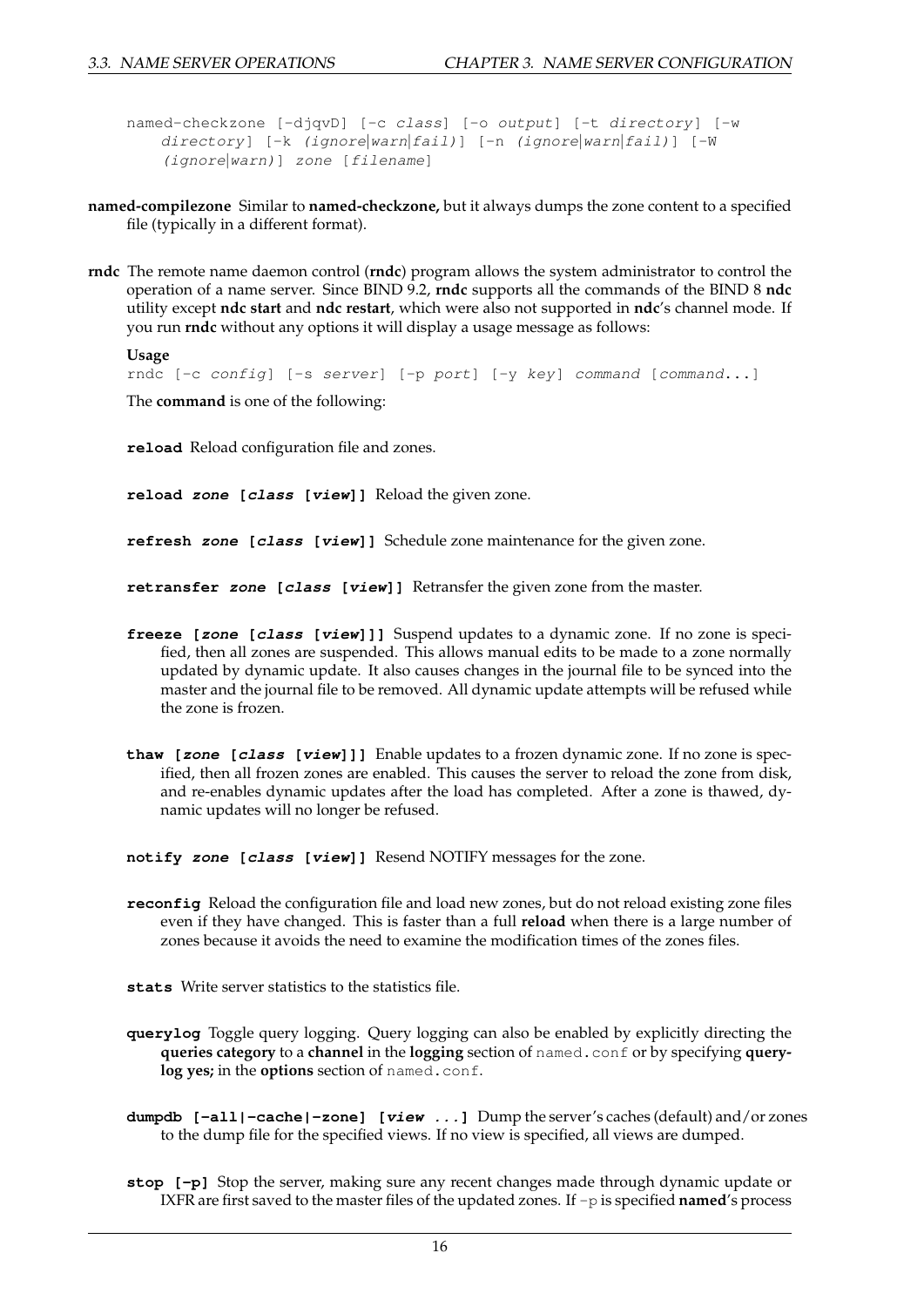id is returned. This allows an external process to determine when **named** had completed stopping.

**halt [-p]** Stop the server immediately. Recent changes made through dynamic update or IXFR are not saved to the master files, but will be rolled forward from the journal files when the server is restarted. If -p is specified **named**'s process id is returned. This allows an external process to determine when **named** had completed halting.

**trace** Increment the servers debugging level by one.

**trace level** Sets the server's debugging level to an explicit value.

**notrace** Sets the server's debugging level to 0.

**flush** Flushes the server's cache.

**flushname name** Flushes the given name from the server's cache.

**status** Display status of the server. Note that the number of zones includes the internal **bind/CH** zone and the default **./IN** hint zone if there is not an explicit root zone configured.

**recursing** Dump the list of queries **named** is currently recursing on.

A configuration file is required, since all communication with the server is authenticated with digital signatures that rely on a shared secret, and there is no way to provide that secret other than with a configuration file. The default location for the **rndc** configuration file is /etc/rndc.conf, but an alternate location can be specified with the  $-c$  option. If the configuration file is not found, **rndc** will also look in /etc/rndc.key (or whatever sysconfdir was defined when the BIND build was configured). The rndc.key file is generated by running **rndc-confgen -a** as described in [Section 6.2.4.](#page-34-4)

The format of the configuration file is similar to that of named.conf, but limited to only four statements, the **options**, **key**, **server** and **include** statements. These statements are what associate the secret keys to the servers with which they are meant to be shared. The order of statements is not significant.

The **options** statement has three clauses: **default-server**, **default-key**, and **default-port**. **defaultserver** takes a host name or address argument and represents the server that will be contacted if no -s option is provided on the command line. **default-key** takes the name of a key as its argument, as defined by a **key** statement. **default-port** specifies the port to which **rndc** should connect if no port is given on the command line or in a **server** statement.

The **key** statement defines a key to be used by **rndc** when authenticating with **named**. Its syntax is identical to the **key** statement in named.conf. The keyword **key** is followed by a key name, which must be a valid domain name, though it need not actually be hierarchical; thus, a string like "**rndc key**" is a valid name. The **key** statement has two clauses: **algorithm** and **secret**. While the configuration parser will accept any string as the argument to algorithm, currently only the string "**hmac-md5**" has any meaning. The secret is a base-64 encoded string as specified in RFC 3548.

The **server** statement associates a key defined using the **key** statement with a server. The keyword **server** is followed by a host name or address. The **server** statement has two clauses: **key** and **port**. The **key** clause specifies the name of the key to be used when communicating with this server, and the **port** clause can be used to specify the port **rndc** should connect to on the server.

A sample minimal configuration file is as follows:

key rndc\_key {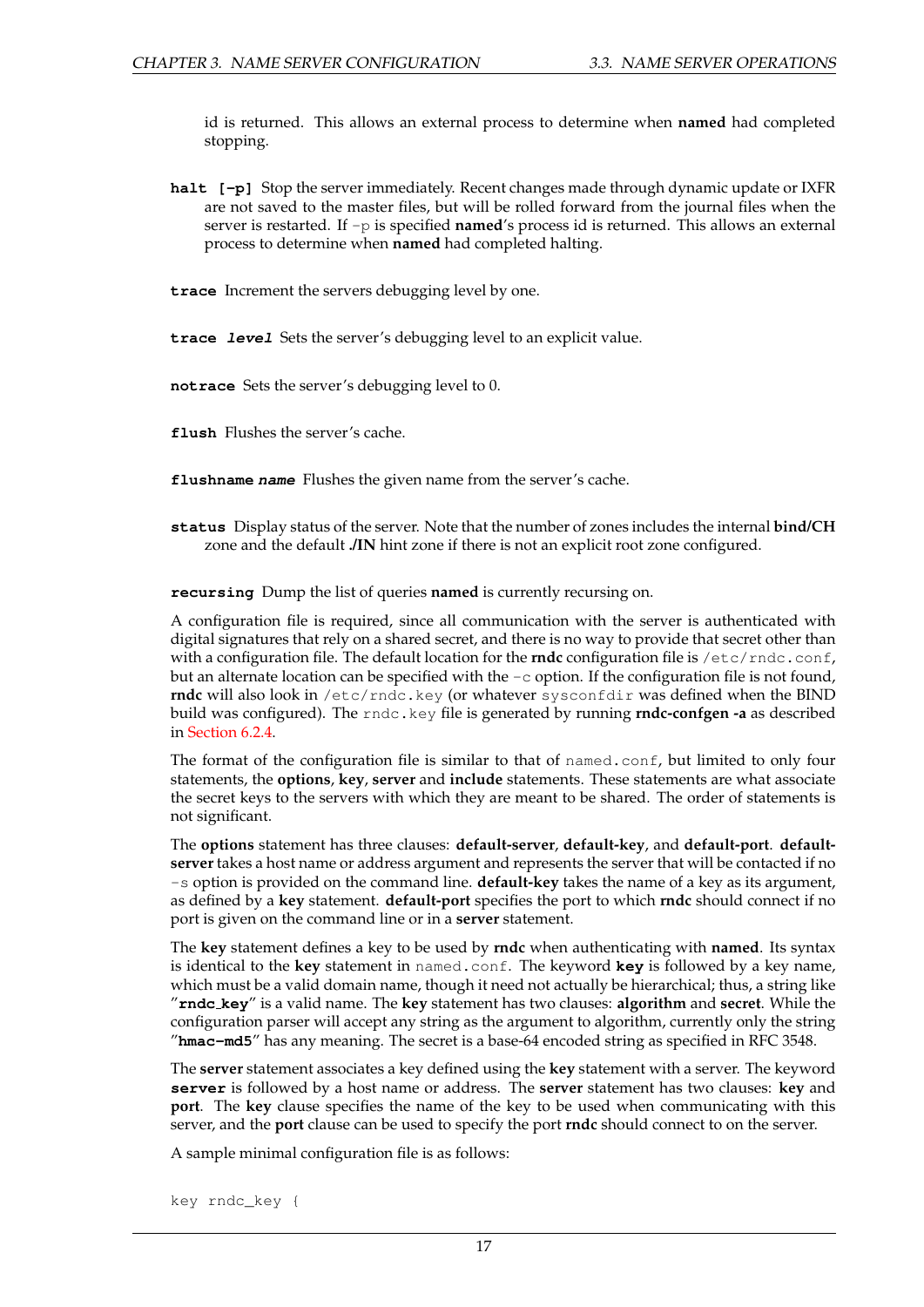```
algorithm "hmac-md5";
     secret "c3Ryb25nIGVub3VnaCBmb3IgYSBtYW4gYnV0IG1hZGUgZm9yIGEgd29tYW4K";
};
options {
    default-server 127.0.0.1;
    default-key rndc key;
};
```
This file, if installed as /etc/rndc.conf, would allow the command:

#### \$**rndc reload**

to connect to 127.0.0.1 port 953 and cause the name server to reload, if a name server on the local machine were running with following controls statements:

```
controls {
        inet 127.0.0.1 allow { localhost; } keys { rndc_key; };
};
```
and it had an identical key statement for rndc\_key.

Running the **rndc-confgen** program will conveniently create a rndc.conf file for you, and also display the corresponding **controls** statement that you need to add to named.conf. Alternatively, you can run **rndc-confgen -a** to set up a rndc.key file and not modify named.conf at all.

## <span id="page-17-0"></span>**3.3.2 Signals**

Certain UNIX signals cause the name server to take specific actions, as described in the following table. These signals can be sent using the **kill** command.

| <b>SIGHUP</b>  | Causes the server to read named, conf and reload the database. |
|----------------|----------------------------------------------------------------|
| <b>SIGTERM</b> | Causes the server to clean up and exit.                        |
| <b>SIGINT</b>  | Causes the server to clean up and exit.                        |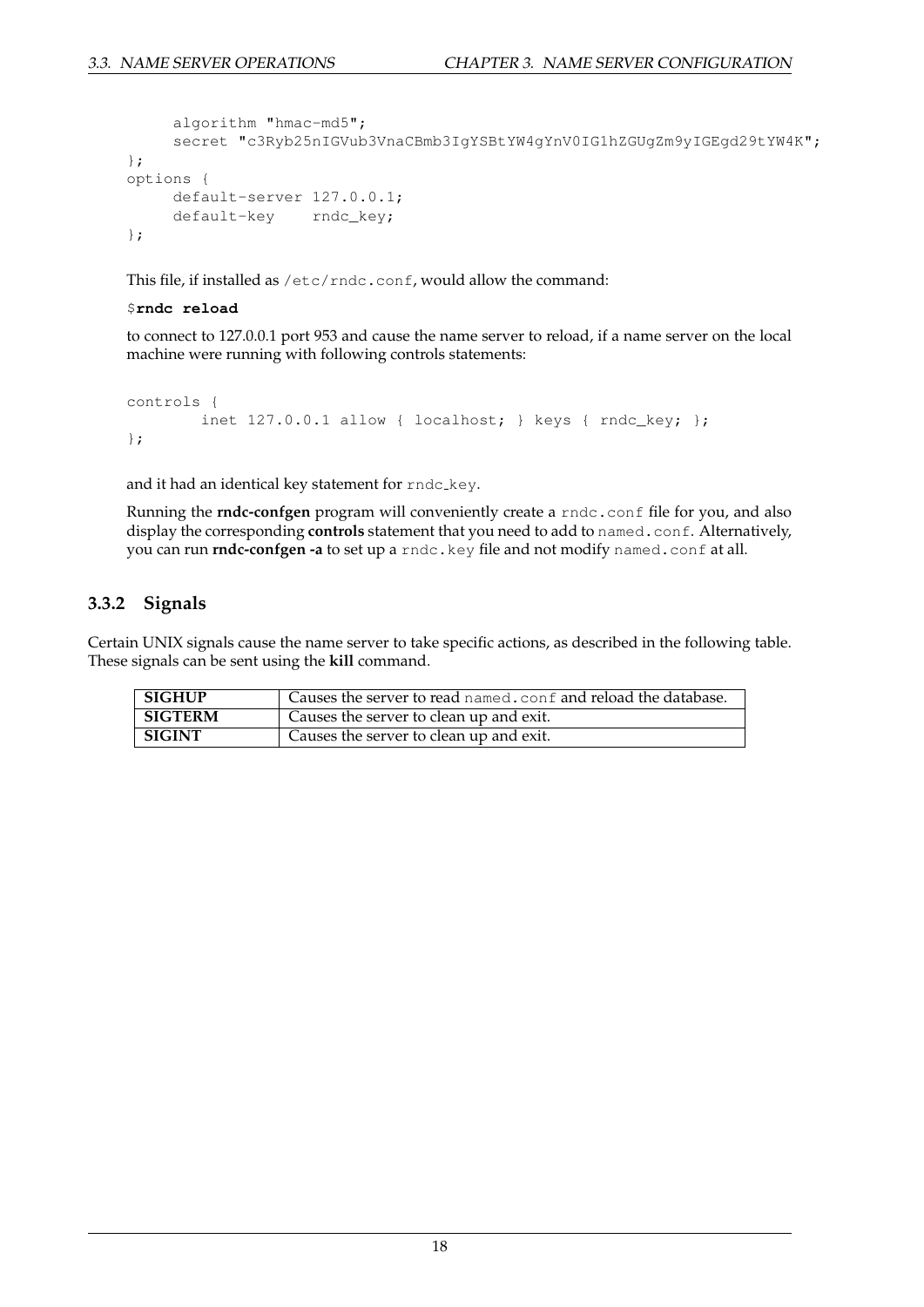## <span id="page-18-0"></span>**Chapter 4**

# **Advanced DNS Features**

## <span id="page-18-1"></span>**4.1 Notify**

DNS NOTIFY is a mechanism that allows master servers to notify their slave servers of changes to a zone's data. In response to a **NOTIFY** from a master server, the slave will check to see that its version of the zone is the current version and, if not, initiate a zone transfer.

For more information about DNS **NOTIFY**, see the description of the **notify** option in [Section 6.2.16.1](#page-47-1) and the description of the zone option **also-notify** in [Section 6.2.16.7.](#page-55-1) The **NOTIFY** protocol is specified in RFC 1996.

**NOTE** 

As a slave zone can also be a master to other slaves, **named**, by default, sends **NOTIFY** messages for every zone it loads. Specifying **notify master-only;** will cause **named** to only send **NOTIFY** for master zones that it loads.

## <span id="page-18-2"></span>**4.2 Dynamic Update**

Dynamic Update is a method for adding, replacing or deleting records in a master server by sending it a special form of DNS messages. The format and meaning of these messages is specified in RFC 2136.

Dynamic update is enabled by including an **allow-update** or **update-policy** clause in the **zone** statement.

Updating of secure zones (zones using DNSSEC) follows RFC 3007: RRSIG and NSEC records affected by updates are automatically regenerated by the server using an online zone key. Update authorization is based on transaction signatures and an explicit server policy.

#### <span id="page-18-3"></span>**4.2.1 The journal file**

All changes made to a zone using dynamic update are stored in the zone's journal file. This file is automatically created by the server when the first dynamic update takes place. The name of the journal file is formed by appending the extension . jnl to the name of the corresponding zone file unless specifically overridden. The journal file is in a binary format and should not be edited manually.

The server will also occasionally write ("dump") the complete contents of the updated zone to its zone file. This is not done immediately after each dynamic update, because that would be too slow when a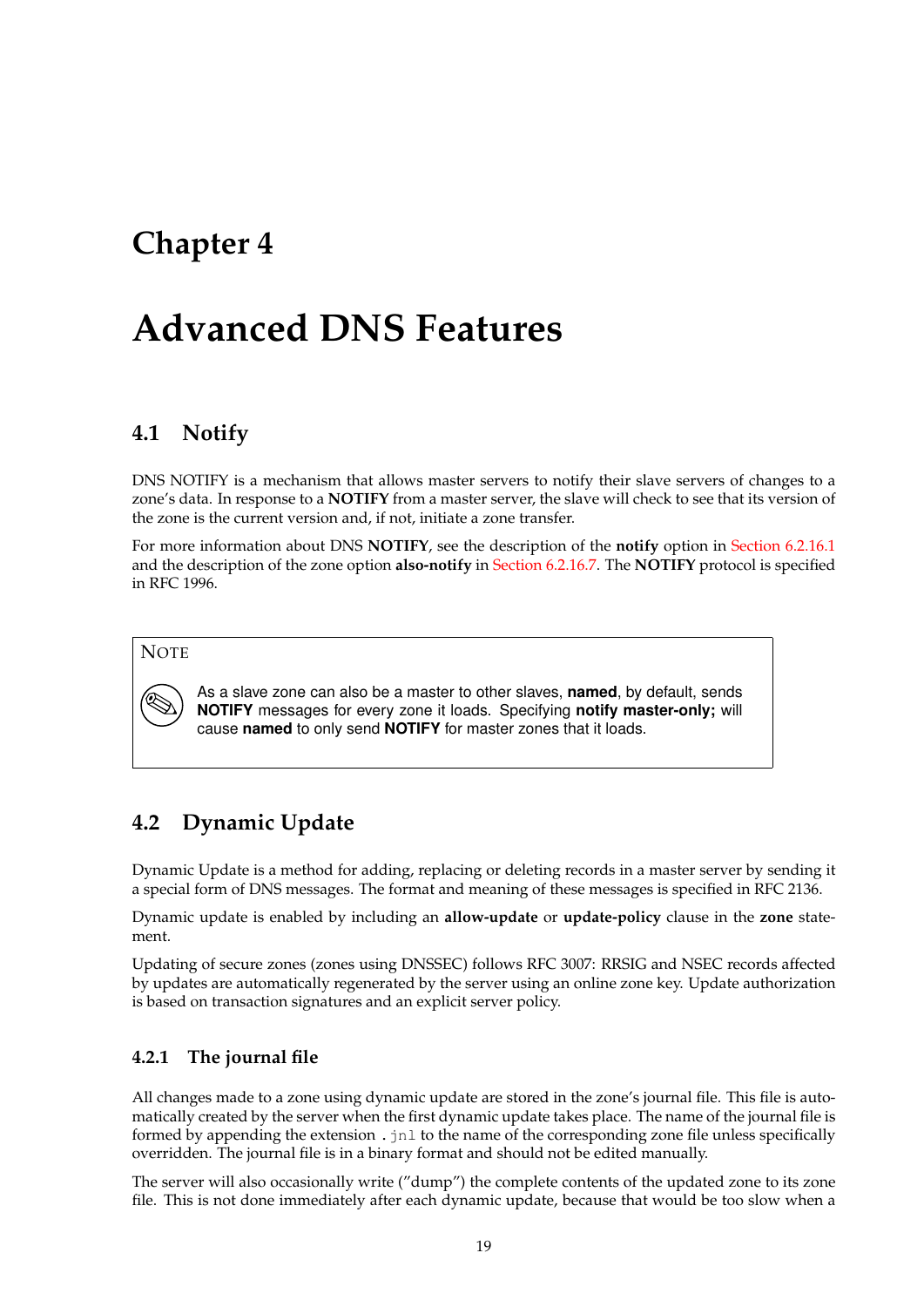large zone is updated frequently. Instead, the dump is delayed by up to 15 minutes, allowing additional updates to take place.

When a server is restarted after a shutdown or crash, it will replay the journal file to incorporate into the zone any updates that took place after the last zone dump.

Changes that result from incoming incremental zone transfers are also journalled in a similar way.

The zone files of dynamic zones cannot normally be edited by hand because they are not guaranteed to contain the most recent dynamic changes — those are only in the journal file. The only way to ensure that the zone file of a dynamic zone is up to date is to run **rndc stop**.

If you have to make changes to a dynamic zone manually, the following procedure will work: Disable dynamic updates to the zone using **rndc freeze zone**. This will also remove the zone's .jnl file and update the master file. Edit the zone file. Run **rndc thaw zone** to reload the changed zone and re-enable dynamic updates.

## <span id="page-19-0"></span>**4.3 Incremental Zone Transfers (IXFR)**

The incremental zone transfer (IXFR) protocol is a way for slave servers to transfer only changed data, instead of having to transfer the entire zone. The IXFR protocol is specified in RFC 1995. See [\[Proposed](#page-92-0) [Standards\].](#page-92-0)

When acting as a master, BIND 9 supports IXFR for those zones where the necessary change history information is available. These include master zones maintained by dynamic update and slave zones whose data was obtained by IXFR. For manually maintained master zones, and for slave zones obtained by performing a full zone transfer (AXFR), IXFR is supported only if the option **ixfr-from-differences** is set to **yes**.

When acting as a slave, BIND 9 will attempt to use IXFR unless it is explicitly disabled. For more information about disabling IXFR, see the description of the **request-ixfr** clause of the **server** statement.

## <span id="page-19-1"></span>**4.4 Split DNS**

Setting up different views, or visibility, of the DNS space to internal and external resolvers is usually referred to as a *Split DNS* setup. There are several reasons an organization would want to set up its DNS this way.

One common reason for setting up a DNS system this way is to hide "internal" DNS information from "external" clients on the Internet. There is some debate as to whether or not this is actually useful. Internal DNS information leaks out in many ways (via email headers, for example) and most savvy "attackers" can find the information they need using other means. However, since listing addresses of internal servers that external clients cannot possibly reach can result in connection delays and other annoyances, an organization may choose to use a Split DNS to present a consistent view of itself to the outside world.

Another common reason for setting up a Split DNS system is to allow internal networks that are behind filters or in RFC 1918 space (reserved IP space, as documented in RFC 1918) to resolve DNS on the Internet. Split DNS can also be used to allow mail from outside back in to the internal network.

## <span id="page-19-2"></span>**4.4.1 Example split DNS setup**

Let's say a company named *Example, Inc.* (example.com) has several corporate sites that have an internal network with reserved Internet Protocol (IP) space and an external demilitarized zone (DMZ), or "outside" section of a network, that is available to the public.

*Example, Inc.* wants its internal clients to be able to resolve external hostnames and to exchange mail with people on the outside. The company also wants its internal resolvers to have access to certain internal-only zones that are not available at all outside of the internal network.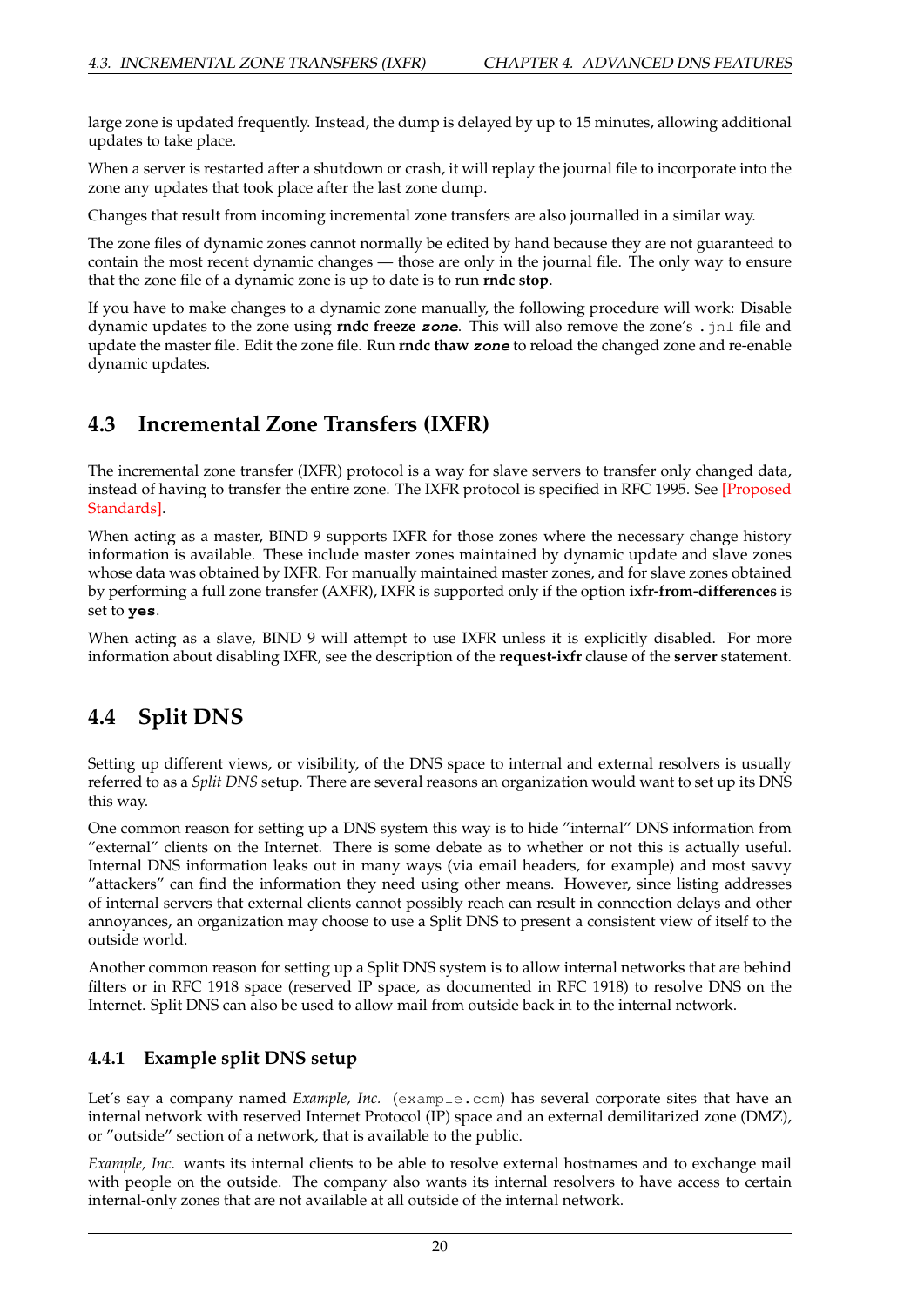In order to accomplish this, the company will set up two sets of name servers. One set will be on the inside network (in the reserved IP space) and the other set will be on bastion hosts, which are "proxy" hosts that can talk to both sides of its network, in the DMZ.

The internal servers will be configured to forward all queries, except queries for site1.internal, site2.internal, site1.example.com, and site2.example.com, to the servers in the DMZ. These internal servers will have complete sets of information for site1.example.com, site2.example. com, site1.internal, and site2.internal.

To protect the site1.internal and site2.internal domains, the internal name servers must be configured to disallow all queries to these domains from any external hosts, including the bastion hosts.

The external servers, which are on the bastion hosts, will be configured to serve the "public" version of the site1 and site2.example.com zones. This could include things such as the host records for public servers (www.example.com and ftp.example.com), and mail exchange (MX) records (a.mx. example.com and b.mx.example.com).

In addition, the public site1 and site2.example.com zones should have special MX records that contain wildcard ('\*') records pointing to the bastion hosts. This is needed because external mail servers do not have any other way of looking up how to deliver mail to those internal hosts. With the wildcard records, the mail will be delivered to the bastion host, which can then forward it on to internal hosts.

Here's an example of a wildcard MX record:

IN MX 10 external1.example.com.

Now that they accept mail on behalf of anything in the internal network, the bastion hosts will need to know how to deliver mail to internal hosts. In order for this to work properly, the resolvers on the bastion hosts will need to be configured to point to the internal name servers for DNS resolution.

Queries for internal hostnames will be answered by the internal servers, and queries for external hostnames will be forwarded back out to the DNS servers on the bastion hosts.

In order for all this to work properly, internal clients will need to be configured to query *only* the internal name servers for DNS queries. This could also be enforced via selective filtering on the network.

If everything has been set properly, *Example, Inc.*'s internal clients will now be able to:

- Look up any hostnames in the site1 and site2.example.com zones.
- Look up any hostnames in the site1.internal and site2.internal domains.
- Look up any hostnames on the Internet.
- Exchange mail with both internal and external people.

Hosts on the Internet will be able to:

- Look up any hostnames in the site1 and site2.example.com zones.
- Exchange mail with anyone in the site1 and site2.example.com zones.

Here is an example configuration for the setup we just described above. Note that this is only configuration information; for information on how to configure your zone files, see [Section 3.1.](#page-12-2)

Internal DNS server config:

```
acl internals { 172.16.72.0/24; 192.168.1.0/24; };
acl externals { bastion-ips-go-here; };
options {
   ...
   ...
   forward only;
   forwarders { \sqrt{2} // forward to external servers
       bastion-ips-go-here;
```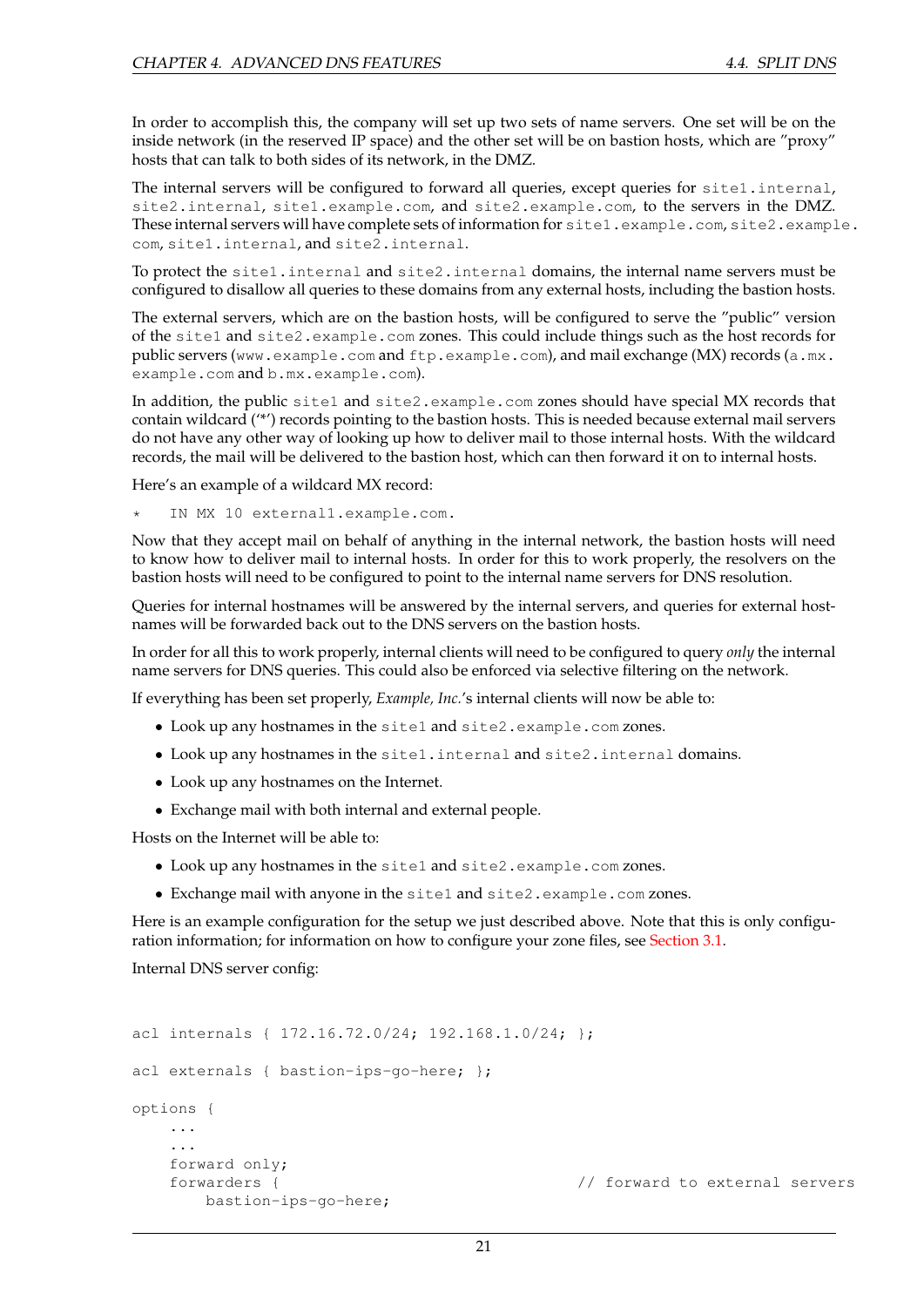```
};
   allow-transfer { none; }; // sample allow-transfer (no one)
   allow-query { internals; externals; }; // restrict query access
   allow-recursion { internals; }; // restrict recursion
   ...
   ...
};
zone "site1.example.com" { // sample master zone
 type master;
 file "m/site1.example.com";
 forwarders { }; // do normal iterative
                                            // resolution (do not forward)
 allow-query { internals; externals; };
 allow-transfer { internals; };
};
zone "site2.example.com" { // sample slave zone
 type slave;
 file "s/site2.example.com";
 masters { 172.16.72.3; };
 forwarders { };
 allow-query { internals; externals; };
 allow-transfer { internals; };
};
zone "site1.internal" {
 type master;
 file "m/site1.internal";
 forwarders { };
 allow-query { internals; };
 allow-transfer { internals; }
};
zone "site2.internal" {
 type slave;
 file "s/site2.internal";
 masters { 172.16.72.3; };
 forwarders { };
 allow-query { internals };
 allow-transfer { internals; }
};
External (bastion host) DNS server config:
acl internals { 172.16.72.0/24; 192.168.1.0/24; };
acl externals { bastion-ips-go-here; };
options {
  ...
  ...
 allow-transfer { none; }; // sample allow-transfer (no one)
 allow-query { any; }; // default query access
 allow-query-cache { internals; externals; }; // restrict cache access
 allow-recursion { internals; externals; }; // restrict recursion
  ...
  ...
```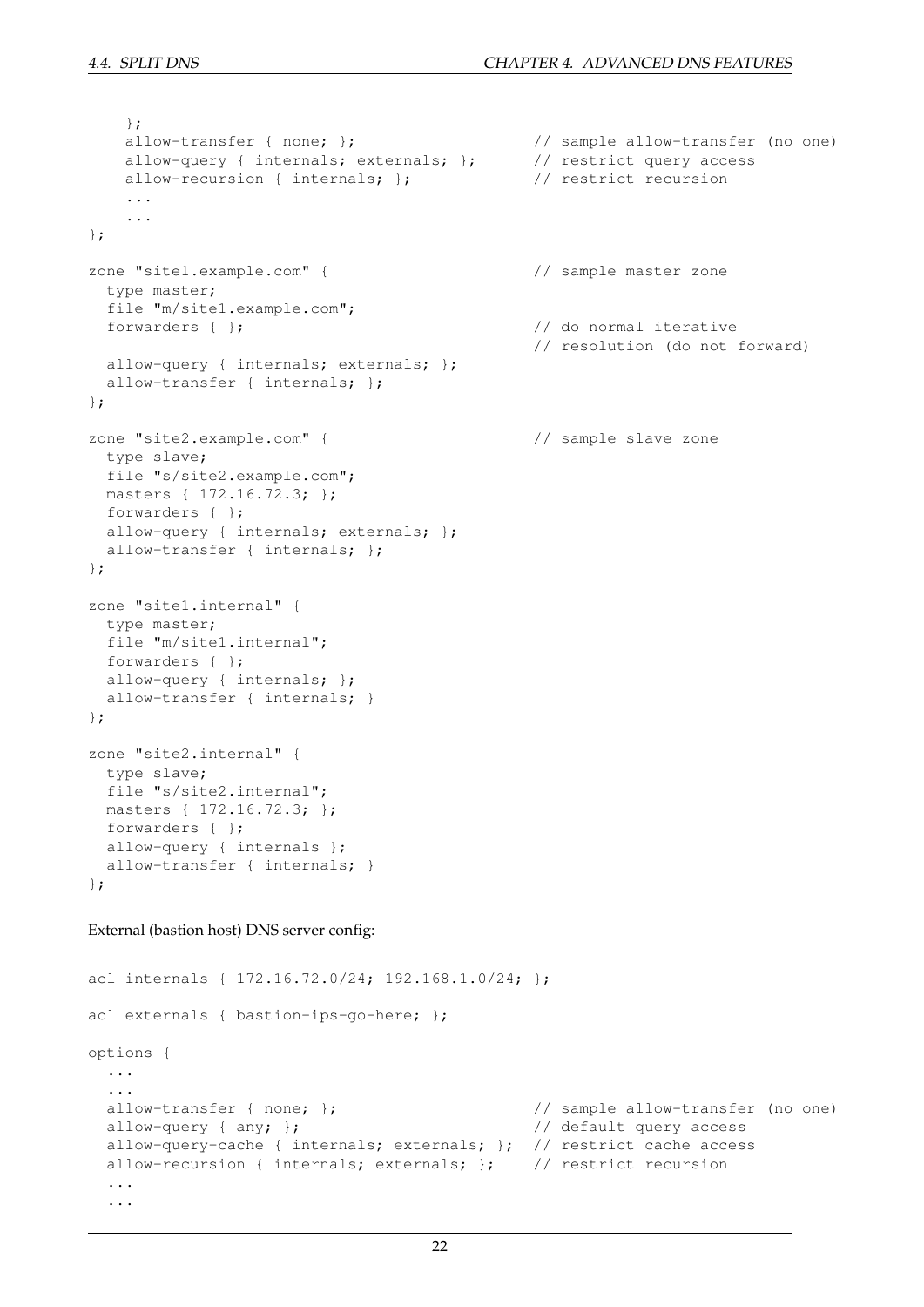}; zone "site1.example.com" { // sample slave zone type master; file "m/site1.foo.com"; allow-transfer { internals; externals; }; }; zone "site2.example.com" { type slave; file "s/site2.foo.com"; masters { another\_bastion\_host\_maybe; }; allow-transfer { internals; externals; } };

In the resolv.conf (or equivalent) on the bastion host(s):

```
search ...
nameserver 172.16.72.2
nameserver 172.16.72.3
nameserver 172.16.72.4
```
## <span id="page-22-0"></span>**4.5 TSIG**

This is a short guide to setting up Transaction SIGnatures (TSIG) based transaction security in BIND. It describes changes to the configuration file as well as what changes are required for different features, including the process of creating transaction keys and using transaction signatures with BIND.

BIND primarily supports TSIG for server to server communication. This includes zone transfer, notify, and recursive query messages. Resolvers based on newer versions of BIND 8 have limited support for TSIG.

TSIG can also be useful for dynamic update. A primary server for a dynamic zone should control access to the dynamic update service, but IP-based access control is insufficient. The cryptographic access control provided by TSIG is far superior. The **nsupdate** program supports TSIG via the -k and -y command line options or inline by use of the **key**.

#### <span id="page-22-1"></span>**4.5.1 Generate Shared Keys for Each Pair of Hosts**

A shared secret is generated to be shared between *host1* and *host2*. An arbitrary key name is chosen: "host1-host2.". The key name must be the same on both hosts.

#### <span id="page-22-2"></span>**4.5.1.1 Automatic Generation**

The following command will generate a 128-bit (16 byte) HMAC-MD5 key as described above. Longer keys are better, but shorter keys are easier to read. Note that the maximum key length is 512 bits; keys longer than that will be digested with MD5 to produce a 128-bit key.

**dnssec-keygen -a hmac-md5 -b 128 -n HOST host1-host2.**

The key is in the file Khost1-host2.+157+00000.private. Nothing directly uses this file, but the base-64 encoded string following "Key:" can be extracted from the file and used as a shared secret:

Key: La/E5CjG9O+os1jq0a2jdA==

The string "La/E5CjG9O+os1jq0a2jdA==" can be used as the shared secret.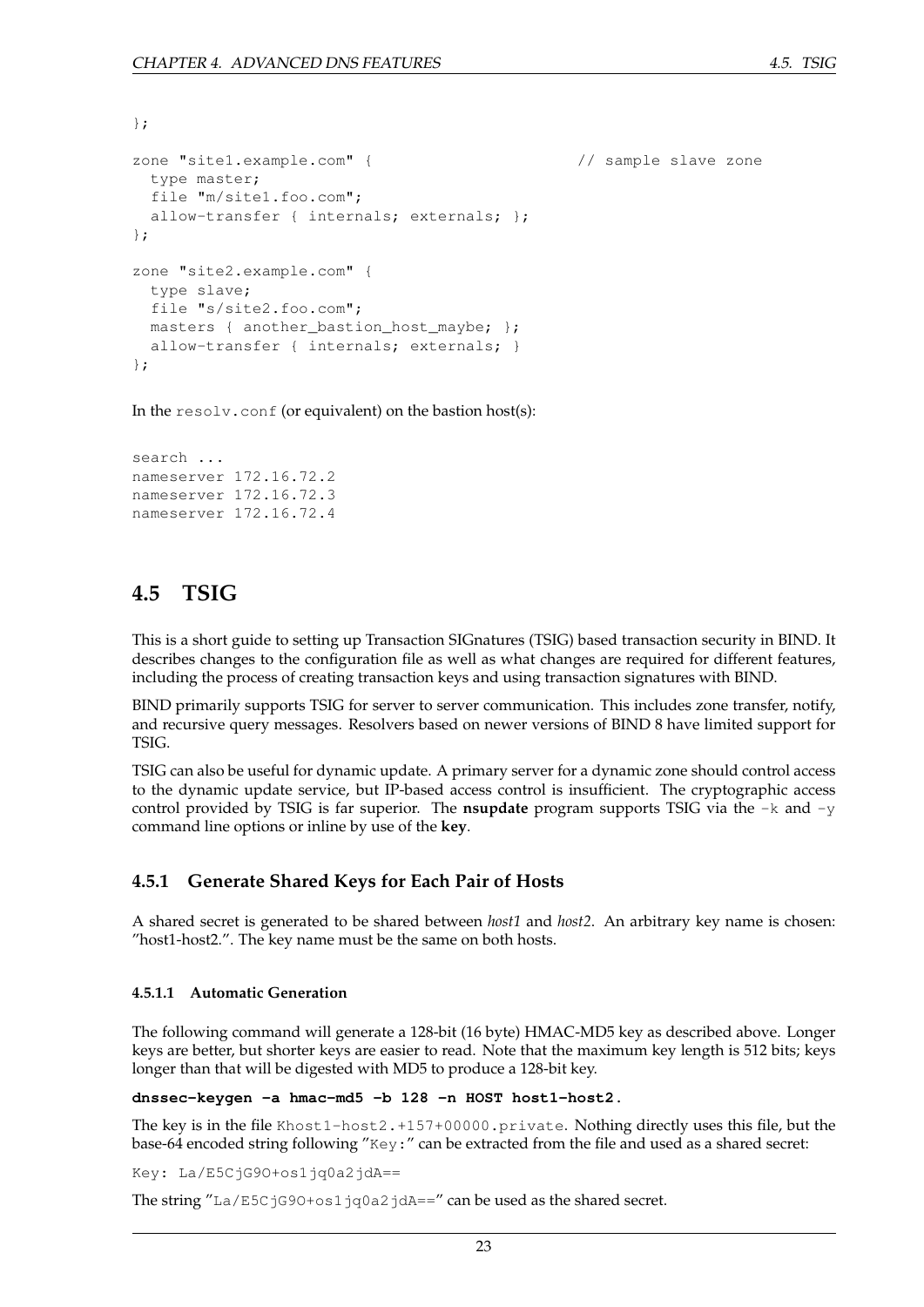#### <span id="page-23-0"></span>**4.5.1.2 Manual Generation**

The shared secret is simply a random sequence of bits, encoded in base-64. Most ASCII strings are valid base-64 strings (assuming the length is a multiple of 4 and only valid characters are used), so the shared secret can be manually generated.

Also, a known string can be run through **mmencode** or a similar program to generate base-64 encoded data.

## <span id="page-23-1"></span>**4.5.2 Copying the Shared Secret to Both Machines**

This is beyond the scope of DNS. A secure transport mechanism should be used. This could be secure FTP, ssh, telephone, etc.

## <span id="page-23-2"></span>**4.5.3 Informing the Servers of the Key's Existence**

Imagine *host1* and *host 2* are both servers. The following is added to each server's named.conf file:

```
key host1-host2. {
  algorithm hmac-md5;
  secret "La/E5CjG9O+os1jq0a2jdA == ";
};
```
The algorithm, hmac-md5, is the only one supported by BIND. The secret is the one generated above. Since this is a secret, it is recommended that either named.conf be non-world readable, or the key directive be added to a non-world readable file that is included by named.conf.

At this point, the key is recognized. This means that if the server receives a message signed by this key, it can verify the signature. If the signature is successfully verified, the response is signed by the same key.

## <span id="page-23-3"></span>**4.5.4 Instructing the Server to Use the Key**

Since keys are shared between two hosts only, the server must be told when keys are to be used. The following is added to the named.conf file for *host1*, if the IP address of *host2* is 10.1.2.3:

```
server 10.1.2.3 {
  keys { host1-host2. ;};
};
```
Multiple keys may be present, but only the first is used. This directive does not contain any secrets, so it may be in a world-readable file.

If *host1* sends a message that is a request to that address, the message will be signed with the specified key. *host1* will expect any responses to signed messages to be signed with the same key.

A similar statement must be present in *host2*'s configuration file (with *host1*'s address) for *host2* to sign request messages to *host1*.

## <span id="page-23-4"></span>**4.5.5 TSIG Key Based Access Control**

BIND allows IP addresses and ranges to be specified in ACL definitions and **allow-**{ **query** | **transfer** | **update** } directives. This has been extended to allow TSIG keys also. The above key would be denoted **key host1-host2.**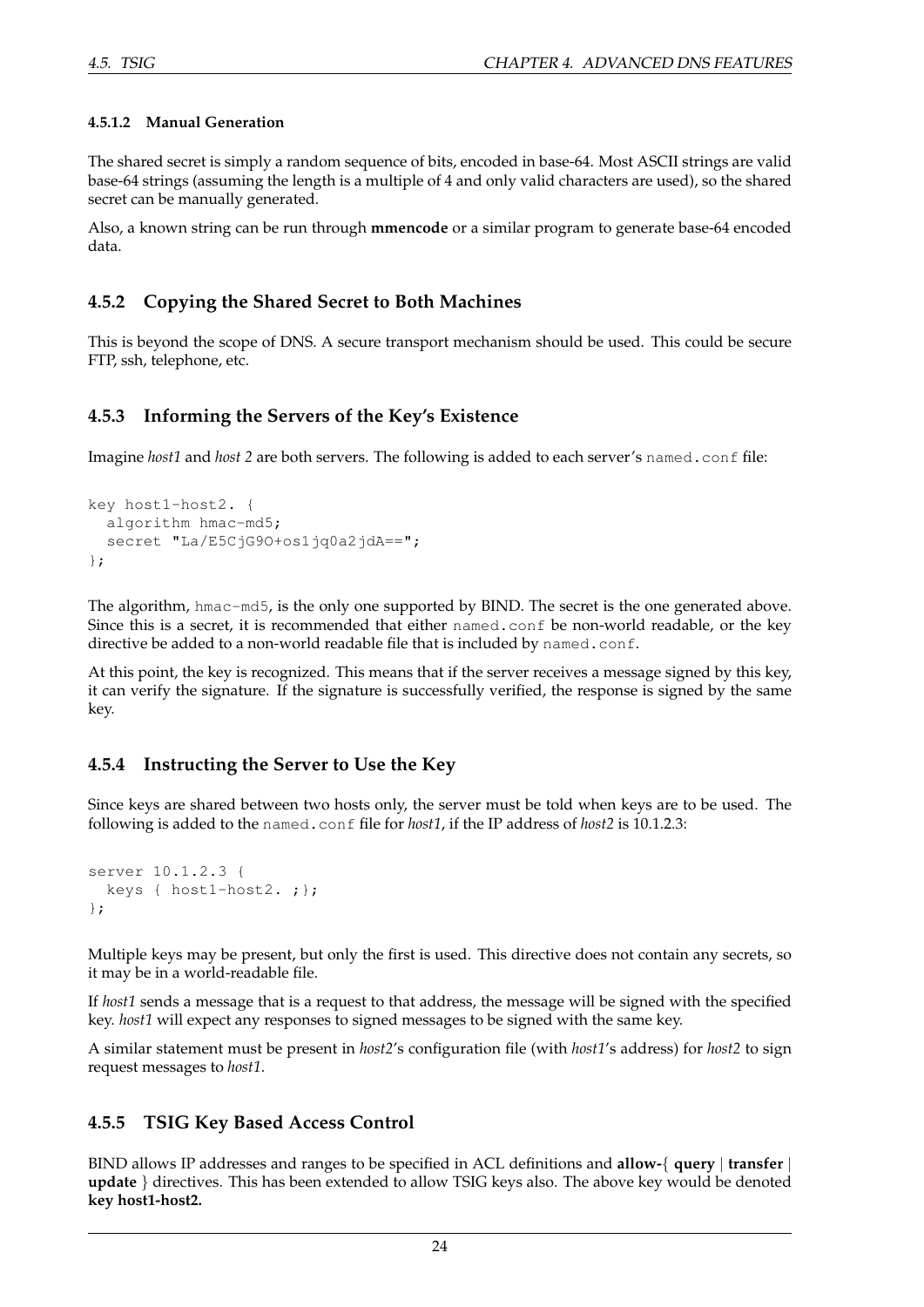An example of an **allow-update** directive would be:

allow-update { key host1-host2. ;};

This allows dynamic updates to succeed only if the request was signed by a key named "**host1-host2.**".

You may want to read about the more powerful **update-policy** statement in [Section 6.2.24.4.](#page-76-1)

#### <span id="page-24-0"></span>**4.5.6 Errors**

The processing of TSIG signed messages can result in several errors. If a signed message is sent to a non-TSIG aware server, a FORMERR (format error) will be returned, since the server will not understand the record. This is a result of misconfiguration, since the server must be explicitly configured to send a TSIG signed message to a specific server.

If a TSIG aware server receives a message signed by an unknown key, the response will be unsigned with the TSIG extended error code set to BADKEY. If a TSIG aware server receives a message with a signature that does not validate, the response will be unsigned with the TSIG extended error code set to BADSIG. If a TSIG aware server receives a message with a time outside of the allowed range, the response will be signed with the TSIG extended error code set to BADTIME, and the time values will be adjusted so that the response can be successfully verified. In any of these cases, the message's rcode (response code) is set to NOTAUTH (not authenticated).

## <span id="page-24-1"></span>**4.6 TKEY**

**TKEY** is a mechanism for automatically generating a shared secret between two hosts. There are several "modes" of **TKEY** that specify how the key is generated or assigned. BIND 9 implements only one of these modes, the Diffie-Hellman key exchange. Both hosts are required to have a Diffie-Hellman KEY record (although this record is not required to be present in a zone). The **TKEY** process must use signed messages, signed either by TSIG or SIG(0). The result of **TKEY** is a shared secret that can be used to sign messages with TSIG. **TKEY** can also be used to delete shared secrets that it had previously generated.

The **TKEY** process is initiated by a client or server by sending a signed **TKEY** query (including any appropriate KEYs) to a TKEY-aware server. The server response, if it indicates success, will contain a **TKEY** record and any appropriate keys. After this exchange, both participants have enough information to determine the shared secret; the exact process depends on the **TKEY** mode. When using the Diffie-Hellman **TKEY** mode, Diffie-Hellman keys are exchanged, and the shared secret is derived by both participants.

## <span id="page-24-2"></span>**4.7 SIG(0)**

BIND 9 partially supports DNSSEC SIG(0) transaction signatures as specified in RFC 2535 and RFC 2931. SIG(0) uses public/private keys to authenticate messages. Access control is performed in the same manner as TSIG keys; privileges can be granted or denied based on the key name.

When a SIG(0) signed message is received, it will only be verified if the key is known and trusted by the server; the server will not attempt to locate and/or validate the key.

SIG(0) signing of multiple-message TCP streams is not supported.

The only tool shipped with BIND 9 that generates SIG(0) signed messages is **nsupdate**.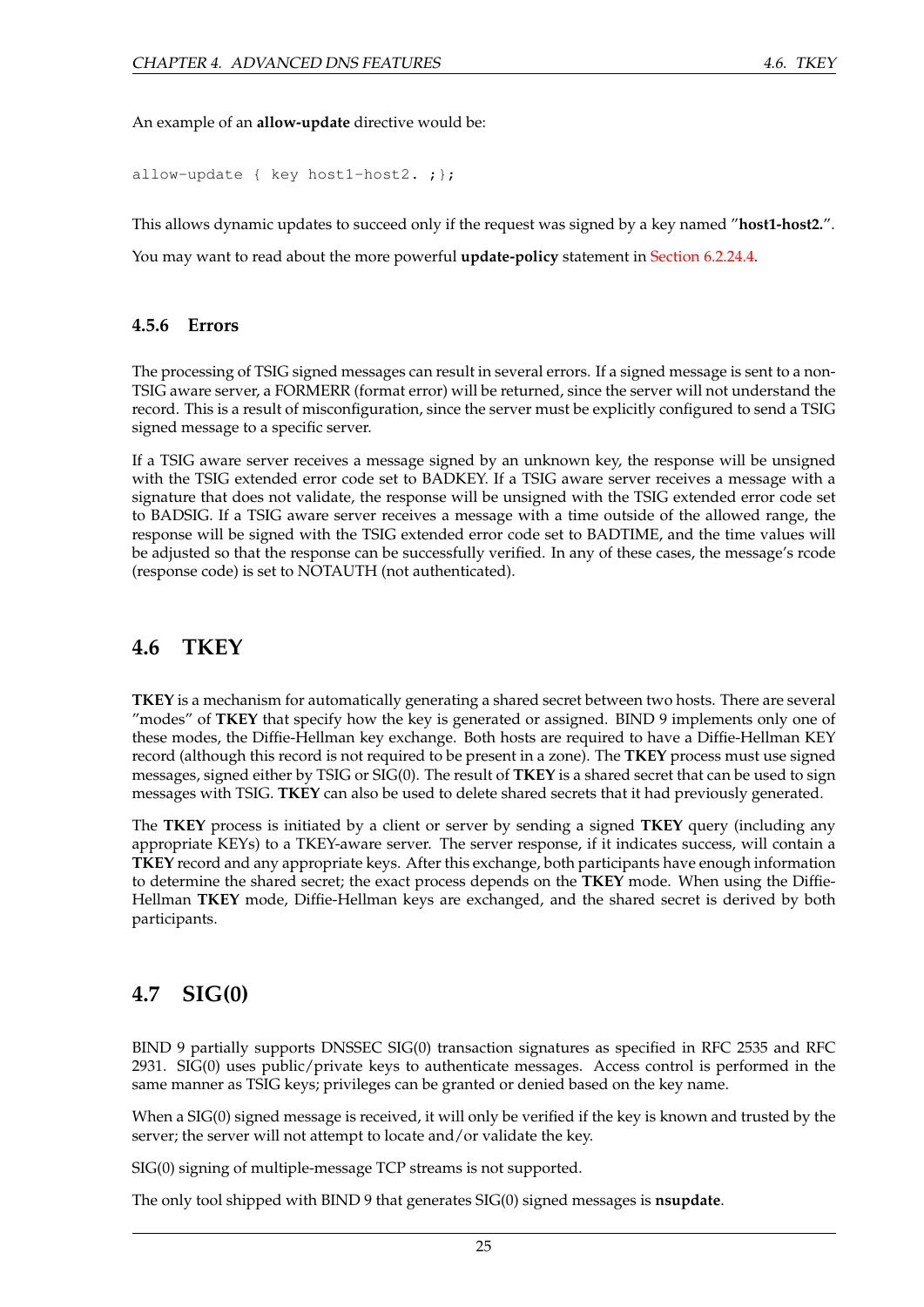## <span id="page-25-0"></span>**4.8 DNSSEC**

Cryptographic authentication of DNS information is possible through the DNS Security (*DNSSEC-bis*) extensions, defined in RFC 4033, RFC 4034, and RFC 4035. This section describes the creation and use of DNSSEC signed zones.

In order to set up a DNSSEC secure zone, there are a series of steps which must be followed. BIND 9 ships with several tools that are used in this process, which are explained in more detail below. In all cases, the -h option prints a full list of parameters. Note that the DNSSEC tools require the keyset files to be in the working directory or the directory specified by the -d option, and that the tools shipped with BIND 9.2.x and earlier are not compatible with the current ones.

There must also be communication with the administrators of the parent and/or child zone to transmit keys. A zone's security status must be indicated by the parent zone for a DNSSEC capable resolver to trust its data. This is done through the presence or absence of a DS record at the delegation point.

For other servers to trust data in this zone, they must either be statically configured with this zone's zone key or the zone key of another zone above this one in the DNS tree.

## <span id="page-25-1"></span>**4.8.1 Generating Keys**

The **dnssec-keygen** program is used to generate keys.

A secure zone must contain one or more zone keys. The zone keys will sign all other records in the zone, as well as the zone keys of any secure delegated zones. Zone keys must have the same name as the zone, a name type of **ZONE**, and must be usable for authentication. It is recommended that zone keys use a cryptographic algorithm designated as "mandatory to implement" by the IETF; currently the only one is RSASHA1.

The following command will generate a 768-bit RSASHA1 key for the child.example zone:

#### **dnssec-keygen -a RSASHA1 -b 768 -n ZONE child.example.**

Two output files will be produced: Kchild.example.+005+12345.key and Kchild.example.+ 005+12345.private (where 12345 is an example of a key tag). The key filenames contain the key name (child.example.), algorithm (3 is DSA, 1 is RSAMD5, 5 is RSASHA1, etc.), and the key tag (12345 in this case). The private key (in the .private file) is used to generate signatures, and the public key (in the .key file) is used for signature verification.

To generate another key with the same properties (but with a different key tag), repeat the above command.

The public keys should be inserted into the zone file by including the .key files using **\$INCLUDE** statements.

## <span id="page-25-2"></span>**4.8.2 Signing the Zone**

The **dnssec-signzone** program is used to sign a zone.

Any keyset files corresponding to secure subzones should be present. The zone signer will generate NSEC and RRSIG records for the zone, as well as DS for the child zones if  $'$  -d' is specified. If  $'$  -d' is not specified, then DS RRsets for the secure child zones need to be added manually.

The following command signs the zone, assuming it is in a file called zone.child.example. By default, all zone keys which have an available private key are used to generate signatures.

#### **dnssec-signzone -o child.example zone.child.example**

One output file is produced: zone.child.example.signed. This file should be referenced by named. conf as the input file for the zone.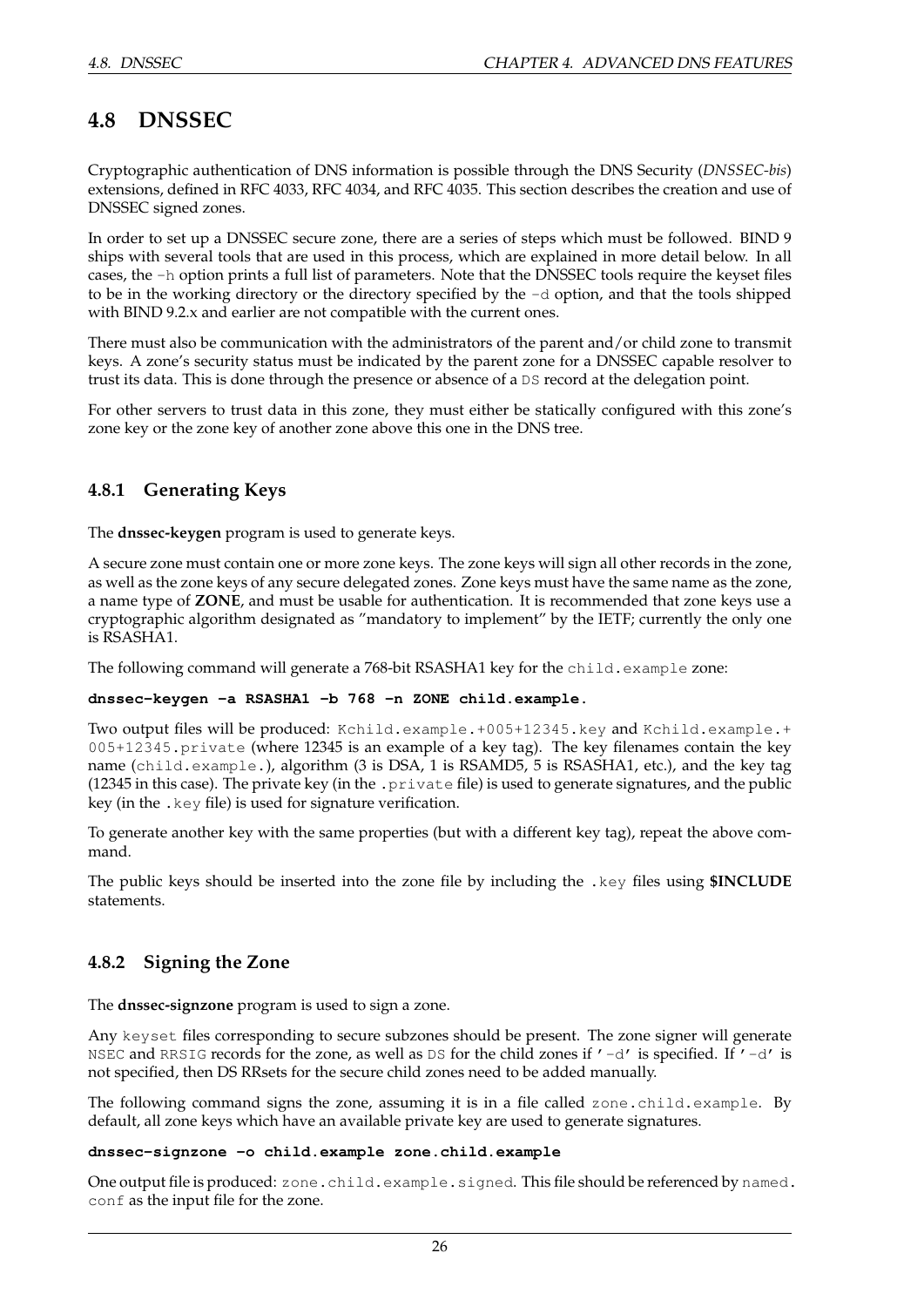**dnssec-signzone** will also produce a keyset and dsset files and optionally a dlvset file. These are used to provide the parent zone administrators with the DNSKEYs (or their corresponding DS records) that are the secure entry point to the zone.

#### <span id="page-26-0"></span>**4.8.3 Configuring Servers**

To enable **named** to respond appropriately to DNS requests from DNSSEC aware clients, **dnssec-enable** must be set to yes.

To enable **named** to validate answers from other servers both **dnssec-enable** and **dnssec-validation** must be set and some **trusted-keys** must be configured into named.conf.

**trusted-keys** are copies of DNSKEY RRs for zones that are used to form the first link in the cryptographic chain of trust. All keys listed in **trusted-keys** (and corresponding zones) are deemed to exist and only the listed keys will be used to validated the DNSKEY RRset that they are from.

**trusted-keys** are described in more detail later in this document.

Unlike BIND 8, BIND 9 does not verify signatures on load, so zone keys for authoritative zones do not need to be specified in the configuration file.

After DNSSEC gets established, a typical DNSSEC configuration will look something like the following. It has one or more public keys for the root. This allows answers from outside the organization to be validated. It will also have several keys for parts of the namespace the organization controls. These are here to ensure that **named** is immune to compromises in the DNSSEC components of the security of parent zones.

```
trusted-keys {
        /* Root Key */
"." 257 3 3 "BNY4wrWM1nCfJ+CXd0rVXyYmobt7sEEfK3clRbGaTwSJxrGkxJWoZu6I7PzJu/
             E9gx4UC1zGAHlXKdE4zYIpRhaBKnvcC2U9mZhkdUpd1Vso/HAdjNe8LmMlnzY3
             zy2Xy4klWOADTPzSv9eamj8V18PHGjBLaVtYvk/ln5ZApjYghf+6fElrmLkdaz
            MQ2OCnACR817DF4BBa7UR/beDHyp5iWTXWSi6XmoJLbG9Scqc7l70KDqlvXR3M
             /lUUVRbkeg1IPJSidmK3ZyCllh4XSKbje/45SKucHgnwU5jefMtq66gKodQj+M
             iA21AfUVe7u99WzTLzY3qlxDhxYQQ20FQ97S+LKUTpQcq27R7AT3/V5hRQxScI
             Nqwcz4jYqZD2fQdgxbcDTClU0CRBdiieyLMNzXG3";
/* Key for our organization's forward zone */
example.com. 257 3 5 "AwEAAaxPMcR2x0HbQV4WeZB6oEDX+r0QM65KbhTjrW1ZaARmPhEZZe
                      3Y9ifgEuq7vZ/zGZUdEGNWy+JZzus0lUptwgjGwhUS1558Hb4JKUbb
                      OTcM8pwXlj0EiX3oDFVmjHO444gLkBO UKUf/mC7HvfwYH/Be22GnC
                      lrinKJp1Og4ywzO9WglMk7jbfW33gUKvirTHr25GL7STQUzBb5Usxt
                      8lgnyTUHs1t3JwCY5hKZ6CqFxmAVZP20igTixin/1LcrgX/KMEGd/b
                      iuvF4qJCyduieHukuY3H4XMAcR+xia2 nIUPvm/oyWR8BW/hWdzOvn
                      SCThlHf3xiYleDbt/o1OTQ09A0=";
/* Key for our reverse zone. */
2.0.192.IN-ADDRPA.NET. 257 3 5 "AQOnS4xn/IgOUpBPJ3bogzwcxOdNax071L18QqZnQQQA
                                VVr+iLhGTnNGp3HoWQLUIzKrJVZ3zggy3WwNT6kZo6c0
                                tszYqbtvchmgQC8CzKojM/W16i6MG/ea fGU3siaOdS0
                                yOI6BgPsw+YZdzlYMaIJGf4M4dyoKIhzdZyQ2bYQrjyQ
                                4LB0lC7aOnsMyYKHHYeRv PxjIQXmdqgOJGq+vsevG06
                                zW+1xgYJh9rCIfnm1GX/KMgxLPG2vXTD/RnLX+D3T3UL
                                7HJYHJhAZD5L59VvjSPsZJHeDCUyWYrvPZesZDIRvhDD
                                52SKvbheeTJUm6EhkzytNN2SN96QRk8j/iI8ib";
};
options {
        ...
```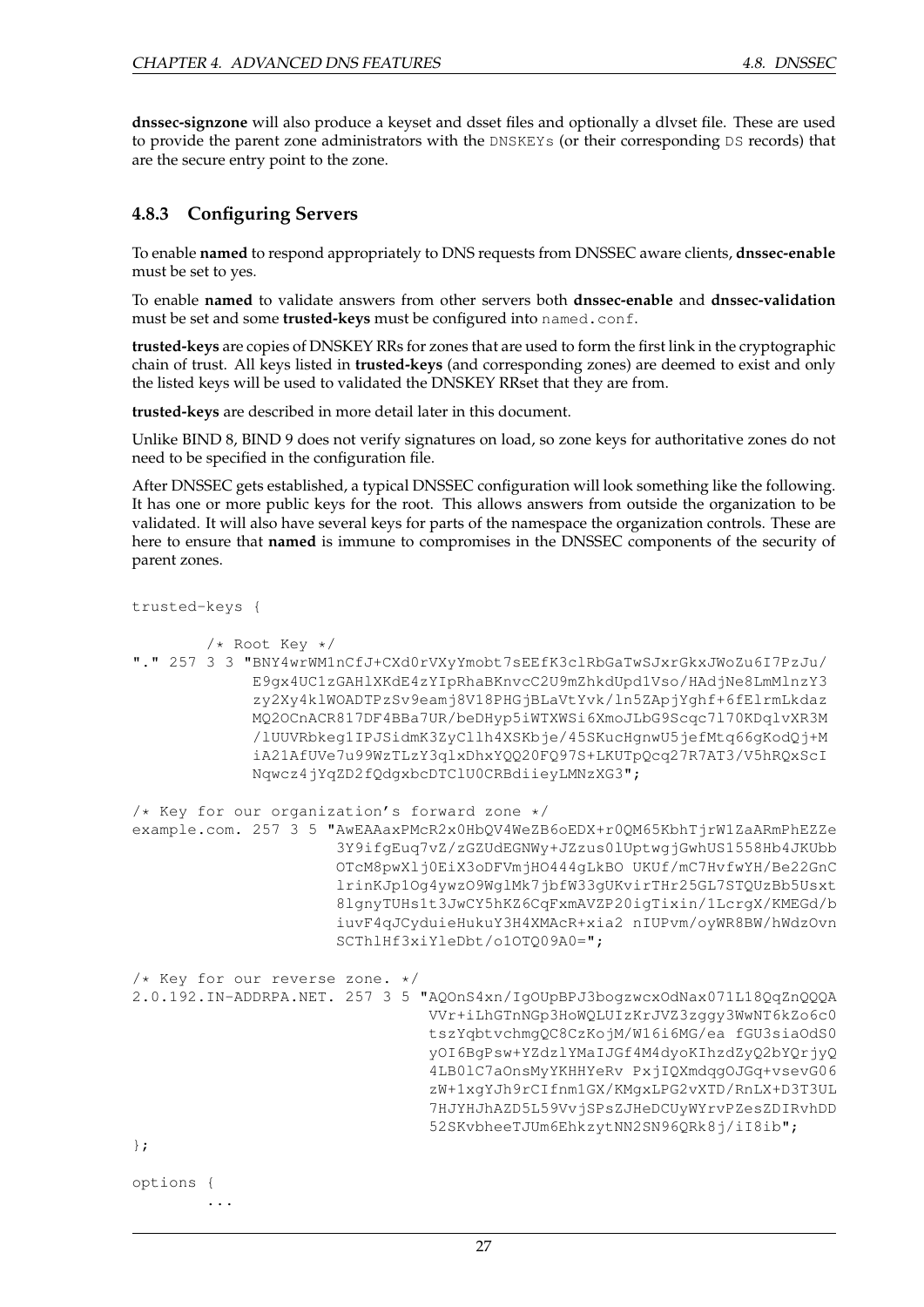```
dnssec-enable yes;
dnssec-validation yes;
```
};

**NOTE** 

None of the keys listed in this example are valid. In particular, the root key is not valid.

## <span id="page-27-0"></span>**4.9 IPv6 Support in BIND 9**

BIND 9 fully supports all currently defined forms of IPv6 name to address and address to name lookups. It will also use IPv6 addresses to make queries when running on an IPv6 capable system.

For forward lookups, BIND 9 supports only AAAA records. RFC 3363 deprecated the use of A6 records, and client-side support for A6 records was accordingly removed from BIND 9. However, authoritative BIND 9 name servers still load zone files containing A6 records correctly, answer queries for A6 records, and accept zone transfer for a zone containing A6 records.

For IPv6 reverse lookups, BIND 9 supports the traditional "nibble" format used in the *ip6.arpa* domain, as well as the older, deprecated *ip6.int* domain. Older versions of BIND 9 supported the "binary label" (also known as "bitstring") format, but support of binary labels has been completely removed per RFC 3363. Many applications in BIND 9 do not understand the binary label format at all any more, and will return an error if given. In particular, an authoritative BIND 9 name server will not load a zone file containing binary labels.

For an overview of the format and structure of IPv6 addresses, see [Section A.2.1.](#page-91-5)

#### <span id="page-27-1"></span>**4.9.1 Address Lookups Using AAAA Records**

The IPv6 AAAA record is a parallel to the IPv4 A record, and, unlike the deprecated A6 record, specifies the entire IPv6 address in a single record. For example,

\$ORIGIN example.com. host 3600 IN AAAA 2001:db8::1

Use of IPv4-in-IPv6 mapped addresses is not recommended. If a host has an IPv4 address, use an A record, not a AAAA, with ::ffff:192.168.42.1 as the address.

#### <span id="page-27-2"></span>**4.9.2 Address to Name Lookups Using Nibble Format**

When looking up an address in nibble format, the address components are simply reversed, just as in IPv4, and ip6.arpa. is appended to the resulting name. For example, the following would provide reverse name lookup for a host with address 2001:db8::1.

```
$ORIGIN 0.0.0.0.0.0.0.0.8.b.d.0.1.0.0.2.ip6.arpa.
1.0.0.0.0.0.0.0.0.0.0.0.0.0.0.0 14400 IN PTR host.example.com.
```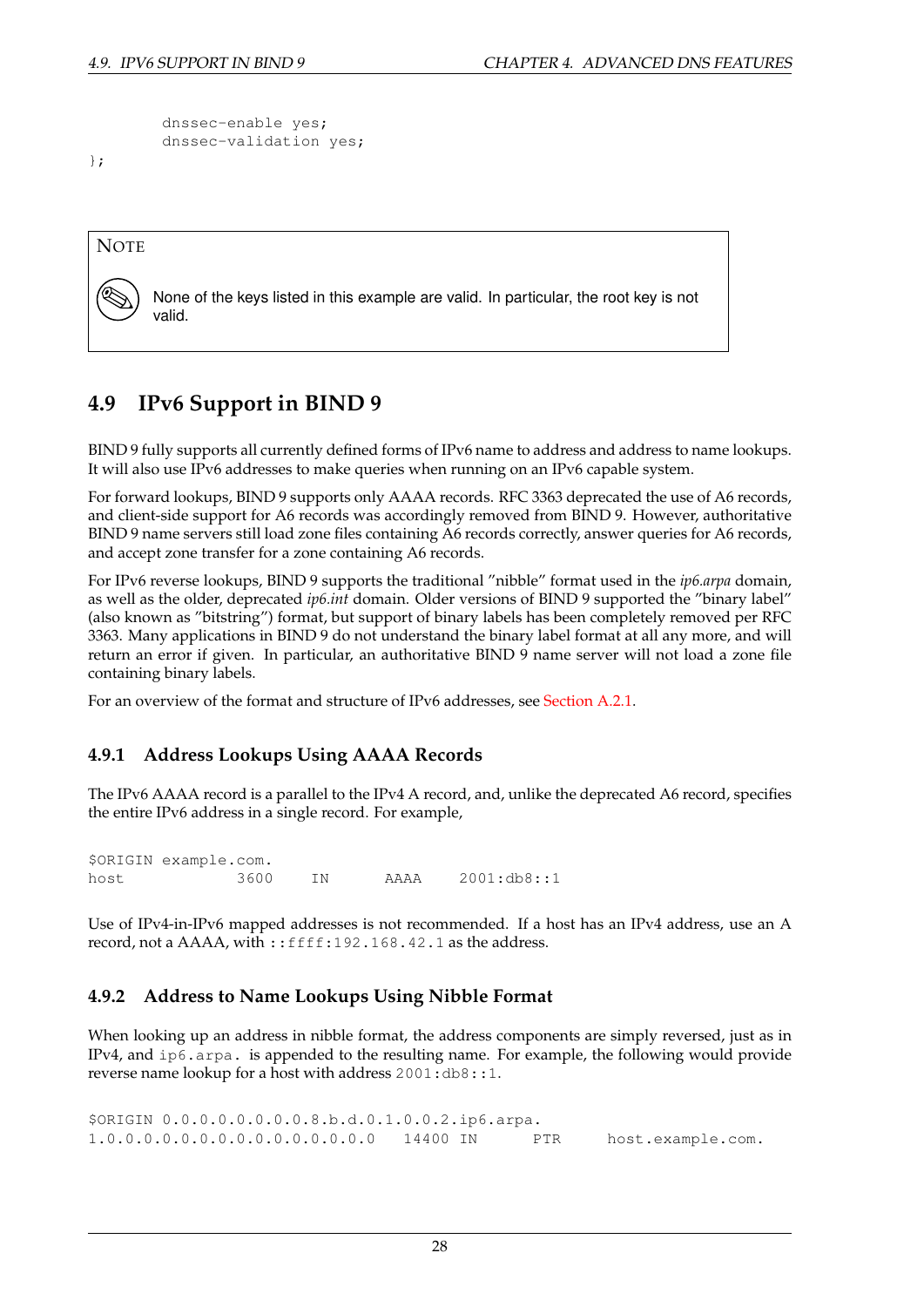## <span id="page-28-0"></span>**Chapter 5**

# **The BIND 9 Lightweight Resolver**

## <span id="page-28-1"></span>**5.1 The Lightweight Resolver Library**

Traditionally applications have been linked with a stub resolver library that sends recursive DNS queries to a local caching name server.

IPv6 once introduced new complexity into the resolution process, such as following A6 chains and DNAME records, and simultaneous lookup of IPv4 and IPv6 addresses. Though most of the complexity was then removed, these are hard or impossible to implement in a traditional stub resolver.

BIND 9 therefore can also provide resolution services to local clients using a combination of a lightweight resolver library and a resolver daemon process running on the local host. These communicate using a simple UDP-based protocol, the "lightweight resolver protocol" that is distinct from and simpler than the full DNS protocol.

## <span id="page-28-2"></span>**5.2 Running a Resolver Daemon**

To use the lightweight resolver interface, the system must run the resolver daemon **lwresd** or a local name server configured with a **lwres** statement.

By default, applications using the lightweight resolver library will make UDP requests to the IPv4 loopback address (127.0.0.1) on port 921. The address can be overridden by **lwserver** lines in /etc/resolv. conf.

The daemon currently only looks in the DNS, but in the future it may use other sources such as /etc/ hosts, NIS, etc.

The **lwresd** daemon is essentially a caching-only name server that responds to requests using the lightweight resolver protocol rather than the DNS protocol. Because it needs to run on each host, it is designed to require no or minimal configuration. Unless configured otherwise, it uses the name servers listed on **nameserver** lines in /etc/resolv.conf as forwarders, but is also capable of doing the resolution autonomously if none are specified.

The **lwresd** daemon may also be configured with a named.conf style configuration file, in /etc/ lwresd.conf by default. A name server may also be configured to act as a lightweight resolver daemon using the **lwres** statement in named.conf.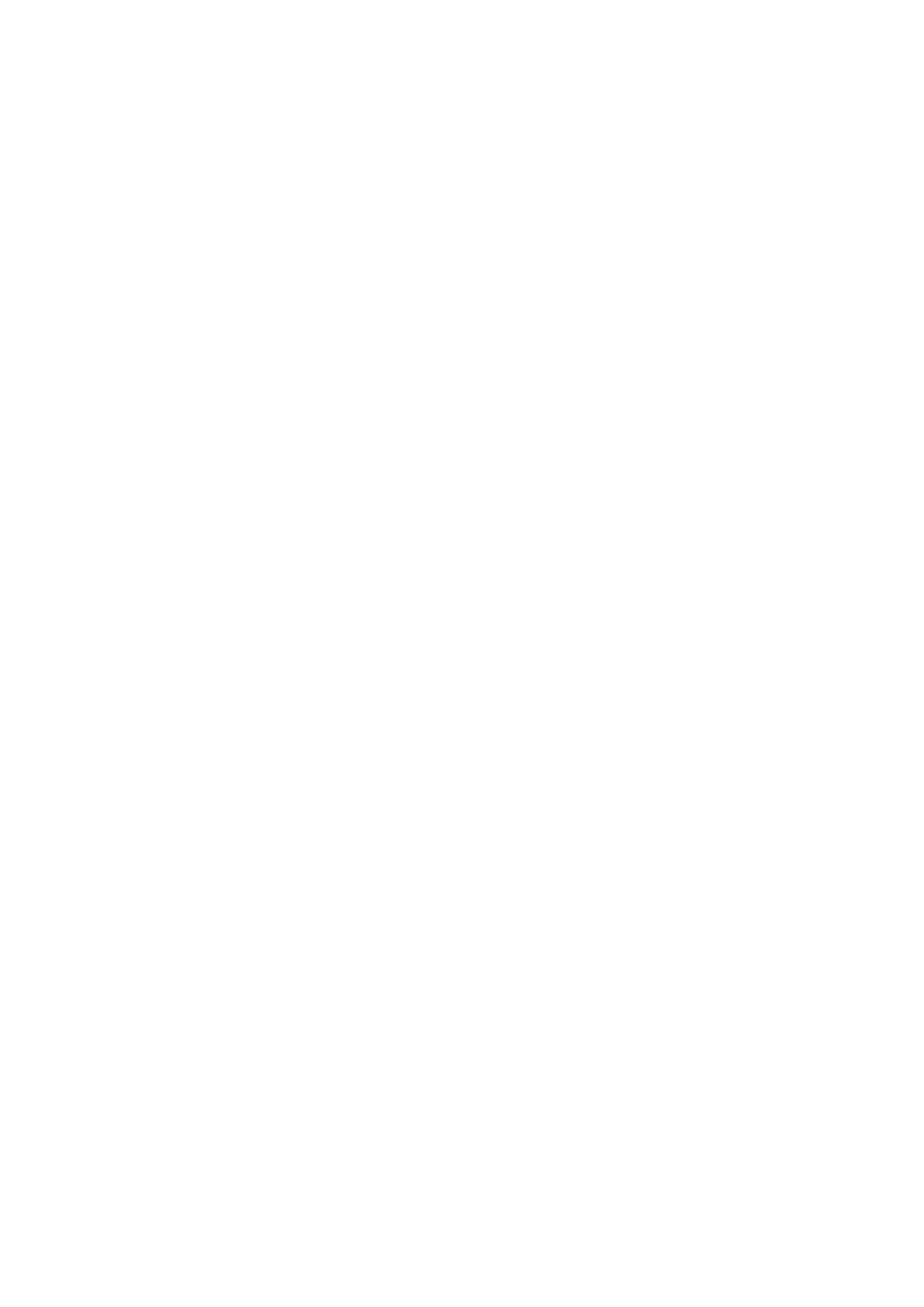## <span id="page-30-0"></span>**Chapter 6**

# **BIND 9 Configuration Reference**

BIND 9 configuration is broadly similar to BIND 8; however, there are a few new areas of configuration, such as views. BIND 8 configuration files should work with few alterations in BIND 9, although more complex configurations should be reviewed to check if they can be more efficiently implemented using the new features found in BIND 9.

BIND 4 configuration files can be converted to the new format using the shell script contrib/namedbootconf/named-bootconf.sh.

## <span id="page-30-1"></span>**6.1 Configuration File Elements**

Following is a list of elements used throughout the BIND configuration file documentation:

| acl_name           | The name of an address_match_list as defined by the acl<br>statement. |
|--------------------|-----------------------------------------------------------------------|
| address_match_list | A list of one or more ip_addr, ip_prefix, key_id, or                  |
|                    | acl_name elements, see Section 6.1.1.                                 |
| masters_list       | A named list of one or more ip_addr with optional key_id              |
|                    | and/or ip_port. A masters_list may include other                      |
|                    | masters_lists.                                                        |
| domain_name        | A quoted string which will be used as a DNS name, for exam-           |
|                    | ple"my.test.domain".                                                  |
| dotted_decimal     | One to four integers valued 0 through 255 separated by dots           |
|                    | ('.'), such as 123, 45.67 or 89.123.45.67.                            |
| ip4_addr           | An IPv4 address with exactly four elements<br>in                      |
|                    | dotted_decimal notation.                                              |
| ip6_addr           | An IPv6 address, such as 2001:db8::1234. IPv6 scoped ad-              |
|                    | dresses that have ambiguity on their scope zones must be              |
|                    | disambiguated by an appropriate zone ID with the percent              |
|                    | character ("%") as delimiter. It is strongly recommended to           |
|                    | use string zone names rather than numeric identifiers, in or-         |
|                    | der to be robust against system configuration changes. How-           |
|                    | ever, since there is no standard mapping for such names and           |
|                    | identifier values, currently only interface names as link iden-       |
|                    | tifiers are supported, assuming one-to-one mapping between            |
|                    | interfaces and links. For example, a link-local address fe80::1       |
|                    | on the link attached to the interface ne0 can be specified as         |
|                    | fe80::1%ne0. Note that on most systems link-local addresses           |
|                    | always have the ambiguity, and need to be disambiguated.              |
| ip_addr            | An ip4_addr or ip6_addr.                                              |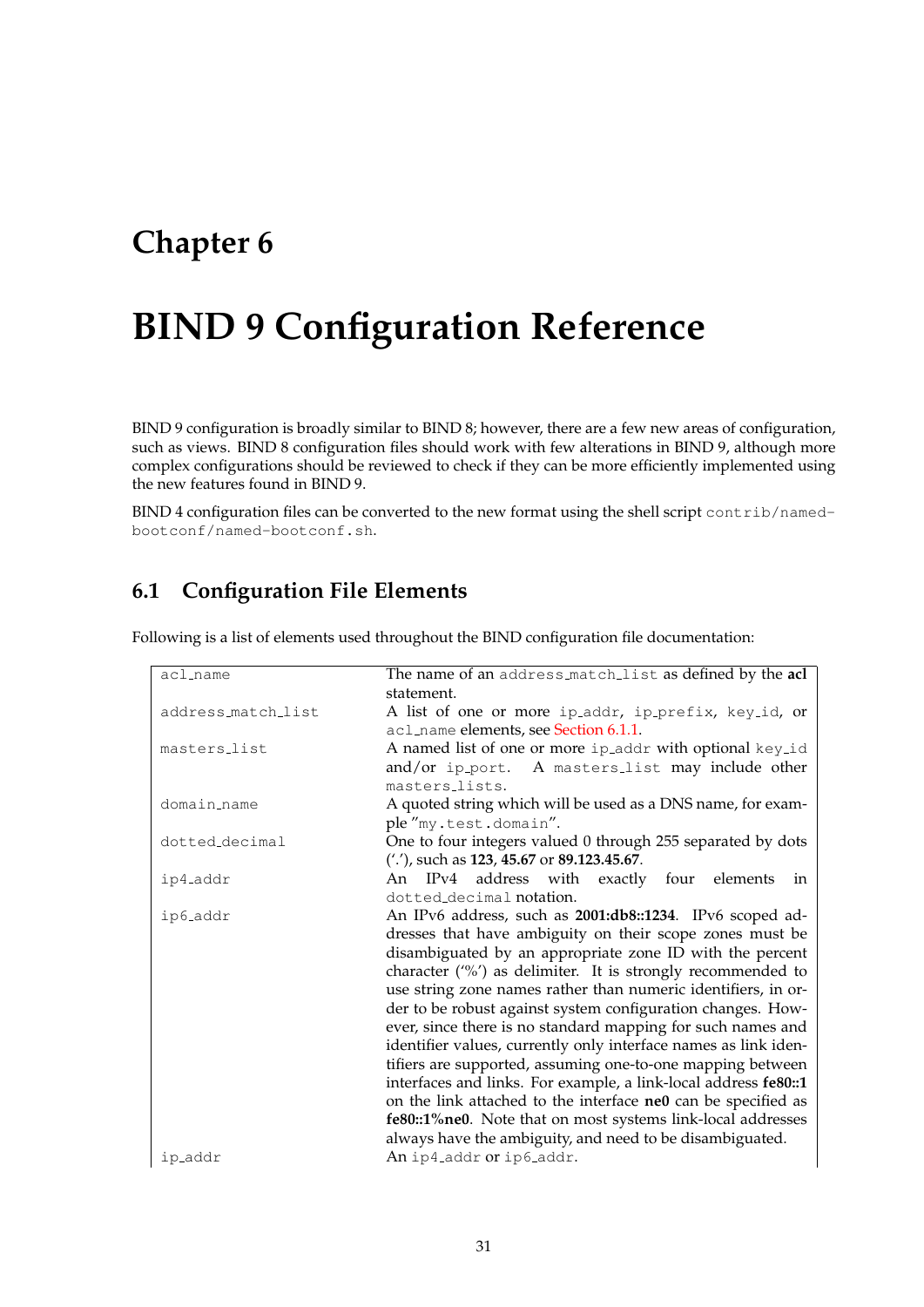| ip_port       | An IP port number. The number is limited to 0 through 65535,<br>with values below 1024 typically restricted to use by processes                                                                                                                                                                                                                                                                                                                                                                                                                                                              |
|---------------|----------------------------------------------------------------------------------------------------------------------------------------------------------------------------------------------------------------------------------------------------------------------------------------------------------------------------------------------------------------------------------------------------------------------------------------------------------------------------------------------------------------------------------------------------------------------------------------------|
|               | running as root. In some cases, an asterisk ("*") character can<br>be used as a placeholder to select a random high-numbered<br>port.                                                                                                                                                                                                                                                                                                                                                                                                                                                        |
| ip_prefix     | An IP network specified as an ip_addr, followed by a slash<br>$('')$ and then the number of bits in the netmask. Trailing<br>zeros in a ip_addr may omitted. For example, 127/8 is the<br>network 127.0.0.0 with netmask 255.0.0.0 and 1.2.3.0/28 is net-                                                                                                                                                                                                                                                                                                                                    |
| key_id        | work 1.2.3.0 with netmask 255.255.255.240.<br>A domain_name representing the name of a shared key, to be<br>used for transaction security.                                                                                                                                                                                                                                                                                                                                                                                                                                                   |
| key_list      | A list of one or more key_ids, separated by semicolons and<br>ending with a semicolon.                                                                                                                                                                                                                                                                                                                                                                                                                                                                                                       |
| number        | A non-negative 32-bit integer (i.e., a number between 0 and<br>4294967295, inclusive). Its acceptable value might further be<br>limited by the context in which it is used.                                                                                                                                                                                                                                                                                                                                                                                                                  |
| path_name     | A quoted string which will be used as a pathname, such as<br>zones/master/my.test.domain.                                                                                                                                                                                                                                                                                                                                                                                                                                                                                                    |
| port_list     | A list of an ip_port or a port range. A port range is<br>specified in the form of range followed by two ip_ports,<br>port_low and port_high, which represents port numbers<br>from portlow through porthigh, inclusive. portlow<br>must not be larger than port_high. For example, range<br>1024 65535 represents ports from 1024 through 65535. In<br>either case an asterisk ("*) character is not allowed as a valid                                                                                                                                                                      |
| size_spec     | ip_port.<br>A number, the word unlimited, or the word default.<br>An unlimited size_spec requests unlimited use, or the<br>maximum available amount. A default size_spec uses<br>the limit that was in force when the server was started.<br>A number can optionally be followed by a scaling factor: <b>K</b><br>or k for kilobytes, M or m for megabytes, and G or g for gi-<br>gabytes, which scale by 1024, 1024*1024, and 1024*1024*1024<br>respectively.<br>The value must be representable as a 64-bit unsigned integer<br>(0 to 18446744073709551615, inclusive). Using unlimited is |
| yes_or_no     | the best way to safely set a really large number.<br>Either yes or no. The words true and false are also ac-                                                                                                                                                                                                                                                                                                                                                                                                                                                                                 |
| dialup_option | cepted, as are the numbers 1 and 0.<br>One of yes, no, notify, notify-passive, refresh<br>or passive. When used in a zone, notify-passive,                                                                                                                                                                                                                                                                                                                                                                                                                                                   |
|               | refresh, and passive are restricted to slave and stub zones.                                                                                                                                                                                                                                                                                                                                                                                                                                                                                                                                 |

#### <span id="page-31-0"></span>**6.1.1 Address Match Lists**

#### <span id="page-31-1"></span>**6.1.1.1 Syntax**

```
address_match_list = address_match_list_element ;
 [ address_match_list_element; ... ]
address_match_list_element = [ ! ] (ip_address [/length] |
  key key_id | acl_name | { address_match_list } )
```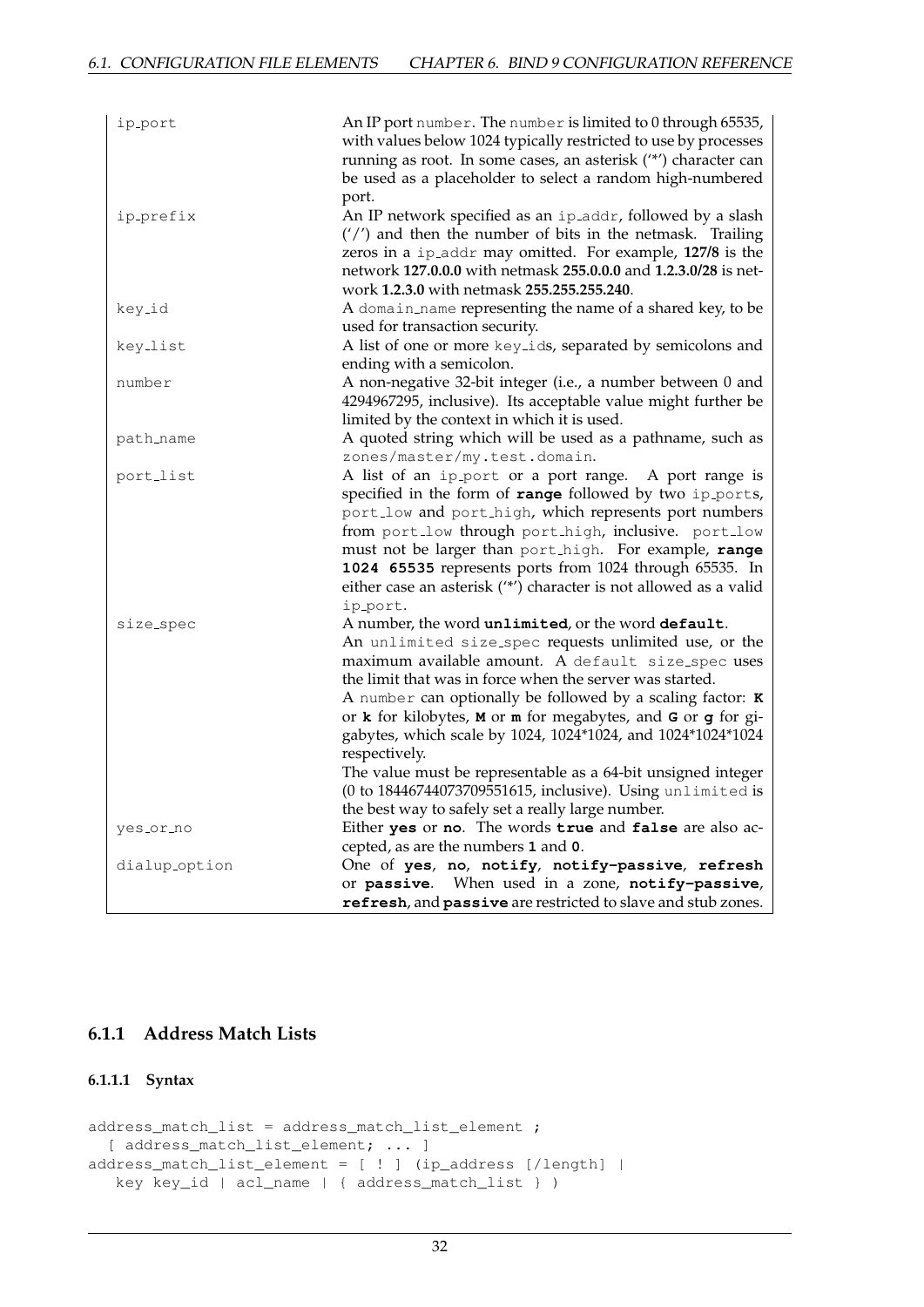#### <span id="page-32-0"></span>**6.1.1.2 Definition and Usage**

Address match lists are primarily used to determine access control for various server operations. They are also used in the **listen-on** and **sortlist** statements. The elements which constitute an address match list can be any of the following:

- an IP address (IPv4 or IPv6)
- an IP prefix (in  $\prime$  /' notation)
- a key ID, as defined by the **key** statement
- the name of an address match list defined with the **acl** statement
- a nested address match list enclosed in braces

Elements can be negated with a leading exclamation mark ('!'), and the match list names "any", "none", "localhost", and "localnets" are predefined. More information on those names can be found in the description of the acl statement.

The addition of the key clause made the name of this syntactic element something of a misnomer, since security keys can be used to validate access without regard to a host or network address. Nonetheless, the term "address match list" is still used throughout the documentation.

When a given IP address or prefix is compared to an address match list, the list is traversed in order until an element matches. The interpretation of a match depends on whether the list is being used for access control, defining listen-on ports, or in a sortlist, and whether the element was negated.

When used as an access control list, a non-negated match allows access and a negated match denies access. If there is no match, access is denied. The clauses **allow-notify**, **allow-query**, **allow-querycache**, **allow-transfer**, **allow-update**, **allow-update-forwarding**, and **blackhole** all use address match lists. Similarly, the **listen-on** option will cause the server to not accept queries on any of the machine's addresses which do not match the list.

Because of the first-match aspect of the algorithm, an element that defines a subset of another element in the list should come before the broader element, regardless of whether either is negated. For example, in **1.2.3/24; ! 1.2.3.13;** the 1.2.3.13 element is completely useless because the algorithm will match any lookup for 1.2.3.13 to the 1.2.3/24 element. Using **! 1.2.3.13; 1.2.3/24** fixes that problem by having 1.2.3.13 blocked by the negation but all other 1.2.3.\* hosts fall through.

## <span id="page-32-1"></span>**6.1.2 Comment Syntax**

The BIND 9 comment syntax allows for comments to appear anywhere that whitespace may appear in a BIND configuration file. To appeal to programmers of all kinds, they can be written in the C, C++, or shell/perl style.

#### <span id="page-32-2"></span>**6.1.2.1 Syntax**

/\* This is a BIND comment as in C  $*/$ // This is a BIND comment as in C++ # This is a BIND comment as in common UNIX shells and perl

#### <span id="page-32-3"></span>**6.1.2.2 Definition and Usage**

Comments may appear anywhere that whitespace may appear in a BIND configuration file.

C-style comments start with the two characters  $/*$  (slash, star) and end with  $*/$  (star, slash). Because they are completely delimited with these characters, they can be used to comment only a portion of a line or to span multiple lines.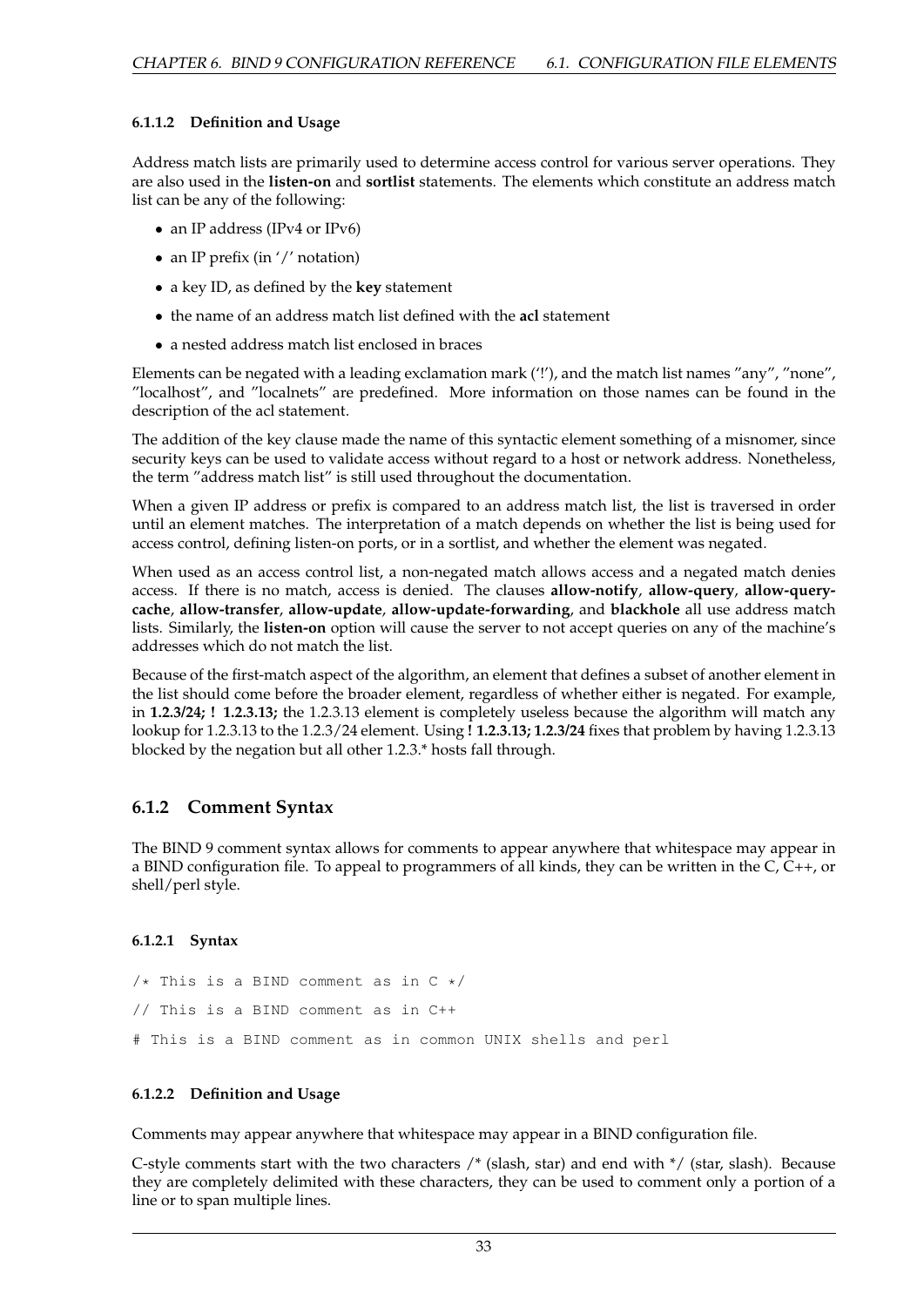C-style comments cannot be nested. For example, the following is not valid because the entire comment ends with the first \*/:

```
/* This is the start of a comment.
  This is still part of the comment.
/* This is an incorrect attempt at nesting a comment. */
  This is no longer in any comment. */
```
C++-style comments start with the two characters // (slash, slash) and continue to the end of the physical line. They cannot be continued across multiple physical lines; to have one logical comment span multiple lines, each line must use the // pair. For example:

```
// This is the start of a comment. The next line
// is a new comment, even though it is logically
// part of the previous comment.
```
Shell-style (or perl-style, if you prefer) comments start with the character # (number sign) and continue to the end of the physical line, as in C++ comments. For example:

```
# This is the start of a comment. The next line
# is a new comment, even though it is logically
# part of the previous comment.
```
WARNING

You cannot use the semicolon (';') character to start a comment such as you would in a zone file. The semicolon indicates the end of a configuration statement.

## <span id="page-33-0"></span>**6.2 Configuration File Grammar**

A BIND 9 configuration consists of statements and comments. Statements end with a semicolon. Statements and comments are the only elements that can appear without enclosing braces. Many statements contain a block of sub-statements, which are also terminated with a semicolon.

The following statements are supported:

| acl          | defines a named IP address matching list, for access control                            |
|--------------|-----------------------------------------------------------------------------------------|
|              | and other uses.                                                                         |
| controls     | declares control channels to be used by the <b>rndc</b> utility.                        |
| include      | includes a file.                                                                        |
| key          | specifies key information for use in authentication and autho-<br>rization using TSIG.  |
| logging      | specifies what the server logs, and where the log messages are<br>sent.                 |
| <i>lwres</i> | configures named to also act as a light-weight resolver dae-<br>mon ( <b>lwresd</b> ).  |
| masters      | defines a named masters list for inclusion in stub and slave<br>zone masters clauses.   |
| options      | controls global server configuration options and sets defaults<br>for other statements. |
| server       | sets certain configuration options on a per-server basis.                               |
| trusted-keys | defines trusted DNSSEC keys.                                                            |
| view         | defines a view.                                                                         |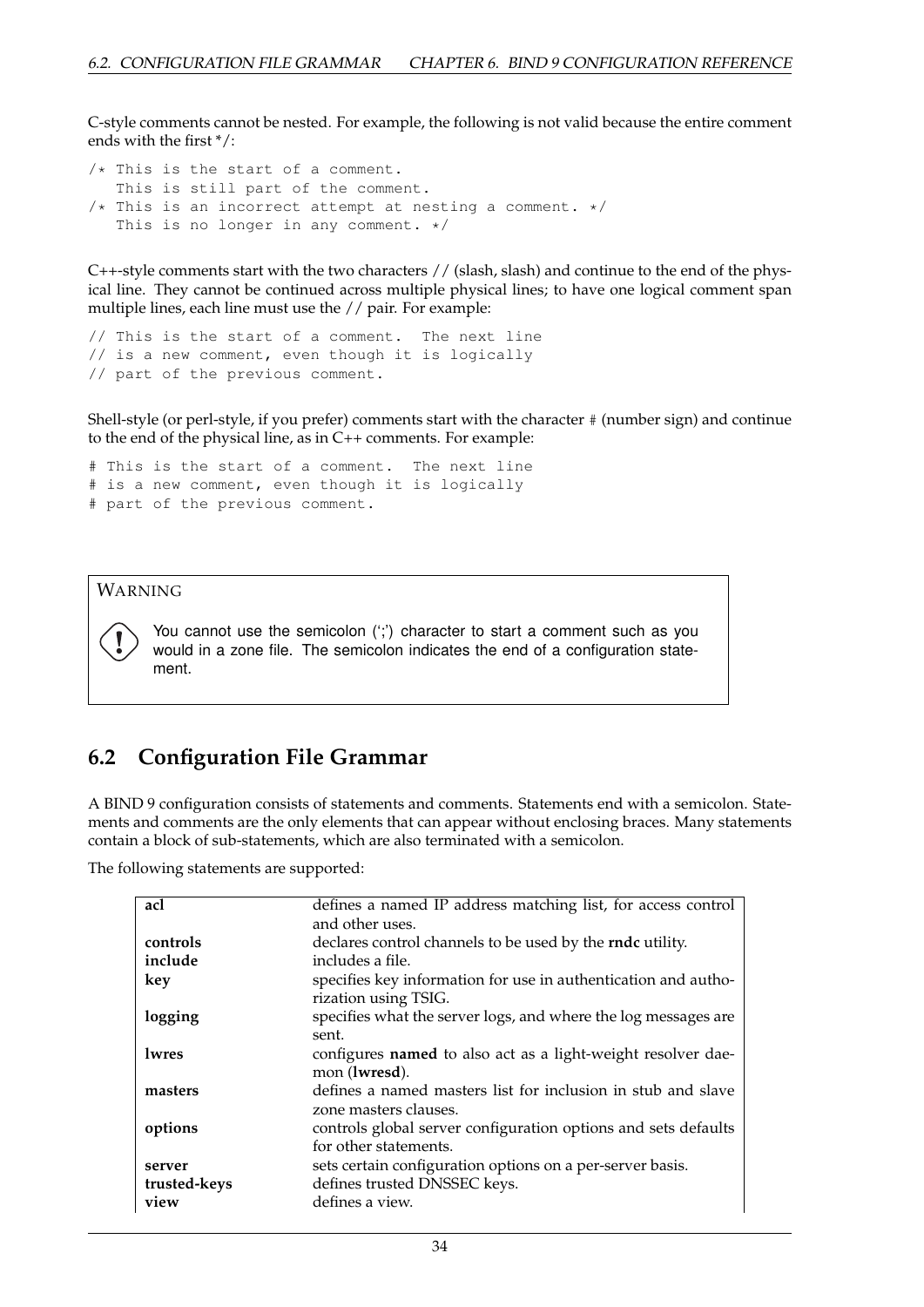**zone** defines a zone.

The **logging** and **options** statements may only occur once per configuration.

#### <span id="page-34-0"></span>**6.2.1 acl Statement Grammar**

```
acl acl-name {
    address_match_list
};
```
#### <span id="page-34-1"></span>**6.2.2 acl Statement Definition and Usage**

The **acl** statement assigns a symbolic name to an address match list. It gets its name from a primary use of address match lists: Access Control Lists (ACLs).

Note that an address match list's name must be defined with **acl** before it can be used elsewhere; no forward references are allowed.

The following ACLs are built-in:

| any              | Matches all hosts.                                                    |
|------------------|-----------------------------------------------------------------------|
| none             | Matches no hosts.                                                     |
| <b>localhost</b> | Matches the IPv4 and IPv6 addresses of all network interfaces on      |
|                  | the system.                                                           |
| localnets        | Matches any host on an IPv4 or IPv6 network for which the system      |
|                  | has an interface. Some systems do not provide a way to determine      |
|                  | the prefix lengths of local IPv6 addresses. In such a case, localnets |
|                  | only matches the local IPv6 addresses, just like <b>localhost</b> .   |

#### <span id="page-34-2"></span>**6.2.3 controls Statement Grammar**

```
controls {
   [ inet ( ip_addr | * ) [ port ip_port ] allow { address_match_list }
               keys { key_list }; ]
   [ inet ...; ]
   [ unix path perm number owner number group number keys { key_list }; ]
   [ unix ...; ]
};
```
#### <span id="page-34-3"></span>**6.2.4 controls Statement Definition and Usage**

<span id="page-34-4"></span>The **controls** statement declares control channels to be used by system administrators to control the operation of the name server. These control channels are used by the **rndc** utility to send commands to and retrieve non-DNS results from a name server.

An **inet** control channel is a TCP socket listening at the specified **ip port** on the specified **ip addr**, which can be an IPv4 or IPv6 address. An *ip\_addr* of  $\star$  (asterisk) is interpreted as the IPv4 wildcard address; connections will be accepted on any of the system's IPv4 addresses. To listen on the IPv6 wildcard address, use an **ip addr** of ::. If you will only use **rndc** on the local host, using the loopback address  $(127.0.0.1$  or  $::1)$  is recommended for maximum security.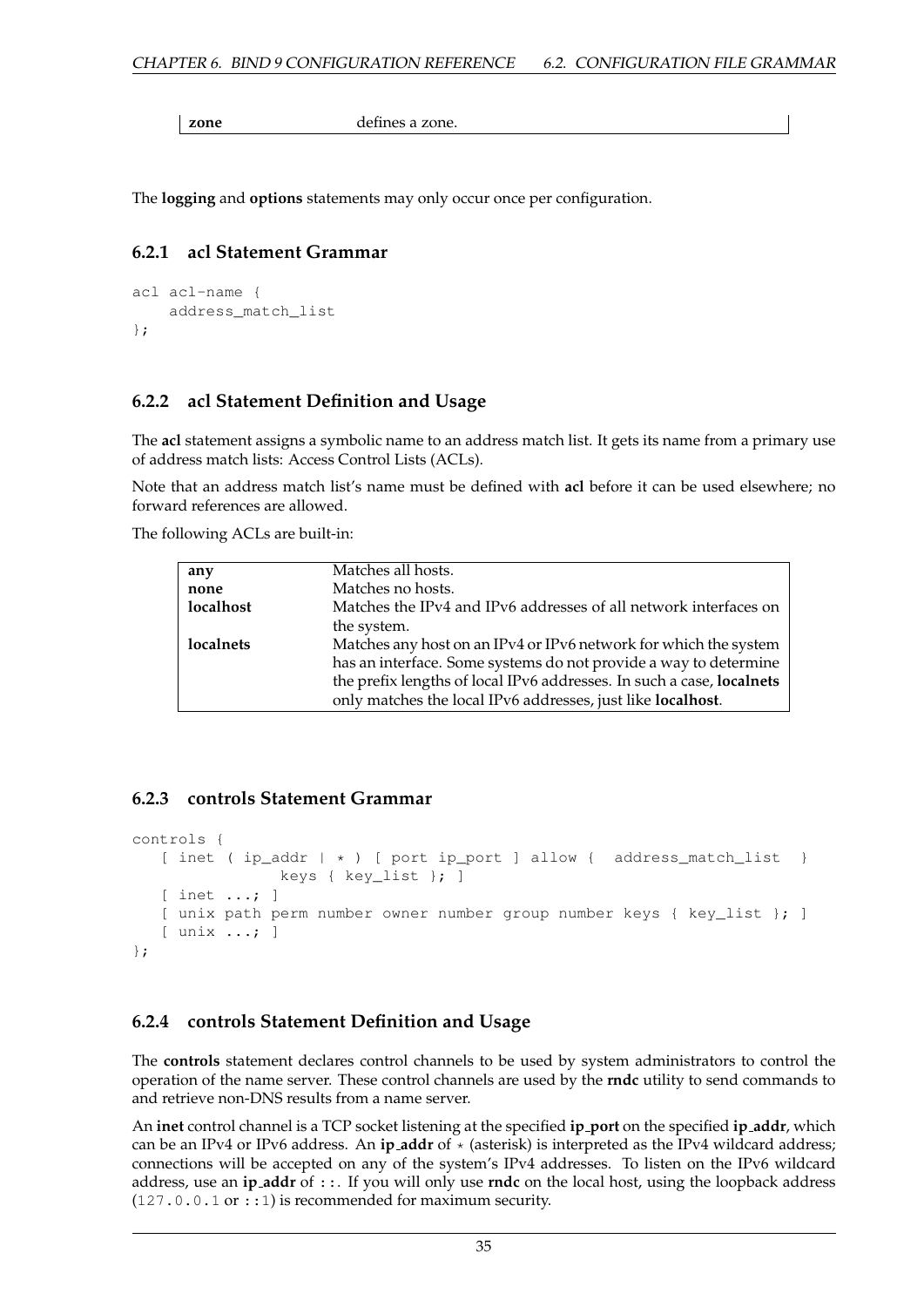If no port is specified, port 953 is used. The asterisk "\*" cannot be used for **ip port**.

The ability to issue commands over the control channel is restricted by the **allow** and **keys** clauses. Connections to the control channel are permitted based on the **address match list**. This is for simple IP address based filtering only; any **key id** elements of the **address match list** are ignored.

A **unix** control channel is a UNIX domain socket listening at the specified path in the file system. Access to the socket is specified by the **perm**, **owner** and **group** clauses. Note on some platforms (SunOS and Solaris) the permissions (**perm**) are applied to the parent directory as the permissions on the socket itself are ignored.

The primary authorization mechanism of the command channel is the **key list**, which contains a list of **key id**s. Each **key id** in the **key list** is authorized to execute commands over the control channel. See [\[Remote Name Daemon Control application\]](#page-0-0) in [Section 3.3.1.2\)](#page-14-3) for information about configuring keys in **rndc**.

If no **controls** statement is present, **named** will set up a default control channel listening on the loopback address 127.0.0.1 and its IPv6 counterpart ::1. In this case, and also when the **controls** statement is present but does not have a **keys** clause, **named** will attempt to load the command channel key from the file rndc.key in /etc (or whatever sysconfdir was specified as when BIND was built). To create a rndc.key file, run **rndc-confgen -a**.

The rndc.key feature was created to ease the transition of systems from BIND 8, which did not have digital signatures on its command channel messages and thus did not have a **keys** clause. It makes it possible to use an existing BIND 8 configuration file in BIND 9 unchanged, and still have **rndc** work the same way **ndc** worked in BIND 8, simply by executing the command **rndc-confgen -a** after BIND 9 is installed.

Since the rndc.key feature is only intended to allow the backward-compatible usage of BIND 8 configuration files, this feature does not have a high degree of configurability. You cannot easily change the key name or the size of the secret, so you should make a rndc.conf with your own key if you wish to change those things. The rndc.key file also has its permissions set such that only the owner of the file (the user that **named** is running as) can access it. If you desire greater flexibility in allowing other users to access **rndc** commands, then you need to create a rndc.conf file and make it group readable by a group that contains the users who should have access.

To disable the command channel, use an empty **controls** statement: **controls** { };.

#### <span id="page-35-0"></span>**6.2.5 include Statement Grammar**

include filename;

#### <span id="page-35-1"></span>**6.2.6 include Statement Definition and Usage**

The **include** statement inserts the specified file at the point where the **include** statement is encountered. The **include** statement facilitates the administration of configuration files by permitting the reading or writing of some things but not others. For example, the statement could include private keys that are readable only by the name server.

#### <span id="page-35-2"></span>**6.2.7 key Statement Grammar**

```
key key_id {
    algorithm string;
    secret string;
};
```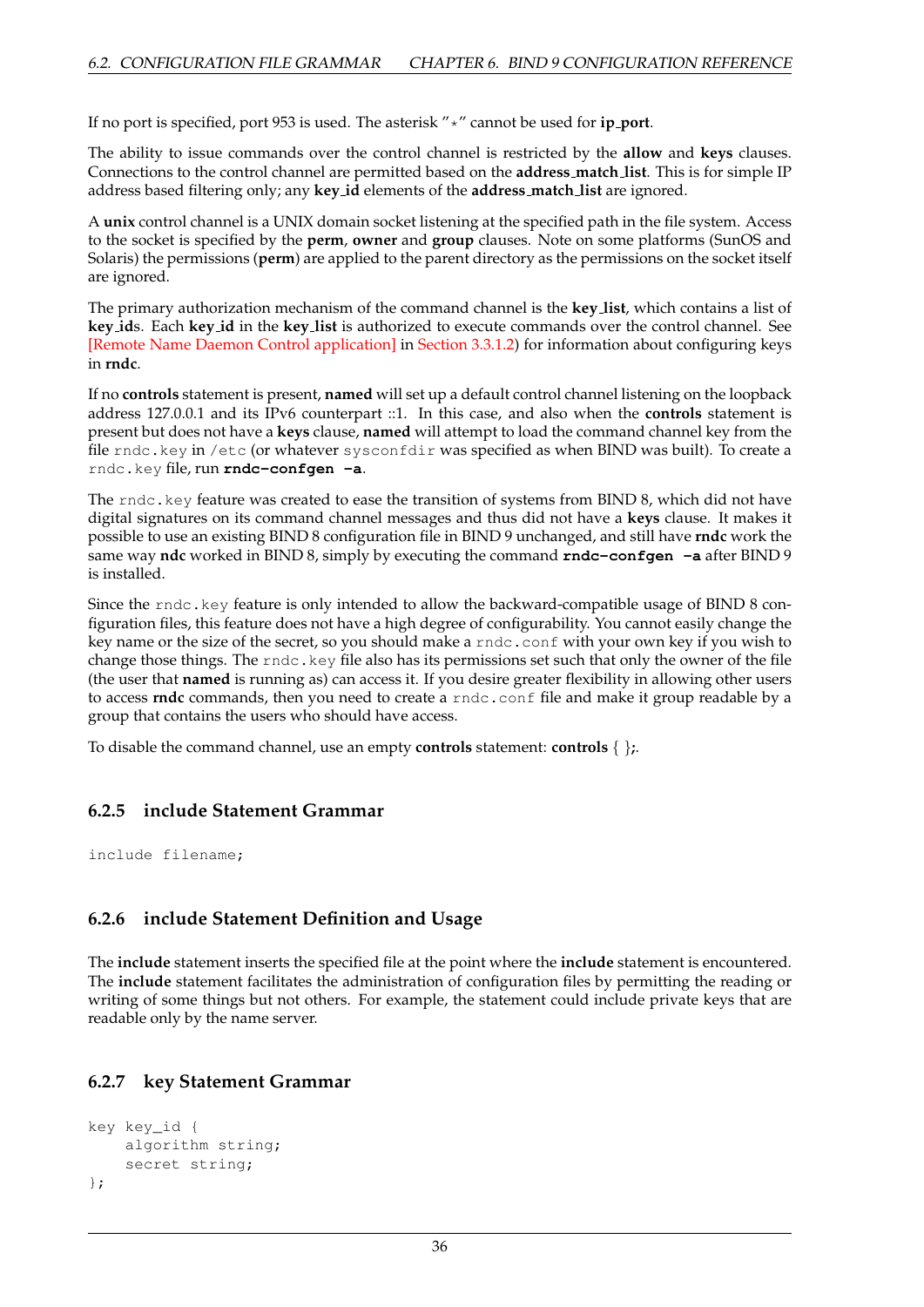# **6.2.8 key Statement Definition and Usage**

The **key** statement defines a shared secret key for use with TSIG (see [Section 4.5\)](#page-22-0) or the command channel (see [Section 6.2.4\)](#page-34-0).

The **key** statement can occur at the top level of the configuration file or inside a **view** statement. Keys defined in top-level **key** statements can be used in all views. Keys intended for use in a **controls** statement (see [Section 6.2.4\)](#page-34-0) must be defined at the top level.

The  $key\_id$ , also known as the key name, is a domain name uniquely identifying the key. It can be used in a **server** statement to cause requests sent to that server to be signed with this key, or in address match lists to verify that incoming requests have been signed with a key matching this name, algorithm, and secret.

The  $algorithm_id$  is a string that specifies a security/authentication algorithm. Named supports hmac-md5, hmac-sha1, hmac-sha224, hmac-sha256, hmac-sha384 and hmac-sha512 TSIG authentication. Truncated hashes are supported by appending the minimum number of required bits preceded by a dash, e.g. hmac-sha1-80. The secret string is the secret to be used by the algorithm, and is treated as a base-64 encoded string.

# **6.2.9 logging Statement Grammar**

```
logging {
   [ channel channel_name {
     ( file path_name
         [ versions ( number | unlimited ) ]
         [ size size spec ]
       | syslog syslog_facility
       | stderr
       | null );
     [ severity (critical | error | warning | notice |
                 info | debug [ level ] | dynamic ); ]
     [ print-category yes or no; ]
     [ print-severity yes or no; ]
     [ print-time yes or no; ]
   }; ]
   [ category category_name {
    channel_name ; [ channel_name ; ... ]
   \}; ]
   ...
};
```
## **6.2.10 logging Statement Definition and Usage**

The **logging** statement configures a wide variety of logging options for the name server. Its **channel** phrase associates output methods, format options and severity levels with a name that can then be used with the **category** phrase to select how various classes of messages are logged.

Only one **logging** statement is used to define as many channels and categories as are wanted. If there is no **logging** statement, the logging configuration will be:

```
logging {
    category default { default_syslog; default_debug; };
     category unmatched { null; };
};
```
In BIND 9, the logging configuration is only established when the entire configuration file has been parsed. In BIND 8, it was established as soon as the **logging** statement was parsed. When the server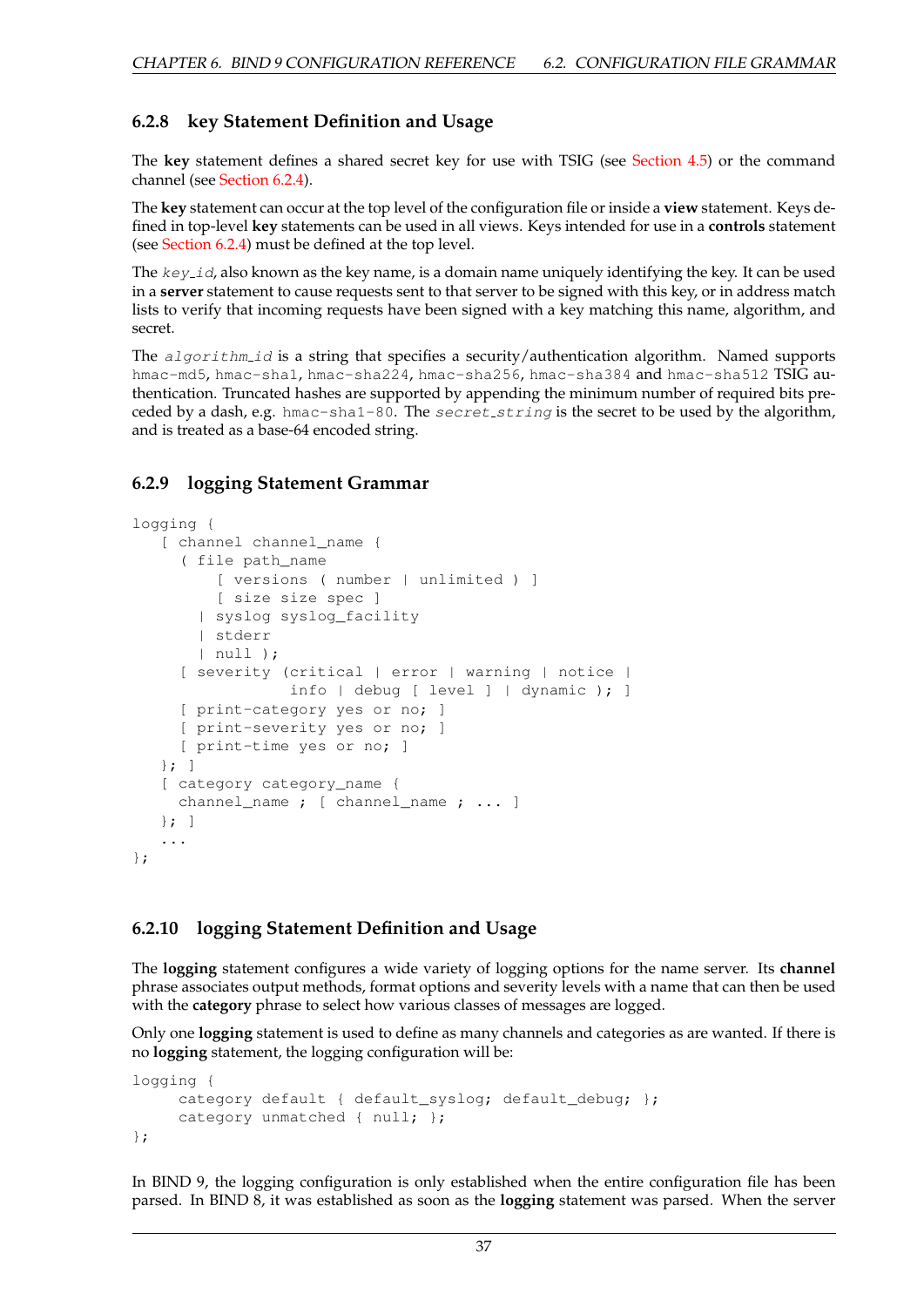is starting up, all logging messages regarding syntax errors in the configuration file go to the default channels, or to standard error if the "-g" option was specified.

### **6.2.10.1 The channel Phrase**

All log output goes to one or more *channels*; you can make as many of them as you want.

Every channel definition must include a destination clause that says whether messages selected for the channel go to a file, to a particular syslog facility, to the standard error stream, or are discarded. It can optionally also limit the message severity level that will be accepted by the channel (the default is **info**), and whether to include a **named**-generated time stamp, the category name and/or severity level (the default is not to include any).

The **null** destination clause causes all messages sent to the channel to be discarded; in that case, other options for the channel are meaningless.

The **file** destination clause directs the channel to a disk file. It can include limitations both on how large the file is allowed to become, and how many versions of the file will be saved each time the file is opened.

If you use the **versions** log file option, then **named** will retain that many backup versions of the file by renaming them when opening. For example, if you choose to keep three old versions of the file lamers.log, then just before it is opened lamers.log.1 is renamed to lamers.log.2, lamers. log.0 is renamed to lamers.log.1, and lamers.log is renamed to lamers.log.0. You can say **versions unlimited** to not limit the number of versions. If a **size** option is associated with the log file, then renaming is only done when the file being opened exceeds the indicated size. No backup versions are kept by default; any existing log file is simply appended.

The **size** option for files is used to limit log growth. If the file ever exceeds the size, then **named** will stop writing to the file unless it has a **versions** option associated with it. If backup versions are kept, the files are rolled as described above and a new one begun. If there is no **versions** option, no more data will be written to the log until some out-of-band mechanism removes or truncates the log to less than the maximum size. The default behavior is not to limit the size of the file.

Example usage of the **size** and **versions** options:

```
channel an_example_channel {
    file "example.log" versions 3 size 20m;
    print-time yes;
    print-category yes;
};
```
The **syslog** destination clause directs the channel to the system log. Its argument is a syslog facility as described in the **syslog** man page. Known facilities are **kern**, **user**, **mail**, **daemon**, **auth**, **syslog**, **lpr**, **news**, **uucp**, **cron**, **authpriv**, **ftp**, **local0**, **local1**, **local2**, **local3**, **local4**, **local5**, **local6** and **local7**, however not all facilities are supported on all operating systems. How **syslog** will handle messages sent to this facility is described in the **syslog.conf** man page. If you have a system which uses a very old version of **syslog** that only uses two arguments to the **openlog**() function, then this clause is silently ignored.

The **severity** clause works like **syslog**'s "priorities", except that they can also be used if you are writing straight to a file rather than using **syslog**. Messages which are not at least of the severity level given will not be selected for the channel; messages of higher severity levels will be accepted.

If you are using **syslog**, then the **syslog.conf** priorities will also determine what eventually passes through. For example, defining a channel facility and severity as **daemon** and **debug** but only logging **daemon.warning** via **syslog.conf** will cause messages of severity **info** and **notice** to be dropped. If the situation were reversed, with **named** writing messages of only **warning** or higher, then **syslogd** would print all messages it received from the channel.

The **stderr** destination clause directs the channel to the server's standard error stream. This is intended for use when the server is running as a foreground process, for example when debugging a configuration.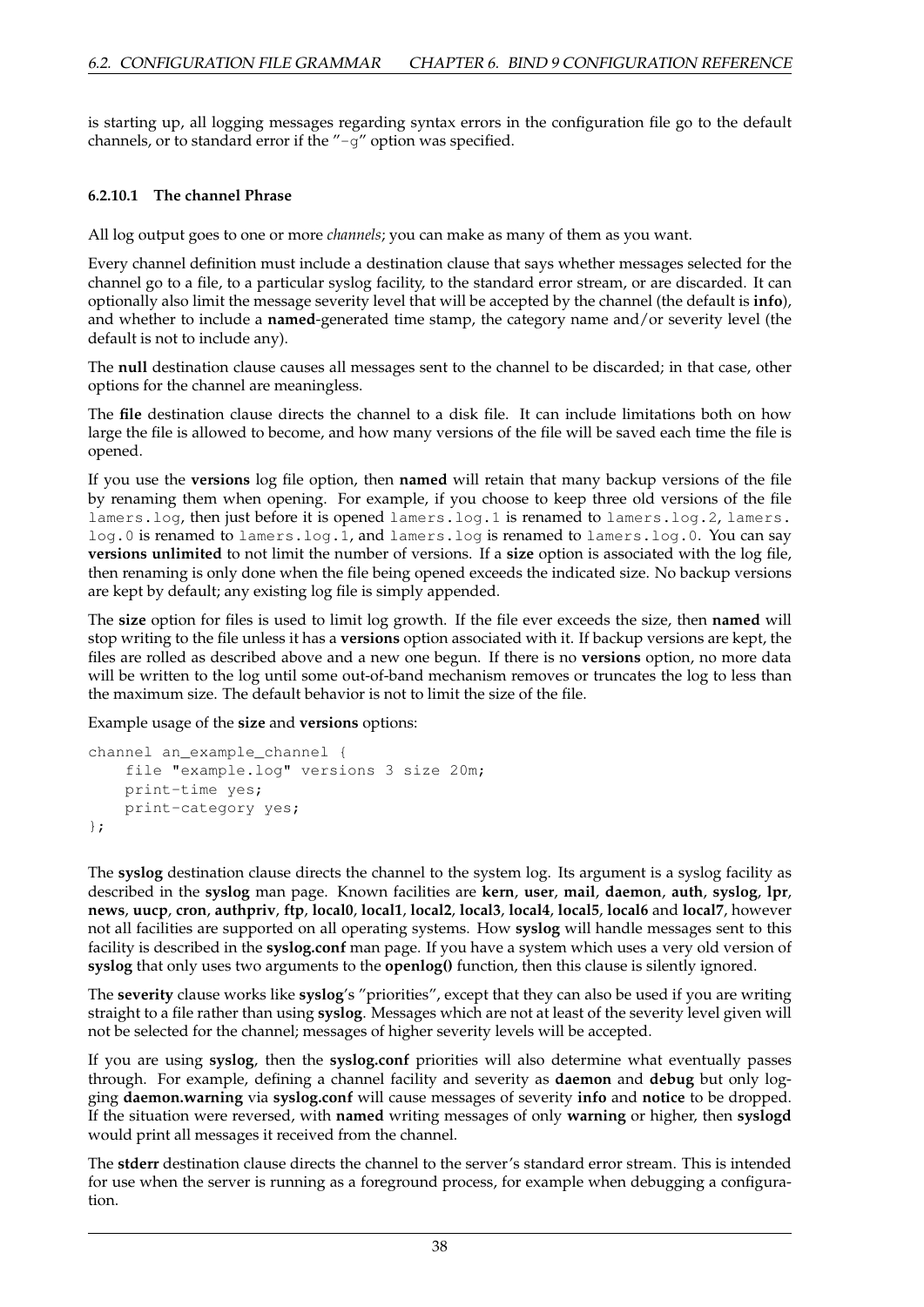The server can supply extensive debugging information when it is in debugging mode. If the server's global debug level is greater than zero, then debugging mode will be active. The global debug level is set either by starting the **named** server with the -d flag followed by a positive integer, or by running **rndc trace**. The global debug level can be set to zero, and debugging mode turned off, by running **rndc notrace**. All debugging messages in the server have a debug level, and higher debug levels give more detailed output. Channels that specify a specific debug severity, for example:

```
channel specific_debug_level {
   file "foo";
   severity debug 3;
};
```
will get debugging output of level 3 or less any time the server is in debugging mode, regardless of the global debugging level. Channels with **dynamic** severity use the server's global debug level to determine what messages to print.

If **print-time** has been turned on, then the date and time will be logged. **print-time** may be specified for a **syslog** channel, but is usually pointless since **syslog** also logs the date and time. If **print-category** is requested, then the category of the message will be logged as well. Finally, if **print-severity** is on, then the severity level of the message will be logged. The **print-** options may be used in any combination, and will always be printed in the following order: time, category, severity. Here is an example where all three **print-** options are on:

28-Feb-2000 15:05:32.863 general: notice: running

There are four predefined channels that are used for **named**'s default logging as follows. How they are used is described in [Section 6.2.10.2.](#page-39-0)

```
channel default syslog {
   syslog daemon; \sqrt{2} // send to syslog's daemon
                                     // facility
   severity info; \frac{1}{2} // only send priority info
                                     // and higher
};
channel default_debug {
   file "named.run"; \frac{1}{2} // write to named.run in
                                     // the working directory
                                     // Note: stderr is used instead
                                     // of "named.run"
                                     // if the server is started
                                     // with the '-f' option.
   severity dynamic; \frac{1}{2} // log at the server's
                                     // current debug level
};
channel default stderr {
   stderr; \frac{1}{\sqrt{2}} writes to stderr
   severity info; \frac{1}{2} // only send priority info
                                     // and higher
};
channel null {
  null; \frac{1}{1} \frac{1}{1} \frac{1}{1} toss anything sent to
                                     // this channel
};
```
The **default debug** channel has the special property that it only produces output when the server's debug level is nonzero. It normally writes to a file called named.run in the server's working directory.

For security reasons, when the " $-u$ " command line option is used, the named.run file is created only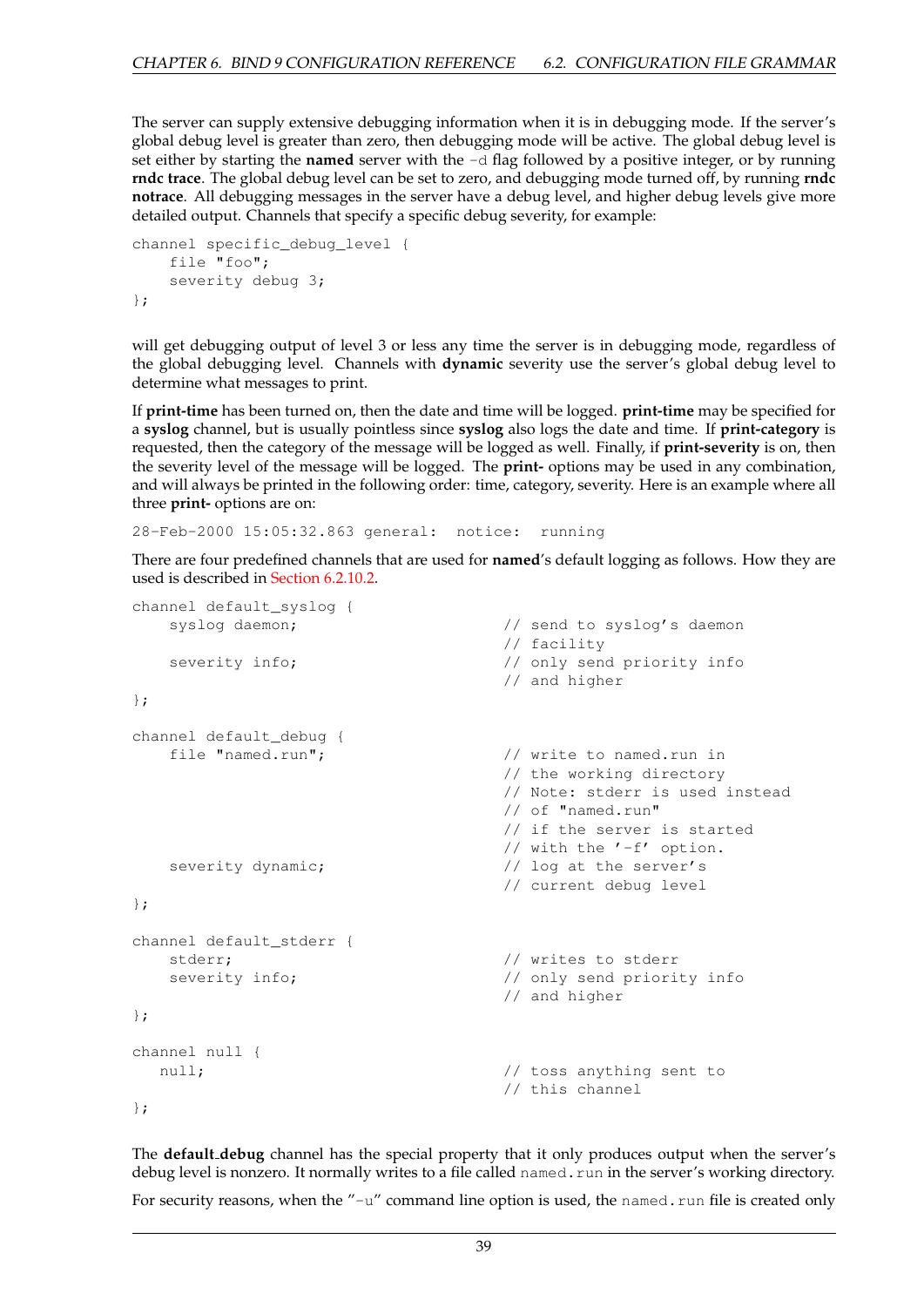after **named** has changed to the new UID, and any debug output generated while **named** is starting up and still running as root is discarded. If you need to capture this output, you must run the server with the "-g" option and redirect standard error to a file.

Once a channel is defined, it cannot be redefined. Thus you cannot alter the built-in channels directly, but you can modify the default logging by pointing categories at channels you have defined.

#### **6.2.10.2 The category Phrase**

<span id="page-39-0"></span>There are many categories, so you can send the logs you want to see wherever you want, without seeing logs you don't want. If you don't specify a list of channels for a category, then log messages in that category will be sent to the **default** category instead. If you don't specify a default category, the following "default default" is used:

```
category default { default_syslog; default_debug; };
```
As an example, let's say you want to log security events to a file, but you also want keep the default logging behavior. You'd specify the following:

```
channel my_security_channel {
    file "my_security_file";
    severity info;
};
category security {
    my_security_channel;
    default_syslog;
    default_debug;
};
```
To discard all messages in a category, specify the **null** channel:

category xfer-out { null; }; category notify { null; };

Following are the available categories and brief descriptions of the types of log information they contain. More categories may be added in future BIND releases.

| default   | The default category defines the logging options for          |
|-----------|---------------------------------------------------------------|
|           | those categories where no specific configuration has          |
|           | been defined.                                                 |
| general   | The catch-all. Many things still aren't classified into cat-  |
|           | egories, and they all end up here.                            |
| database  | Messages relating to the databases used internally by         |
|           | the name server to store zone and cache data.                 |
| security  | Approval and denial of requests.                              |
| config    | Configuration file parsing and processing.                    |
| resolver  | DNS resolution, such as the recursive lookups per-            |
|           | formed on behalf of clients by a caching name server.         |
| xfer-in   | Zone transfers the server is receiving.                       |
| xfer-out  | Zone transfers the server is sending.                         |
| notify    | The NOTIFY protocol.                                          |
| client    | Processing of client requests.                                |
| unmatched | Messages that named was unable to determine the               |
|           | class of or for which there was no matching view. A           |
|           | one line summary is also logged to the client category.       |
|           | This category is best sent to a file or stderr, by default it |
|           | is sent to the null channel.                                  |
| network   | Network operations.                                           |
| update    | Dynamic updates.                                              |
|           |                                                               |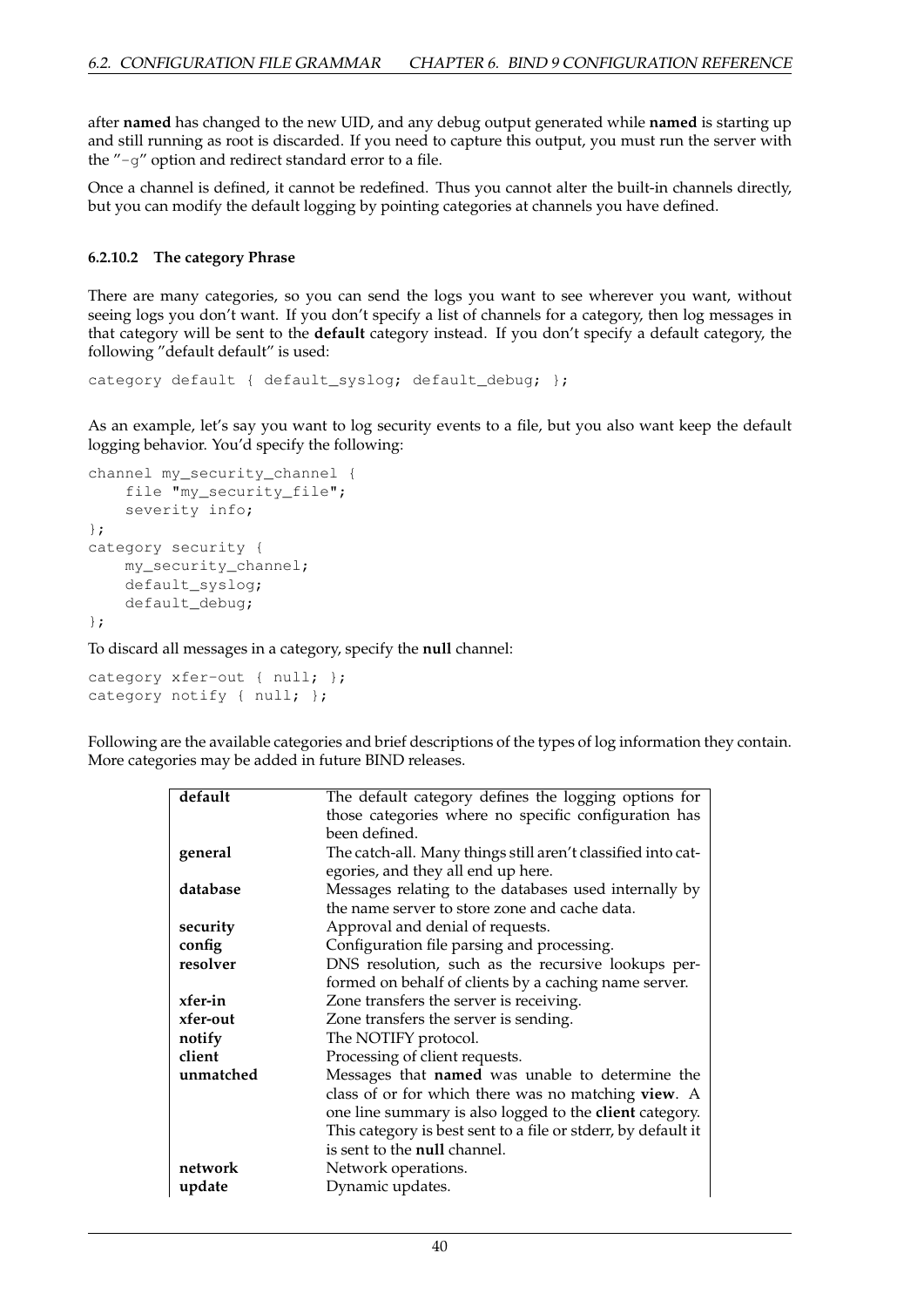| update-security<br>queries | Approval and denial of update requests.<br>Specify where queries should be logged to.<br>At startup, specifying the category queries will also<br>enable query logging unless querylog option has been |  |
|----------------------------|--------------------------------------------------------------------------------------------------------------------------------------------------------------------------------------------------------|--|
|                            | specified.<br>The query log entry reports the client's IP address and<br>port number, and the query name, class and type. It<br>also reports whether the Recursion Desired flag was set                |  |
|                            | $(+$ if set, - if not set), EDNS was in use $(E)$ or if the query<br>was signed (S).                                                                                                                   |  |
|                            | client 127.0.0.1#62536: query:                                                                                                                                                                         |  |
|                            | www.example.com IN AAAA +SE                                                                                                                                                                            |  |
|                            | client $::1#62537:$ query:                                                                                                                                                                             |  |
|                            | www.example.net IN AAAA -SE                                                                                                                                                                            |  |
| query-errors               | Information about queries that resulted in some failure.                                                                                                                                               |  |
| dispatch                   | Dispatching of incoming packets to the server modules                                                                                                                                                  |  |
|                            | where they are to be processed.                                                                                                                                                                        |  |
| dnssec                     | DNSSEC and TSIG protocol processing.                                                                                                                                                                   |  |
| lame-servers               | Lame servers. These are misconfigurations in remote                                                                                                                                                    |  |
|                            | servers, discovered by BIND 9 when trying to query                                                                                                                                                     |  |
|                            | those servers during resolution.                                                                                                                                                                       |  |
| delegation-only            | Delegation only. Logs queries that have been forced to                                                                                                                                                 |  |
|                            | NXDOMAIN as the result of a delegation-only zone or                                                                                                                                                    |  |
|                            | a delegation-only in a hint or stub zone declaration.                                                                                                                                                  |  |

## **6.2.10.3 The query-errors Category**

The **query-errors** category is specifically intended for debugging purposes: To identify why and how specific queries result in responses which indicate an error. Messages of this category are therefore only logged with **debug** levels.

At the debug levels of 1 or higher, each response with the rcode of SERVFAIL is logged as follows:

```
client 127.0.0.1#61502: query failed (SERVFAIL) for www.example.com/IN/AAAA
at query.c:3880
```
This means an error resulting in SERVFAIL was detected at line 3880 of source file query.c. Log messages of this level will particularly help identify the cause of SERVFAIL for an authoritative server.

At the debug levels of 2 or higher, detailed context information of recursive resolutions that resulted in SERVFAIL is logged. The log message will look like as follows:

```
fetch completed at resolver.c:2970 for www.example.com/A
in 30.000183: timed out/success [domain:example.com,
referral:2,restart:7,qrysent:8,timeout:5,lame:0,neterr:0,
badresp:1,adberr:0,findfail:0,valfail:0]
```
The first part before the colon shows that a recursive resolution for AAAA records of www.example.com completed in 30.000183 seconds and the final result that led to the SERVFAIL was determined at line 2970 of source file resolver.c.

The following part shows the detected final result and the latest result of DNSSEC validation. The latter is always success when no validation attempt is made. In this example, this query resulted in SERV-FAIL probably because all name servers are down or unreachable, leading to a timeout in 30 seconds. DNSSEC validation was probably not attempted.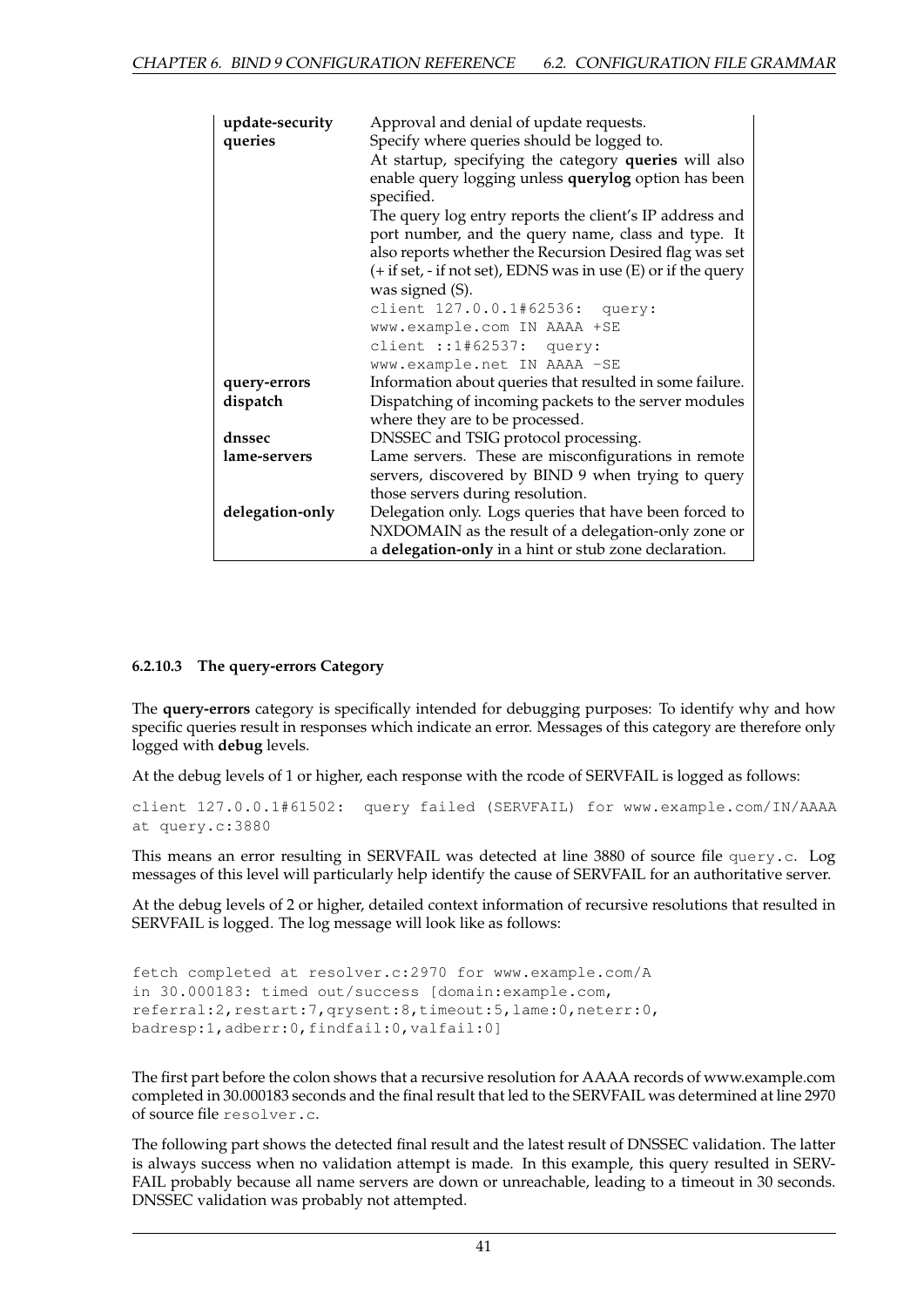The last part enclosed in square brackets shows statistics information collected for this particular resolution attempt. The domain field shows the deepest zone that the resolver reached; it is the zone where the error was finally detected. The meaning of the other fields is summarized in the following table.

| referral | The number of referrals the resolver received through-   |
|----------|----------------------------------------------------------|
|          | out the resolution process. In the above example this is |
|          | 2, which are most likely com and example.com.            |
| restart  | The number of cycles that the resolver tried remote      |
|          | servers at the domain zone. In each cycle the re-        |
|          | solver sends one query (possibly resending it, depend-   |
|          | ing on the response) to each known name server of the    |
|          | domain zone.                                             |
| qrysent  | The number of queries the resolver sent at the domain    |
|          | zone.                                                    |
| timeout  | The number of timeouts since the resolver received the   |
|          | last response.                                           |
| lame     | The number of lame servers the resolver detected at      |
|          | the domain zone. A server is detected to be lame ei-     |
|          | ther by an invalid response or as a result of lookup in  |
|          | BIND9's address database (ADB), where lame servers       |
|          | are cached.                                              |
| neterr   | The number of erroneous results that the resolver en-    |
|          | countered in sending queries at the domain zone. One     |
|          | common case is the remote server is unreachable and      |
|          | the resolver receives an ICMP unreachable error mes-     |
|          | sage.                                                    |
| badresp  | The number of unexpected responses (other than           |
|          | lame) to queries sent by the resolver at the domain      |
|          | zone.                                                    |
| adberr   | Failures in finding remote server addresses of the       |
|          | domain zone in the ADB. One common case of this is       |
|          | that the remote server's name does not have any ad-      |
|          | dress records.                                           |
| findfail | Failures of resolving remote server addresses. This is a |
|          | total number of failures throughout the resolution pro-  |
|          | cess.                                                    |
| valfail  | Failures of DNSSEC validation. Validation failures are   |
|          | counted throughout the resolution process (not lim-      |
|          | ited to the domain zone), but should only happen in      |
|          | domain.                                                  |

At the debug levels of 3 or higher, the same messages as those at the debug 1 level are logged for other errors than SERVFAIL. Note that negative responses such as NXDOMAIN are not regarded as errors here.

At the debug levels of 4 or higher, the same messages as those at the debug 2 level are logged for other errors than SERVFAIL. Unlike the above case of level 3, messages are logged for negative responses. This is because any unexpected results can be difficult to debug in the recursion case.

## **6.2.11 lwres Statement Grammar**

This is the grammar of the **lwres** statement in the named.conf file:

```
lwres {
    [ listen-on { ip_addr [port ip_port] ; [ ip_addr [port ip_port] ; ... ] }; ]
    [ view view_name; ]
    [ search { domain_name ; [ domain_name ; \dots ] }; ]
```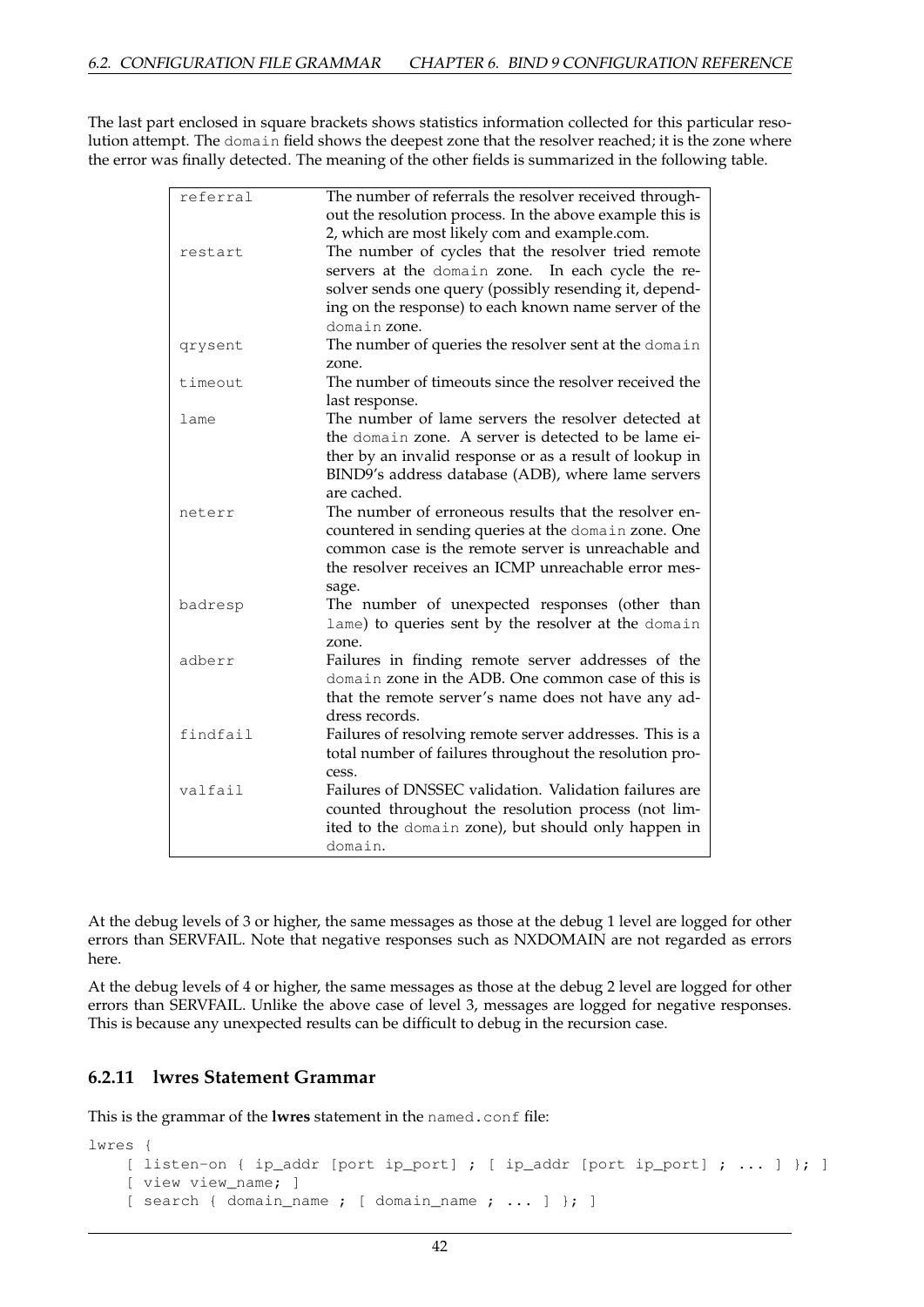```
[ ndots number; ]
};
```
## **6.2.12 lwres Statement Definition and Usage**

The **lwres** statement configures the name server to also act as a lightweight resolver server. (See [Sec](#page-28-0)[tion 5.2.](#page-28-0)) There may be multiple **lwres** statements configuring lightweight resolver servers with different properties.

The **listen-on** statement specifies a list of addresses (and ports) that this instance of a lightweight resolver daemon should accept requests on. If no port is specified, port 921 is used. If this statement is omitted, requests will be accepted on 127.0.0.1, port 921.

The **view** statement binds this instance of a lightweight resolver daemon to a view in the DNS namespace, so that the response will be constructed in the same manner as a normal DNS query matching this view. If this statement is omitted, the default view is used, and if there is no default view, an error is triggered.

The **search** statement is equivalent to the **search** statement in /etc/resolv.conf. It provides a list of domains which are appended to relative names in queries.

The **ndots** statement is equivalent to the **ndots** statement in /etc/resolv.conf. It indicates the minimum number of dots in a relative domain name that should result in an exact match lookup before search path elements are appended.

## **6.2.13 masters Statement Grammar**

masters name [port ip\_port] { ( masters\_list | ip\_addr [port ip\_port] [key key] ) ; [

#### **6.2.14 masters Statement Definition and Usage**

**masters** lists allow for a common set of masters to be easily used by multiple stub and slave zones.

#### **6.2.15 options Statement Grammar**

This is the grammar of the **options** statement in the named.conf file:

```
options {
    [ version version_string; ]
    [ hostname hostname_string; ]
    [ server-id server_id_string; ]
    [ directory path_name; ]
    [ key-directory path name; ]
    [ named-xfer path name; ]
    [ tkey-domain domainname; ]
    [ tkey-dhkey key name key tag; ]
    [ cache-file path_name; ]
    [ dump-file path_name; ]
    [ memstatistics-file path_name; ]
    [ pid-file path_name; ]
    [ recursing-file path_name; ]
    [ statistics-file path_name; ]
    [ zone-statistics yes_or_no; ]
    [ auth-nxdomain yes_or_no; ]
```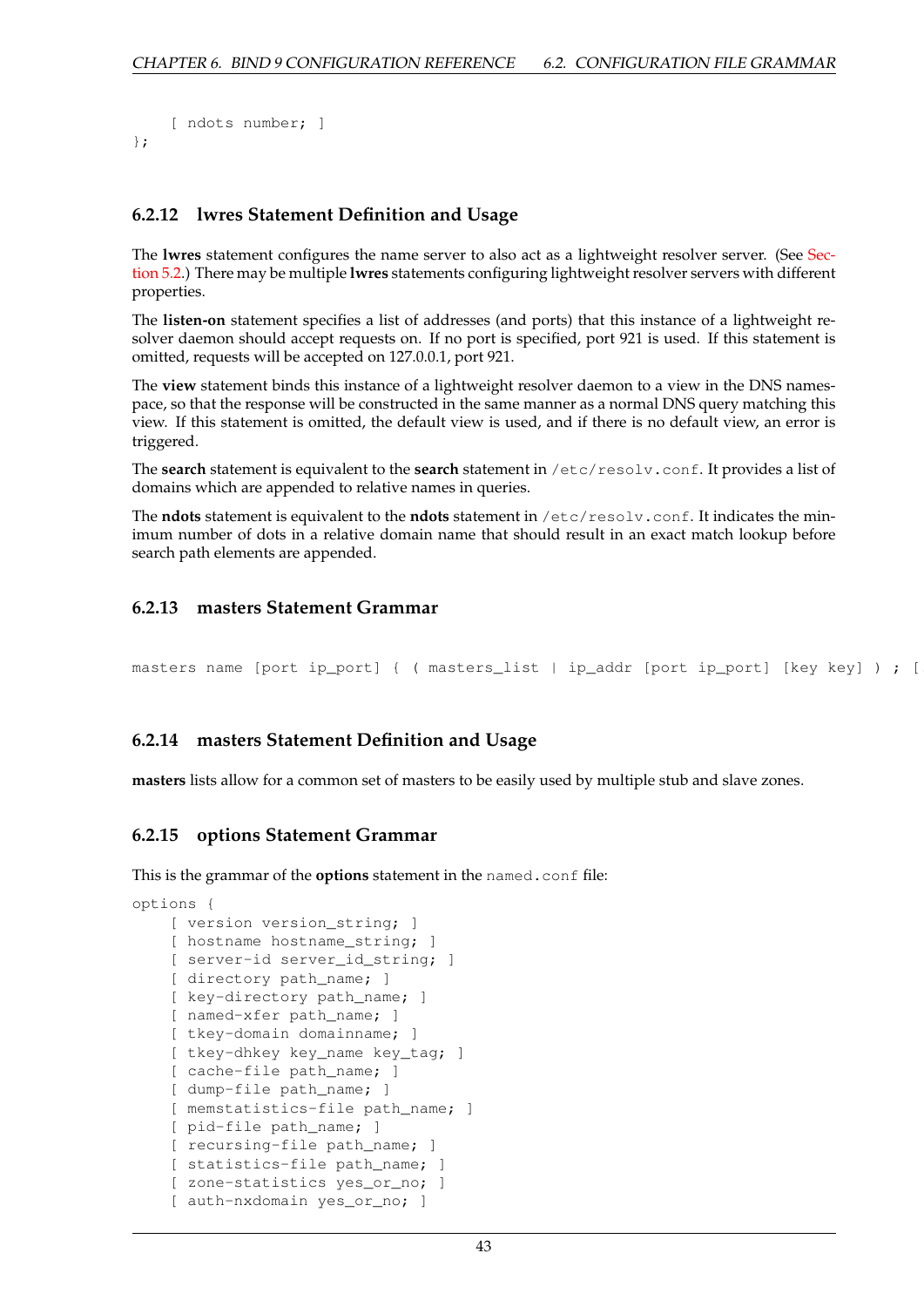```
[ deallocate-on-exit yes_or_no; ]
[ dialup dialup_option; ]
[ fake-iquery yes_or_no; ]
[ fetch-glue yes_or_no; ]
[ flush-zones-on-shutdown yes_or_no; ]
[ has-old-clients yes or no; ]
[ host-statistics yes or no; ]
[ host-statistics-max number; ]
[ minimal-responses yes_or_no; ]
[ multiple-cnames yes_or_no; ]
[ notify yes_or_no | explicit | master-only; ]
[ recursion yes_or_no; ]
[ rfc2308-type1 yes_or_no; ]
[ use-id-pool yes_or_no; ]
[ maintain-ixfr-base yes_or_no; ]
[ ixfr-from-differences (yes_or_no | master | slave); ]
[ dnssec-enable yes_or_no; ]
[ dnssec-validation yes_or_no; ]
[ dnssec-lookaside domain trust-anchor domain; ]
[ dnssec-must-be-secure domain yes_or_no; ]
[ dnssec-accept-expired yes_or_no; ]
[ forward ( only | first ); ]
[ forwarders { [ ip_addr [port ip_port] ; ... ] }; ]
[ dual-stack-servers [port ip_port] {
    ( domain_name [port ip_port] |
     ip_addr [port ip_port] ) ;
    ... }; ]
[ check-names ( master | slave | response )
    ( warn | fail | ignore ); ]
[ check-mx ( warn | fail | ignore ); ]
[ check-wildcard yes_or_no; ]
[ check-integrity yes_or_no; ]
[ check-mx-cname ( warn | fail | ignore ); ]
[ check-srv-cname ( warn | fail | ignore ); ]
[ check-sibling yes_or_no; ]
[ allow-notify { address_match_list }; ]
[ allow-query { address_match_list }; ]
[ allow-query-cache { address_match_list }; ]
[ allow-transfer { address_match_list }; ]
[ allow-recursion { address_match_list }; ]
[ allow-update { address_match_list }; ]
[ allow-update-forwarding { address_match_list }; ]
[ update-check-ksk yes_or_no; ]
[ allow-v6-synthesis { address_match_list }; ]
[ blackhole { address_match_list }; ]
[ use-v4-udp-ports { port_list }; ]
[ avoid-v4-udp-ports { port list }; ]
[ use-v6-udp-ports { port_list }; ]
[ avoid-v6-udp-ports { port_list }; ]
[ listen-on [ port ip_port ] { address_match_list }; ]
[ listen-on-v6 [ port ip_port ] { address_match_list }; ]
[ query-source ( ( ip4_addr | * )
    [ port ( ip_port | * ) ] |
    [ address ( ip4_addr | * ) ]
    [ port ( ip_port | * ) ] ) ; ]
[ query-source-v6 ( ( ip6_addr | * )
    [ port ( ip_port | * ) ] |[ address ( ip6_addr | * ) ]
    [ port ( ip_port | * ) ) ) ; ]
```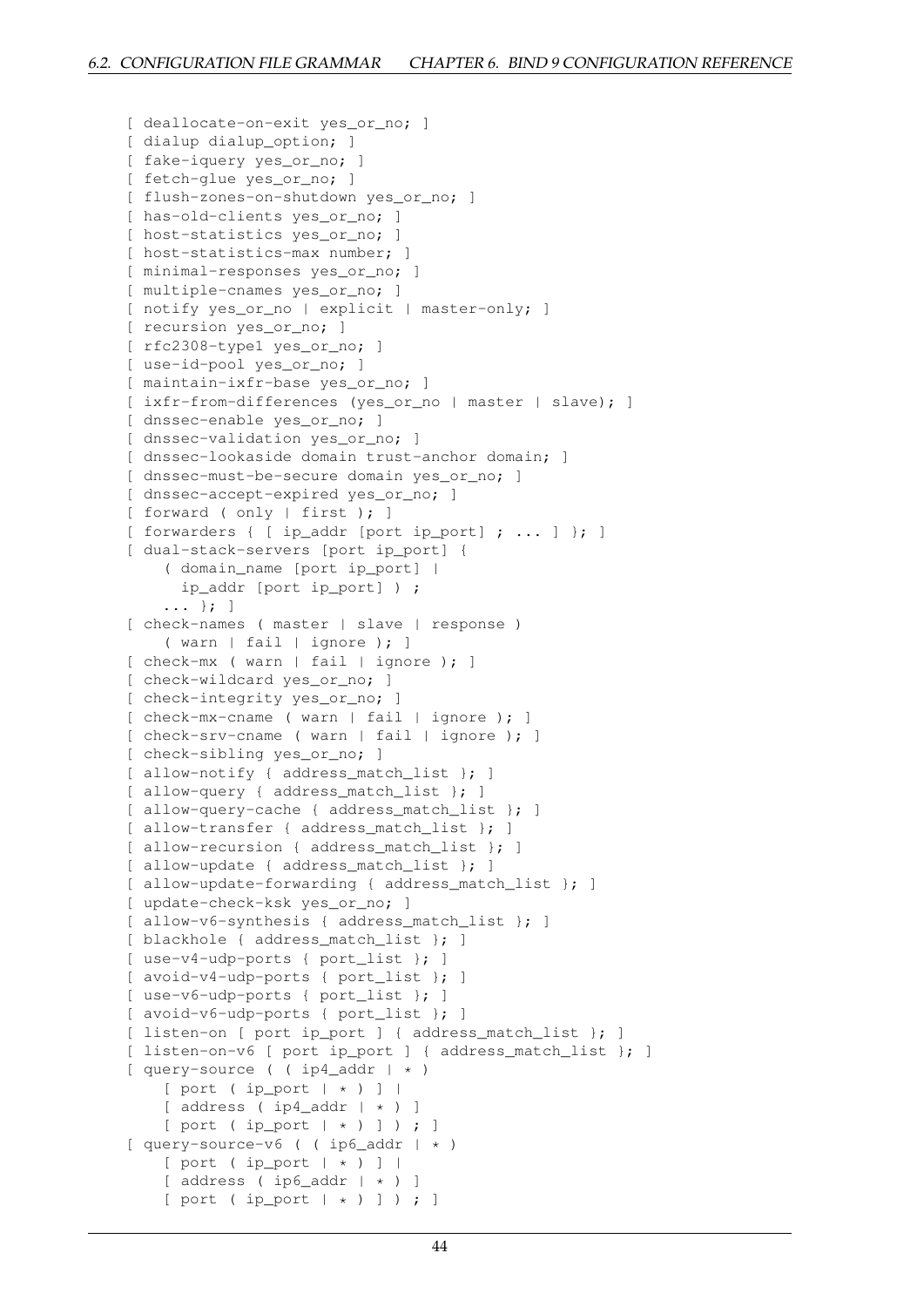```
[ max-transfer-time-in number; ]
[ max-transfer-time-out number; ]
[ max-transfer-idle-in number; ]
[ max-transfer-idle-out number; ]
[ tcp-clients number; ]
[ reserved-sockets number; ]
[ recursive-clients number; ]
[ serial-query-rate number; ]
[ serial-queries number; ]
[ tcp-listen-queue number; ]
[ transfer-format ( one-answer | many-answers ); ]
[ transfers-in number; ]
[ transfers-out number; ]
[ transfers-per-ns number; ]
[ transfer-source (ip4_addr | *) [port ip_port] ; ]
[ transfer-source-v6 (ip6_addr | *) [port ip_port] ; ]
[ alt-transfer-source (ip4_addr | *) [port ip_port] ; ]
[ alt-transfer-source-v6 (ip6_addr | *) [port ip_port] ; ]
[ use-alt-transfer-source yes_or_no; ]
[ notify-delay seconds ; ]
[ notify-source (ip4_addr | *) [port ip_port] ; ]
[ notify-source-v6 (ip6_addr | *) [port ip_port] ; ]
[also-notify { ip_addr [port ip_port] ; [ ip_addr [port ip_port] ; ... ] }; ]
[ max-ixfr-log-size number; ]
[ max-journal-size size_spec; ]
[ coresize size spec ; ]
[ datasize size spec ; ]
[ files size_spec ; ]
[ stacksize size_spec ; ]
[ cleaning-interval number; ]
[ heartbeat-interval number; ]
[ interface-interval number; ]
[ statistics-interval number; ]
[ topology { address_match_list }];
[ sortlist { address_match_list }];
[ rrset-order { order_spec ; [ order_spec ; ... ] ] };
[ lame-ttl number; ]
[ max-ncache-ttl number; ]
[ max-cache-ttl number; ]
[ sig-validity-interval number ; ]
[ min-roots number; ]
[ use-ixfr yes_or_no ; ]
[ provide-ixfr yes_or_no; ]
[ request-ixfr yes_or_no; ]
[ treat-cr-as-space yes_or_no ; ]
[ min-refresh-time number ; ]
[ max-refresh-time number ; ]
[ min-retry-time number ; ]
[ max-retry-time number ; ]
[ port ip_port; ]
[ additional-from-auth yes_or_no ; ]
[ additional-from-cache yes_or_no ; ]
[ random-device path_name ; ]
[ max-cache-size size_spec ; ]
[ match-mapped-addresses yes_or_no; ]
[ preferred-glue ( A | AAAA | NONE ); ]
[ edns-udp-size number; ]
[ max-udp-size number; ]
[ root-delegation-only [ exclude { namelist } ] ; ]
```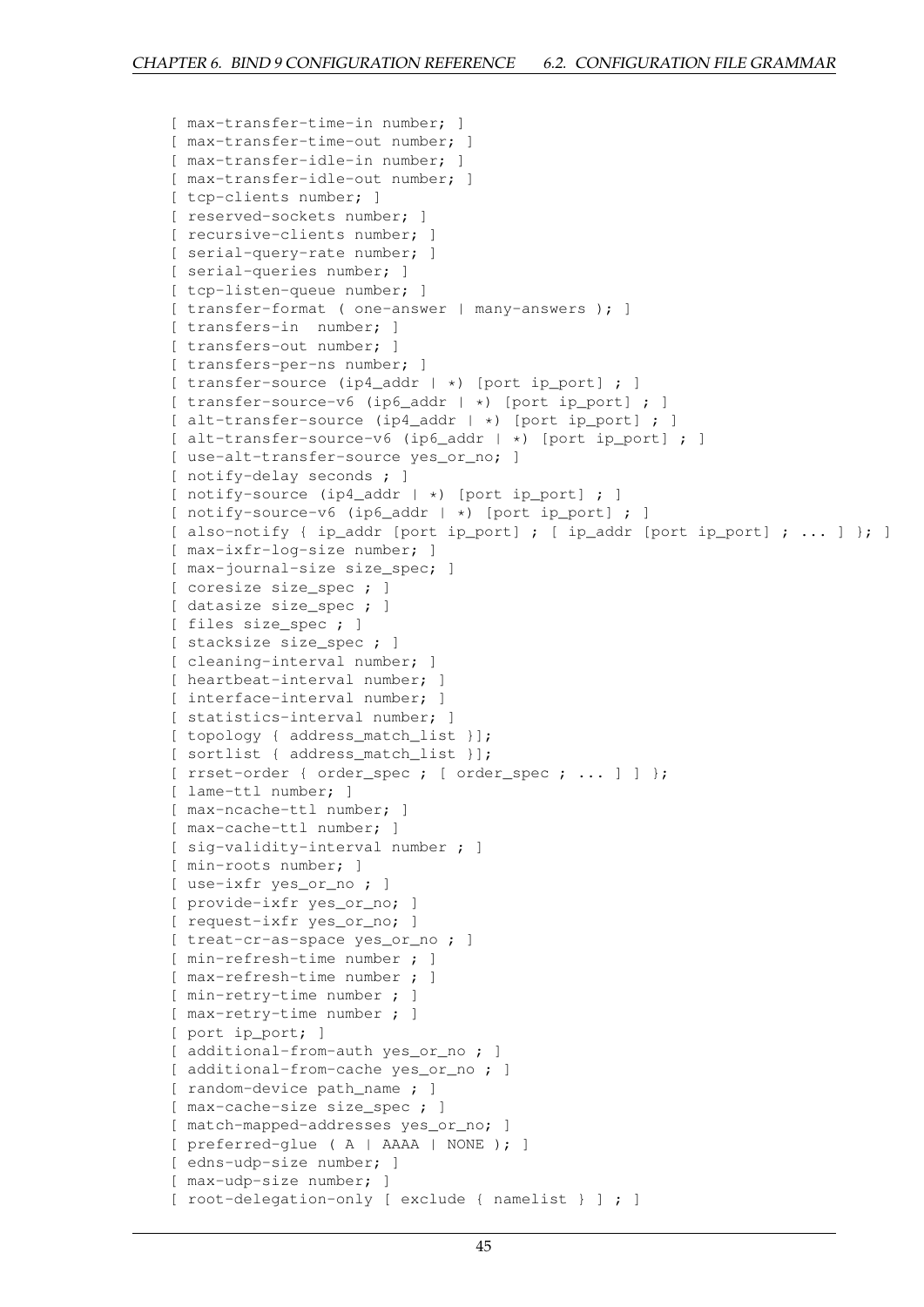```
[ querylog yes_or_no ; ]
[ disable-algorithms domain { algorithm; [ algorithm; ] }; ]
[ acache-enable yes_or_no ; ]
[ acache-cleaning-interval number; ]
[ max-acache-size size_spec ; ]
[ clients-per-query number ; ]
[ max-clients-per-query number ; ]
[ masterfile-format (text|raw) : ]
[ empty-server name ; ]
[ empty-contact name ; ]
[ empty-zones-enable yes_or_no ; ]
[ disable-empty-zone zone_name ; ]
[ zero-no-soa-ttl yes_or_no ; ]
[ zero-no-soa-ttl-cache yes_or_no ; ]
```
## **6.2.16 options Statement Definition and Usage**

};

The **options** statement sets up global options to be used by BIND. This statement may appear only once in a configuration file. If there is no **options** statement, an options block with each option set to its default will be used.

- **directory** The working directory of the server. Any non-absolute pathnames in the configuration file will be taken as relative to this directory. The default location for most server output files (e.g. named.run) is this directory. If a directory is not specified, the working directory defaults to '.', the directory from which the server was started. The directory specified should be an absolute path.
- **key-directory** When performing dynamic update of secure zones, the directory where the public and private key files should be found, if different than the current working directory. The directory specified must be an absolute path.
- **named-xfer** *This option is obsolete.* It was used in BIND 8 to specify the pathname to the **named-xfer** program. In BIND 9, no separate **named-xfer** program is needed; its functionality is built into the name server.
- **tkey-domain** The domain appended to the names of all shared keys generated with **TKEY**. When a client requests a **TKEY** exchange, it may or may not specify the desired name for the key. If present, the name of the shared key will be "client specified part" + "tkey-domain". Otherwise, the name of the shared key will be "random hex digits" + "tkey-domain". In most cases, the **domainname** should be the server's domain name.
- **tkey-dhkey** The Diffie-Hellman key used by the server to generate shared keys with clients using the Diffie-Hellman mode of **TKEY**. The server must be able to load the public and private keys from files in the working directory. In most cases, the keyname should be the server's host name.

**cache-file** This is for testing only. Do not use.

- **dump-file** The pathname of the file the server dumps the database to when instructed to do so with **rndc dumpdb**. If not specified, the default is named\_dump.db.
- **memstatistics-file** The pathname of the file the server writes memory usage statistics to on exit. If specified the statistics will be written to the file on exit.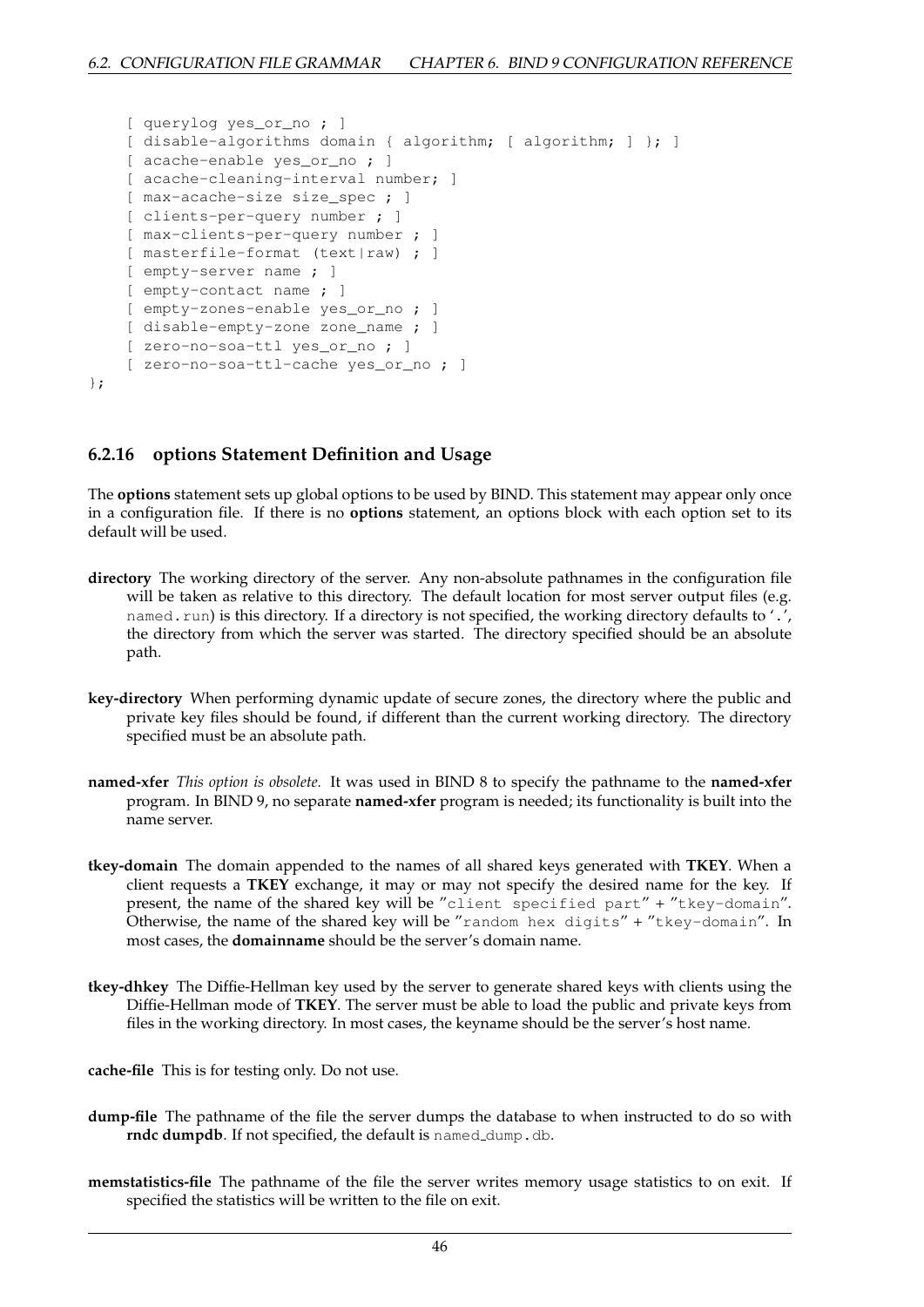In BIND 9.5 and later this will default to named.memstats. BIND 9.5 will also introduce **memstatistics** to control the writing.

- **pid-file** The pathname of the file the server writes its process ID in. If not specified, the default is / var/run/named.pid. The PID file is used by programs that want to send signals to the running name server. Specifying **pid-file none** disables the use of a PID file — no file will be written and any existing one will be removed. Note that **none** is a keyword, not a filename, and therefore is not enclosed in double quotes.
- **recursing-file** The pathname of the file the server dumps the queries that are currently recursing when instructed to do so with **rndc recursing**. If not specified, the default is named.recursing.
- **statistics-file** The pathname of the file the server appends statistics to when instructed to do so using **rndc stats**. If not specified, the default is named.stats in the server's current directory. The format of the file is described in [Section 6.2.16.18.](#page-65-0)
- **port** The UDP/TCP port number the server uses for receiving and sending DNS protocol traffic. The default is 53. This option is mainly intended for server testing; a server using a port other than 53 will not be able to communicate with the global DNS.
- **random-device** The source of entropy to be used by the server. Entropy is primarily needed for DNSSEC operations, such as TKEY transactions and dynamic update of signed zones. This options specifies the device (or file) from which to read entropy. If this is a file, operations requiring entropy will fail when the file has been exhausted. If not specified, the default value is /dev/random (or equivalent) when present, and none otherwise. The **random-device** option takes effect during the initial configuration load at server startup time and is ignored on subsequent reloads.
- **preferred-glue** If specified, the listed type (A or AAAA) will be emitted before other glue in the additional section of a query response. The default is not to prefer any type (NONE).
- **root-delegation-only** Turn on enforcement of delegation-only in TLDs (top level domains) and root zones with an optional exclude list.

DS queries are expected to be made to and be answered by delegation only zones. Such queries and responses are treated as a exception to delegation-only processing and are not converted to NXDOMAIN responses provided a CNAME is not discovered at the query name.

If a delegation only zone server also serves a child zone it is not always possible to determine whether a answer comes from the delegation only zone or the child zone. SOA NS and DNSKEY records are apex only records and a matching response that contains these records or DS is treated as coming from a child zone. RRSIG records are also examined to see if they are signed by a child zone or not. The authority section is also examined to see if there is evidence that the answer is from the child zone. Answers that are determined to be from a child zone are not converted to NXDOMAIN responses. Despite all these checks there is still a possibility of false negatives when a child zone is being served.

Similarly false positives can arise from empty nodes (no records at the name) in the delegation only zone when the query type is not ANY.

Note some TLDs are not delegation only (e.g. "DE", "LV", "US" and "MUSEUM"). This list is not exhaustive.

```
options {
        root-delegation-only exclude { "de"; "lv"; "us"; "museum"; };
};
```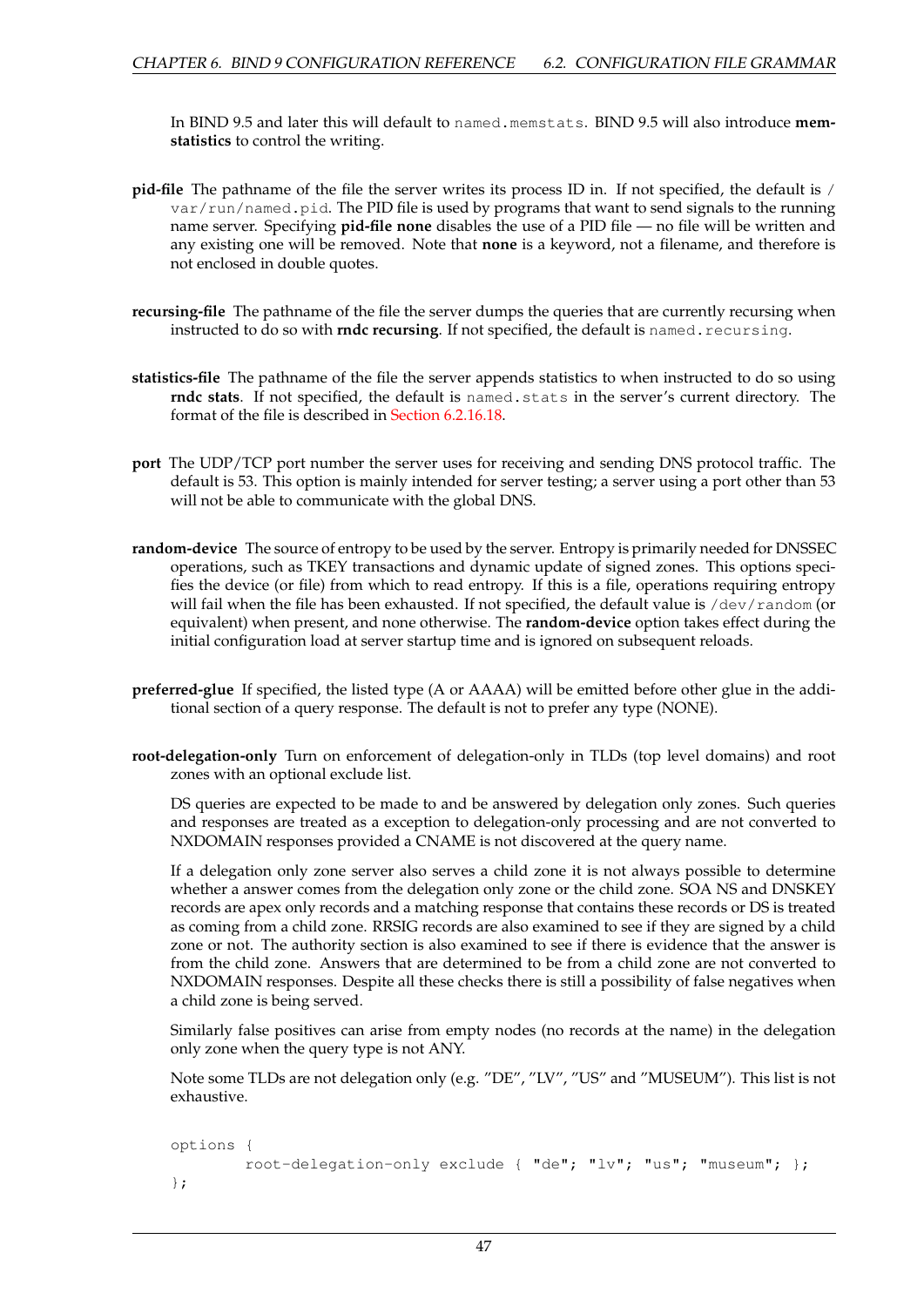- **disable-algorithms** Disable the specified DNSSEC algorithms at and below the specified name. Multiple **disable-algorithms** statements are allowed. Only the most specific will be applied.
- **dnssec-lookaside** When set, **dnssec-lookaside** provides the validator with an alternate method to validate DNSKEY records at the top of a zone. When a DNSKEY is at or below a domain specified by the deepest **dnssec-lookaside**, and the normal DNSSEC validation has left the key untrusted, the trust-anchor will be append to the key name and a DLV record will be looked up to see if it can validate the key. If the DLV record validates a DNSKEY (similarly to the way a DS record does) the DNSKEY RRset is deemed to be trusted.
- **dnssec-must-be-secure** Specify hierarchies which must be or may not be secure (signed and validated). If **yes**, then **named** will only accept answers if they are secure. If **no**, then normal DNSSEC validation applies allowing for insecure answers to be accepted. The specified domain must be under a **trusted-key** or **dnssec-lookaside** must be active.

#### **6.2.16.1 Boolean Options**

- **auth-nxdomain** If **yes**, then the **AA** bit is always set on NXDOMAIN responses, even if the server is not actually authoritative. The default is **no**; this is a change from BIND 8. If you are using very old DNS software, you may need to set it to **yes**.
- **deallocate-on-exit** This option was used in BIND 8 to enable checking for memory leaks on exit. BIND 9 ignores the option and always performs the checks.
- **dialup** If **yes**, then the server treats all zones as if they are doing zone transfers across a dial-on-demand dialup link, which can be brought up by traffic originating from this server. This has different effects according to zone type and concentrates the zone maintenance so that it all happens in a short interval, once every **heartbeat-interval** and hopefully during the one call. It also suppresses some of the normal zone maintenance traffic. The default is **no**.

The **dialup** option may also be specified in the **view** and **zone** statements, in which case it overrides the global **dialup** option.

If the zone is a master zone, then the server will send out a NOTIFY request to all the slaves (default). This should trigger the zone serial number check in the slave (providing it supports NOTIFY) allowing the slave to verify the zone while the connection is active. The set of servers to which NOTIFY is sent can be controlled by **notify** and **also-notify**.

If the zone is a slave or stub zone, then the server will suppress the regular "zone up to date" (refresh) queries and only perform them when the **heartbeat-interval** expires in addition to sending NOTIFY requests.

Finer control can be achieved by using **notify** which only sends NOTIFY messages, **notifypassive** which sends NOTIFY messages and suppresses the normal refresh queries, **refresh** which suppresses normal refresh processing and sends refresh queries when the **heartbeat-interval** expires, and **passive** which just disables normal refresh processing.

| dialup mode    | normal refresh | heart-beat refresh | heart-beat notify |
|----------------|----------------|--------------------|-------------------|
| no (default)   | yes            | no                 | no                |
| yes            | no             | yes                | yes               |
| notify         | yes            | no                 | yes               |
| refresh        | no             | yes                | no                |
| passive        | no             | no                 | no                |
| notify-passive | no             | no                 | ves               |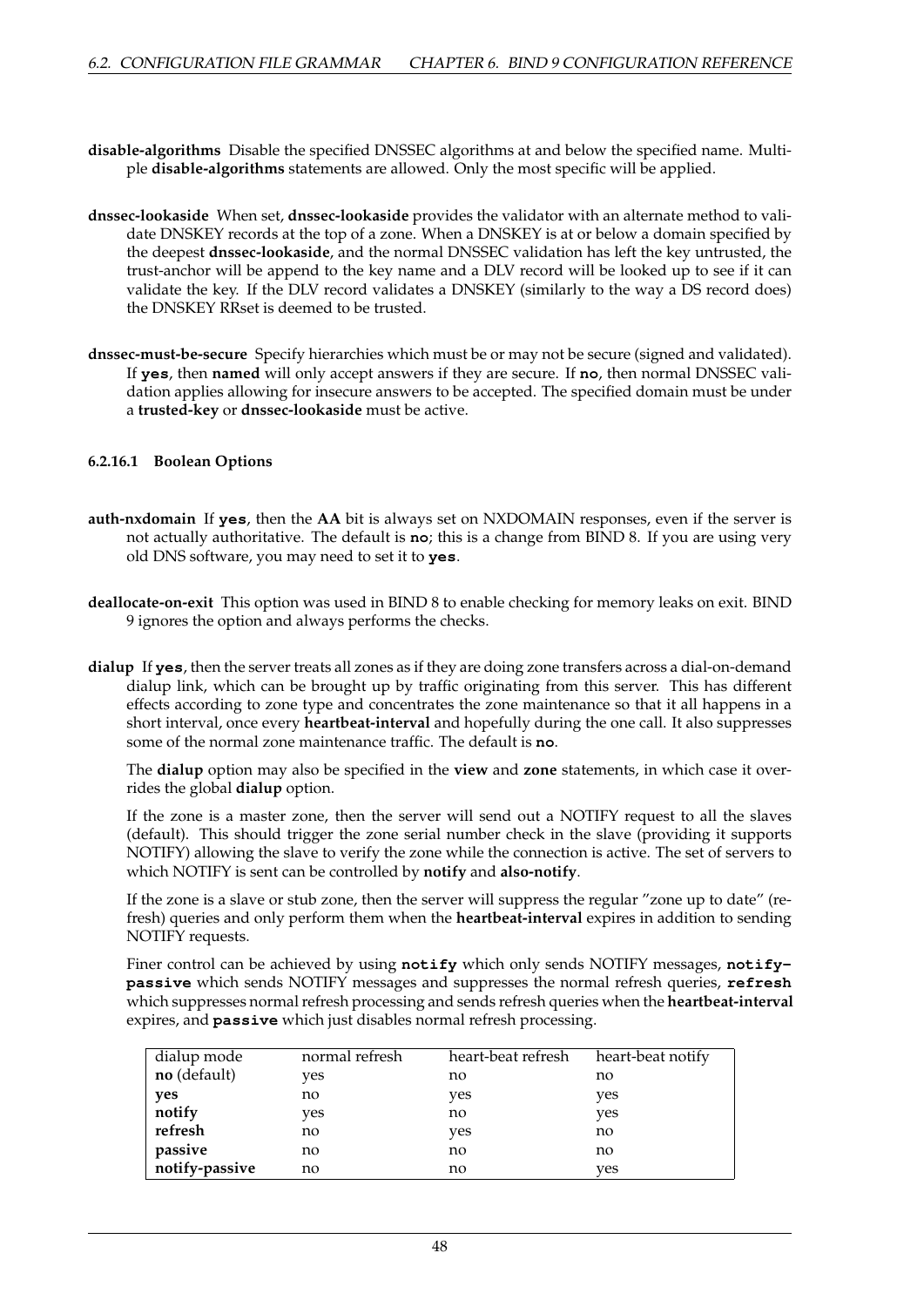Note that normal NOTIFY processing is not affected by **dialup**.

- **fake-iquery** In BIND 8, this option enabled simulating the obsolete DNS query type IQUERY. BIND 9 never does IQUERY simulation.
- **fetch-glue** This option is obsolete. In BIND 8, **fetch-glue yes** caused the server to attempt to fetch glue resource records it didn't have when constructing the additional data section of a response. This is now considered a bad idea and BIND 9 never does it.
- **flush-zones-on-shutdown** When the nameserver exits due receiving SIGTERM, flush or do not flush any pending zone writes. The default is **flush-zones-on-shutdown no**.
- **has-old-clients** This option was incorrectly implemented in BIND 8, and is ignored by BIND 9. To achieve the intended effect of **has-old-clients yes**, specify the two separate options **auth-nxdomain yes** and **rfc2308-type1 no** instead.
- **host-statistics** In BIND 8, this enables keeping of statistics for every host that the name server interacts with. Not implemented in BIND 9.
- **maintain-ixfr-base** *This option is obsolete*. It was used in BIND 8 to determine whether a transaction log was kept for Incremental Zone Transfer. BIND 9 maintains a transaction log whenever possible. If you need to disable outgoing incremental zone transfers, use **provide-ixfr no**.
- **minimal-responses** If **yes**, then when generating responses the server will only add records to the authority and additional data sections when they are required (e.g. delegations, negative responses). This may improve the performance of the server. The default is **no**.
- **multiple-cnames** This option was used in BIND 8 to allow a domain name to have multiple CNAME records in violation of the DNS standards. BIND 9.2 onwards always strictly enforces the CNAME rules both in master files and dynamic updates.
- **notify** If **yes** (the default), DNS NOTIFY messages are sent when a zone the server is authoritative for changes, see [Section 4.1.](#page-18-0) The messages are sent to the servers listed in the zone's NS records (except the master server identified in the SOA MNAME field), and to any servers listed in the **also-notify** option.

If **master-only**, notifies are only sent for master zones. If **explicit**, notifies are sent only to servers explicitly listed using **also-notify**. If **no**, no notifies are sent.

The **notify** option may also be specified in the **zone** statement, in which case it overrides the **options notify** statement. It would only be necessary to turn off this option if it caused slaves to crash.

- **recursion** If **yes**, and a DNS query requests recursion, then the server will attempt to do all the work required to answer the query. If recursion is off and the server does not already know the answer, it will return a referral response. The default is **yes**. Note that setting **recursion no** does not prevent clients from getting data from the server's cache; it only prevents new data from being cached as an effect of client queries. Caching may still occur as an effect the server's internal operation, such as NOTIFY address lookups. See also **fetch-glue** above.
- **rfc2308-type1** Setting this to **yes** will cause the server to send NS records along with the SOA record for negative answers. The default is **no**.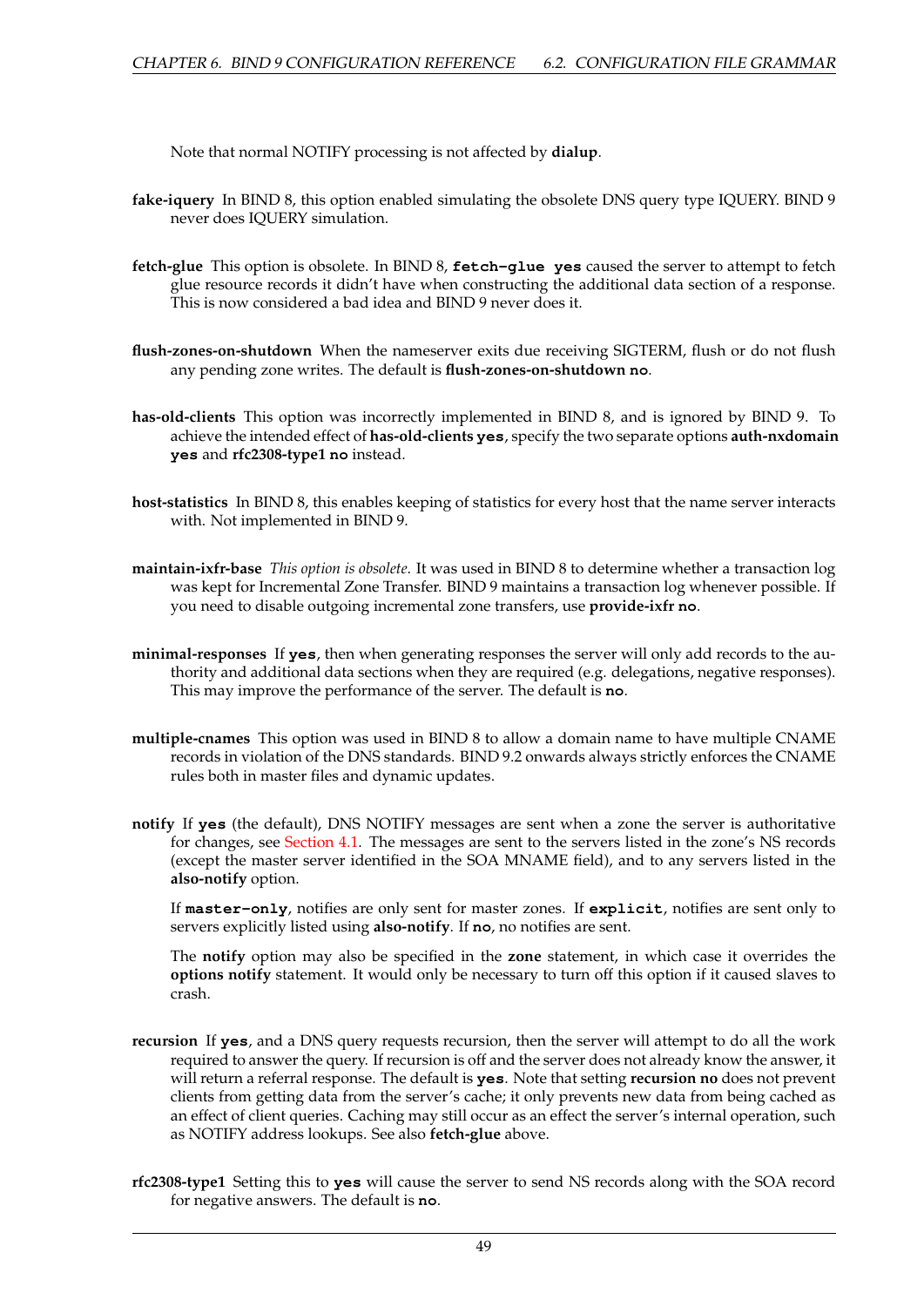

**use-id-pool** *This option is obsolete*. BIND 9 always allocates query IDs from a pool.

- **zone-statistics** If **yes**, the server will collect statistical data on all zones (unless specifically turned off on a per-zone basis by specifying **zone-statistics no** in the **zone** statement). These statistics may be accessed using **rndc stats**, which will dump them to the file listed in the **statistics-file**. See also [Section 6.2.16.18.](#page-65-0)
- **use-ixfr** *This option is obsolete*. If you need to disable IXFR to a particular server or servers, see the information on the **provide-ixfr** option in [Section 6.2.18.](#page-66-0) See also [Section 4.3.](#page-19-0)

**provide-ixfr** See the description of **provide-ixfr** in [Section 6.2.18.](#page-66-0)

**request-ixfr** See the description of **request-ixfr** in [Section 6.2.18.](#page-66-0)

- **treat-cr-as-space** This option was used in BIND 8 to make the server treat carriage return ("\**r**") characters the same way as a space or tab character, to facilitate loading of zone files on a UNIX system that were generated on an NT or DOS machine. In BIND 9, both UNIX "\**n**" and NT/DOS "\**r**\**n**" newlines are always accepted, and the option is ignored.
- **additional-from-auth, additional-from-cache** These options control the behavior of an authoritative server when answering queries which have additional data, or when following CNAME and DNAME chains.

When both of these options are set to **yes** (the default) and a query is being answered from authoritative data (a zone configured into the server), the additional data section of the reply will be filled in using data from other authoritative zones and from the cache. In some situations this is undesirable, such as when there is concern over the correctness of the cache, or in servers where slave zones may be added and modified by untrusted third parties. Also, avoiding the search for this additional data will speed up server operations at the possible expense of additional queries to resolve what would otherwise be provided in the additional section.

For example, if a query asks for an MX record for host foo.example.com, and the record found is "MX 10 mail.example.net", normally the address records (A and AAAA) for mail.example. net will be provided as well, if known, even though they are not in the example.com zone. Setting these options to **no** disables this behavior and makes the server only search for additional data in the zone it answers from.

These options are intended for use in authoritative-only servers, or in authoritative-only views. Attempts to set them to **no** without also specifying **recursion no** will cause the server to ignore the options and log a warning message.

Specifying **additional-from-cache no** actually disables the use of the cache not only for additional data lookups but also when looking up the answer. This is usually the desired behavior in an authoritative-only server where the correctness of the cached data is an issue.

When a name server is non-recursively queried for a name that is not below the apex of any served zone, it normally answers with an "upwards referral" to the root servers or the servers of some other known parent of the query name. Since the data in an upwards referral comes from the cache, the server will not be able to provide upwards referrals when **additional-from-cache no**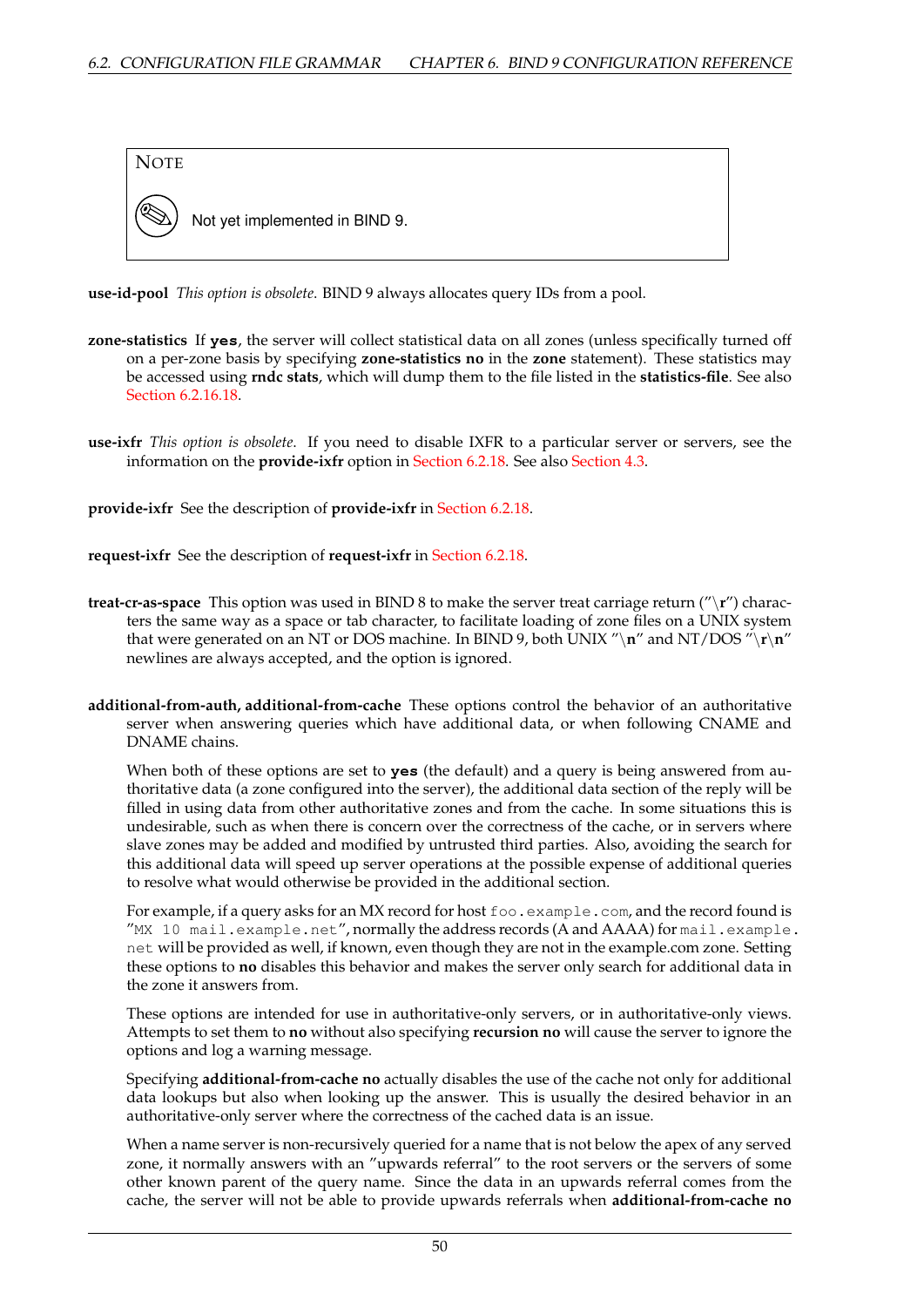has been specified. Instead, it will respond to such queries with REFUSED. This should not cause any problems since upwards referrals are not required for the resolution process.

- **match-mapped-addresses** If **yes**, then an IPv4-mapped IPv6 address will match any address match list entries that match the corresponding IPv4 address. Enabling this option is sometimes useful on IPv6-enabled Linux systems, to work around a kernel quirk that causes IPv4 TCP connections such as zone transfers to be accepted on an IPv6 socket using mapped addresses, causing address match lists designed for IPv4 to fail to match. The use of this option for any other purpose is discouraged.
- **ixfr-from-differences** When **yes** and the server loads a new version of a master zone from its zone file or receives a new version of a slave file by a non-incremental zone transfer, it will compare the new version to the previous one and calculate a set of differences. The differences are then logged in the zone's journal file such that the changes can be transmitted to downstream slaves as an incremental zone transfer.

By allowing incremental zone transfers to be used for non-dynamic zones, this option saves bandwidth at the expense of increased CPU and memory consumption at the master. In particular, if the new version of a zone is completely different from the previous one, the set of differences will be of a size comparable to the combined size of the old and new zone version, and the server will need to temporarily allocate memory to hold this complete difference set.

**ixfr-from-differences** also accepts **master** and **slave** at the view and options levels which causes **ixfr-from-differences** to be enabled for all **master** or **slave** zones respectively. It is off by default.

- **multi-master** This should be set when you have multiple masters for a zone and the addresses refer to different machines. If **yes**, **named** will not log when the serial number on the master is less than what **named** currently has. The default is **no**.
- **dnssec-enable** Enable DNSSEC support in **named**. Unless set to **yes**, **named** behaves as if it does not support DNSSEC. The default is **yes**.
- **dnssec-validation** Enable DNSSEC validation in **named**. Note **dnssec-enable** also needs to be set to **yes** to be effective. The default is **no**.
- **dnssec-accept-expired** Accept expired signatures when verifying DNSSEC signatures. The default is **no**. Setting this option to "yes" leaves **named** vulnerable to replay attacks.
- **querylog** Specify whether query logging should be started when **named** starts. If **querylog** is not specified, then the query logging is determined by the presence of the logging category **queries**.
- **check-names** This option is used to restrict the character set and syntax of certain domain names in master files and/or DNS responses received from the network. The default varies according to usage area. For **master** zones the default is **fail**. For **slave** zones the default is **warn**. For answers received from the network (**response**) the default is **ignore**.

The rules for legal hostnames and mail domains are derived from RFC 952 and RFC 821 as modified by RFC 1123.

**check-names** applies to the owner names of A, AAAA and MX records. It also applies to the domain names in the RDATA of NS, SOA, MX, and SRV records. It also applies to the RDATA of PTR records where the owner name indicated that it is a reverse lookup of a hostname (the owner name ends in IN-ADDR.ARPA, IP6.ARPA, or IP6.INT).

**check-mx** Check whether the MX record appears to refer to a IP address. The default is to **warn**. Other possible values are **fail** and **ignore**.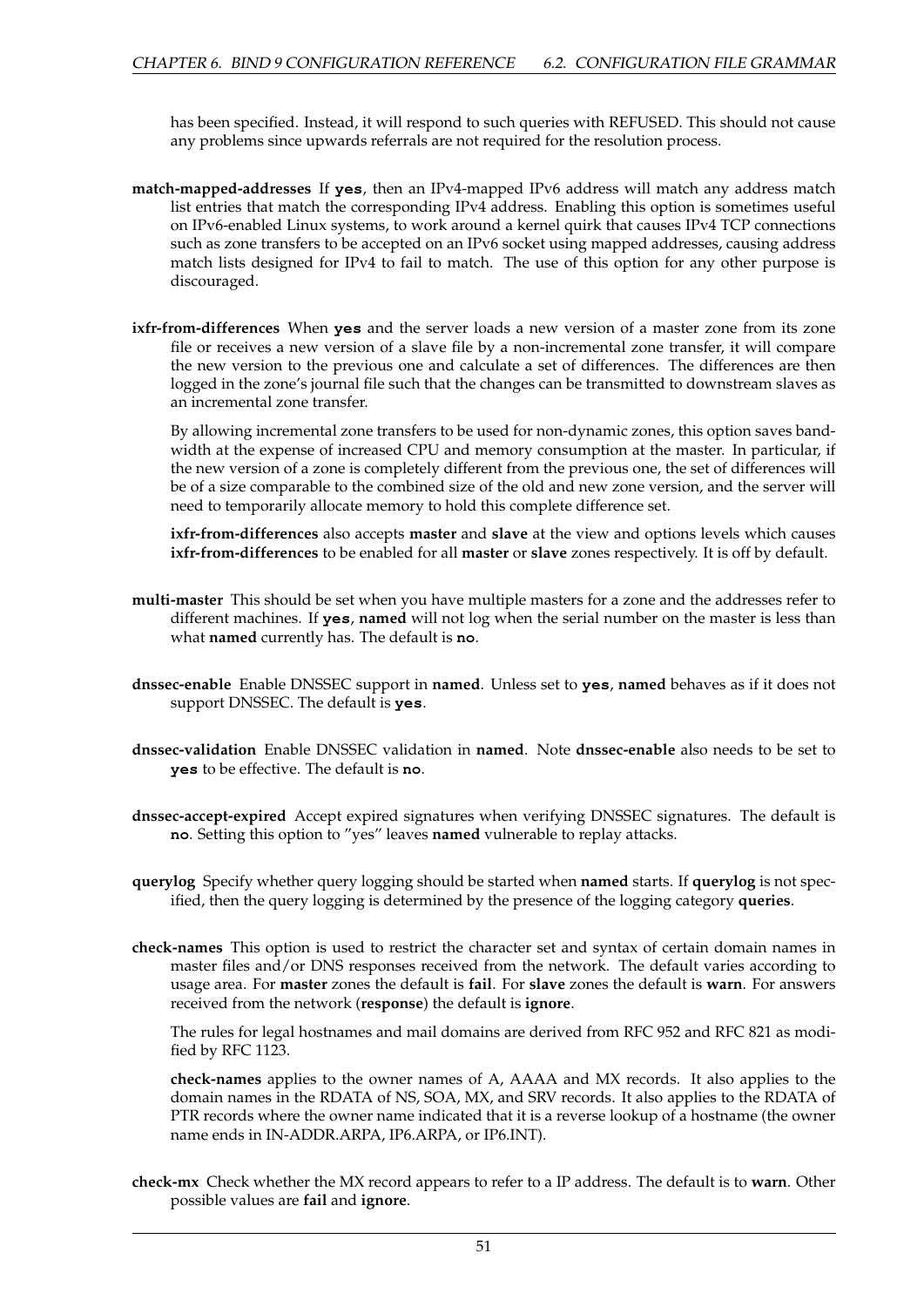- **check-wildcard** This option is used to check for non-terminal wildcards. The use of non-terminal wildcards is almost always as a result of a failure to understand the wildcard matching algorithm (RFC 1034). This option affects master zones. The default (**yes**) is to check for non-terminal wildcards and issue a warning.
- **check-integrity** Perform post load zone integrity checks on master zones. This checks that MX and SRV records refer to address (A or AAAA) records and that glue address records exist for delegated zones. For MX and SRV records only in-zone hostnames are checked (for out-of-zone hostnames use **named-checkzone**). For NS records only names below top of zone are checked (for out-of-zone names and glue consistency checks use **named-checkzone**). The default is **yes**.
- **check-mx-cname** If **check-integrity** is set then fail, warn or ignore MX records that refer to CNAMES. The default is to **warn**.
- **check-srv-cname** If **check-integrity** is set then fail, warn or ignore SRV records that refer to CNAMES. The default is to **warn**.
- **check-sibling** When performing integrity checks, also check that sibling glue exists. The default is **yes**.
- **zero-no-soa-ttl** When returning authoritative negative responses to SOA queries set the TTL of the SOA record returned in the authority section to zero. The default is **yes**.
- **zero-no-soa-ttl-cache** When caching a negative response to a SOA query set the TTL to zero. The default is **no**.
- **update-check-ksk** When regenerating the RRSIGs following a UPDATE request to a secure zone, check the KSK flag on the DNSKEY RR to determine if this key should be used to generate the RRSIG. This flag is ignored if there are not DNSKEY RRs both with and without a KSK. The default is **yes**.

## **6.2.16.2 Forwarding**

The forwarding facility can be used to create a large site-wide cache on a few servers, reducing traffic over links to external name servers. It can also be used to allow queries by servers that do not have direct access to the Internet, but wish to look up exterior names anyway. Forwarding occurs only on those queries for which the server is not authoritative and does not have the answer in its cache.

- **forward** This option is only meaningful if the forwarders list is not empty. A value of first, the default, causes the server to query the forwarders first — and if that doesn't answer the question, the server will then look for the answer itself. If only is specified, the server will only query the forwarders.
- **forwarders** Specifies the IP addresses to be used for forwarding. The default is the empty list (no forwarding).

Forwarding can also be configured on a per-domain basis, allowing for the global forwarding options to be overridden in a variety of ways. You can set particular domains to use different forwarders, or have a different **forward only/first** behavior, or not forward at all, see [Section 6.2.23.](#page-69-0)

## **6.2.16.3 Dual-stack Servers**

Dual-stack servers are used as servers of last resort to work around problems in reachability due the lack of support for either IPv4 or IPv6 on the host machine.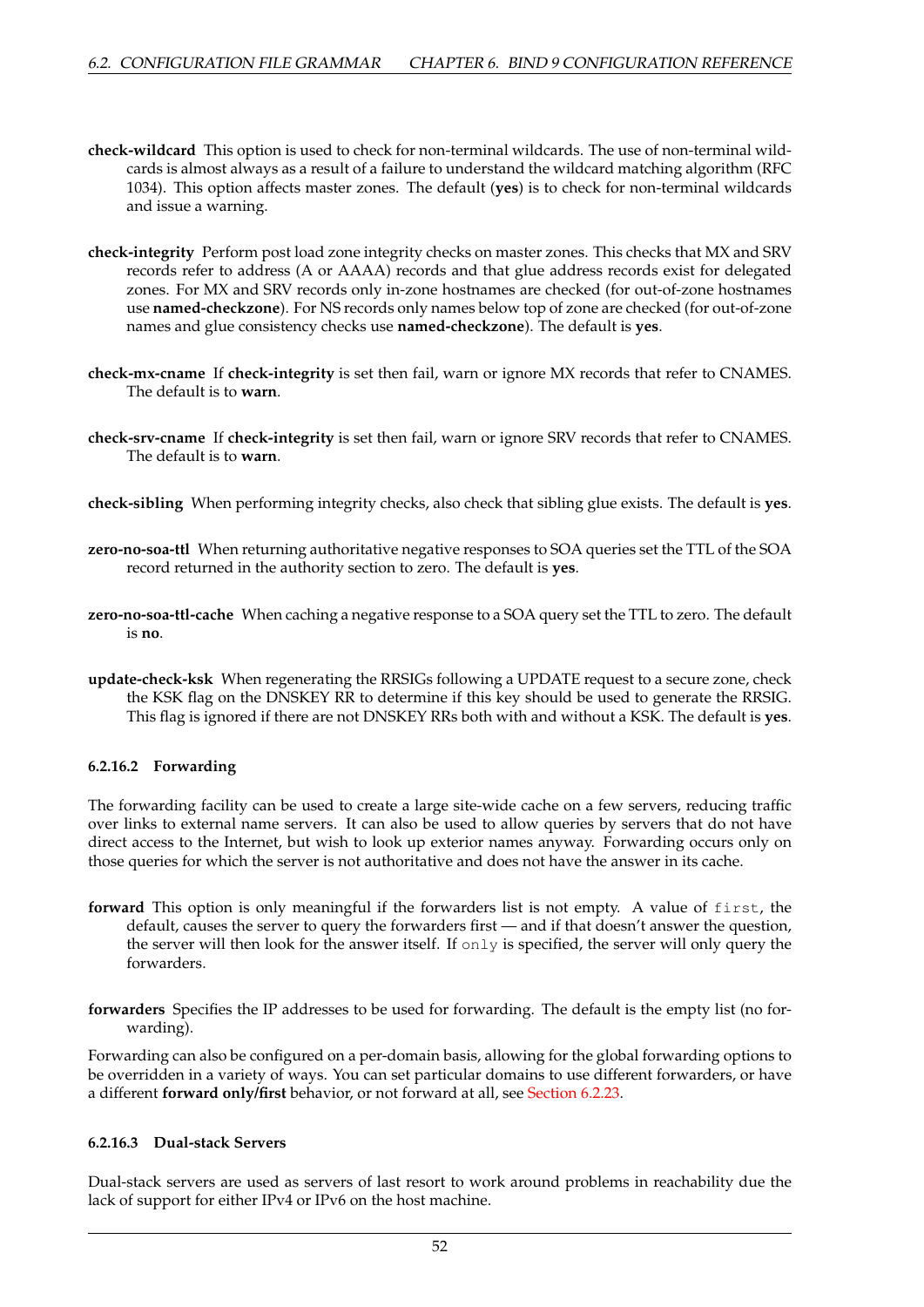**dual-stack-servers** Specifies host names or addresses of machines with access to both IPv4 and IPv6 transports. If a hostname is used, the server must be able to resolve the name using only the transport it has. If the machine is dual stacked, then the **dual-stack-servers** have no effect unless access to a transport has been disabled on the command line (e.g. **named -4**).

## **6.2.16.4 Access Control**

Access to the server can be restricted based on the IP address of the requesting system. See [Section 6.1.1](#page-31-0) for details on how to specify IP address lists.

- **allow-notify** Specifies which hosts are allowed to notify this server, a slave, of zone changes in addition to the zone masters. **allow-notify** may also be specified in the **zone** statement, in which case it overrides the **options allow-notify** statement. It is only meaningful for a slave zone. If not specified, the default is to process notify messages only from a zone's master.
- **allow-query** Specifies which hosts are allowed to ask ordinary DNS questions. **allow-query** may also be specified in the **zone** statement, in which case it overrides the **options allow-query** statement. If not specified, the default is to allow queries from all hosts.

**NOTE** 

**allow-query-cache** is now used to specify access to the cache.

- **allow-query-cache** Specifies which hosts are allowed to get answers from the cache. If **allow-querycache** is not set then **allow-recursion** is used if set, otherwise **allow-query** is used if set unless **recursion no;** is set in which case **none;** is used, otherwise the default (**localnets; localhost;**) is used.
- **allow-recursion** Specifies which hosts are allowed to make recursive queries through this server. If **allow-recursion** is not set then **allow-query-cache** is used if set, otherwise **allow-query** is used if set, otherwise the default (**localnets; localhost;**) is used.
- **allow-update** Specifies which hosts are allowed to submit Dynamic DNS updates for master zones. The default is to deny updates from all hosts. Note that allowing updates based on the requestor's IP address is insecure; see [Section 7.3](#page-85-0) for details.
- **allow-update-forwarding** Specifies which hosts are allowed to submit Dynamic DNS updates to slave zones to be forwarded to the master. The default is **{ none; }**, which means that no update forwarding will be performed. To enable update forwarding, specify **allow-update-forwarding { any; };**. Specifying values other than **{ none; }** or **{ any; }** is usually counterproductive, since the responsibility for update access control should rest with the master server, not the slaves.

Note that enabling the update forwarding feature on a slave server may expose master servers relying on insecure IP address based access control to attacks; see [Section 7.3](#page-85-0) for more details.

**allow-v6-synthesis** This option was introduced for the smooth transition from AAAA to A6 and from "nibble labels" to binary labels. However, since both A6 and binary labels were then deprecated, this option was also deprecated. It is now ignored with some warning messages.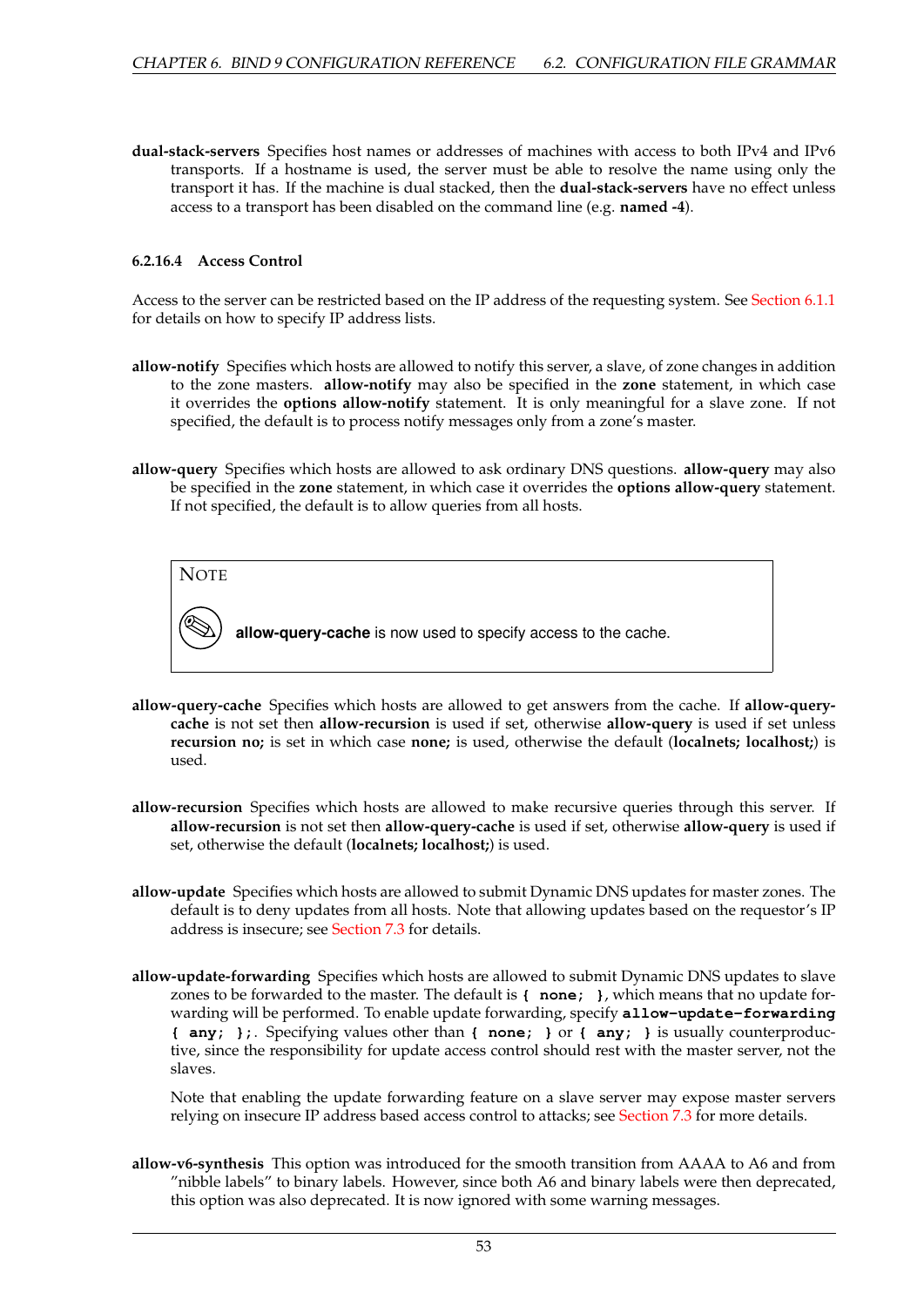- **allow-transfer** Specifies which hosts are allowed to receive zone transfers from the server. **allowtransfer** may also be specified in the **zone** statement, in which case it overrides the **options allowtransfer** statement. If not specified, the default is to allow transfers to all hosts.
- **blackhole** Specifies a list of addresses that the server will not accept queries from or use to resolve a query. Queries from these addresses will not be responded to. The default is **none**.

#### **6.2.16.5 Interfaces**

The interfaces and ports that the server will answer queries from may be specified using the **listen-on** option. **listen-on** takes an optional port and an address match list. The server will listen on all interfaces allowed by the address match list. If a port is not specified, port 53 will be used.

Multiple **listen-on** statements are allowed. For example,

```
listen-on { 5.6.7.8; };
listen-on port 1234 { !1.2.3.4; 1.2/16; };
```
will enable the name server on port 53 for the IP address 5.6.7.8, and on port 1234 of an address on the machine in net 1.2 that is not 1.2.3.4.

If no **listen-on** is specified, the server will listen on port 53 on all interfaces.

The **listen-on-v6** option is used to specify the interfaces and the ports on which the server will listen for incoming queries sent using IPv6.

When

{ any; }

is specified as the address match list for the **listen-on-v6** option, the server does not bind a separate socket to each IPv6 interface address as it does for IPv4 if the operating system has enough API support for IPv6 (specifically if it conforms to RFC 3493 and RFC 3542). Instead, it listens on the IPv6 wildcard address. If the system only has incomplete API support for IPv6, however, the behavior is the same as that for IPv4.

A list of particular IPv6 addresses can also be specified, in which case the server listens on a separate socket for each specified address, regardless of whether the desired API is supported by the system.

Multiple **listen-on-v6** options can be used. For example,

```
listen-on-v6 { any; };
listen-on-v6 port 1234 { !2001:db8::/32; any; };
```
will enable the name server on port 53 for any IPv6 addresses (with a single wildcard socket), and on port 1234 of IPv6 addresses that is not in the prefix 2001:db8::/32 (with separate sockets for each matched address.)

To make the server not listen on any IPv6 address, use

```
listen-on-v6 { none; };
```
If no **listen-on-v6** option is specified, the server will not listen on any IPv6 address.

## **6.2.16.6 Query Address**

<span id="page-53-0"></span>If the server doesn't know the answer to a question, it will query other name servers. **query-source** specifies the address and port used for such queries. For queries sent over IPv6, there is a separate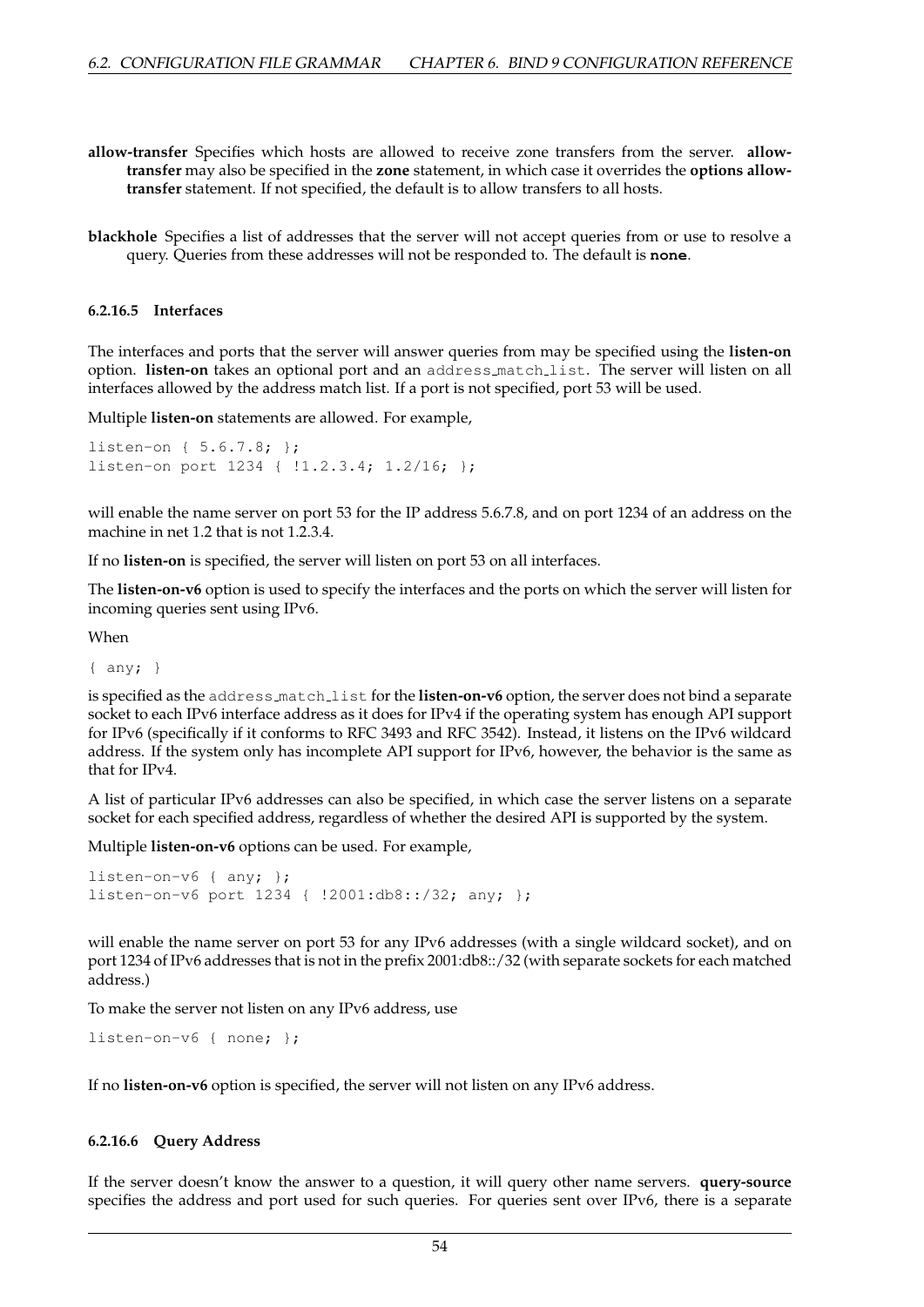**query-source-v6** option. If **address** is **\*** (asterisk) or is omitted, a wildcard IP address (**INADDR ANY**) will be used.

If **port** is **\*** or is omitted, a random port number from a pre-configured range is picked up and will be used for each query. The port range(s) is that specified in the **use-v4-udp-ports** (for IPv4) and **use-v6 udp-ports** (for IPv6) options, excluding the ranges specified in the **avoid-v4-udp-ports** and **avoid-v6 udp-ports** options, respectively.

The defaults of the **query-source** and **query-source-v6** options are:

```
query-source address * port *;
query-source-v6 address * port *;
```
If **use-v4-udp-ports** or **use-v6-udp-ports** is unspecified, **named** will check if the operating system provides a programming interface to retrieve the system's default range for ephemeral ports. If such an interface is available, **named** will use the corresponding system default range; otherwise, it will use its own defaults:

```
use-v4-udp-ports { range 1024 65535; };
use-v6-udp-ports { range 1024 65535; };
```
Note: make sure the ranges be sufficiently large for security. A desirable size depends on various parameters, but we generally recommend it contain at least 16384 ports (14 bits of entropy). Note also that the system's default range when used may be too small for this purpose, and that the range may even be changed while **named** is running; the new range will automatically be applied when **named** is reloaded. It is encouraged to configure **use-v4-udp-ports** and **use-v6-udp-ports** explicitly so that the ranges are sufficiently large and are reasonably independent from the ranges used by other applications.

Note: the operational configuration where **named** runs may prohibit the use of some ports. For example, UNIX systems will not allow **named** running without a root privilege to use ports less than 1024. If such ports are included in the specified (or detected) set of query ports, the corresponding query attempts will fail, resulting in resolution failures or delay. It is therefore important to configure the set of ports that can be safely used in the expected operational environment.

The defaults of the **avoid-v4-udp-ports** and **avoid-v6-udp-ports** options are:

```
avoid-v4-udp-ports {};
avoid-v6-udp-ports {};
```
Note: it is generally strongly discouraged to specify a particular port for the **query-source** or **querysource-v6** options; it implicitly disables the use of randomized port numbers and can be insecure.

## **NOTE**



The address specified in the **query-source** option is used for both UDP and TCP queries, but the port applies only to UDP queries. TCP queries always use a random unprivileged port.

#### **NOTE**



Solaris 2.5.1 and earlier does not support setting the source address for TCP sockets.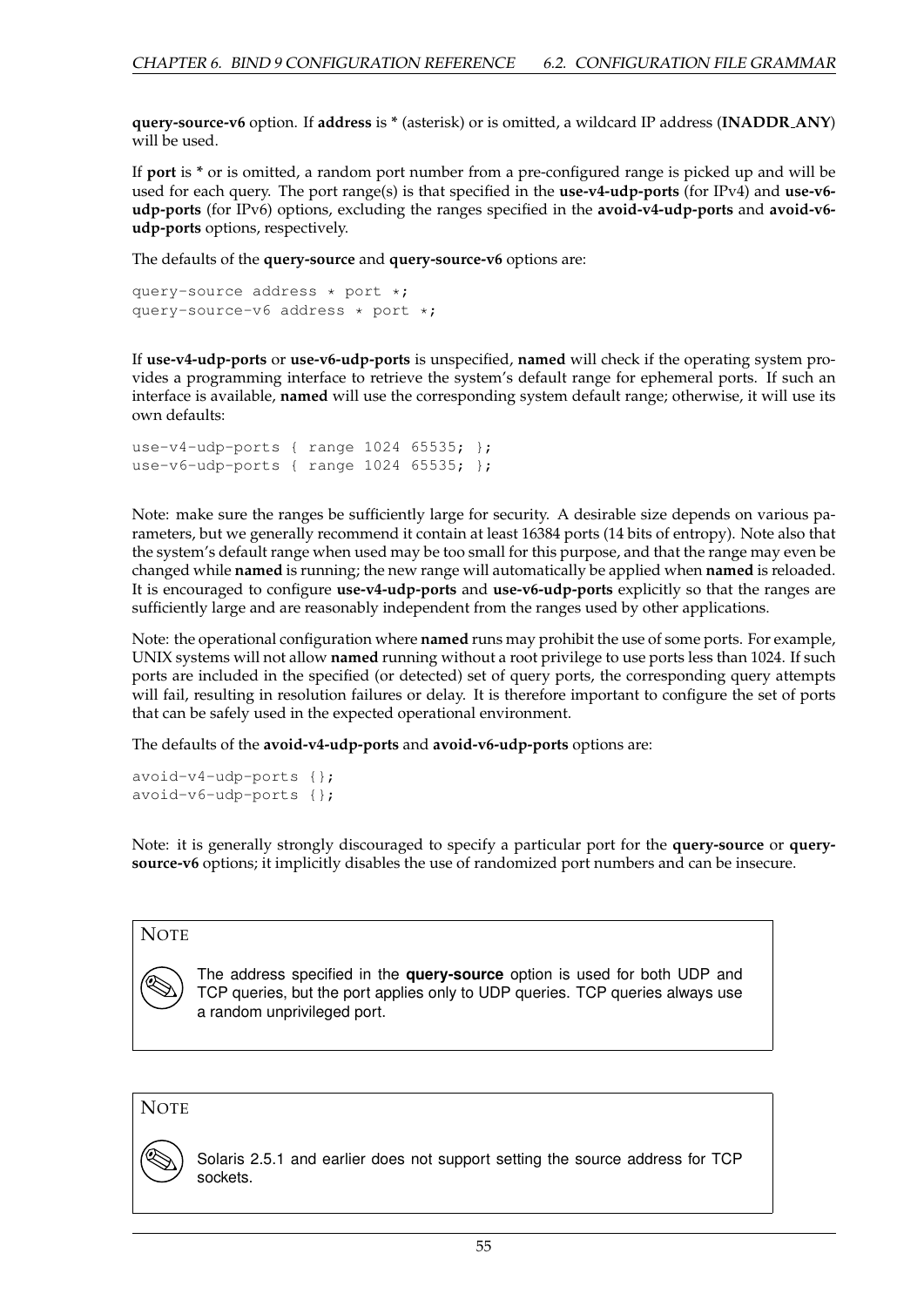

#### **6.2.16.7 Zone Transfers**

<span id="page-55-0"></span>BIND has mechanisms in place to facilitate zone transfers and set limits on the amount of load that transfers place on the system. The following options apply to zone transfers.

- **also-notify** Defines a global list of IP addresses of name servers that are also sent NOTIFY messages whenever a fresh copy of the zone is loaded, in addition to the servers listed in the zone's NS records. This helps to ensure that copies of the zones will quickly converge on stealth servers. Optionally, a port may be specified with each **also-notify** address to send the notify messages to a port other than the default of 53. If an **also-notify** list is given in a **zone** statement, it will override the **options also-notify** statement. When a **zone notify** statement is set to **no**, the IP addresses in the global **also-notify** list will not be sent NOTIFY messages for that zone. The default is the empty list (no global notification list).
- **max-transfer-time-in** Inbound zone transfers running longer than this many minutes will be terminated. The default is 120 minutes (2 hours). The maximum value is 28 days (40320 minutes).
- **max-transfer-idle-in** Inbound zone transfers making no progress in this many minutes will be terminated. The default is 60 minutes (1 hour). The maximum value is 28 days (40320 minutes).
- **max-transfer-time-out** Outbound zone transfers running longer than this many minutes will be terminated. The default is 120 minutes (2 hours). The maximum value is 28 days (40320 minutes).
- **max-transfer-idle-out** Outbound zone transfers making no progress in this many minutes will be terminated. The default is 60 minutes (1 hour). The maximum value is 28 days (40320 minutes).
- **serial-query-rate** Slave servers will periodically query master servers to find out if zone serial numbers have changed. Each such query uses a minute amount of the slave server's network bandwidth. To limit the amount of bandwidth used, BIND 9 limits the rate at which queries are sent. The value of the **serial-query-rate** option, an integer, is the maximum number of queries sent per second. The default is 20.
- **serial-queries** In BIND 8, the **serial-queries** option set the maximum number of concurrent serial number queries allowed to be outstanding at any given time. BIND 9 does not limit the number of outstanding serial queries and ignores the **serial-queries** option. Instead, it limits the rate at which the queries are sent as defined using the **serial-query-rate** option.
- **transfer-format** Zone transfers can be sent using two different formats, **one-answer** and **many-answers**. The **transfer-format** option is used on the master server to determine which format it sends. **oneanswer** uses one DNS message per resource record transferred. **many-answers** packs as many resource records as possible into a message. **many-answers** is more efficient, but is only supported by relatively new slave servers, such as BIND 9, BIND 8.x and BIND 4.9.5 onwards. The **manyanswers** format is also supported by recent Microsoft Windows nameservers. The default is **manyanswers**. **transfer-format** may be overridden on a per-server basis by using the **server** statement.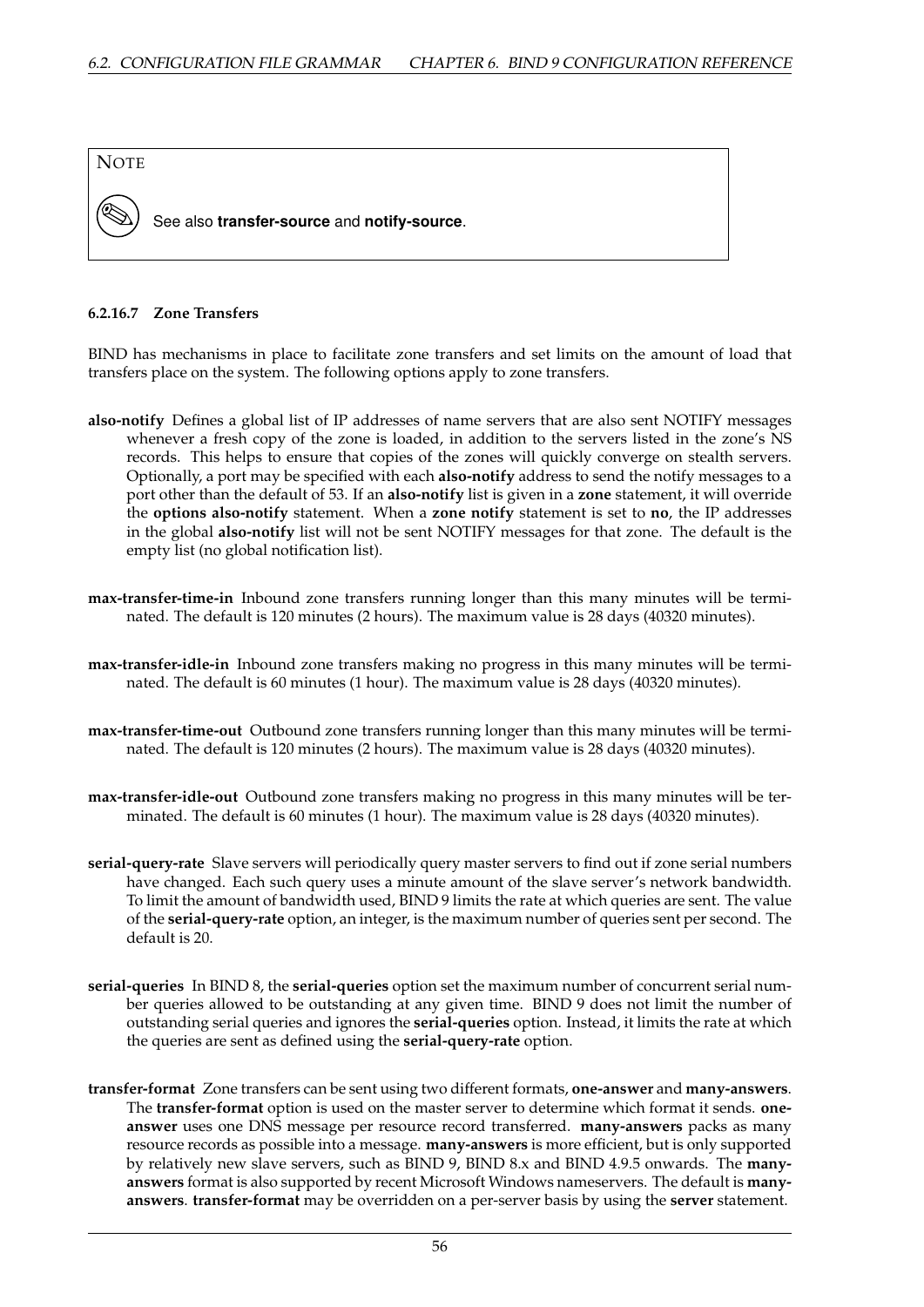- **transfers-in** The maximum number of inbound zone transfers that can be running concurrently. The default value is 10. Increasing **transfers-in** may speed up the convergence of slave zones, but it also may increase the load on the local system.
- **transfers-out** The maximum number of outbound zone transfers that can be running concurrently. Zone transfer requests in excess of the limit will be refused. The default value is 10.
- **transfers-per-ns** The maximum number of inbound zone transfers that can be concurrently transferring from a given remote name server. The default value is 2. Increasing **transfers-per-ns** may speed up the convergence of slave zones, but it also may increase the load on the remote name server. **transfers-per-ns** may be overridden on a per-server basis by using the **transfers** phrase of the **server** statement.
- **transfer-source transfer-source** determines which local address will be bound to IPv4 TCP connections used to fetch zones transferred inbound by the server. It also determines the source IPv4 address, and optionally the UDP port, used for the refresh queries and forwarded dynamic updates. If not set, it defaults to a system controlled value which will usually be the address of the interface "closest to" the remote end. This address must appear in the remote end's **allow-transfer** option for the zone being transferred, if one is specified. This statement sets the **transfer-source** for all zones, but can be overridden on a per-view or per-zone basis by including a **transfer-source** statement within the **view** or **zone** block in the configuration file.

## **NOTE**



Solaris 2.5.1 and earlier does not support setting the source address for TCP sockets.

**transfer-source-v6** The same as **transfer-source**, except zone transfers are performed using IPv6.

**alt-transfer-source** An alternate transfer source if the one listed in **transfer-source** fails and **use-alttransfer-source** is set.

## **NOTE**

If you do not wish the alternate transfer source to be used, you should set **use-alt-transfer-source** appropriately and you should not depend upon getting an answer back to the first refresh query.

**alt-transfer-source-v6** An alternate transfer source if the one listed in **transfer-source-v6** fails and **usealt-transfer-source** is set.

**use-alt-transfer-source** Use the alternate transfer sources or not. If views are specified this defaults to **no** otherwise it defaults to **yes** (for BIND 8 compatibility).

**notify-source notify-source** determines which local source address, and optionally UDP port, will be used to send NOTIFY messages. This address must appear in the slave server's **masters** zone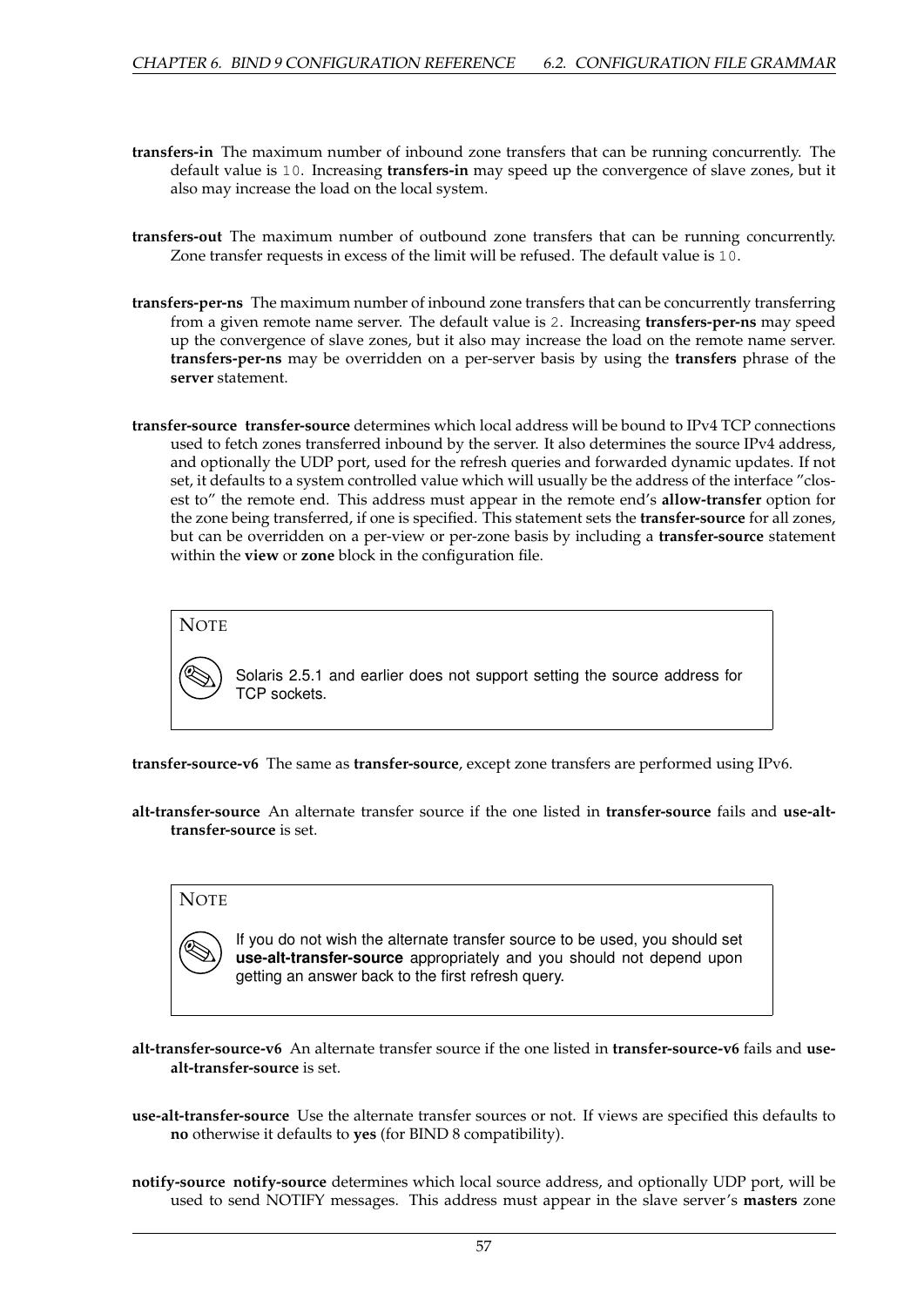clause or in an **allow-notify** clause. This statement sets the **notify-source** for all zones, but can be overridden on a per-zone or per-view basis by including a **notify-source** statement within the **zone** or **view** block in the configuration file.



**notify-source-v6** Like **notify-source**, but applies to notify messages sent to IPv6 addresses.

## **6.2.16.8 UDP Port Lists**

**use-v4-udp-ports**, **avoid-v4-udp-ports**, **use-v6-udp-ports**, and **avoid-v6-udp-ports** specify a list of IPv4 and IPv6 UDP ports that will be used or not used as source ports for UDP messages. See [Section 6.2.16.6](#page-53-0) about how the available ports are determined. For example, with the following configuration

```
use-v6-udp-ports { range 32768 65535; };
avoid-v6-udp-ports { 40000; range 50000 60000; };
```
UDP ports of IPv6 messages sent from **named** will be in one of the following ranges: 32768 to 39999, 40001 to 49999, and 60001 to 65535.

**avoid-v4-udp-ports** and **avoid-v6-udp-ports** can be used to prevent **named** from choosing as its random source port a port that is blocked by your firewall or a port that is used by other applications; if a query went out with a source port blocked by a firewall, the answer would not get by the firewall and the name server would have to query again. Note: the desired range can also be represented only with **use-v4-udp-ports** and **use-v6-udp-ports**, and the **avoid-** options are redundant in that sense; they are provided for backward compatibility and to possibly simplify the port specification.

## **6.2.16.9 Operating System Resource Limits**

The server's usage of many system resources can be limited. Scaled values are allowed when specifying resource limits. For example, **1G** can be used instead of **1073741824** to specify a limit of one gigabyte. **unlimited** requests unlimited use, or the maximum available amount. **default** uses the limit that was in force when the server was started. See the description of **size spec** in [Section 6.1.](#page-30-0)

The following options set operating system resource limits for the name server process. Some operating systems don't support some or any of the limits. On such systems, a warning will be issued if the unsupported limit is used.

**coresize** The maximum size of a core dump. The default is default.

datasize The maximum amount of data memory the server may use. The default is default. This is a hard limit on server memory usage. If the server attempts to allocate memory in excess of this limit, the allocation will fail, which may in turn leave the server unable to perform DNS service. Therefore, this option is rarely useful as a way of limiting the amount of memory used by the server, but it can be used to raise an operating system data size limit that is too small by default. If you wish to limit the amount of memory used by the server, use the **max-cache-size** and **recursiveclients** options instead.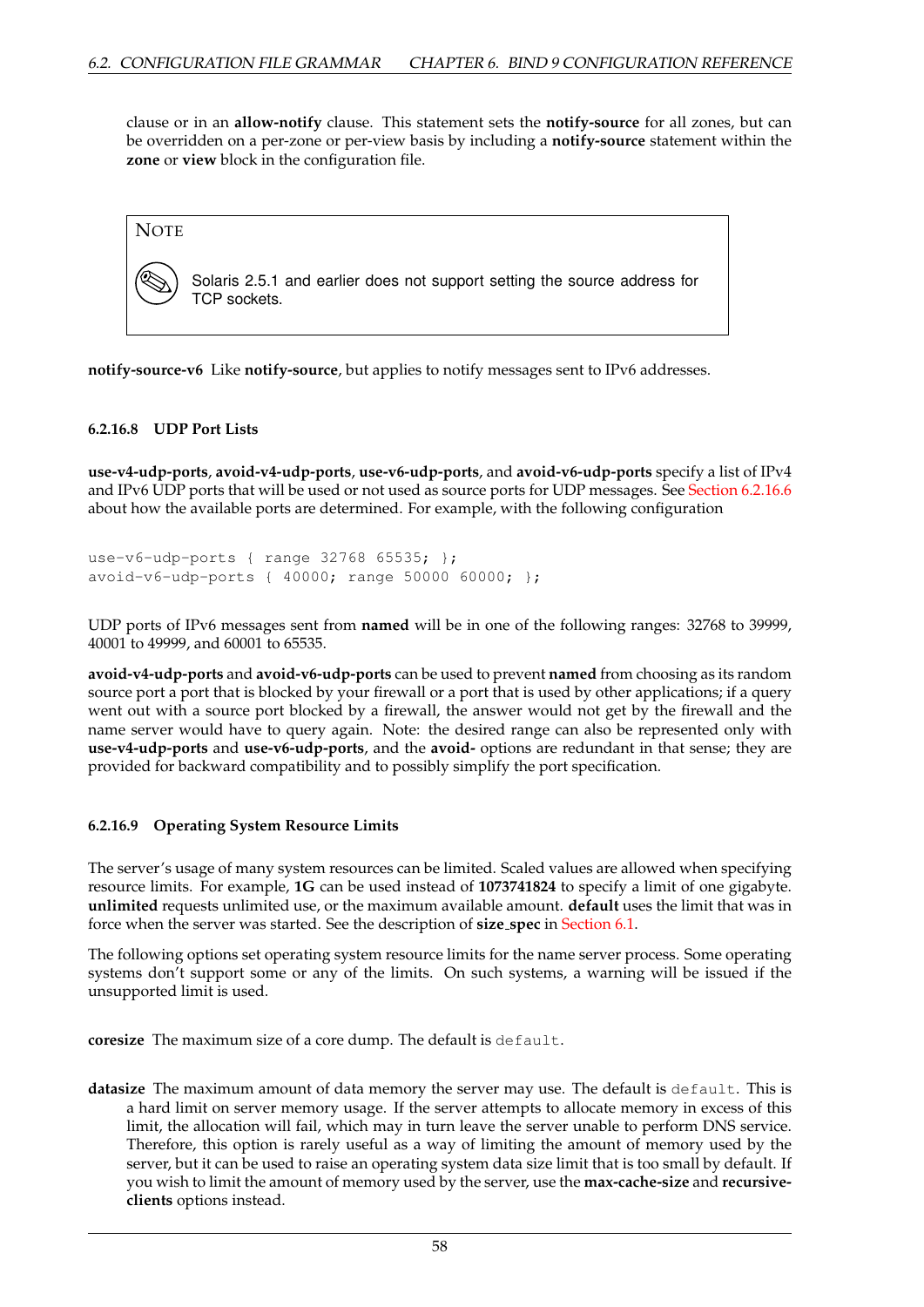files The maximum number of files the server may have open concurrently. The default is unlimited.

stacksize The maximum amount of stack memory the server may use. The default is default.

#### **6.2.16.10 Server Resource Limits**

The following options set limits on the server's resource consumption that are enforced internally by the server rather than the operating system.

- **max-ixfr-log-size** This option is obsolete; it is accepted and ignored for BIND 8 compatibility. The option **max-journal-size** performs a similar function in BIND 9.
- **max-journal-size** Sets a maximum size for each journal file (see [Section 4.2.1\)](#page-18-1). When the journal file approaches the specified size, some of the oldest transactions in the journal will be automatically removed. The default is unlimited. This may also be set on a per-zone basis.
- **host-statistics-max** In BIND 8, specifies the maximum number of host statistics entries to be kept. Not implemented in BIND 9.
- **recursive-clients** The maximum number of simultaneous recursive lookups the server will perform on behalf of clients. The default is 1000. Because each recursing client uses a fair bit of memory, on the order of 20 kilobytes, the value of the **recursive-clients** option may have to be decreased on hosts with limited memory.
- **tcp-clients** The maximum number of simultaneous client TCP connections that the server will accept. The default is 100.
- **reserved-sockets** The number of file descriptors reserved for TCP, stdio, etc. This needs to be big enough to cover the number of interfaces **named** listens on, **tcp-clients** as well as to provide room for outgoing TCP queries and incoming zone transfers. The default is 512. The minimum value is 128 and the maximum value is 128 less than maxsockets (-S). This option may be removed in the future.

This option has little effect on Windows.

- **max-cache-size** The maximum amount of memory to use for the server's cache, in bytes. When the amount of data in the cache reaches this limit, the server will cause records to expire prematurely so that the limit is not exceeded. A value of 0 is special, meaning that records are purged from the cache only when their TTLs expire. Another special keyword **unlimited** means the maximum value of 32-bit unsigned integers (0xffffffff), which may not have the same effect as 0 on machines that support more than 32 bits of memory space. Any positive values less than 2MB will be ignored reset to 2MB. In a server with multiple views, the limit applies separately to the cache of each view. The default is 0.
- **tcp-listen-queue** The listen queue depth. The default and minimum is 3. If the kernel supports the accept filter "dataready" this also controls how many TCP connections that will be queued in kernel space waiting for some data before being passed to accept. Values less than 3 will be silently raised.

#### **6.2.16.11 Periodic Task Intervals**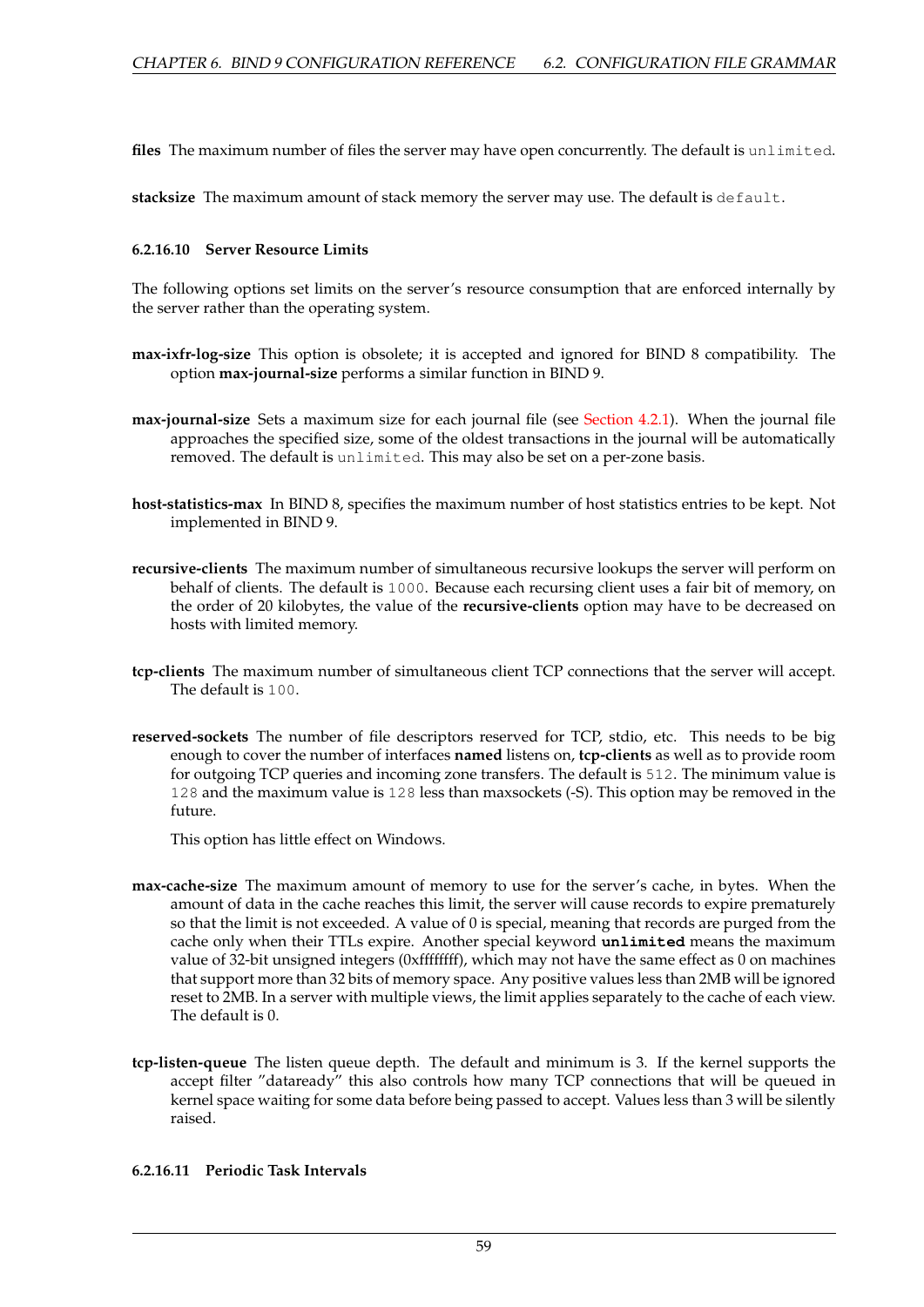- **cleaning-interval** The server will remove expired resource records from the cache every **cleaninginterval** minutes. The default is 60 minutes. The maximum value is 28 days (40320 minutes). If set to 0, no periodic cleaning will occur.
- **heartbeat-interval** The server will perform zone maintenance tasks for all zones marked as **dialup** whenever this interval expires. The default is 60 minutes. Reasonable values are up to 1 day (1440 minutes). The maximum value is 28 days (40320 minutes). If set to 0, no zone maintenance for these zones will occur.
- **interface-interval** The server will scan the network interface list every **interface-interval** minutes. The default is 60 minutes. The maximum value is 28 days (40320 minutes). If set to 0, interface scanning will only occur when the configuration file is loaded. After the scan, the server will begin listening for queries on any newly discovered interfaces (provided they are allowed by the **listen-on** configuration), and will stop listening on interfaces that have gone away.
- **statistics-interval** Name server statistics will be logged every **statistics-interval** minutes. The default is 60. The maximum value is 28 days (40320 minutes). If set to 0, no statistics will be logged.



## **6.2.16.12 Topology**

<span id="page-59-0"></span>All other things being equal, when the server chooses a name server to query from a list of name servers, it prefers the one that is topologically closest to itself. The **topology** statement takes an **address match list** and interprets it in a special way. Each top-level list element is assigned a distance. Non-negated elements get a distance based on their position in the list, where the closer the match is to the start of the list, the shorter the distance is between it and the server. A negated match will be assigned the maximum distance from the server. If there is no match, the address will get a distance which is further than any non-negated list element, and closer than any negated element. For example,

```
topology {
    10/8;
    !1.2.3/24;
    { 1.2/16; 3/8; };
};
```
will prefer servers on network 10 the most, followed by hosts on network 1.2.0.0 (netmask 255.255.0.0) and network 3, with the exception of hosts on network 1.2.3 (netmask 255.255.255.0), which is preferred least of all.

The default topology is

```
topology { localhost; localnets; };
```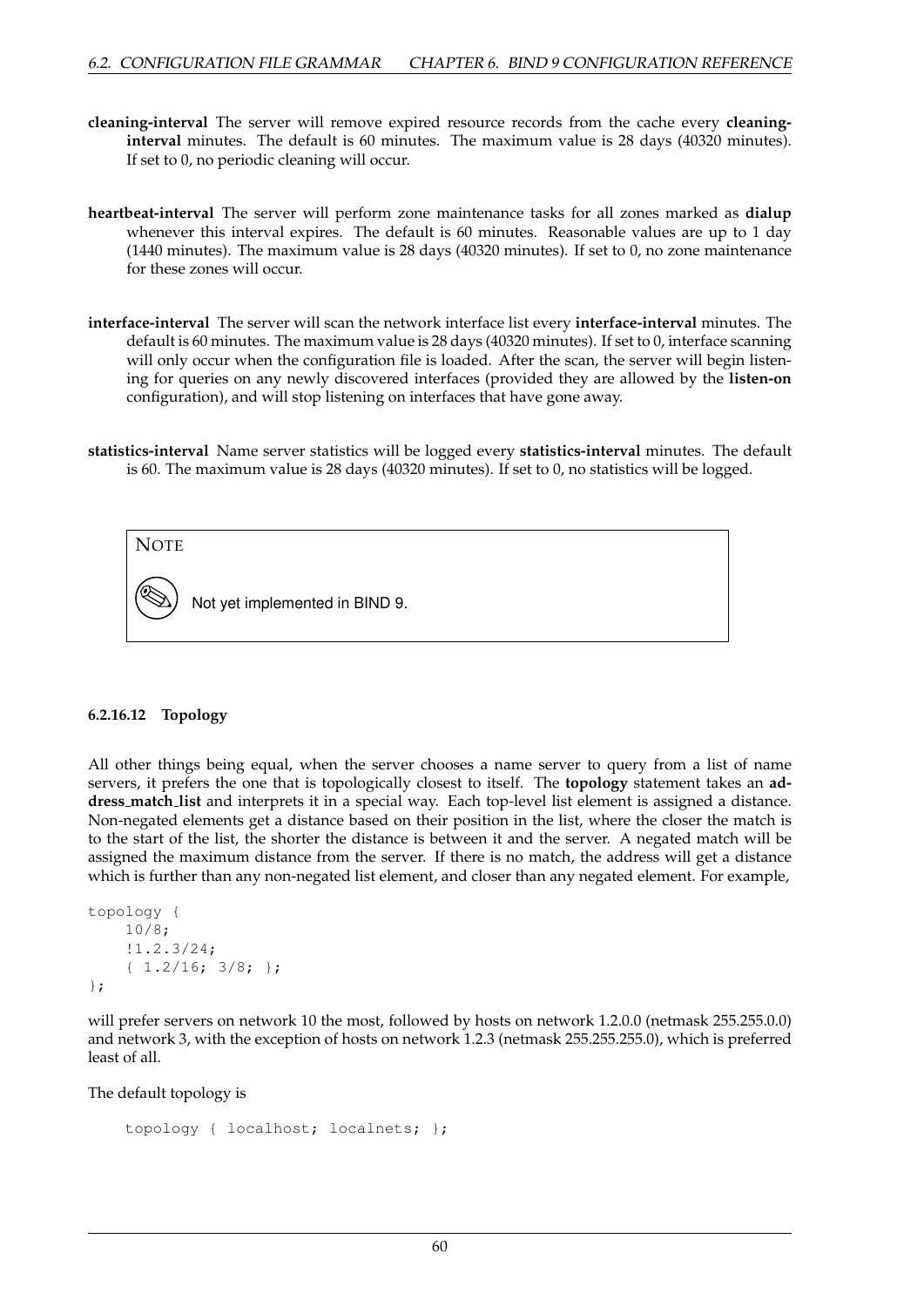

### **6.2.16.13 The sortlist Statement**

<span id="page-60-0"></span>The response to a DNS query may consist of multiple resource records (RRs) forming a resource records set (RRset). The name server will normally return the RRs within the RRset in an indeterminate order (but see the **rrset-order** statement in [Section 6.2.16.14\)](#page-61-0). The client resolver code should rearrange the RRs as appropriate, that is, using any addresses on the local net in preference to other addresses. However, not all resolvers can do this or are correctly configured. When a client is using a local server, the sorting can be performed in the server, based on the client's address. This only requires configuring the name servers, not all the clients.

The **sortlist** statement (see below) takes an **address match list** and interprets it even more specifically than the **topology** statement does [\(Section 6.2.16.12\)](#page-59-0). Each top level statement in the **sortlist** must itself be an explicit **address\_match\_list** with one or two elements. The first element (which may be an IP address, an IP prefix, an ACL name or a nested **address match list**) of each top level list is checked against the source address of the query until a match is found.

Once the source address of the query has been matched, if the top level statement contains only one element, the actual primitive element that matched the source address is used to select the address in the response to move to the beginning of the response. If the statement is a list of two elements, then the second element is treated the same as the **address match list** in a **topology** statement. Each top level element is assigned a distance and the address in the response with the minimum distance is moved to the beginning of the response.

In the following example, any queries received from any of the addresses of the host itself will get responses preferring addresses on any of the locally connected networks. Next most preferred are addresses on the 192.168.1/24 network, and after that either the 192.168.2/24 or 192.168.3/24 network with no preference shown between these two networks. Queries received from a host on the 192.168.1/24 network will prefer other addresses on that network to the 192.168.2/24 and 192.168.3/24 networks. Queries received from a host on the 192.168.4/24 or the 192.168.5/24 network will only prefer other addresses on their directly connected networks.

```
sortlist {
  { localhost; // IF the local host
     { localnets; // THEN first fit on the
        192.168.1/24; // following nets
        { 192.168.2/24; 192.168.3/24; }; }; };
  { 192.168.1/24; // IF on class C 192.168.1
     { 192.168.1/24; // THEN use .1, or .2 or .3
        { 192.168.2/24; 192.168.3/24; }; }; };
  { 192.168.2/24; // IF on class C 192.168.2
     { 192.168.2/24; // THEN use .2, or .1 or .3
        { 192.168.1/24; 192.168.3/24; }; }; };
  { 192.168.3/24; // IF on class C 192.168.3
     { 192.168.3/24; // THEN use .3, or .1 or .2
        { 192.168.1/24; 192.168.2/24; }; }; };
  { { 192.168.4/24; 192.168.5/24; }; // if .4 or .5, prefer that net
  };
};
```
The following example will give reasonable behavior for the local host and hosts on directly connected networks. It is similar to the behavior of the address sort in BIND 4.9.x. Responses sent to queries from the local host will favor any of the directly connected networks. Responses sent to queries from any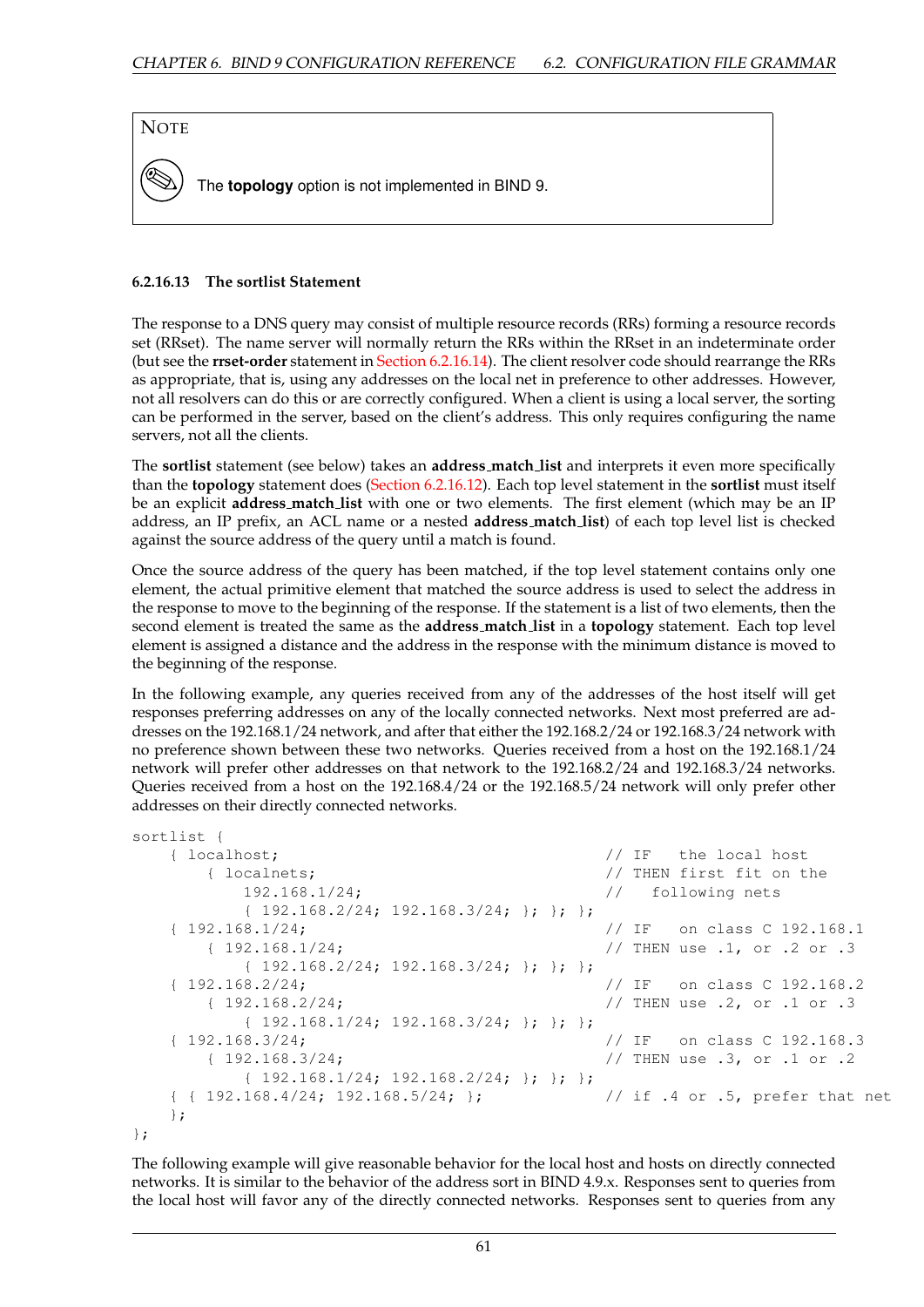other hosts on a directly connected network will prefer addresses on that same network. Responses to other queries will not be sorted.

```
sortlist {
            { localhost; localnets; };
            { localnets; };
};
```
#### **6.2.16.14 RRset Ordering**

<span id="page-61-0"></span>When multiple records are returned in an answer it may be useful to configure the order of the records placed into the response. The **rrset-order** statement permits configuration of the ordering of the records in a multiple record response. See also the **sortlist** statement, [Section 6.2.16.13.](#page-60-0)

An **order spec** is defined as follows:

[class class\_name] [type type\_name] [name "domain\_name"] order ordering

If no class is specified, the default is **ANY**. If no type is specified, the default is **ANY**. If no name is specified, the default is "**\***" (asterisk).

The legal values for **ordering** are:

| fixed  | Records are returned in the order they are defined in the zone<br>file. |
|--------|-------------------------------------------------------------------------|
| random | Records are returned in some random order.                              |
| cyclic | Records are returned in a round-robin order.                            |

#### For example:

```
rrset-order {
   class IN type A name "host.example.com" order random;
   order cyclic;
};
```
will cause any responses for type A records in class IN that have "host.example.com" as a suffix, to always be returned in random order. All other records are returned in cyclic order.

If multiple **rrset-order** statements appear, they are not combined — the last one applies.



The **rrset-order** statement is not yet fully implemented in BIND 9. BIND 9 currently does not fully support "fixed" ordering.

#### **6.2.16.15 Tuning**

**lame-ttl** Sets the number of seconds to cache a lame server indication. 0 disables caching. (This is **NOT** recommended.) The default is 600 (10 minutes) and the maximum value is 1800 (30 minutes).

Lame-ttl also controls the amount of time DNSSEC validation failures are cached. There is a minimum of 30 seconds applied to bad cache entries if the lame-ttl is set to less than 30 seconds.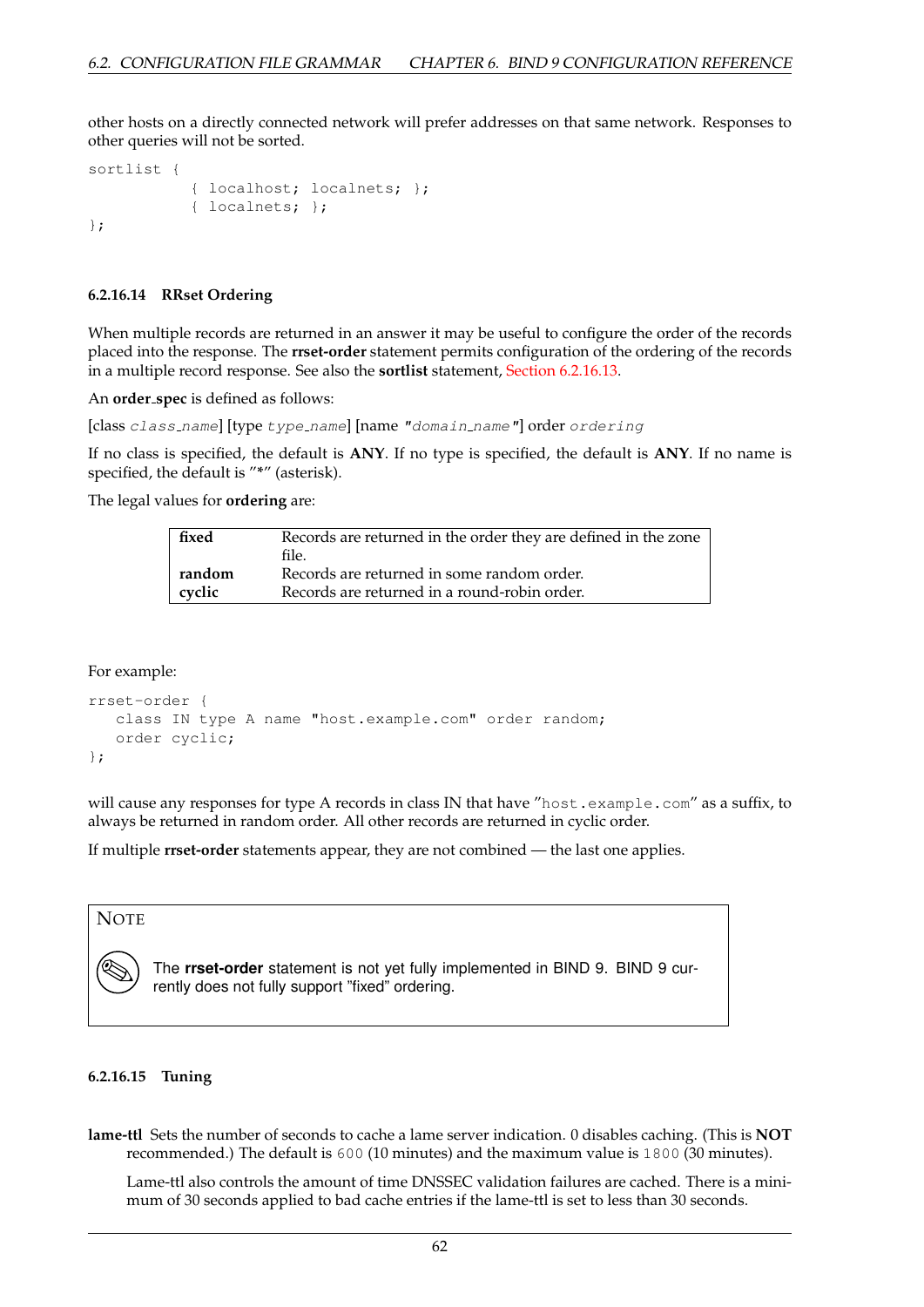- **max-ncache-ttl** To reduce network traffic and increase performance, the server stores negative answers. **max-ncache-ttl** is used to set a maximum retention time for these answers in the server in seconds. The default **max-ncache-ttl** is 10800 seconds (3 hours). **max-ncache-ttl** cannot exceed 7 days and will be silently truncated to 7 days if set to a greater value.
- **max-cache-ttl** Sets the maximum time for which the server will cache ordinary (positive) answers. The default is one week (7 days). A value of zero may cause all queries to return SERVFAIL, because of lost caches of intermediate RRsets (such as NS and glue AAAA/A records) in the resolution process.
- **min-roots** The minimum number of root servers that is required for a request for the root servers to be accepted. The default is **2**.



- **sig-validity-interval** Specifies the number of days into the future when DNSSEC signatures automatically generated as a result of dynamic updates [\(Section 4.2\)](#page-18-2) will expire. The default is 30 days. The maximum value is 10 years (3660 days). The signature inception time is unconditionally set to one hour before the current time to allow for a limited amount of clock skew.
- **min-refresh-time, max-refresh-time, min-retry-time, max-retry-time** These options control the server's behavior on refreshing a zone (querying for SOA changes) or retrying failed transfers. Usually the SOA values for the zone are used, but these values are set by the master, giving slave server administrators little control over their contents.

These options allow the administrator to set a minimum and maximum refresh and retry time either per-zone, per-view, or globally. These options are valid for slave and stub zones, and clamp the SOA refresh and retry times to the specified values.

- **edns-udp-size** Sets the advertised EDNS UDP buffer size in bytes to control the size of packets received. Valid values are 512 to 4096 (values outside this range will be silently adjusted). The default value is 4096. The usual reason for setting **edns-udp-size** to a non-default value is to get UDP answers to pass through broken firewalls that block fragmented packets and/or block UDP packets that are greater than 512 bytes.
- **max-udp-size** Sets the maximum EDNS UDP message size **named** will send in bytes. Valid values are 512 to 4096 (values outside this range will be silently adjusted). The default value is 4096. The usual reason for setting **max-udp-size** to a non-default value is to get UDP answers to pass through broken firewalls that block fragmented packets and/or block UDP packets that are greater than 512 bytes. This is independent of the advertised receive buffer (**edns-udp-size**).
- **masterfile-format** Specifies the file format of zone files (see [Section 6.3.7\)](#page-83-0). The default value is text, which is the standard textual representation. Files in other formats than text are typically expected to be generated by the **named-compilezone** tool. Note that when a zone file in a different format than text is loaded, **named** may omit some of the checks which would be performed for a file in the text format. In particular, **check-names** checks do not apply for the raw format. This means a zone file in the raw format must be generated with the same check level as that specified in the **named** configuration file. This statement sets the **masterfile-format** for all zones, but can be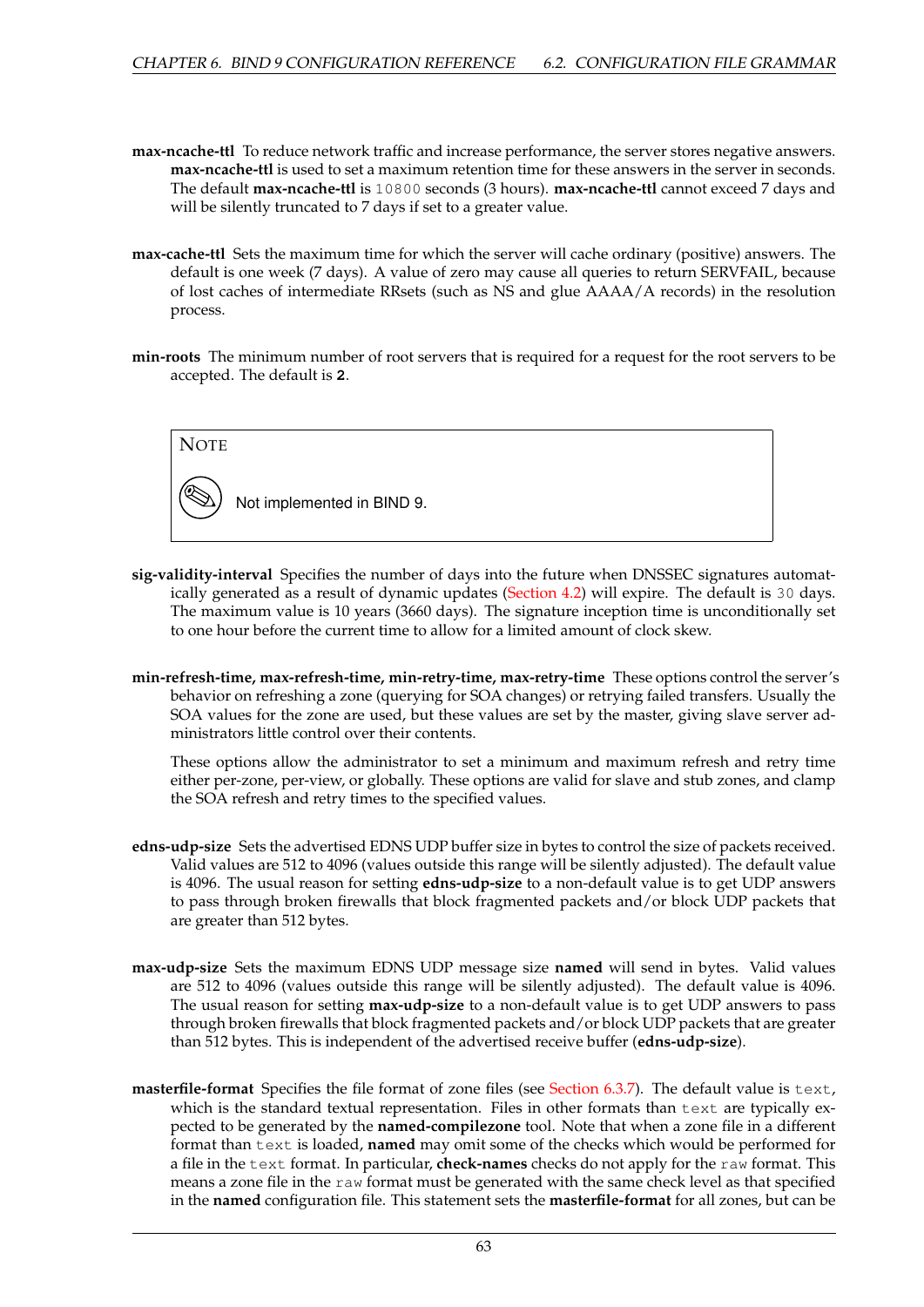overridden on a per-zone or per-view basis by including a **masterfile-format** statement within the **zone** or **view** block in the configuration file.

**clients-per-query, max-clients-per-query** These set the initial value (minimum) and maximum number of recursive simultaneous clients for any given query (<qname,qtype,qclass>) that the server will accept before dropping additional clients. **named** will attempt to self tune this value and changes will be logged. The default values are 10 and 100.

This value should reflect how many queries come in for a given name in the time it takes to resolve that name. If the number of queries exceed this value, **named** will assume that it is dealing with a non-responsive zone and will drop additional queries. If it gets a response after dropping queries, it will raise the estimate. The estimate will then be lowered in 20 minutes if it has remained unchanged.

If **clients-per-query** is set to zero, then there is no limit on the number of clients per query and no queries will be dropped.

If **max-clients-per-query** is set to zero, then there is no upper bound other than imposed by **recursive-clients**.

**notify-delay** The delay, in seconds, between sending sets of notify messages for a zone. The default is zero.

#### **6.2.16.16 Built-in server information zones**

The server provides some helpful diagnostic information through a number of built-in zones under the pseudo-top-level-domain bind in the **CHAOS** class. These zones are part of a built-in view (see [Section 6.2.21\)](#page-68-0) of class **CHAOS** which is separate from the default view of class **IN**; therefore, any global server options such as **allow-query** do not apply the these zones. If you feel the need to disable these zones, use the options below, or hide the built-in **CHAOS** view by defining an explicit view of class **CHAOS** that matches all clients.

- **version** The version the server should report via a query of the name version.bind with type **TXT**, class **CHAOS**. The default is the real version number of this server. Specifying **version none** disables processing of the queries.
- **hostname** The hostname the server should report via a query of the name hostname.bind with type **TXT**, class **CHAOS**. This defaults to the hostname of the machine hosting the name server as found by the gethostname() function. The primary purpose of such queries is to identify which of a group of anycast servers is actually answering your queries. Specifying **hostname none;** disables processing of the queries.
- **server-id** The ID of the server should report via a query of the name ID.SERVER with type **TXT**, class **CHAOS**. The primary purpose of such queries is to identify which of a group of anycast servers is actually answering your queries. Specifying **server-id none;** disables processing of the queries. Specifying **server-id hostname;** will cause **named** to use the hostname as found by the gethostname() function. The default **server-id** is **none**.

## **6.2.16.17 Built-in Empty Zones**

Named has some built-in empty zones (SOA and NS records only). These are for zones that should normally be answered locally and which queries should not be sent to the Internet's root servers. The official servers which cover these namespaces return NXDOMAIN responses to these queries. In particular, these cover the reverse namespace for addresses from RFC 1918 and RFC 3330. They also include the reverse namespace for IPv6 local address (locally assigned), IPv6 link local addresses, the IPv6 loopback address and the IPv6 unknown addresss.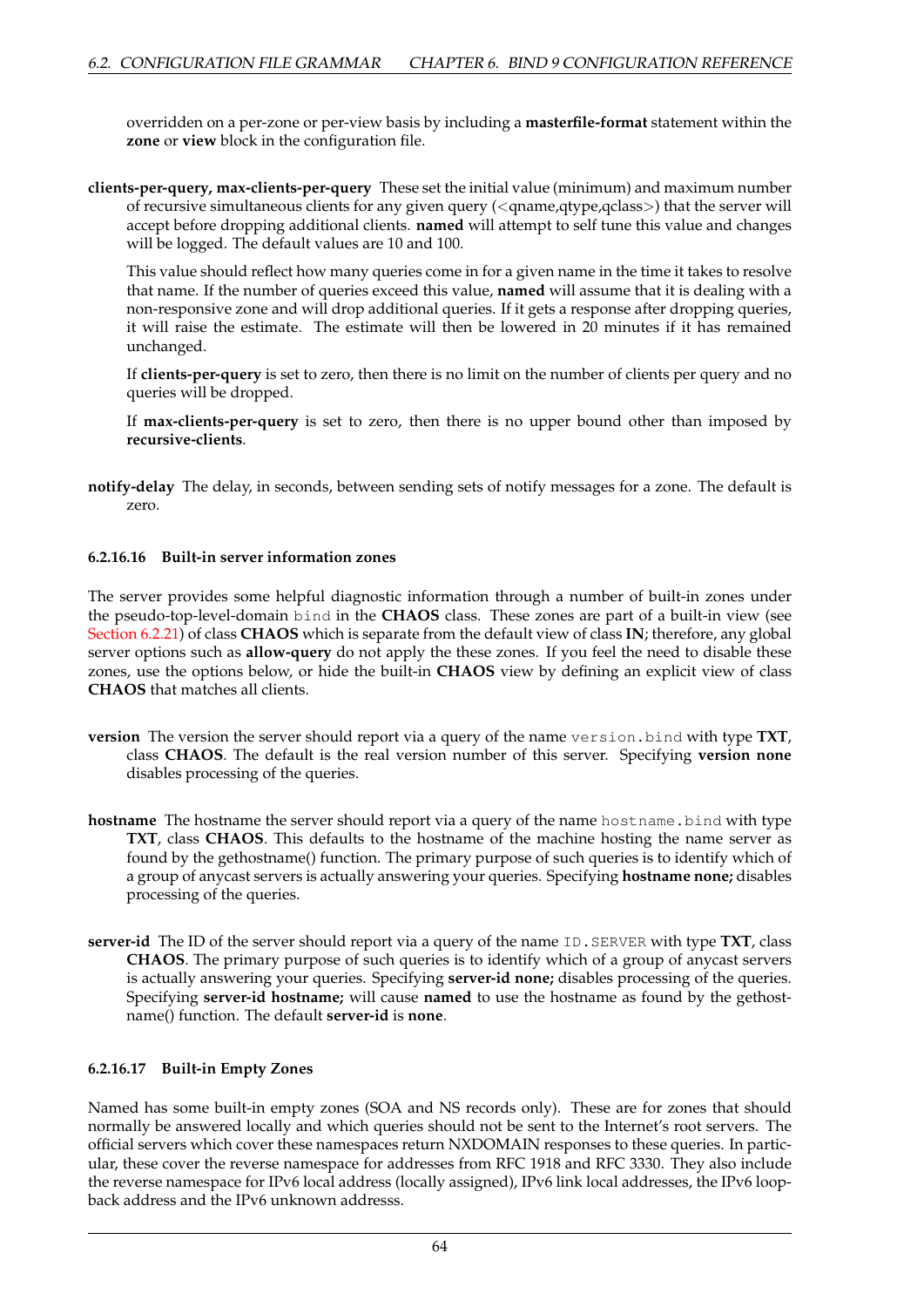Named will attempt to determine if a built-in zone already exists or is active (covered by a forward-only forwarding declaration) and will not create an empty zone in that case.

The current list of empty zones is:

- 0.IN-ADDR.ARPA
- 127.IN-ADDR.ARPA
- 254.169.IN-ADDR.ARPA
- 2.0.192.IN-ADDR.ARPA
- 255.255.255.255.IN-ADDR.ARPA
- 0.0.0.0.0.0.0.0.0.0.0.0.0.0.0.0.0.0.0.0.0.0.0.0.0.0.0.0.0.0.0.0.IP6.ARPA
- 1.0.0.0.0.0.0.0.0.0.0.0.0.0.0.0.0.0.0.0.0.0.0.0.0.0.0.0.0.0.0.0.IP6.ARPA
- D.F.IP6.ARPA
- 8.E.F.IP6.ARPA
- 9.E.F.IP6.ARPA
- A.E.F.IP6.ARPA
- B.E.F.IP6.ARPA

Empty zones are settable at the view level and only apply to views of class IN. Disabled empty zones are only inherited from options if there are no disabled empty zones specified at the view level. To override the options list of disabled zones, you can disable the root zone at the view level, for example:

disable-empty-zone ".";

If you are using the address ranges covered here, you should already have reverse zones covering the addresses you use. In practice this appears to not be the case with many queries being made to the infrastructure servers for names in these spaces. So many in fact that sacrificial servers were needed to be deployed to channel the query load away from the infrastructure servers.

## **NOTE**

The real parent servers for these zones should disable all empty zone under the parent zone they serve. For the real root servers, this is all built-in empty zones. This will enable them to return referrals to deeper in the tree.

**empty-server** Specify what server name will appear in the returned SOA record for empty zones. If none is specified, then the zone's name will be used.

**empty-contact** Specify what contact name will appear in the returned SOA record for empty zones. If none is specified, then "." will be used.

**empty-zones-enable** Enable or disable all empty zones. By default, they are enabled.

**disable-empty-zone** Disable individual empty zones. By default, none are disabled. This option can be specified multiple times.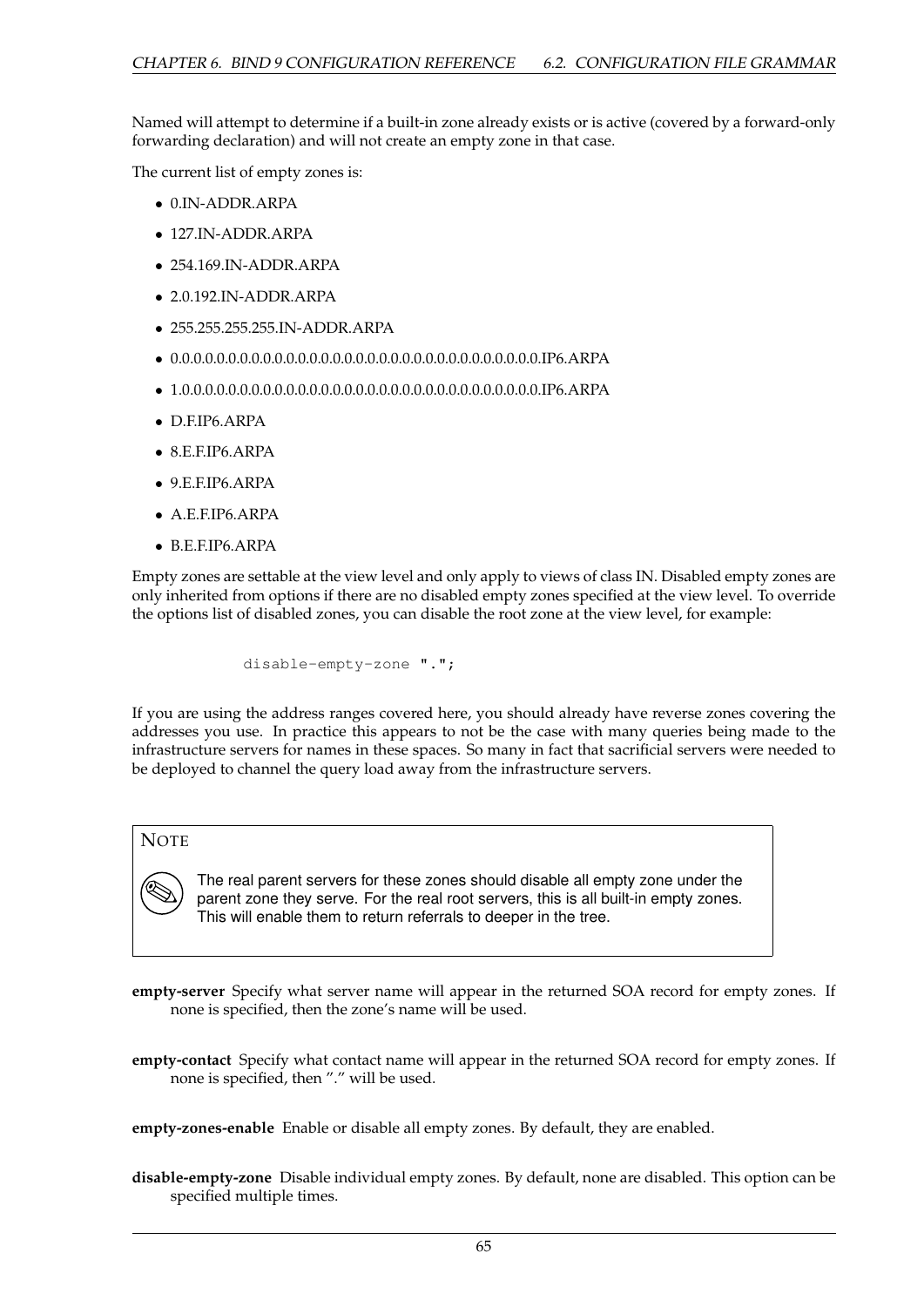## **6.2.16.18 The Statistics File**

<span id="page-65-0"></span>The statistics file generated by BIND 9 is similar, but not identical, to that generated by BIND 8.

The statistics dump begins with a line, like:

### **+++ Statistics Dump +++ (973798949)**

The number in parentheses is a standard Unix-style timestamp, measured as seconds since January 1, 1970. Following that line are a series of lines containing a counter type, the value of the counter, optionally a zone name, and optionally a view name. The lines without view and zone listed are global statistics for the entire server. Lines with a zone and view name for the given view and zone (the view name is omitted for the default view).

The statistics dump ends with the line where the number is identical to the number in the beginning line; for example:

#### **— Statistics Dump — (973798949)**

The following statistics counters are maintained:

| success   | The number of successful queries made to the server     |
|-----------|---------------------------------------------------------|
|           | or zone. A successful query is defined as query which   |
|           | returns a NOERROR response with at least one answer     |
|           | RR.                                                     |
| referral  | The number of queries which resulted in referral re-    |
|           | sponses.                                                |
| nxrrset   | The number of queries which resulted in NOERROR         |
|           | responses with no data.                                 |
| nxdomain  | The number of queries which resulted in NXDOMAIN        |
|           | responses.                                              |
| failure   | The number of queries which resulted in a failure re-   |
|           | sponse other than those above.                          |
| recursion | The number of queries which caused the server to per-   |
|           | form recursion in order to find the final answer.       |
| duplicate | The number of queries which the server attempted to     |
|           | recurse but discover an existing query with the same IP |
|           | address, port, query id, name, type and class already   |
|           | being processed.                                        |
| dropped   | The number of queries for which the server discovered   |
|           | an excessive number of existing recursive queries for   |
|           | the same name, type and class and were subsequently     |
|           | dropped.                                                |

Each query received by the server will cause exactly one of **success**, **referral**, **nxrrset**, **nxdomain**, **failure**, **duplicate**, or **dropped** to be incremented, and may additionally cause the **recursion** counter to be incremented.

## **6.2.16.19 Additional Section Caching**

The additional section cache, also called **acache**, is an internal cache to improve the response performance of BIND 9. When additional section caching is enabled, BIND 9 will cache an internal short-cut to the additional section content for each answer RR. Note that **acache** is an internal caching mechanism of BIND 9, and is not related to the DNS caching server function.

Additional section caching does not change the response content (except the RRsets ordering of the additional section, see below), but can improve the response performance significantly. It is particularly effective when BIND 9 acts as an authoritative server for a zone that has many delegations with many glue RRs.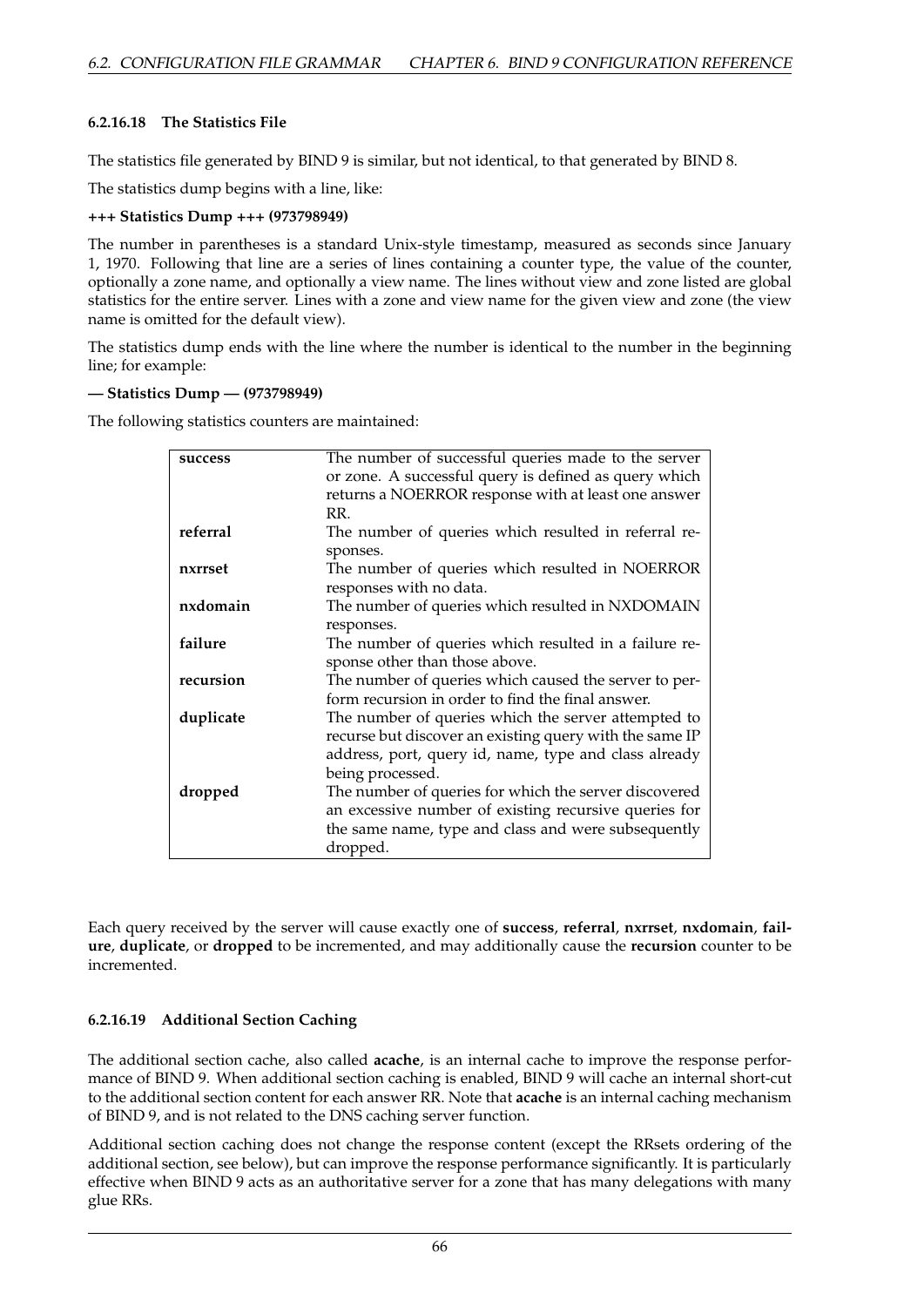In order to obtain the maximum performance improvement from additional section caching, setting **additional-from-cache** to **no** is recommended, since the current implementation of **acache** does not short-cut of additional section information from the DNS cache data.

One obvious disadvantage of **acache** is that it requires much more memory for the internal cached data. Thus, if the response performance does not matter and memory consumption is much more critical, the **acache** mechanism can be disabled by setting **acache-enable** to **no**. It is also possible to specify the upper limit of memory consumption for acache by using **max-acache-size**.

Additional section caching also has a minor effect on the RRset ordering in the additional section. Without **acache**, **cyclic** order is effective for the additional section as well as the answer and authority sections. However, additional section caching fixes the ordering when it first caches an RRset for the additional section, and the same ordering will be kept in succeeding responses, regardless of the setting of **rrset-order**. The effect of this should be minor, however, since an RRset in the additional section typically only contains a small number of RRs (and in many cases it only contains a single RR), in which case the ordering does not matter much.

The following is a summary of options related to **acache**.

**acache-enable** If **yes**, additional section caching is enabled. The default value is **no**.

- **acache-cleaning-interval** The server will remove stale cache entries, based on an LRU based algorithm, every **acache-cleaning-interval** minutes. The default is 60 minutes. If set to 0, no periodic cleaning will occur.
- **max-acache-size** The maximum amount of memory in bytes to use for the server's acache. When the amount of data in the acache reaches this limit, the server will clean more aggressively so that the limit is not exceeded. In a server with multiple views, the limit applies separately to the acache of each view. The default is unlimited, meaning that entries are purged from the acache only at the periodic cleaning time.

## **6.2.17 server Statement Grammar**

```
server ip_addr[/prefixlen] {
    [ bogus yes_or_no ; ]
    [ provide-ixfr yes_or_no ; ]
    [ request-ixfr yes_or_no ; ]
    [ edns yes_or_no ; ]
    [ edns-udp-size number ; ]
    [ max-udp-size number ; ]
    [ transfers number ; ]
    [ transfer-format ( one-answer | many-answers ) ; ]]
    [ keys { string ; [ string ; [...]] } ; ]
    [ transfer-source (ip4_addr | *) [port ip_port] ; ]
    [ transfer-source-v6 (ip6_addr | *) [port ip_port] ; ]
    [ notify-source (ip4_addr | *) [port ip_port] ; ]
    [ notify-source-v6 (ip6_addr | * \rangle [port ip_port] ; ]
    [ query-source [ address ( ip_addr | * ) ] [ port ( ip_port | * ) ]; ]
    [ query-source-v6 [ address ( ip\_addr | * ) ] [ port ( ip\_port | * ) ]; ]
};
```
## **6.2.18 server Statement Definition and Usage**

<span id="page-66-0"></span>The **server** statement defines characteristics to be associated with a remote name server. If a prefix length is specified, then a range of servers is covered. Only the most specific server clause applies regardless of the order in named.conf.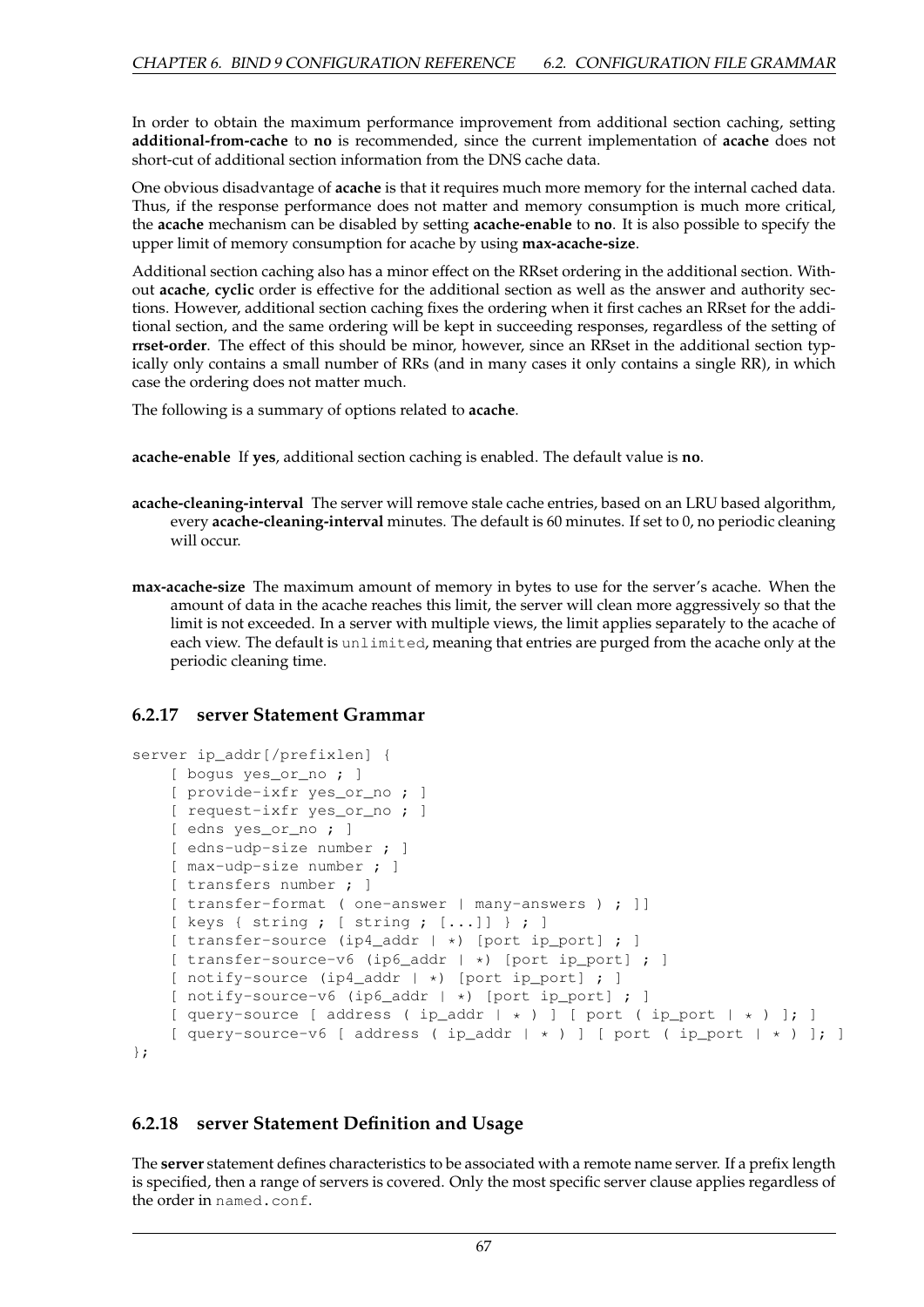The **server** statement can occur at the top level of the configuration file or inside a **view** statement. If a **view** statement contains one or more **server** statements, only those apply to the view and any top-level ones are ignored. If a view contains no **server** statements, any top-level **server** statements are used as defaults.

If you discover that a remote server is giving out bad data, marking it as bogus will prevent further queries to it. The default value of **bogus** is **no**.

The **provide-ixfr** clause determines whether the local server, acting as master, will respond with an incremental zone transfer when the given remote server, a slave, requests it. If set to **yes**, incremental transfer will be provided whenever possible. If set to **no**, all transfers to the remote server will be nonincremental. If not set, the value of the **provide-ixfr** option in the view or global options block is used as a default.

The **request-ixfr** clause determines whether the local server, acting as a slave, will request incremental zone transfers from the given remote server, a master. If not set, the value of the **request-ixfr** option in the view or global options block is used as a default.

IXFR requests to servers that do not support IXFR will automatically fall back to AXFR. Therefore, there is no need to manually list which servers support IXFR and which ones do not; the global default of **yes** should always work. The purpose of the **provide-ixfr** and **request-ixfr** clauses is to make it possible to disable the use of IXFR even when both master and slave claim to support it, for example if one of the servers is buggy and crashes or corrupts data when IXFR is used.

The **edns** clause determines whether the local server will attempt to use EDNS when communicating with the remote server. The default is **yes**.

The **edns-udp-size** option sets the EDNS UDP size that is advertised by **named** when querying the remote server. Valid values are 512 to 4096 bytes (values outside this range will be silently adjusted). This option is useful when you wish to advertises a different value to this server than the value you advertise globally, for example, when there is a firewall at the remote site that is blocking large replies.

The **max-udp-size** option sets the maximum EDNS UDP message size **named** will send. Valid values are 512 to 4096 bytes (values outside this range will be silently adjusted). This option is useful when you know that there is a firewall that is blocking large replies from **named**.

The server supports two zone transfer methods. The first, **one-answer**, uses one DNS message per resource record transferred. **many-answers** packs as many resource records as possible into a message. **many-answers** is more efficient, but is only known to be understood by BIND 9, BIND 8.x, and patched versions of BIND 4.9.5. You can specify which method to use for a server with the **transfer-format** option. If **transfer-format** is not specified, the **transfer-format** specified by the **options** statement will be used.

**transfers** is used to limit the number of concurrent inbound zone transfers from the specified server. If no **transfers** clause is specified, the limit is set according to the **transfers-per-ns** option.

The **keys** clause identifies a **key id** defined by the **key** statement, to be used for transaction security (TSIG, [Section 4.5\)](#page-22-0) when talking to the remote server. When a request is sent to the remote server, a request signature will be generated using the key specified here and appended to the message. A request originating from the remote server is not required to be signed by this key.

Although the grammar of the **keys** clause allows for multiple keys, only a single key per server is currently supported.

The **transfer-source** and **transfer-source-v6** clauses specify the IPv4 and IPv6 source address to be used for zone transfer with the remote server, respectively. For an IPv4 remote server, only **transfer-source** can be specified. Similarly, for an IPv6 remote server, only **transfer-source-v6** can be specified. For more details, see the description of **transfer-source** and **transfer-source-v6** in [Section 6.2.16.7.](#page-55-0)

The **notify-source** and **notify-source-v6** clauses specify the IPv4 and IPv6 source address to be used for notify messages sent to remote servers, respectively. For an IPv4 remote server, only **notify-source** can be specified. Similarly, for an IPv6 remote server, only **notify-source-v6** can be specified.

The **query-source** and **query-source-v6** clauses specify the IPv4 and IPv6 source address to be used for queries sent to remote servers, respectively. For an IPv4 remote server, only **query-source** can be specified. Similarly, for an IPv6 remote server, only **query-source-v6** can be specified.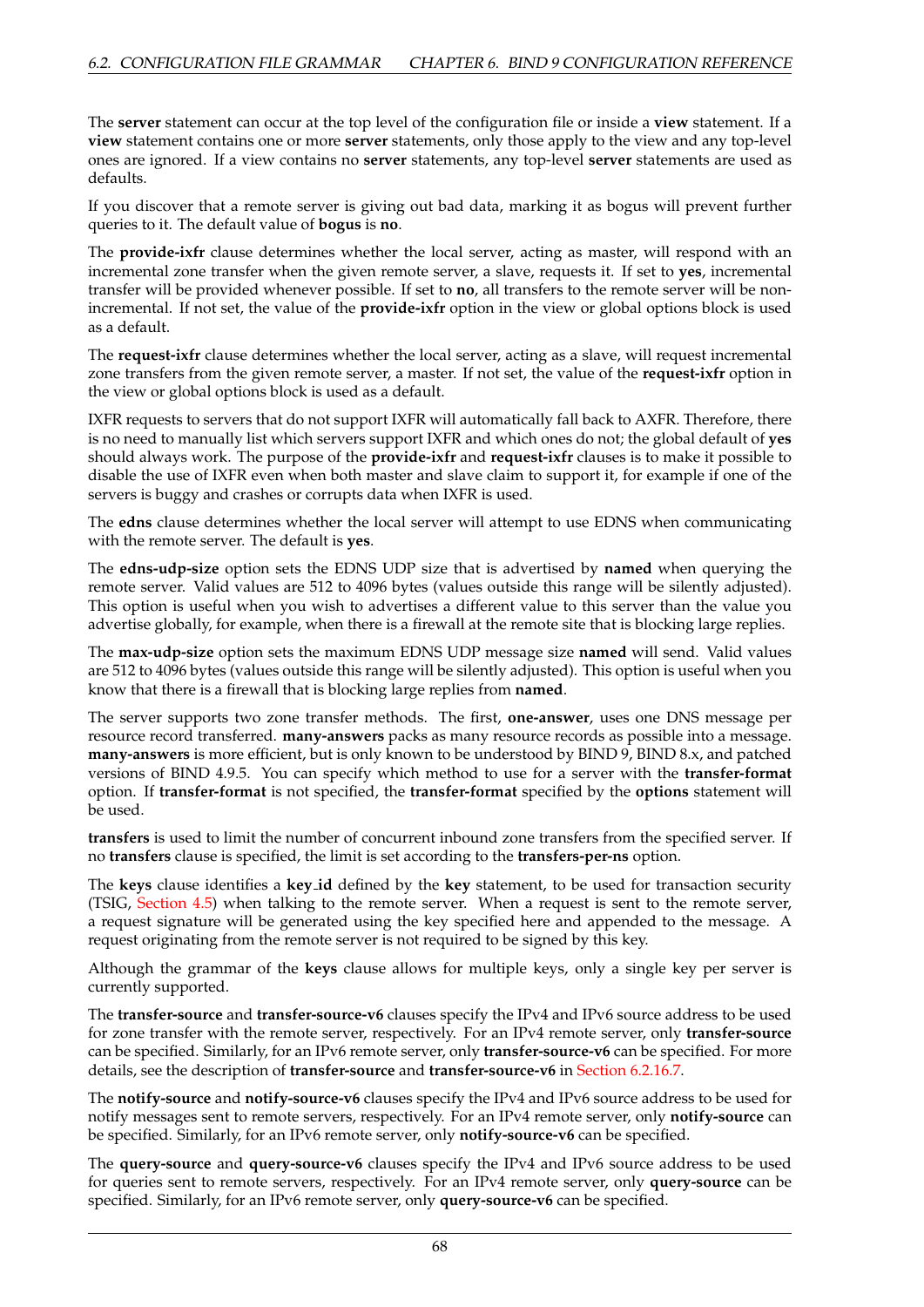## **6.2.19 trusted-keys Statement Grammar**

```
trusted-keys {
    string number number number string ;
    [ string number number number string ; [...]]
};
```
## **6.2.20 trusted-keys Statement Definition and Usage**

The **trusted-keys** statement defines DNSSEC security roots. DNSSEC is described in [Section 4.8.](#page-25-0) A security root is defined when the public key for a non-authoritative zone is known, but cannot be securely obtained through DNS, either because it is the DNS root zone or because its parent zone is unsigned. Once a key has been configured as a trusted key, it is treated as if it had been validated and proven secure. The resolver attempts DNSSEC validation on all DNS data in subdomains of a security root.

All keys (and corresponding zones) listed in **trusted-keys** are deemed to exist regardless of what parent zones say. Similarly for all keys listed in **trusted-keys** only those keys are used to validate the DNSKEY RRset. The parent's DS RRset will not be used.

The **trusted-keys** statement can contain multiple key entries, each consisting of the key's domain name, flags, protocol, algorithm, and the Base-64 representation of the key data.

# **6.2.21 view Statement Grammar**

```
view view_name
     [class] {
     match-clients { address_match_list };
     match-destinations { address match list };
     match-recursive-only yes_or_no ;
      [ view_option; ...]
      [ zone statement; ...]
};
```
# **6.2.22 view Statement Definition and Usage**

The **view** statement is a powerful feature of BIND 9 that lets a name server answer a DNS query differently depending on who is asking. It is particularly useful for implementing split DNS setups without having to run multiple servers.

Each **view** statement defines a view of the DNS namespace that will be seen by a subset of clients. A client matches a view if its source IP address matches the address match list of the view's **matchclients** clause and its destination IP address matches the address match list of the view's **matchdestinations** clause. If not specified, both **match-clients** and **match-destinations** default to matching all addresses. In addition to checking IP addresses **match-clients** and **match-destinations** can also take **keys** which provide an mechanism for the client to select the view. A view can also be specified as **match-recursive-only**, which means that only recursive requests from matching clients will match that view. The order of the **view** statements is significant — a client request will be resolved in the context of the first **view** that it matches.

Zones defined within a **view** statement will only be accessible to clients that match the **view**. By defining a zone of the same name in multiple views, different zone data can be given to different clients, for example, "internal" and "external" clients in a split DNS setup.

Many of the options given in the **options** statement can also be used within a **view** statement, and then apply only when resolving queries with that view. When no view-specific value is given, the value in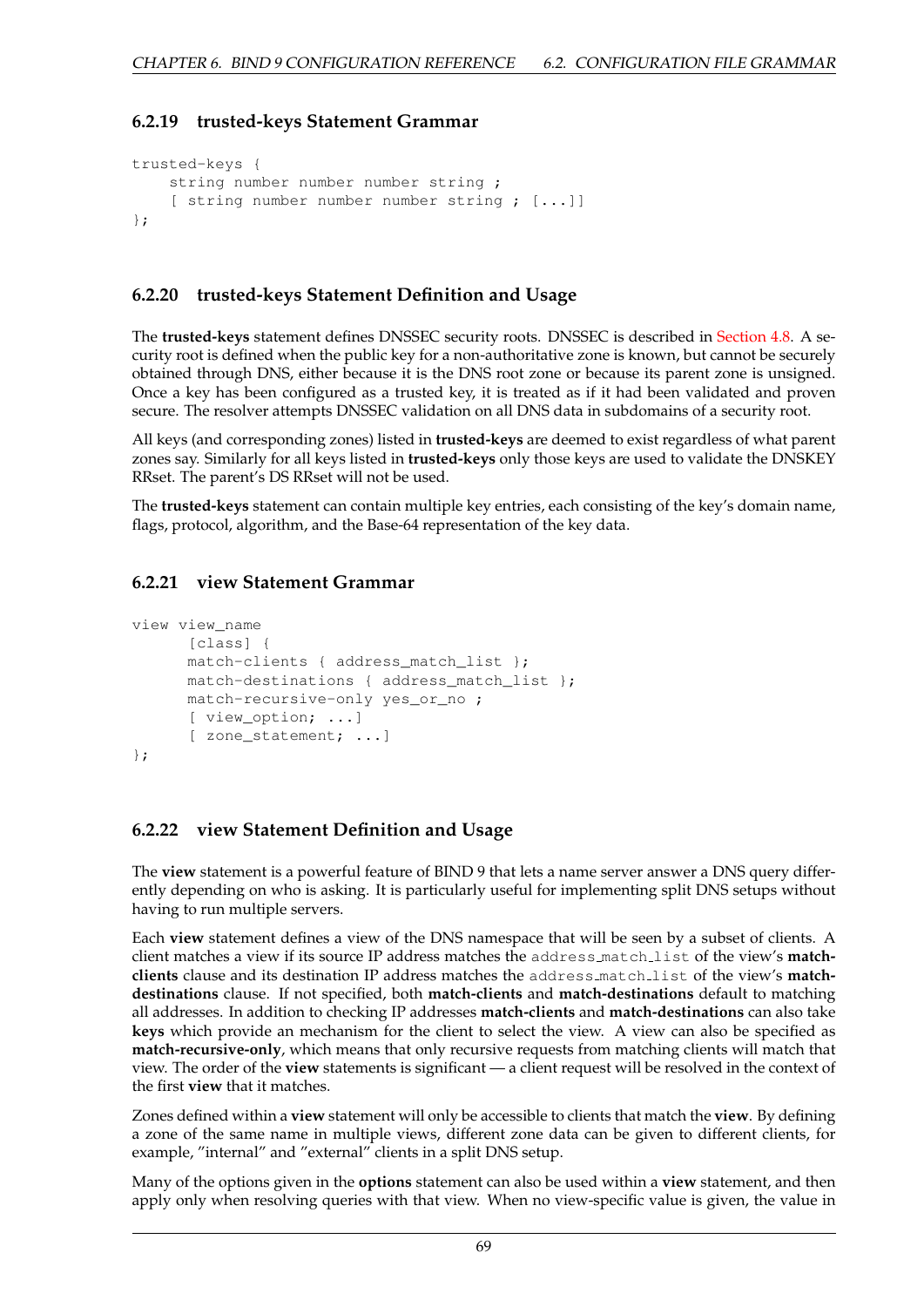the **options** statement is used as a default. Also, zone options can have default values specified in the **view** statement; these view-specific defaults take precedence over those in the **options** statement.

Views are class specific. If no class is given, class IN is assumed. Note that all non-IN views must contain a hint zone, since only the IN class has compiled-in default hints.

If there are no **view** statements in the config file, a default view that matches any client is automatically created in class IN. Any **zone** statements specified on the top level of the configuration file are considered to be part of this default view, and the **options** statement will apply to the default view. If any explicit **view** statements are present, all **zone** statements must occur inside **view** statements.

Here is an example of a typical split DNS setup implemented using **view** statements:

```
view "internal" {
      // This should match our internal networks.
      match-clients { 10.0.0.0/8; };
      // Provide recursive service to internal clients only.
      recursion yes;
      // Provide a complete view of the example.com zone
      // including addresses of internal hosts.
      zone "example.com" {
            type master;
            file "example-internal.db";
      };
};
view "external" {
      // Match all clients not matched by the previous view.
      match-clients { any; };
      // Refuse recursive service to external clients.
      recursion no;
      // Provide a restricted view of the example.com zone
      // containing only publicly accessible hosts.
      zone "example.com" {
           type master;
           file "example-external.db";
      };
};
```
## **6.2.23 zone Statement Grammar**

```
zone zone_name [class] {
   type master;
    [ allow-query { address match list }; ]
    [ allow-transfer { address match list }; ]
    [ allow-update { address match list }; ]
    [ update-policy { update_policy_rule [...] }; ]
    [ also-notify { ip_addr [port ip_port] ; [ ip_addr [port ip_port] ; ... ] }; ]
    [ check-names (warn|fail|ignore) ; ]
    [ check-mx (warn|fail|ignore) ; ]
    [ check-wildcard yes_or_no; ]
    [ check-integrity yes_or_no ; ]
    [ dialup dialup_option ; ]
    [ file string ; ]
    [ masterfile-format (text | raw) ; ]
```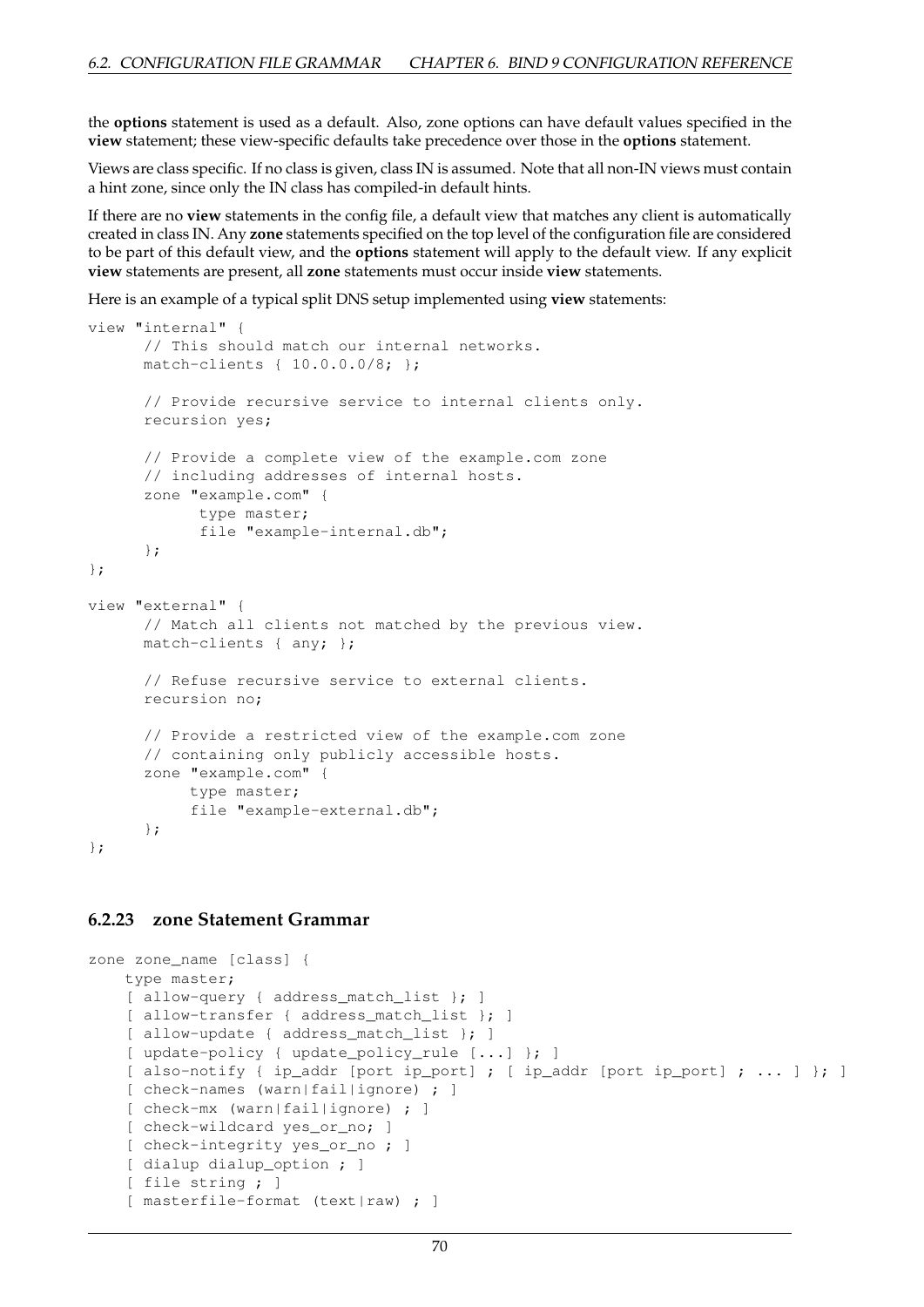```
[ journal string ; ]
    [ max-journal-size size_spec; ]
    [ forward (only|first) ; ]
    [ forwarders { [ ip_addr [port ip_port] ; ... ] }; ]
    [ ixfr-base string ; ]
    [ ixfr-from-differences yes or no; ]
    [ ixfr-tmp-file string ; ]
    [ maintain-ixfr-base yes or no ; ]
    [ max-ixfr-log-size number ; ]
    [ max-transfer-idle-out number ; ]
    [ max-transfer-time-out number ; ]
    [ notify yes_or_no | explicit | master-only ; ]
    [ notify-delay seconds ; ]
    [ pubkey number number number string ; ]
    [ notify-source (ip4_addr | * \rangle [port ip_port] ; ]
    [ notify-source-v6 (ip6_addr | *) [port ip_port] ; ]
    [ zone-statistics yes_or_no ; ]
    [ sig-validity-interval number ; ]
    [ database string ; ]
    [ min-refresh-time number ; ]
    [ max-refresh-time number ; ]
    [ min-retry-time number ; ]
    [ max-retry-time number ; ]
    [ key-directory path_name; ]
    [ zero-no-soa-ttl yes_or_no ; ]
};
zone zone name [class] {
   type slave;
    [ allow-notify { address_match_list }; ]
    [ allow-query { address_match_list }; ]
    [ allow-transfer { address_match_list }; ]
    [ allow-update-forwarding { address_match_list }; ]
    [ update-check-ksk yes_or_no; ]
    [ also-notify { ip_addr [port ip_port] ; [ ip_addr [port ip_port] ; ... ] }; ]
    [ check-names (warn|fail|ignore) ; ]
    [ dialup dialup_option ; ]
    [ file string ; ]
    [ masterfile-format (text|raw) ; ]
    [ journal string ; ]
    [ max-journal-size size_spec; ]
    [ forward (only|first) ; ]
    [ forwarders { [ ip_addr [port ip_port] ; ... ] }; ]
    [ ixfr-base string ; ]
    [ ixfr-from-differences yes_or_no; ]
    [ ixfr-tmp-file string ; ]
    [ maintain-ixfr-base yes_or_no ; ]
    [ masters [port ip_port] { ( masters_list | ip_addr [port ip_port] [key key] ) ;
    [ max-ixfr-log-size number ; ]
    [ max-transfer-idle-in number ; ]
    [ max-transfer-idle-out number ; ]
    [ max-transfer-time-in number ; ]
    [ max-transfer-time-out number ; ]
    [ notify yes_or_no | explicit | master-only ; ]
    [ pubkey number number number string ; ]
    [ transfer-source (ip4_addr | *) [port ip_port] ; ]
    [ transfer-source-v6 (ip6_addr | *) [port ip_port] ; ]
    [ alt-transfer-source (ip4_addr | *) [port ip_port] ; ]
    [ alt-transfer-source-v6 (ip6_addr | *) [port ip_port] ; ]
```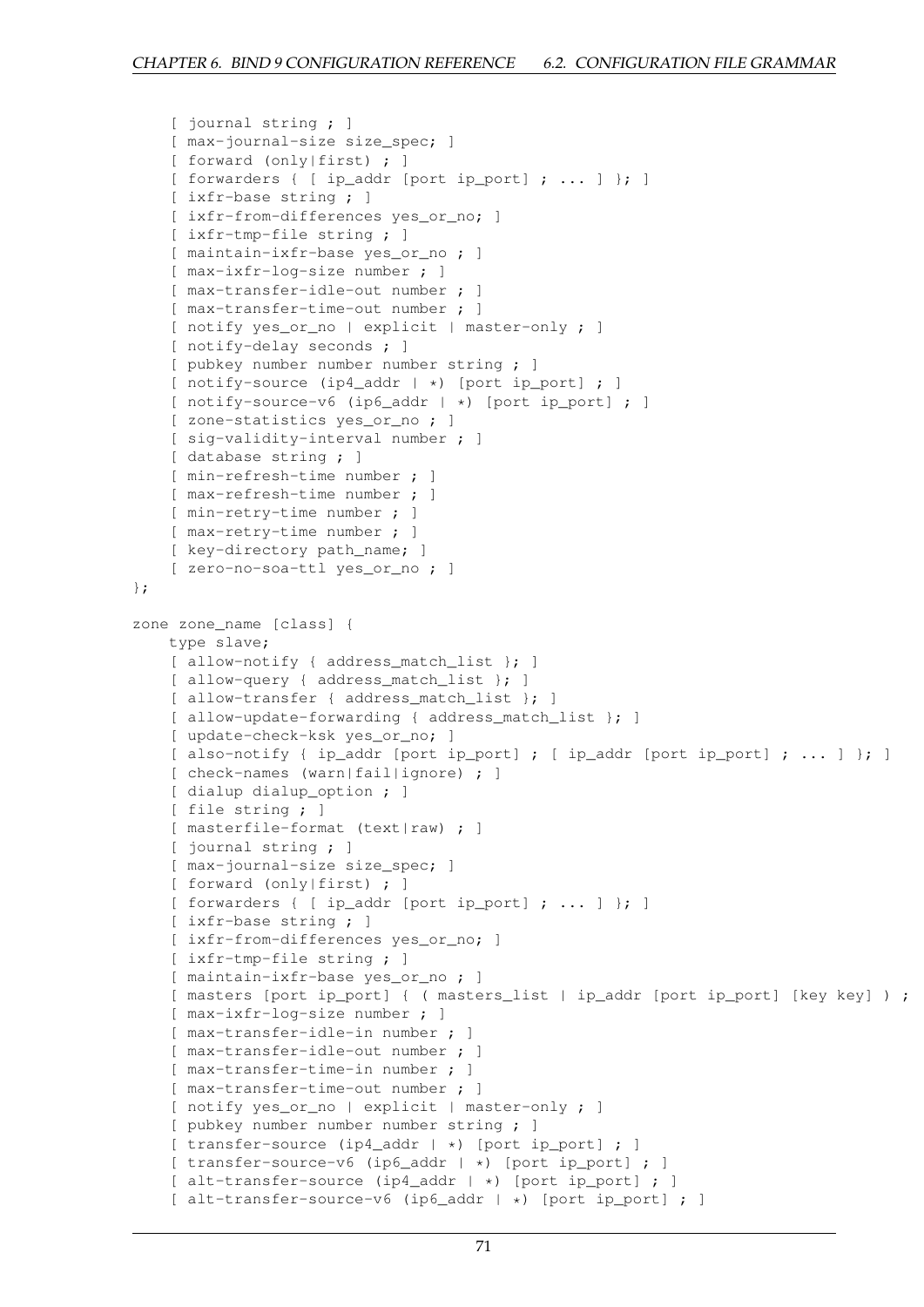```
[ use-alt-transfer-source yes_or_no; ]
    [ notify-source (ip4_addr | *) [port ip_port] ; ]
    [ notify-source-v6 (ip6_addr | *) [port ip_port] ; ]
    [ zone-statistics yes_or_no ; ]
    [ database string ; ]
    [ min-refresh-time number ; ]
    [ max-refresh-time number : ]
    [ min-retry-time number ; ]
    [ max-retry-time number ; ]
    [ multi-master yes_or_no ; ]
    [ zero-no-soa-ttl yes_or_no ; ]
};
zone zone_name [class] {
   type hint;
    file string ;
    [ delegation-only yes_or_no ; ]
    [ check-names (warn|fail|ignore) ; // Not Implemented. ]
};
zone zone_name [class] {
    type stub;
    [ allow-query { address_match_list }; ]
    [ check-names (warn|fail|ignore) ; ]
    [ dialup dialup_option ; ]
    [ delegation-only yes or no ; ]
    [ file string ; ]
    [ masterfile-format (text|raw) ; ]
    [ forward (only|first) ; ]
    [ forwarders { [ ip_addr [port ip_port] ; ... ] }; ]
    [ masters [port ip_port] { ( masters_list | ip_addr [port ip_port] [key key] ) ; [...]
    [ max-transfer-idle-in number ; ]
    [ max-transfer-time-in number ; ]
    [ pubkey number number number string ; ]
    [ transfer-source (ip4_addr | *) [port ip_port] ; ]
    [ transfer-source-v6 (ip6_addr | *) [port ip_port] ; ]
    [ alt-transfer-source (ip4_addr | *) [port ip_port] ; ]
    [ alt-transfer-source-v6 (ip6_addr | *) [port ip_port] ; ]
    [ use-alt-transfer-source yes_or_no; ]
    [ zone-statistics yes_or_no ; ]
    [ database string ; ]
    [ min-refresh-time number ; ]
    [ max-refresh-time number ; ]
    [ min-retry-time number ; ]
    [ max-retry-time number ; ]
    [ multi-master yes_or_no ; ]
};
zone zone_name [class] {
   type forward;
    [ forward (only|first) ; ]
    [ forwarders { [ ip_addr [port ip_port] ; ... ] }; ]
    [ delegation-only yes_or_no ; ]
};
zone zone_name [class] {
    type delegation-only;
};
```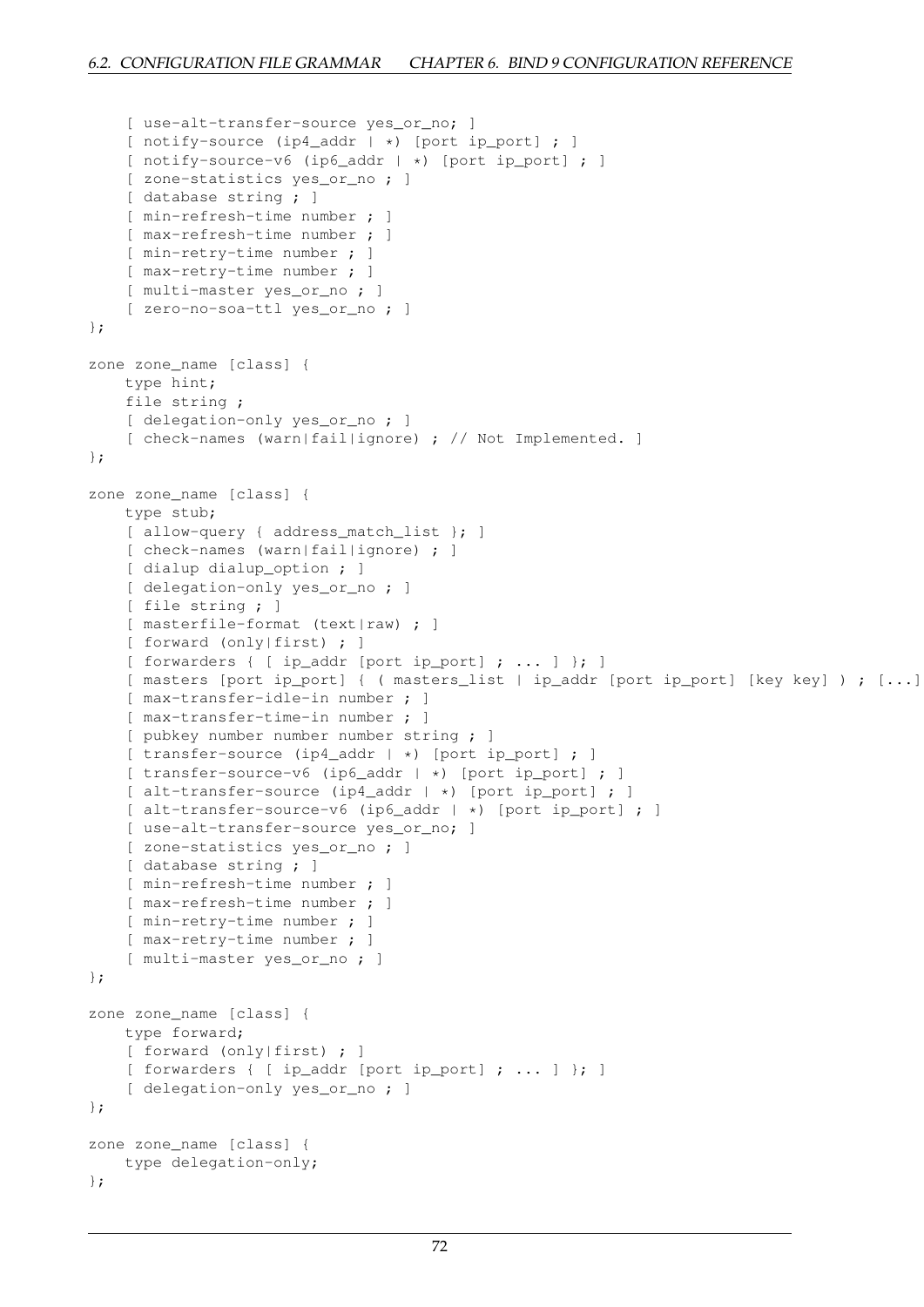## **6.2.24 zone Statement Definition and Usage**

## **6.2.24.1 Zone Types**

| master | The server has a master copy of the data for the zone and will be      |
|--------|------------------------------------------------------------------------|
|        | able to provide authoritative answers for it.                          |
| slave  | A slave zone is a replica of a master zone. The masters list speci-    |
|        | fies one or more IP addresses of master servers that the slave con-    |
|        | tacts to update its copy of the zone. Masters list elements can also   |
|        | be names of other masters lists. By default, transfers are made        |
|        | from port 53 on the servers; this can be changed for all servers by    |
|        | specifying a port number before the list of IP addresses, or on a      |
|        | per-server basis after the IP address. Authentication to the master    |
|        | can also be done with per-server TSIG keys. If a file is specified,    |
|        | then the replica will be written to this file whenever the zone is     |
|        | changed, and reloaded from this file on a server restart. Use of a     |
|        | file is recommended, since it often speeds server startup and elimi-   |
|        | nates a needless waste of bandwidth. Note that for large numbers       |
|        | (in the tens or hundreds of thousands) of zones per server, it is      |
|        | best to use a two-level naming scheme for zone filenames. For ex-      |
|        | ample, a slave server for the zone example.com might place the         |
|        | zone contents into a file called ex/example.com where ex/ is           |
|        | just the first two letters of the zone name. (Most operating systems   |
|        | behave very slowly if you put 100000 files into a single directory.)   |
|        |                                                                        |
| stub   | A stub zone is similar to a slave zone, except that it replicates only |
|        | the NS records of a master zone instead of the entire zone. Stub       |
|        | zones are not a standard part of the DNS; they are a feature specific  |
|        | to the BIND implementation.                                            |
|        | Stub zones can be used to eliminate the need for glue NS record        |
|        | in a parent zone at the expense of maintaining a stub zone entry       |
|        | and a set of name server addresses in named.conf. This usage is        |
|        | not recommended for new configurations, and BIND 9 supports            |
|        | it only in a limited way. In BIND $4/8$ , zone transfers of a par-     |
|        | ent zone included the NS records from stub children of that zone.      |
|        | This meant that, in some cases, users could get away with con-         |
|        | figuring child stubs only in the master server for the parent zone.    |
|        | BIND 9 never mixes together zone data from different zones in this     |
|        | way. Therefore, if a BIND 9 master serving a parent zone has child     |
|        | stub zones configured, all the slave servers for the parent zone also  |
|        | need to have the same child stub zones configured.                     |
|        | Stub zones can also be used as a way of forcing the resolution of      |
|        | a given domain to use a particular set of authoritative servers.       |
|        | For example, the caching name servers on a private network us-         |
|        | ing RFC1918 addressing may be configured with stub zones for           |
|        | 10.in-addr.arpa to use a set of internal name servers as the           |
|        | authoritative servers for that domain.                                 |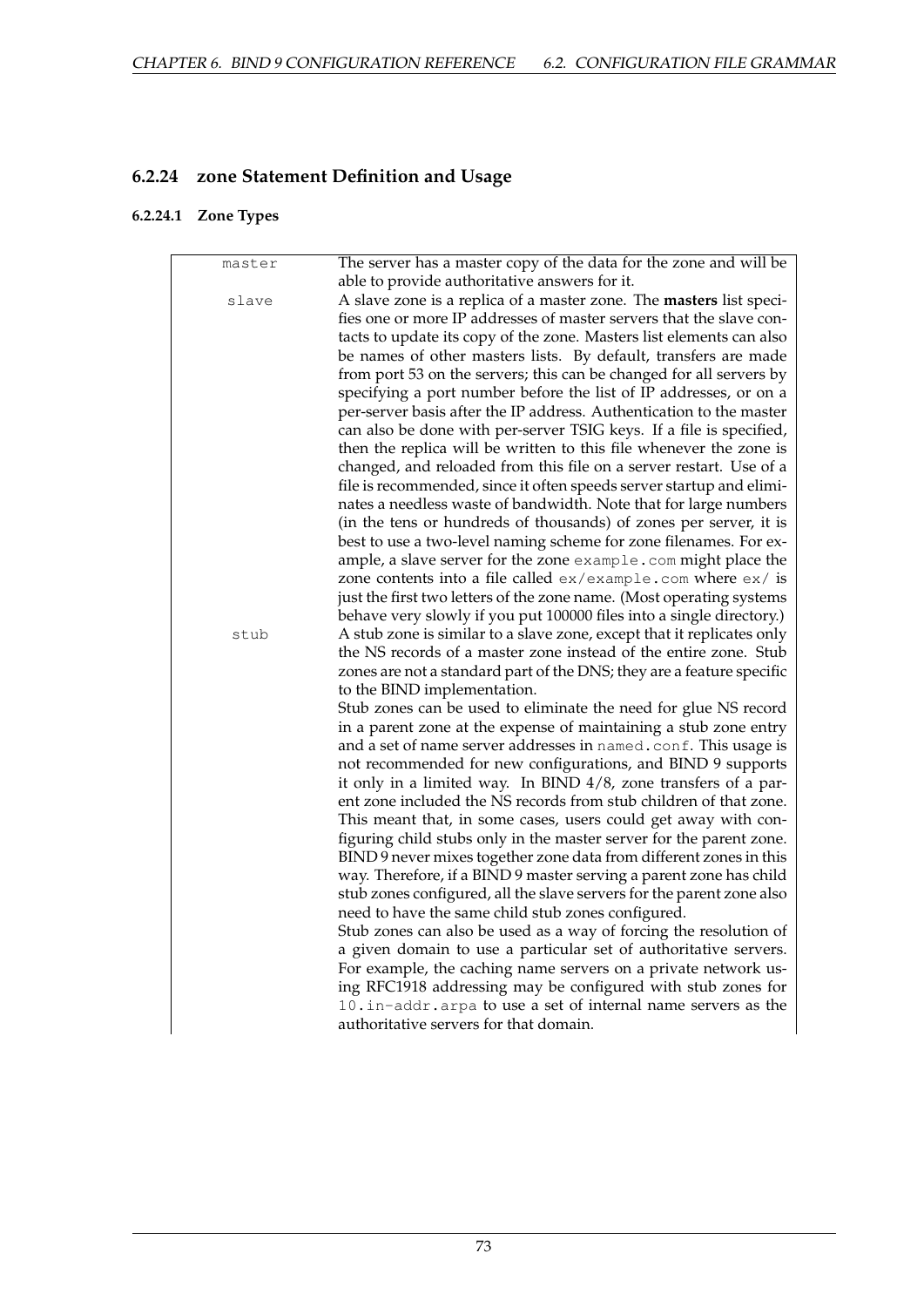| forward         | A "forward zone" is a way to configure forwarding on a per-<br>domain basis. A zone statement of type forward can contain a for-<br>ward and/or forwarders statement, which will apply to queries<br>within the domain given by the zone name. If no forwarders state-<br>ment is present or an empty list for <b>forwarders</b> is given, then no<br>forwarding will be done for the domain, canceling the effects of<br>any forwarders in the <b>options</b> statement. Thus if you want to use<br>this type of zone to change the behavior of the global forward op-<br>tion (that is, "forward first" to, then "forward only", or vice versa,<br>but want to use the same servers as set globally) you need to re-<br>specify the global forwarders. |
|-----------------|----------------------------------------------------------------------------------------------------------------------------------------------------------------------------------------------------------------------------------------------------------------------------------------------------------------------------------------------------------------------------------------------------------------------------------------------------------------------------------------------------------------------------------------------------------------------------------------------------------------------------------------------------------------------------------------------------------------------------------------------------------|
| hint            | The initial set of root name servers is specified using a "hint zone".<br>When the server starts up, it uses the root hints to find a root name<br>server and get the most recent list of root name servers. If no hint<br>zone is specified for class IN, the server uses a compiled-in default<br>set of root servers hints. Classes other than IN have no built-in<br>defaults hints.                                                                                                                                                                                                                                                                                                                                                                 |
| delegation-only | This is used to enforce the delegation-only status of infrastructure<br>zones (e.g. COM, NET, ORG). Any answer that is received without<br>an explicit or implicit delegation in the authority section will be<br>treated as NXDOMAIN. This does not apply to the zone apex. This<br>should not be applied to leaf zones.<br>delegation-only has no effect on answers received from for-<br>warders.<br>See caveats in root-delegation-only.                                                                                                                                                                                                                                                                                                             |

#### **6.2.24.2 Class**

The zone's name may optionally be followed by a class. If a class is not specified, class IN (for Internet), is assumed. This is correct for the vast majority of cases.

The hesiod class is named for an information service from MIT's Project Athena. It is used to share information about various systems databases, such as users, groups, printers and so on. The keyword HS is a synonym for hesiod.

Another MIT development is Chaosnet, a LAN protocol created in the mid-1970s. Zone data for it can be specified with the CHAOS class.

#### **6.2.24.3 Zone Options**

**allow-notify** See the description of **allow-notify** in [Section 6.2.16.4.](#page-52-0)

**allow-query** See the description of **allow-query** in [Section 6.2.16.4.](#page-52-0)

**allow-transfer** See the description of **allow-transfer** in [Section 6.2.16.4.](#page-52-0)

**allow-update** See the description of **allow-update** in [Section 6.2.16.4.](#page-52-0)

**update-policy** Specifies a "Simple Secure Update" policy. See [Section 6.2.24.4.](#page-76-0)

**allow-update-forwarding** See the description of **allow-update-forwarding** in [Section 6.2.16.4.](#page-52-0)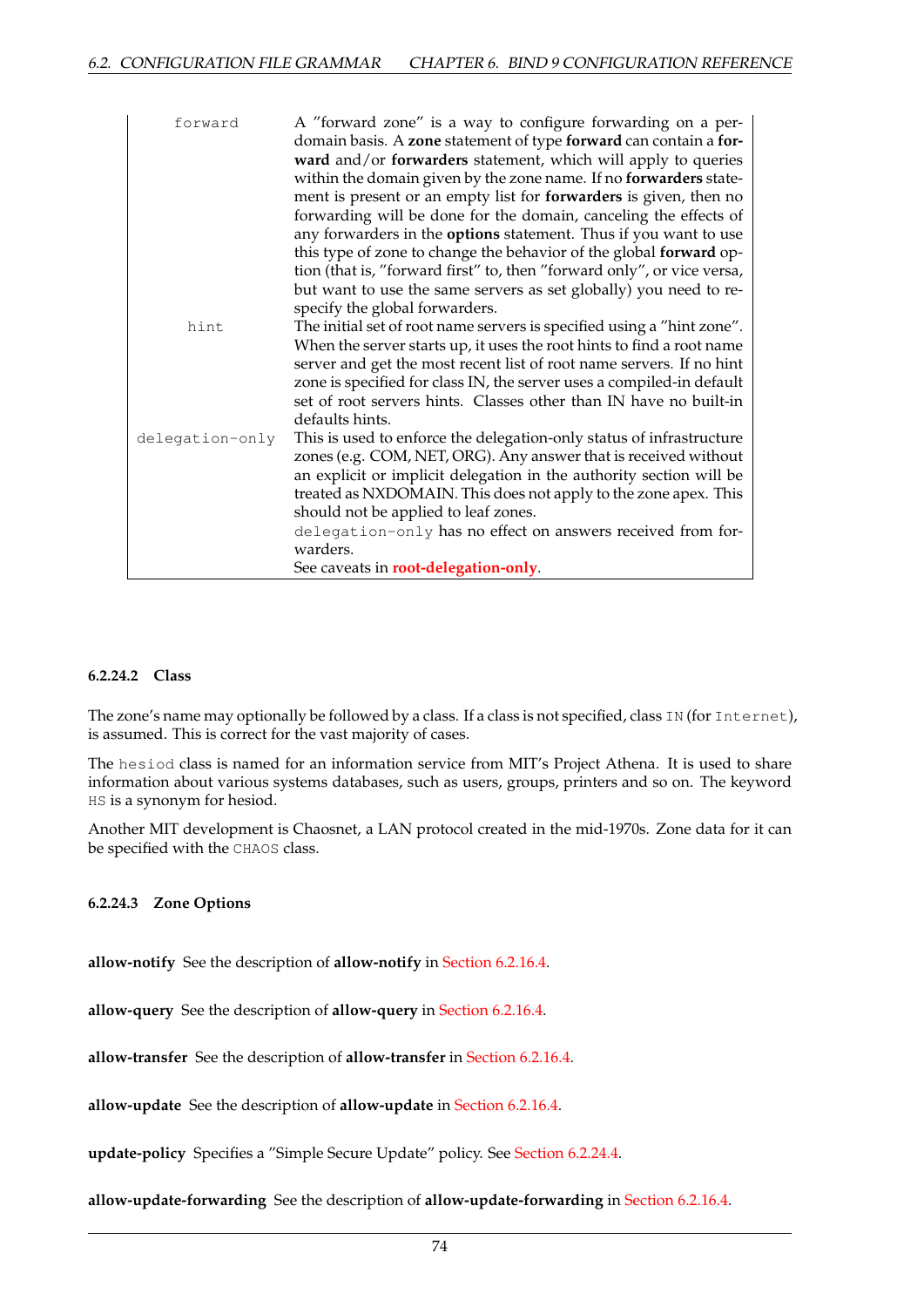- **also-notify** Only meaningful if **notify** is active for this zone. The set of machines that will receive a DNS NOTIFY message for this zone is made up of all the listed name servers (other than the primary master) for the zone plus any IP addresses specified with **also-notify**. A port may be specified with each **also-notify** address to send the notify messages to a port other than the default of 53. **also-notify** is not meaningful for stub zones. The default is the empty list.
- **check-names** This option is used to restrict the character set and syntax of certain domain names in master files and/or DNS responses received from the network. The default varies according to zone type. For **master** zones the default is **fail**. For **slave** zones the default is **warn**.

**check-mx** See the description of **check-mx** in [Section 6.2.16.1.](#page-47-0)

**check-wildcard** See the description of **check-wildcard** in [Section 6.2.16.1.](#page-47-0)

**check-integrity** See the description of **check-integrity** in [Section 6.2.16.1.](#page-47-0)

**check-sibling** See the description of **check-sibling** in [Section 6.2.16.1.](#page-47-0)

**zero-no-soa-ttl** See the description of **zero-no-soa-ttl** in [Section 6.2.16.1.](#page-47-0)

**update-check-ksk** See the description of **update-check-ksk** in [Section 6.2.16.1.](#page-47-0)

**database** Specify the type of database to be used for storing the zone data. The string following the **database** keyword is interpreted as a list of whitespace-delimited words. The first word identifies the database type, and any subsequent words are passed as arguments to the database to be interpreted in a way specific to the database type.

The default is **"rbt"**, BIND 9's native in-memory red-black-tree database. This database does not take arguments.

Other values are possible if additional database drivers have been linked into the server. Some sample drivers are included with the distribution but none are linked in by default.

**dialup** See the description of **dialup** in [Section 6.2.16.1.](#page-47-0)

**delegation-only** The flag only applies to hint and stub zones. If set to **yes**, then the zone will also be treated as if it is also a delegation-only type zone.

See caveats in **[root-delegation-only](#page-0-0)**.

- **forward** Only meaningful if the zone has a forwarders list. The **only** value causes the lookup to fail after trying the forwarders and getting no answer, while **first** would allow a normal lookup to be tried.
- **forwarders** Used to override the list of global forwarders. If it is not specified in a zone of type **forward**, no forwarding is done for the zone and the global options are not used.
- **ixfr-base** Was used in BIND 8 to specify the name of the transaction log (journal) file for dynamic update and IXFR. BIND 9 ignores the option and constructs the name of the journal file by appending ". jnl" to the name of the zone file.

**ixfr-tmp-file** Was an undocumented option in BIND 8. Ignored in BIND 9.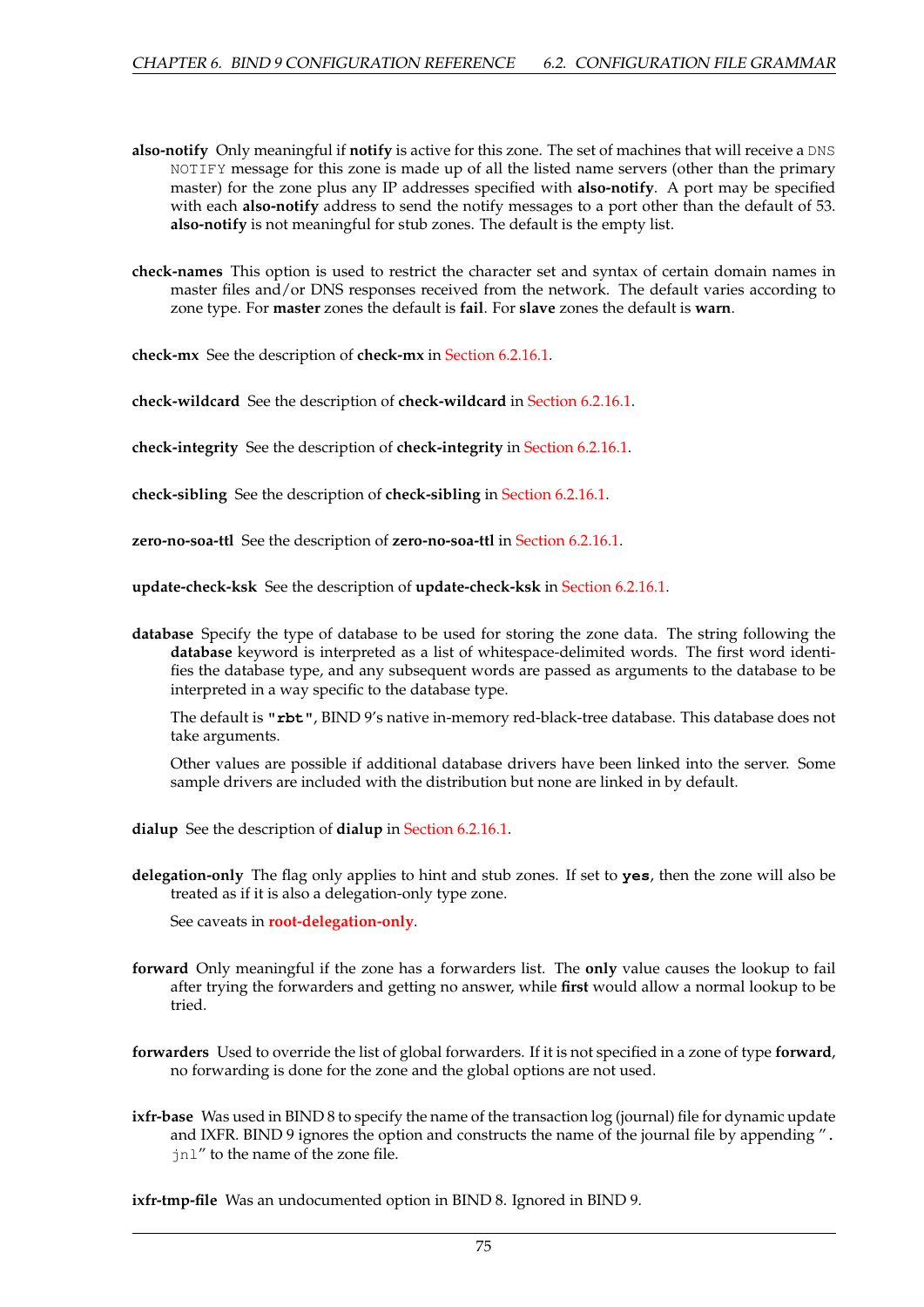**journal** Allow the default journal's filename to be overridden. The default is the zone's filename with ".jnl" appended. This is applicable to **master** and **slave** zones.

**max-journal-size** See the description of **max-journal-size** in [Section 6.2.16.10.](#page-58-0)

**max-transfer-time-in** See the description of **max-transfer-time-in** in [Section 6.2.16.7.](#page-55-0)

**max-transfer-idle-in** See the description of **max-transfer-idle-in** in [Section 6.2.16.7.](#page-55-0)

**max-transfer-time-out** See the description of **max-transfer-time-out** in [Section 6.2.16.7.](#page-55-0)

**max-transfer-idle-out** See the description of **max-transfer-idle-out** in [Section 6.2.16.7.](#page-55-0)

**notify** See the description of **notify** in [Section 6.2.16.1.](#page-47-0)

- **notify-delay** See the description of **notify-delay** in [Section 6.2.16.15.](#page-61-0)
- **pubkey** In BIND 8, this option was intended for specifying a public zone key for verification of signatures in DNSSEC signed zones when they are loaded from disk. BIND 9 does not verify signatures on load and ignores the option.
- **zone-statistics** If **yes**, the server will keep statistical information for this zone, which can be dumped to the **statistics-file** defined in the server options.

**sig-validity-interval** See the description of **sig-validity-interval** in [Section 6.2.16.15.](#page-61-0)

**transfer-source** See the description of **transfer-source** in [Section 6.2.16.7.](#page-55-0)

**transfer-source-v6** See the description of **transfer-source-v6** in [Section 6.2.16.7.](#page-55-0)

**alt-transfer-source** See the description of **alt-transfer-source** in [Section 6.2.16.7.](#page-55-0)

**alt-transfer-source-v6** See the description of **alt-transfer-source-v6** in [Section 6.2.16.7.](#page-55-0)

**use-alt-transfer-source** See the description of **use-alt-transfer-source** in [Section 6.2.16.7.](#page-55-0)

**notify-source** See the description of **notify-source** in [Section 6.2.16.7.](#page-55-0)

**notify-source-v6** See the description of **notify-source-v6** in [Section 6.2.16.7.](#page-55-0)

**min-refresh-time, max-refresh-time, min-retry-time, max-retry-time** See the description in [Section 6.2.16.15.](#page-61-0)

**ixfr-from-differences** See the description of **ixfr-from-differences** in [Section 6.2.16.1.](#page-47-0) (Note that the **ixfr-from-differences master** and **slave** choices are not available at the zone level.)

**key-directory** See the description of **key-directory** in [Section 6.2.16.](#page-45-0)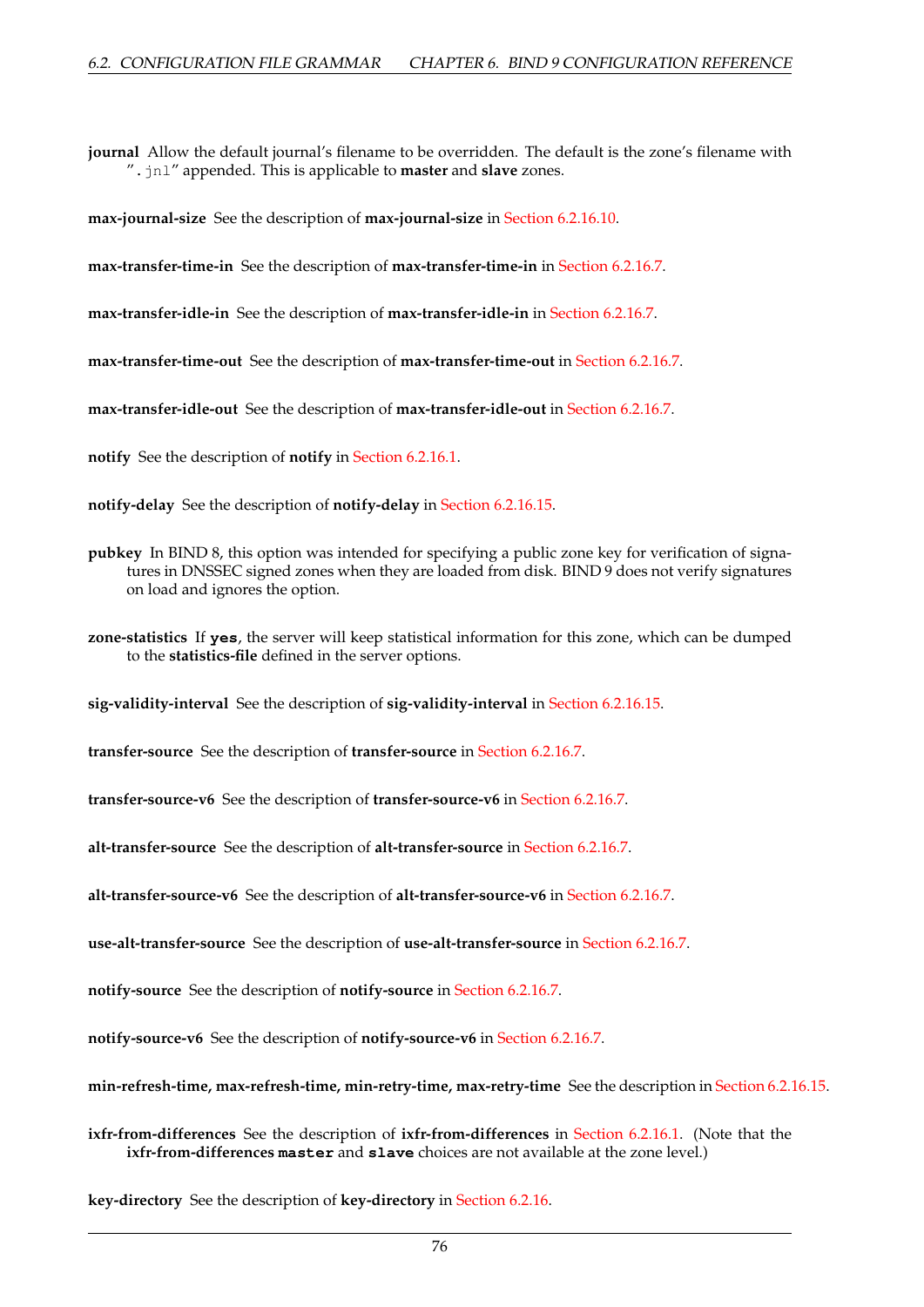**multi-master** See the description of **multi-master** in [Section 6.2.16.1.](#page-47-0)

#### **masterfile-format** See the description of **masterfile-format** in [Section 6.2.16.15.](#page-61-0)

#### **6.2.24.4 Dynamic Update Policies**

<span id="page-76-0"></span>BIND 9 supports two alternative methods of granting clients the right to perform dynamic updates to a zone, configured by the **allow-update** and **update-policy** option, respectively.

The **allow-update** clause works the same way as in previous versions of BIND. It grants given clients the permission to update any record of any name in the zone.

The **update-policy** clause is new in BIND 9 and allows more fine-grained control over what updates are allowed. A set of rules is specified, where each rule either grants or denies permissions for one or more names to be updated by one or more identities. If the dynamic update request message is signed (that is, it includes either a TSIG or SIG(0) record), the identity of the signer can be determined.

Rules are specified in the **update-policy** zone option, and are only meaningful for master zones. When the **update-policy** statement is present, it is a configuration error for the **allow-update** statement to be present. The **update-policy** statement only examines the signer of a message; the source address is not relevant.

This is how a rule definition looks:

```
( grant | deny ) identity nametype name [ types ]
```
Each rule grants or denies privileges. Once a message has successfully matched a rule, the operation is immediately granted or denied and no further rules are examined. A rule is matched when the signer matches the identity field, the name matches the name field in accordance with the nametype field, and the type matches the types specified in the type field.

The identity field specifies a name or a wildcard name. Normally, this is the name of the TSIG or SIG(0) key used to sign the update request. When a TKEY exchange has been used to create a shared secret, the identity of the shared secret is the same as the identity of the key used to authenticate the TKEY exchange. When the  $identity$  field specifies a wildcard name, it is subject to DNS wildcard expansion, so the rule will apply to multiple identities. The  $identity$  field must contain a fully-qualified domain name.

The nametype field has 6 values: name, subdomain, wildcard, self, selfsub, and selfwild.

| name      | Exact-match semantics. This rule matches when the name         |  |  |  |  |
|-----------|----------------------------------------------------------------|--|--|--|--|
|           | being updated is identical to the contents of the name field.  |  |  |  |  |
| subdomain | This rule matches when the name being updated is a subdo-      |  |  |  |  |
|           | main of, or identical to, the contents of the name field.      |  |  |  |  |
| wildcard  | The name field is subject to DNS wildcard expansion, and       |  |  |  |  |
|           | this rule matches when the name being updated name is a        |  |  |  |  |
|           | valid expansion of the wildcard.                               |  |  |  |  |
| self      | This rule matches when the name being updated matches the      |  |  |  |  |
|           | contents of the $identity$ field. The name field is ignored,   |  |  |  |  |
|           | but should be the same as the <i>identity</i> field. The self  |  |  |  |  |
|           | nametype is most useful when allowing using one key per        |  |  |  |  |
|           | name to update, where the key has the same name as the         |  |  |  |  |
|           | name to be updated. The identity would be specified as $\star$ |  |  |  |  |
|           | (an asterisk) in this case.                                    |  |  |  |  |
| selfsub   | This rule is similar to self except that subdomains of self    |  |  |  |  |
|           | can also be updated.                                           |  |  |  |  |
| selfwild  | This rule is similar to self except that only subdomains of    |  |  |  |  |
|           | self can be updated.                                           |  |  |  |  |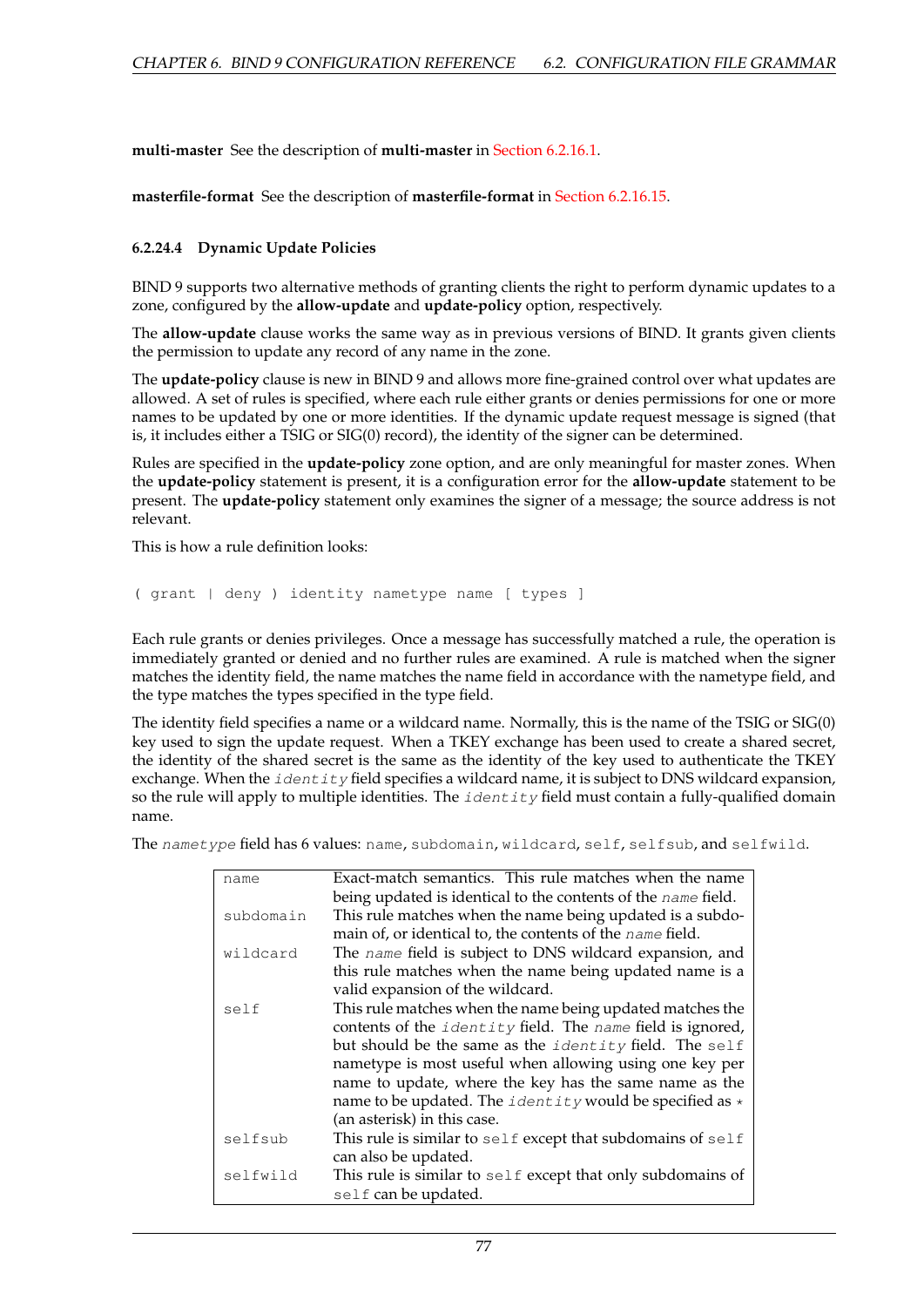In all cases, the name field must specify a fully-qualified domain name.

If no types are explicitly specified, this rule matches all types except RRSIG, NS, SOA, and NSEC. Types may be specified by name, including "ANY" (ANY matches all types except NSEC, which can never be updated). Note that when an attempt is made to delete all records associated with a name, the rules are checked for each existing record type.

# **6.3 Zone File**

#### **6.3.1 Types of Resource Records and When to Use Them**

This section, largely borrowed from RFC 1034, describes the concept of a Resource Record (RR) and explains when each is used. Since the publication of RFC 1034, several new RRs have been identified and implemented in the DNS. These are also included.

#### **6.3.1.1 Resource Records**

A domain name identifies a node. Each node has a set of resource information, which may be empty. The set of resource information associated with a particular name is composed of separate RRs. The order of RRs in a set is not significant and need not be preserved by name servers, resolvers, or other parts of the DNS. However, sorting of multiple RRs is permitted for optimization purposes, for example, to specify that a particular nearby server be tried first. See [Section 6.2.16.13](#page-60-0) and [Section 6.2.16.14.](#page-61-1)

The components of a Resource Record are:

| owner name   | The domain name where the RR is found.                                                                                                                                                                                        |  |  |
|--------------|-------------------------------------------------------------------------------------------------------------------------------------------------------------------------------------------------------------------------------|--|--|
| type         | An encoded 16-bit value that specifies the type of the re-<br>source record.                                                                                                                                                  |  |  |
| TTL          | The time-to-live of the RR. This field is a 32-bit integer in<br>units of seconds, and is primarily used by resolvers when<br>they cache RRs. The TTL describes how long a RR can be<br>cached before it should be discarded. |  |  |
| class        | An encoded 16-bit value that identifies a protocol family<br>or instance of a protocol.                                                                                                                                       |  |  |
| <b>RDATA</b> | The resource data. The format of the data is type (and<br>sometimes class) specific.                                                                                                                                          |  |  |

The following are *types* of valid RRs:

| A            | A host address. In the IN class, this is a 32-bit IP address. |
|--------------|---------------------------------------------------------------|
|              | Described in RFC 1035.                                        |
| AAAA         | IPv6 address. Described in RFC 1886.                          |
| A6           | IPv6 address. This can be a partial address (a suffix) and an |
|              | indirection to the name where the rest of the address (the    |
|              | prefix) can be found. Experimental. Described in RFC 2874.    |
| <b>AFSDB</b> | Location of AFS database servers. Experimental. Described     |
|              | in RFC 1183.                                                  |
| APL          | Address prefix list. Experimental. Described in RFC 3123.     |
| <b>CERT</b>  | Holds a digital certificate. Described in RFC 2538.           |
| <b>CNAME</b> | Identifies the canonical name of an alias. Described in RFC   |
|              | 1035.                                                         |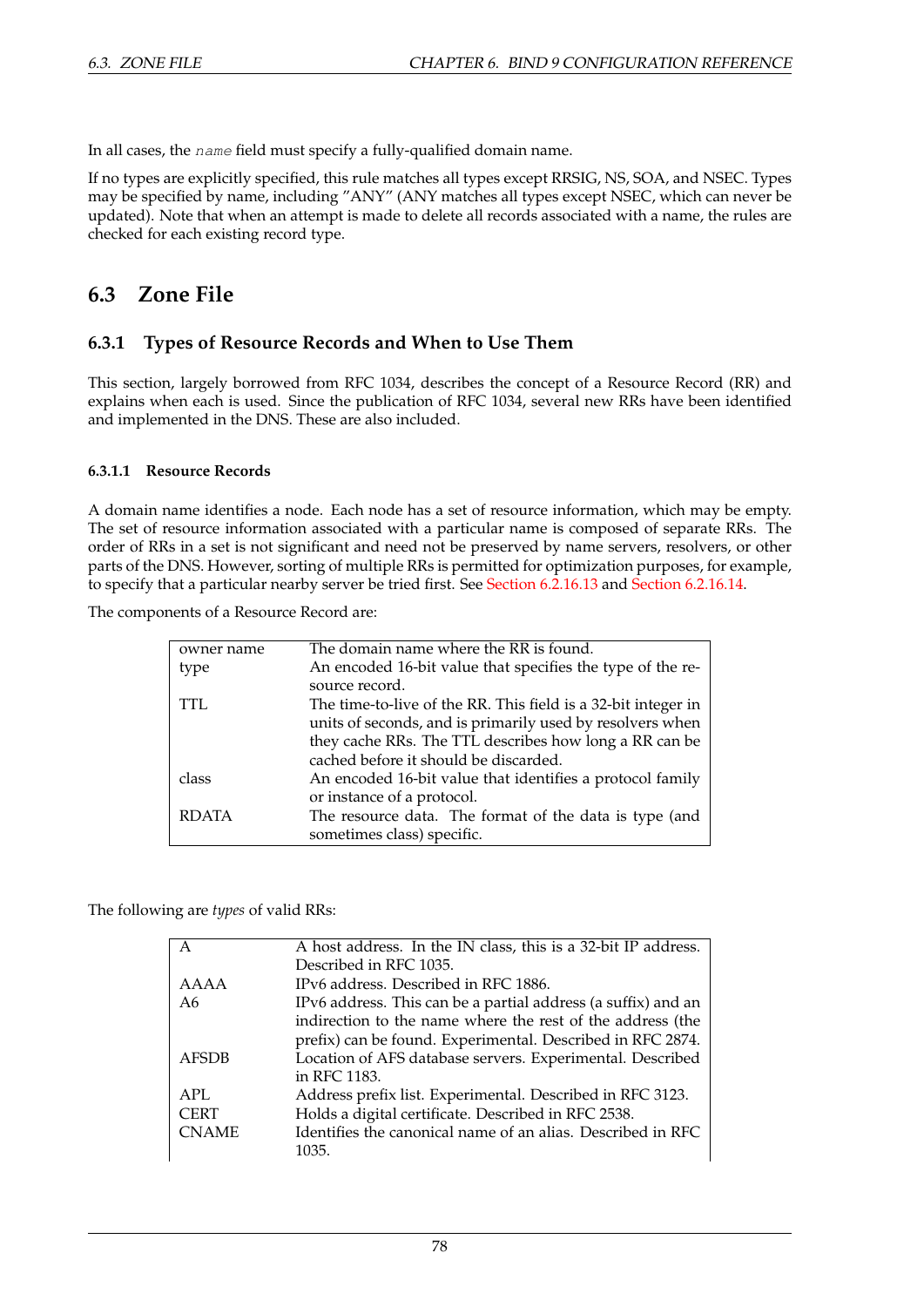| <b>DNAME</b>                | Replaces the domain name specified with another name to<br>be looked up, effectively aliasing an entire subtree of the<br>domain name space rather than a single record as in the case |
|-----------------------------|----------------------------------------------------------------------------------------------------------------------------------------------------------------------------------------|
| <b>DNSKEY</b>               | of the CNAME RR. Described in RFC 2672.<br>Stores a public key associated with a signed DNS zone. De-<br>scribed in RFC 4034.                                                          |
| DS                          | Stores the hash of a public key associated with a signed DNS<br>zone. Described in RFC 4034.                                                                                           |
| <b>GPOS</b><br><b>HINFO</b> | Specifies the global position. Superseded by LOC.<br>Identifies the CPU and OS used by a host. Described in RFC<br>1035.                                                               |
| <b>IPSECKEY</b>             | Provides a method for storing IPsec keying material in DNS.<br>Described in RFC 4025.                                                                                                  |
| ISDN                        | Representation of ISDN addresses.<br>Experimental.<br>De-<br>scribed in RFC 1183.                                                                                                      |
| <b>KEY</b>                  | Stores a public key associated with a DNS name. Used in<br>original DNSSEC; replaced by DNSKEY in DNSSECbis, but<br>still used with SIG(0). Described in RFCs 2535 and 2931.           |
| KX                          | Identifies a key exchanger for this DNS name. Described in<br>RFC 2230.                                                                                                                |
| LOC                         | For storing GPS info. Described in RFC 1876. Experimental.                                                                                                                             |
| MX                          | Identifies a mail exchange for the domain with a 16-bit pref-<br>erence value (lower is better) followed by the host name of<br>the mail exchange. Described in RFC 974, RFC 1035.     |
| <b>NAPTR</b>                | Name authority pointer. Described in RFC 2915.                                                                                                                                         |
| <b>NSAP</b>                 | A network service access point. Described in RFC 1706.                                                                                                                                 |
| NS.                         | The authoritative name server for the domain. Described in<br>RFC 1035.                                                                                                                |
| <b>NSEC</b>                 | Used in DNSSECbis to securely indicate that RRs with an                                                                                                                                |
|                             | owner name in a certain name interval do not exist in a                                                                                                                                |
|                             | zone and indicate what RR types are present for an exist-<br>ing name. Described in RFC 4034.                                                                                          |
| NXT                         | Used in DNSSEC to securely indicate that RRs with an<br>owner name in a certain name interval do not exist in a                                                                        |
|                             | zone and indicate what RR types are present for an exist-<br>ing name. Used in original DNSSEC; replaced by NSEC in<br>DNSSECbis. Described in RFC 2535.                               |
| <b>PTR</b>                  | A pointer to another part of the domain name space. De-<br>scribed in RFC 1035.                                                                                                        |
| PX                          | Provides mappings between RFC 822 and X.400 addresses.<br>Described in RFC 2163.                                                                                                       |
| RP                          | Information on persons responsible for the domain. Exper-<br>imental. Described in RFC 1183.                                                                                           |
| <b>RRSIG</b>                | Contains DNSSECbis signature data. Described in RFC<br>4034.                                                                                                                           |
| RT                          | Route-through binding for hosts that do not have their own                                                                                                                             |
|                             | direct wide area network addresses. Experimental. De-<br>scribed in RFC 1183.                                                                                                          |
| SIG                         | Contains DNSSEC signature data. Used in original<br>DNSSEC; replaced by RRSIG in DNSSECbis, but still used<br>for SIG(0). Described in RFCs 2535 and 2931.                             |
| <b>SOA</b>                  | Identifies the start of a zone of authority. Described in RFC<br>1035.                                                                                                                 |
| <b>SPF</b>                  | Contains the Sender Policy Framework information for a<br>given email domain. Described in RFC 4408.                                                                                   |
| <b>SRV</b>                  | Information about well known network services (replaces<br>WKS). Described in RFC 2782.                                                                                                |
| <b>SSHFP</b>                | Provides a way to securly publish a secure shell key's fin-<br>gerprint. Described in RFC 4255.                                                                                        |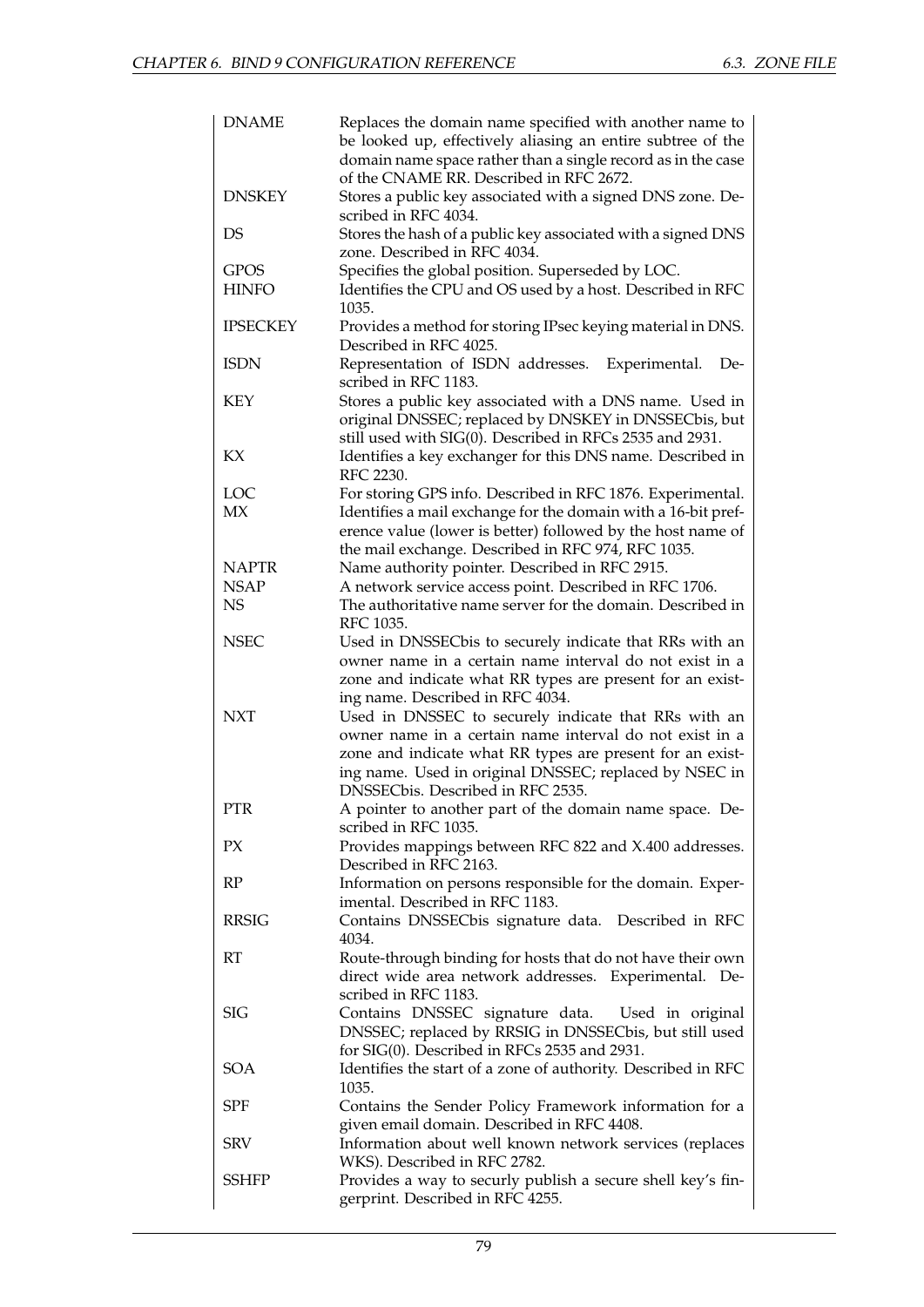| <b>TXT</b> | Text records. Described in RFC 1035.                    |
|------------|---------------------------------------------------------|
| <b>WKS</b> | Information about which well known network services,    |
|            | such as SMTP, that a domain supports. Historical.       |
| X25        | Representation of X.25 network addresses. Experimental. |
|            | Described in RFC 1183.                                  |

The following *classes* of resource records are currently valid in the DNS:

| IN        | The Internet.                                                 |
|-----------|---------------------------------------------------------------|
| <b>CH</b> | Chaosnet, a LAN protocol created at MIT in the mid-1970s.     |
|           | Rarely used for its historical purpose, but reused for BIND's |
|           | built-in server information zones, e.g., version. bind.       |
| HS        | Hesiod, an information service developed by MIT's Project     |
|           | Athena. It is used to share information about various sys-    |
|           | tems databases, such as users, groups, printers and so on.    |

The owner name is often implicit, rather than forming an integral part of the RR. For example, many name servers internally form tree or hash structures for the name space, and chain RRs off nodes. The remaining RR parts are the fixed header (type, class, TTL) which is consistent for all RRs, and a variable part (RDATA) that fits the needs of the resource being described.

The meaning of the TTL field is a time limit on how long an RR can be kept in a cache. This limit does not apply to authoritative data in zones; it is also timed out, but by the refreshing policies for the zone. The TTL is assigned by the administrator for the zone where the data originates. While short TTLs can be used to minimize caching, and a zero TTL prohibits caching, the realities of Internet performance suggest that these times should be on the order of days for the typical host. If a change can be anticipated, the TTL can be reduced prior to the change to minimize inconsistency during the change, and then increased back to its former value following the change.

The data in the RDATA section of RRs is carried as a combination of binary strings and domain names. The domain names are frequently used as "pointers" to other data in the DNS.

#### **6.3.1.2 Textual expression of RRs**

RRs are represented in binary form in the packets of the DNS protocol, and are usually represented in highly encoded form when stored in a name server or resolver. In the examples provided in RFC 1034, a style similar to that used in master files was employed in order to show the contents of RRs. In this format, most RRs are shown on a single line, although continuation lines are possible using parentheses.

The start of the line gives the owner of the RR. If a line begins with a blank, then the owner is assumed to be the same as that of the previous RR. Blank lines are often included for readability.

Following the owner, we list the TTL, type, and class of the RR. Class and type use the mnemonics defined above, and TTL is an integer before the type field. In order to avoid ambiguity in parsing, type and class mnemonics are disjoint, TTLs are integers, and the type mnemonic is always last. The IN class and TTL values are often omitted from examples in the interests of clarity.

The resource data or RDATA section of the RR are given using knowledge of the typical representation for the data.

For example, we might show the RRs carried in a message as:

| ISI.EDU.       | МX | 10 VENERA.ISI.EDU. |
|----------------|----|--------------------|
|                | МX | 10 VAXA.ISI.EDU    |
| VENERA.ISI.EDU | А  | 128.9.0.32         |
|                | А  | 10.1.0.52          |
| VAXA.ISI.EDU   |    | 10.2.0.27          |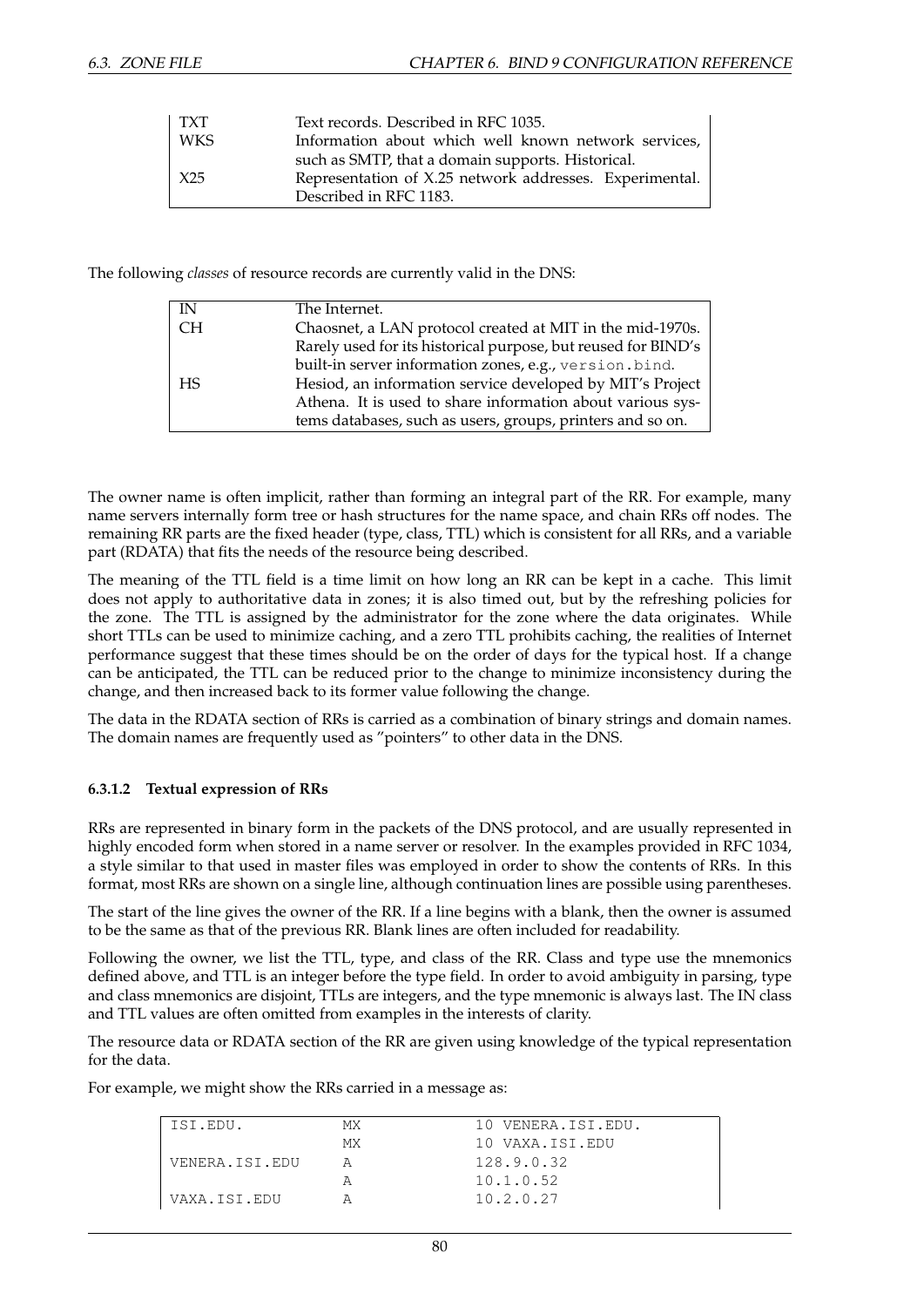A 128.9.0.33

The MX RRs have an RDATA section which consists of a 16-bit number followed by a domain name. The address RRs use a standard IP address format to contain a 32-bit internet address.

The above example shows six RRs, with two RRs at each of three domain names.

Similarly we might see:

| XX.LCS.MIT.EDU. | TN A | 10.0.0.44     |
|-----------------|------|---------------|
|                 | CH A | MIT.EDU. 2420 |

This example shows two addresses for XX.LCS.MIT.EDU, each of a different class.

#### **6.3.2 Discussion of MX Records**

As described above, domain servers store information as a series of resource records, each of which contains a particular piece of information about a given domain name (which is usually, but not always, a host). The simplest way to think of a RR is as a typed pair of data, a domain name matched with a relevant datum, and stored with some additional type information to help systems determine when the RR is relevant.

MX records are used to control delivery of email. The data specified in the record is a priority and a domain name. The priority controls the order in which email delivery is attempted, with the lowest number first. If two priorities are the same, a server is chosen randomly. If no servers at a given priority are responding, the mail transport agent will fall back to the next largest priority. Priority numbers do not have any absolute meaning — they are relevant only respective to other MX records for that domain name. The domain name given is the machine to which the mail will be delivered. It *must* have an associated address record (A or AAAA) — CNAME is not sufficient.

For a given domain, if there is both a CNAME record and an MX record, the MX record is in error, and will be ignored. Instead, the mail will be delivered to the server specified in the MX record pointed to by the CNAME. For example:

| example.com.       | ΙN  | МX |          | mail.example.com.  |
|--------------------|-----|----|----------|--------------------|
|                    | ΤN  | МX |          | mail2.example.com. |
|                    | ΙN  | МX | 20.      | mail.backup.org.   |
| mail.example.com.  | ΙN  | A  | 10.0.0.1 |                    |
| mail2.example.com. | I N | A  | 10.0.0.2 |                    |

Mail delivery will be attempted to  $mail.example.com$  and  $mail2.example.com$  (in any order), and if neither of those succeed, delivery to mail.backup.org will be attempted.

#### **6.3.3 Setting TTLs**

The time-to-live of the RR field is a 32-bit integer represented in units of seconds, and is primarily used by resolvers when they cache RRs. The TTL describes how long a RR can be cached before it should be discarded. The following three types of TTL are currently used in a zone file.

| SOA | The last field in the SOA is the negative caching TTL. This controls how |
|-----|--------------------------------------------------------------------------|
|     | long other servers will cache no-such-domain (NXDOMAIN) responses        |
|     | from you.                                                                |
|     | The maximum time for negative caching is 3 hours (3h).                   |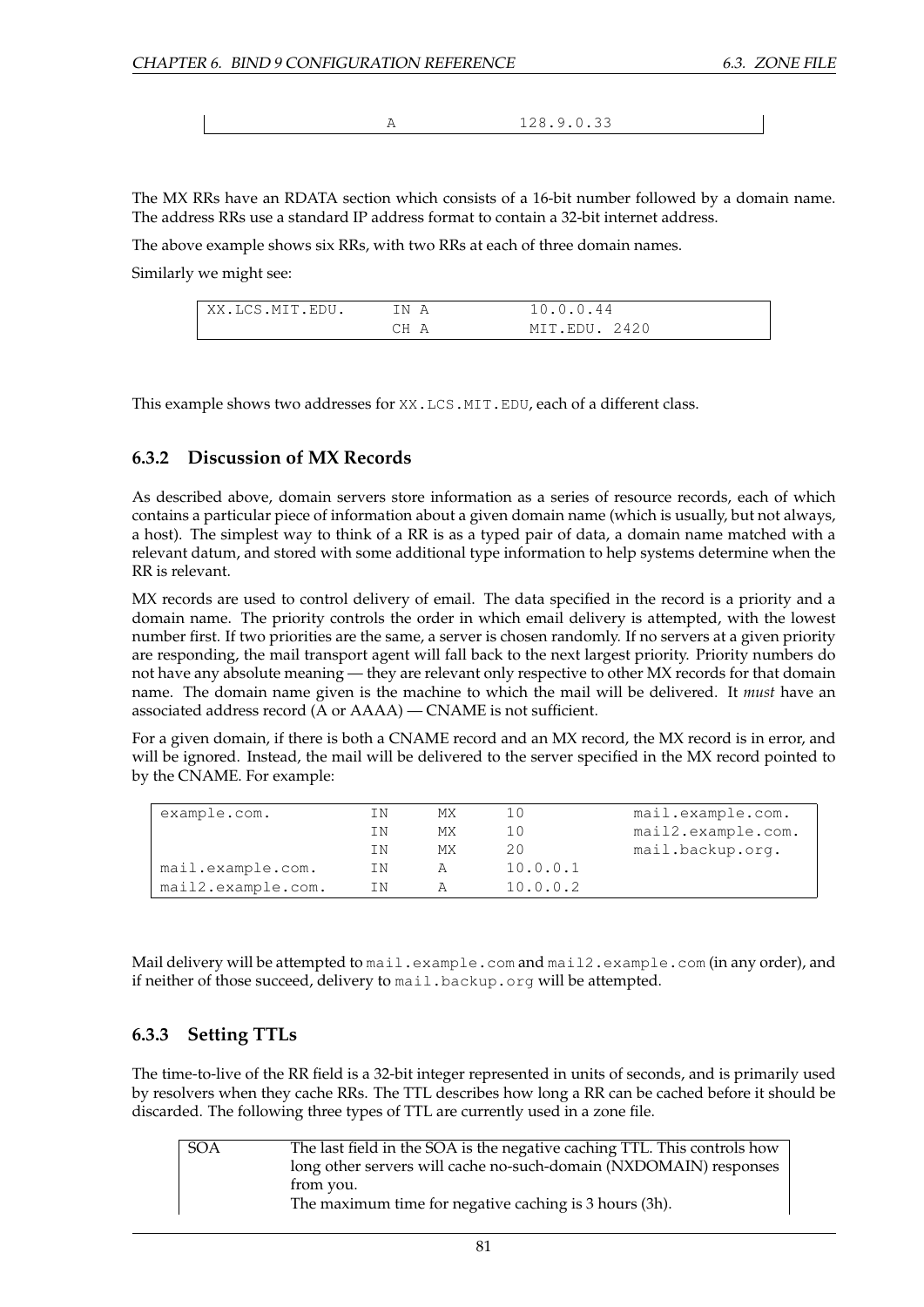| STTL    | The \$TTL directive at the top of the zone file (before the SOA) gives a |
|---------|--------------------------------------------------------------------------|
|         | default TTL for every RR without a specific TTL set.                     |
| RR TTLs | Each RR can have a TTL as the second field in the RR, which will control |
|         | how long other servers can cache the it.                                 |

All of these TTLs default to units of seconds, though units can be explicitly specified, for example, 1h30m.

## **6.3.4 Inverse Mapping in IPv4**

Reverse name resolution (that is, translation from IP address to name) is achieved by means of the *in-addr.arpa* domain and PTR records. Entries in the in-addr.arpa domain are made in least-to-most significant order, read left to right. This is the opposite order to the way IP addresses are usually written. Thus, a machine with an IP address of 10.1.2.3 would have a corresponding in-addr.arpa name of 3.2.1.10.in-addr.arpa. This name should have a PTR resource record whose data field is the name of the machine or, optionally, multiple PTR records if the machine has more than one name. For example, in the [example.com] domain:

| SORIGIN | $2.1.10.in-addr.argv$   |
|---------|-------------------------|
|         | IN PTR foo.example.com. |



The **\$ORIGIN** lines in the examples are for providing context to the examples only — they do not necessarily appear in the actual usage. They are only used here to indicate that the example is relative to the listed origin.

#### **6.3.5 Other Zone File Directives**

The Master File Format was initially defined in RFC 1035 and has subsequently been extended. While the Master File Format itself is class independent all records in a Master File must be of the same class.

Master File Directives include **\$ORIGIN**, **\$INCLUDE**, and **\$TTL.**

#### **6.3.5.1 The \$ORIGIN Directive**

Syntax: **\$ORIGIN** domain-name [comment]

**\$ORIGIN** sets the domain name that will be appended to any unqualified records. When a zone is first read in there is an implicit **\$ORIGIN** <zone-name>**.** The current **\$ORIGIN** is appended to the domain specified in the **\$ORIGIN** argument if it is not absolute.

\$ORIGIN example.com. WWW CNAME MAIN-SERVER

is equivalent to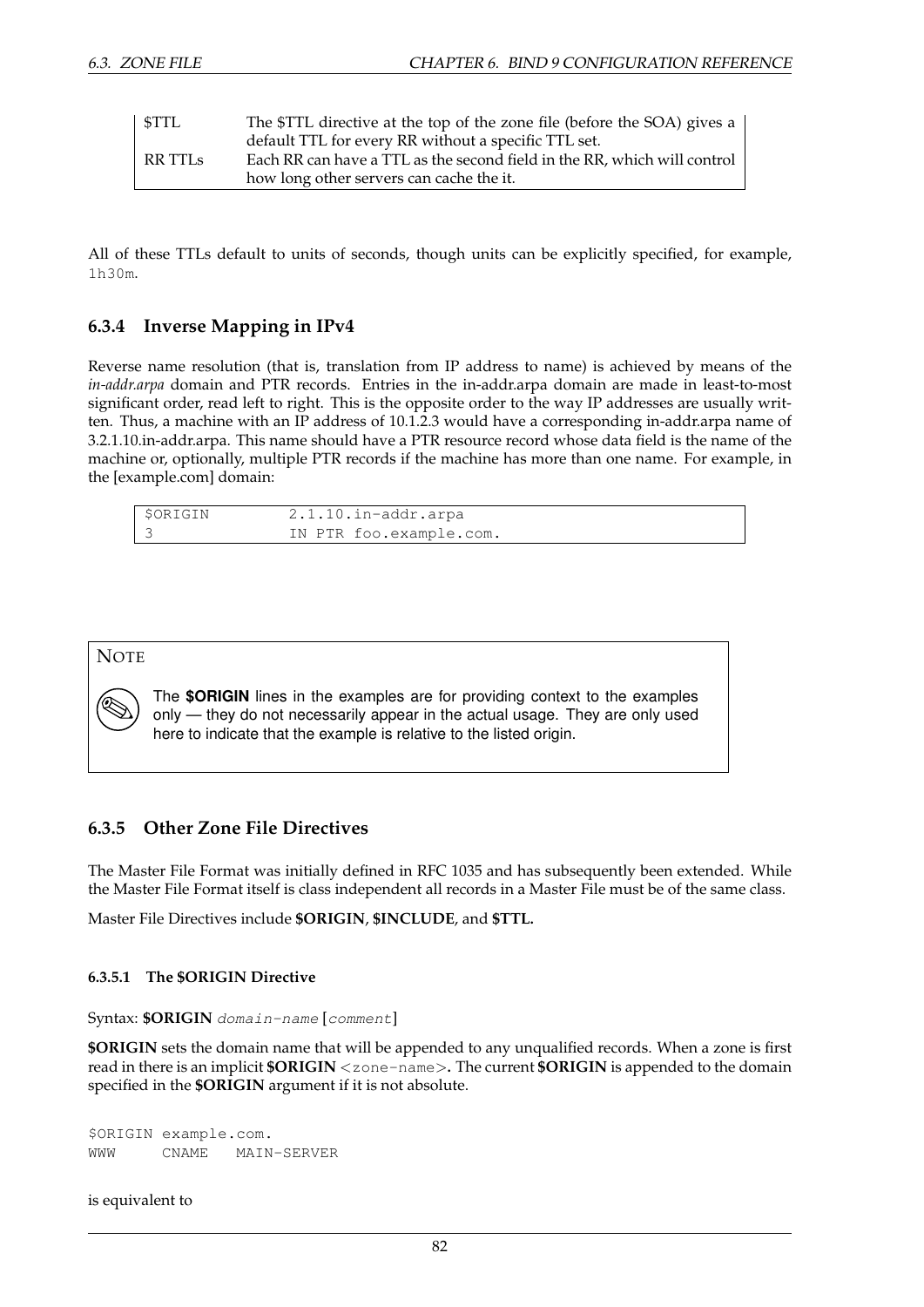WWW.EXAMPLE.COM. CNAME MAIN-SERVER.EXAMPLE.COM.

#### **6.3.5.2 The \$INCLUDE Directive**

Syntax: **\$INCLUDE** filename [origin] [comment]

Read and process the file filename as if it were included into the file at this point. If **origin** is specified the file is processed with **\$ORIGIN** set to that value, otherwise the current **\$ORIGIN** is used.

The origin and the current domain name revert to the values they had prior to the **\$INCLUDE** once the file has been read.

**NOTE** 



RFC 1035 specifies that the current origin should be restored after an **\$IN-CLUDE**, but it is silent on whether the current domain name should also be restored. BIND 9 restores both of them. This could be construed as a deviation from RFC 1035, a feature, or both.

#### **6.3.5.3 The \$TTL Directive**

Syntax: **\$TTL** default-ttl [comment]

Set the default Time To Live (TTL) for subsequent records with undefined TTLs. Valid TTLs are of the range 0-2147483647 seconds.

**\$TTL** is defined in RFC 2308.

#### **6.3.6 BIND Master File Extension: the \$GENERATE Directive**

Syntax: **\$GENERATE** range lhs [ttl] [class] type rhs [comment]

**\$GENERATE** is used to create a series of resource records that only differ from each other by an iterator. **\$GENERATE** can be used to easily generate the sets of records required to support sub /24 reverse delegations described in RFC 2317: Classless IN-ADDR.ARPA delegation.

\$ORIGIN 0.0.192.IN-ADDR.ARPA. \$GENERATE 1-2 0 NS SERVER\$.EXAMPLE. \$GENERATE 1-127 \$ CNAME \$.0

is equivalent to

```
0.0.0.192.IN-ADDR.ARPA. NS SERVER1.EXAMPLE.
0.0.0.192.IN-ADDR.ARPA. NS SERVER2.EXAMPLE.
1.0.0.192.IN-ADDR.ARPA. CNAME 1.0.0.0.192.IN-ADDR.ARPA.
2.0.0.192.IN-ADDR.ARPA. CNAME 2.0.0.0.192.IN-ADDR.ARPA.
...
127.0.0.192.IN-ADDR.ARPA. CNAME 127.0.0.0.192.IN-ADDR.ARPA.
```
**range** This can be one of two forms: start-stop or start-stop/step. If the first form is used, then step is set to 1. All of start, stop and step must be positive.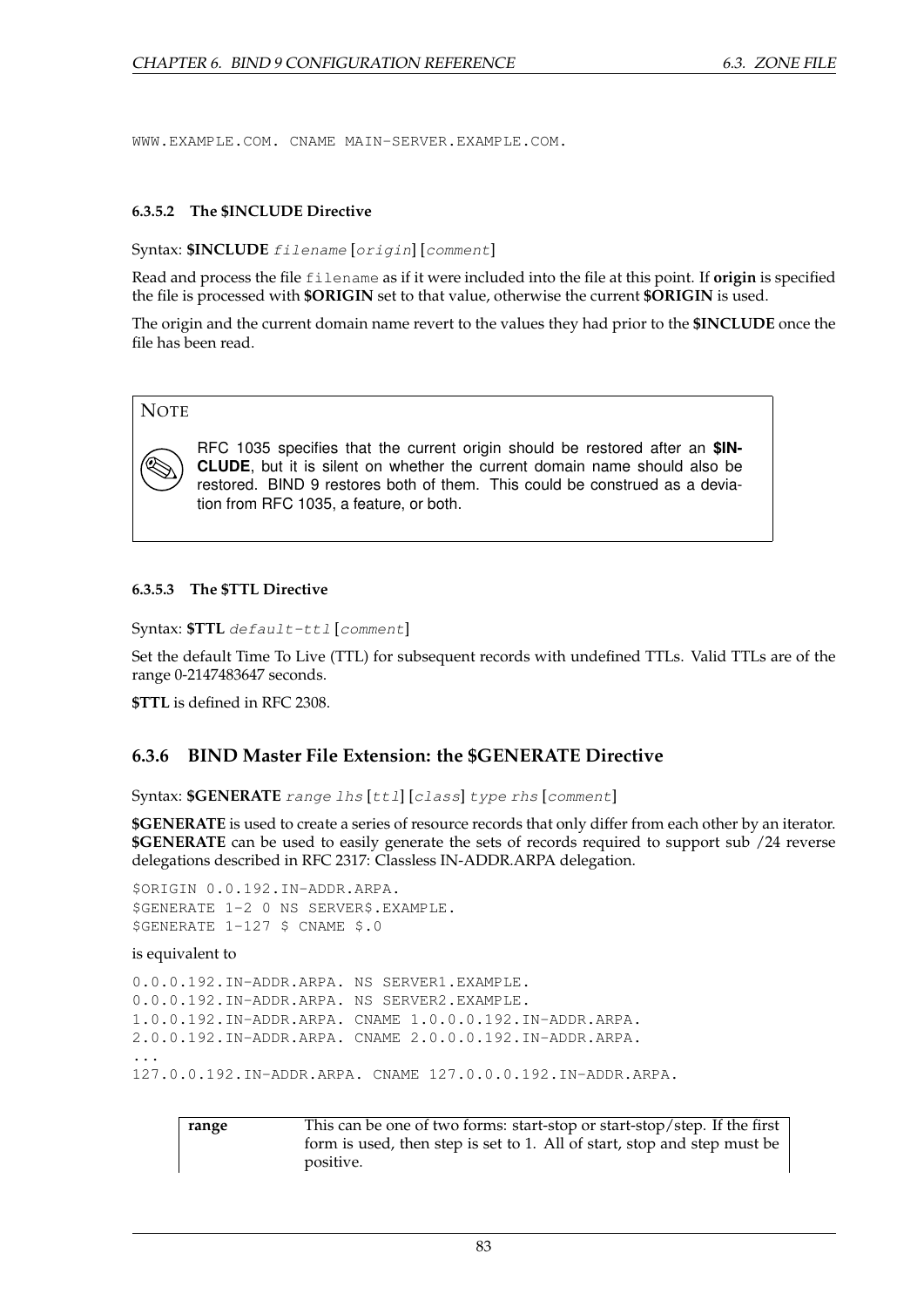| <b>lhs</b> | This describes the owner name of the resource records to be created.<br>Any single \$ (dollar sign) symbols within the lhs string are replaced<br>by the iterator value. To get a \$ in the output, you need to escape the<br>\$ using a backslash \, e.g. \\$. The \$ may optionally be followed by<br>modifiers which change the offset from the iterator, field width and<br>base. Modifiers are introduced by a $\{$ (left brace) immediately fol-<br>lowing the $\$$ as $\{\text{offset}$ , width[, base]]. For example, $\{\{-20,3,d\} \text{ sub-}$<br>tracts 20 from the current value, prints the result as a decimal in a zero- |
|------------|-------------------------------------------------------------------------------------------------------------------------------------------------------------------------------------------------------------------------------------------------------------------------------------------------------------------------------------------------------------------------------------------------------------------------------------------------------------------------------------------------------------------------------------------------------------------------------------------------------------------------------------------|
|            | padded field of width 3. Available output forms are decimal (d), octal<br>(o) and hexadecimal $(x \text{ or } X \text{ for uppercase})$ . The default modifier is<br>$\{(0,0,0)\}\$ . If the lhs is not absolute, the current $\{ORIGIN\}$ is appended<br>to the name.                                                                                                                                                                                                                                                                                                                                                                    |
|            | For compatibility with earlier versions, \$\$ is still recognized as indi-<br>cating a literal \$ in the output.                                                                                                                                                                                                                                                                                                                                                                                                                                                                                                                          |
| ttl        | Specifies the time-to-live of the generated records. If not specified this<br>will be inherited using the normal TTL inheritance rules.<br>class and ttl can be entered in either order.                                                                                                                                                                                                                                                                                                                                                                                                                                                  |
| class      | Specifies the class of the generated records. This must match the zone<br>class if it is specified.                                                                                                                                                                                                                                                                                                                                                                                                                                                                                                                                       |
|            | class and ttl can be entered in either order.                                                                                                                                                                                                                                                                                                                                                                                                                                                                                                                                                                                             |
| type       | At present the only supported types are PTR, CNAME, DNAME, A,                                                                                                                                                                                                                                                                                                                                                                                                                                                                                                                                                                             |
|            | AAAA and NS.                                                                                                                                                                                                                                                                                                                                                                                                                                                                                                                                                                                                                              |
| rhs        | rhs is a domain name. It is processed similarly to lhs.                                                                                                                                                                                                                                                                                                                                                                                                                                                                                                                                                                                   |

The **\$GENERATE** directive is a BIND extension and not part of the standard zone file format.

BIND 8 does not support the optional TTL and CLASS fields.

# **6.3.7 Additional File Formats**

In addition to the standard textual format, BIND 9 supports the ability to read or dump to zone files in other formats. The raw format is currently available as an additional format. It is a binary format representing BIND 9's internal data structure directly, thereby remarkably improving the loading time.

For a primary server, a zone file in the raw format is expected to be generated from a textual zone file by the **named-compilezone** command. For a secondary server or for a dynamic zone, it is automatically generated (if this format is specified by the **masterfile-format** option) when **named** dumps the zone contents after zone transfer or when applying prior updates.

If a zone file in a binary format needs manual modification, it first must be converted to a textual form by the **named-compilezone** command. All necessary modification should go to the text file, which should then be converted to the binary form by the **named-compilezone** command again.

Although the raw format uses the network byte order and avoids architecture-dependent data alignment so that it is as much portable as possible, it is primarily expected to be used inside the same single system. In order to export a zone file in the raw format or make a portable backup of the file, it is recommended to convert the file to the standard textual representation.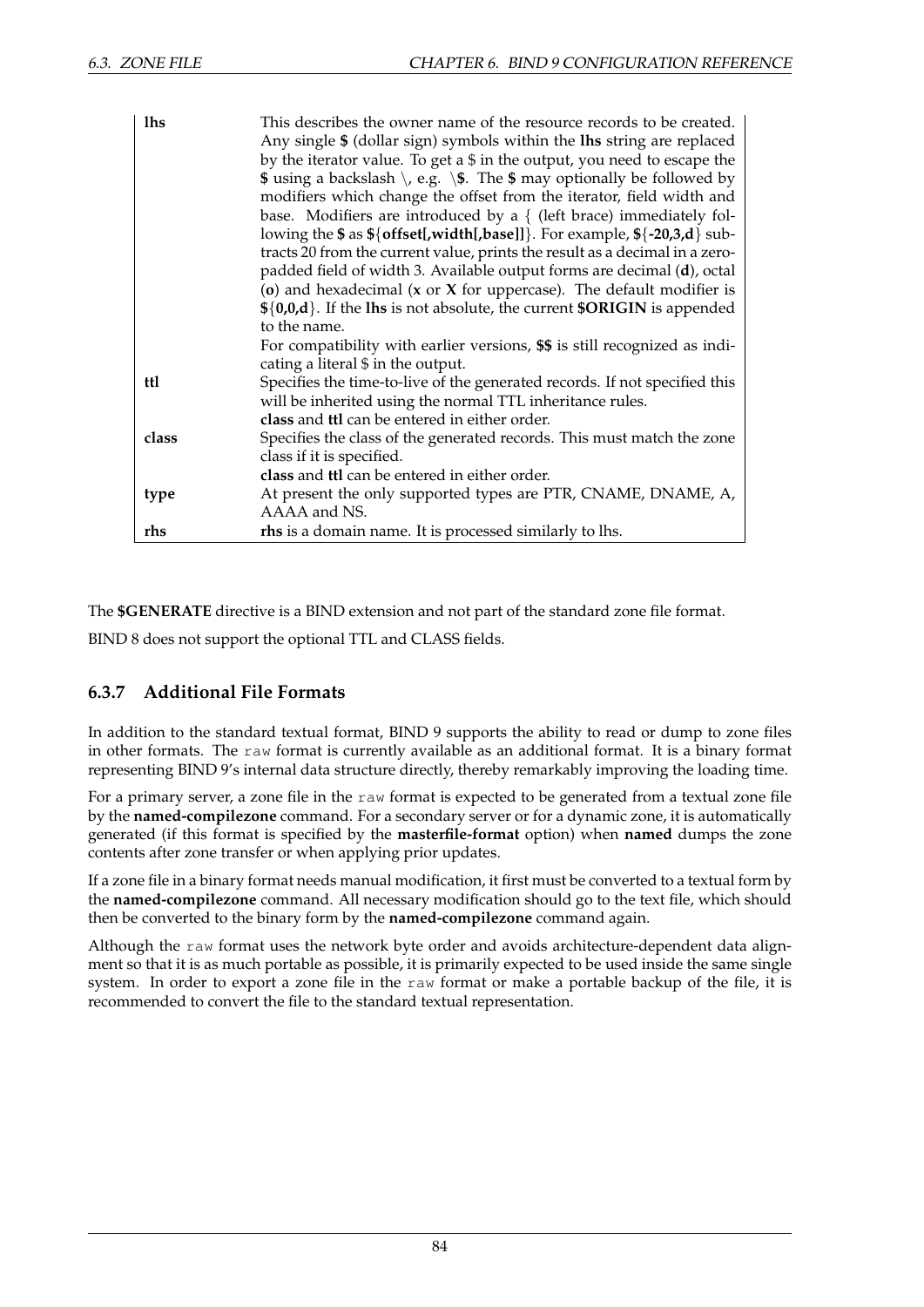# **Chapter 7**

# **BIND 9 Security Considerations**

### **7.1 Access Control Lists**

Access Control Lists (ACLs) are address match lists that you can set up and nickname for future use in **allow-notify**, **allow-query**, **allow-recursion**, **blackhole**, **allow-transfer**, etc.

Using ACLs allows you to have finer control over who can access your name server, without cluttering up your config files with huge lists of IP addresses.

It is a *good idea* to use ACLs, and to control access to your server. Limiting access to your server by outside parties can help prevent spoofing and denial of service (DoS) attacks against your server.

Here is an example of how to properly apply ACLs:

```
// Set up an ACL named "bogusnets" that will block RFC1918 space
// and some reserved space, which is commonly used in spoofing attacks.
acl bogusnets {
        0.0.0.0/8; 1.0.0.0/8; 2.0.0.0/8; 192.0.2.0/24; 224.0.0.0/3;
        10.0.0.0/8; 172.16.0.0/12; 192.168.0.0/16;
};
// Set up an ACL called our-nets. Replace this with the real IP numbers.
acl our-nets { x.x.x.x/24; x.x.x.x/21; };
options {
  ...
  ...
 allow-query { our-nets; };
 allow-recursion { our-nets; };
  ...
 blackhole { bogusnets; };
  ...
};
zone "example.com" {
 type master;
 file "m/example.com";
 allow-query { any; };
};
```
This allows recursive queries of the server from the outside unless recursion has been previously disabled.

For more information on how to use ACLs to protect your server, see the *AUSCERT* advisory at: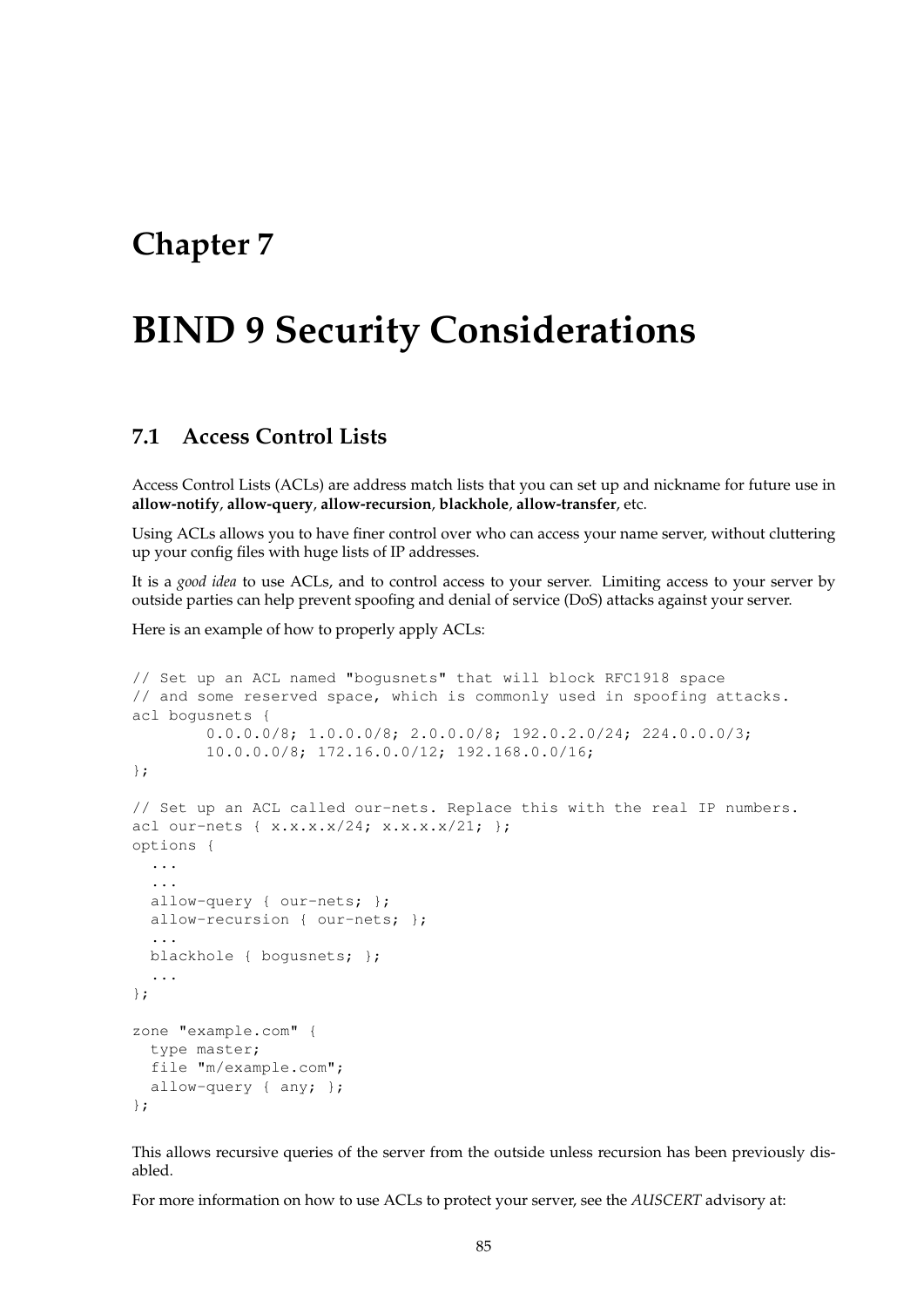<[ftp://ftp.auscert.org.au/pub/auscert/advisory/AL-1999.004.dns](ftp://ftp.auscert.org.au/pub/auscert/advisory/AL-1999.004.dns_dos) dos>

# **7.2 Chroot and Setuid**

On UNIX servers, it is possible to run BIND in a *chrooted* environment (using the **chroot()** function) by specifying the "-t" option for **named**. This can help improve system security by placing BIND in a "sandbox", which will limit the damage done if a server is compromised.

Another useful feature in the UNIX version of BIND is the ability to run the daemon as an unprivileged user ( -u user ). We suggest running as an unprivileged user when using the **chroot** feature.

Here is an example command line to load BIND in a **chroot** sandbox, **/var/named**, and to run **named setuid** to user 202:

**/usr/local/sbin/named -u 202 -t /var/named**

#### **7.2.1 The chroot Environment**

In order for a **chroot** environment to work properly in a particular directory (for example, /var/ named), you will need to set up an environment that includes everything BIND needs to run. From BIND's point of view, /var/named is the root of the filesystem. You will need to adjust the values of options like like **directory** and **pid-file** to account for this.

Unlike with earlier versions of BIND, you typically will *not* need to compile **named** statically nor install shared libraries under the new root. However, depending on your operating system, you may need to set up things like /dev/zero, /dev/random, /dev/log, and /etc/localtime.

#### **7.2.2 Using the setuid Function**

Prior to running the **named** daemon, use the **touch** utility (to change file access and modification times) or the **chown** utility (to set the user id and/or group id) on files to which you want BIND to write.

#### **NOTE**

Note that if the **named** daemon is running as an unprivileged user, it will not be able to bind to new restricted ports if the server is reloaded.

# **7.3 Dynamic Update Security**

Access to the dynamic update facility should be strictly limited. In earlier versions of BIND, the only way to do this was based on the IP address of the host requesting the update, by listing an IP address or network prefix in the **allow-update** zone option. This method is insecure since the source address of the update UDP packet is easily forged. Also note that if the IP addresses allowed by the **allow-update** option include the address of a slave server which performs forwarding of dynamic updates, the master can be trivially attacked by sending the update to the slave, which will forward it to the master with its own source IP address causing the master to approve it without question.

For these reasons, we strongly recommend that updates be cryptographically authenticated by means of transaction signatures (TSIG). That is, the **allow-update** option should list only TSIG key names, not IP addresses or network prefixes. Alternatively, the new **update-policy** option can be used.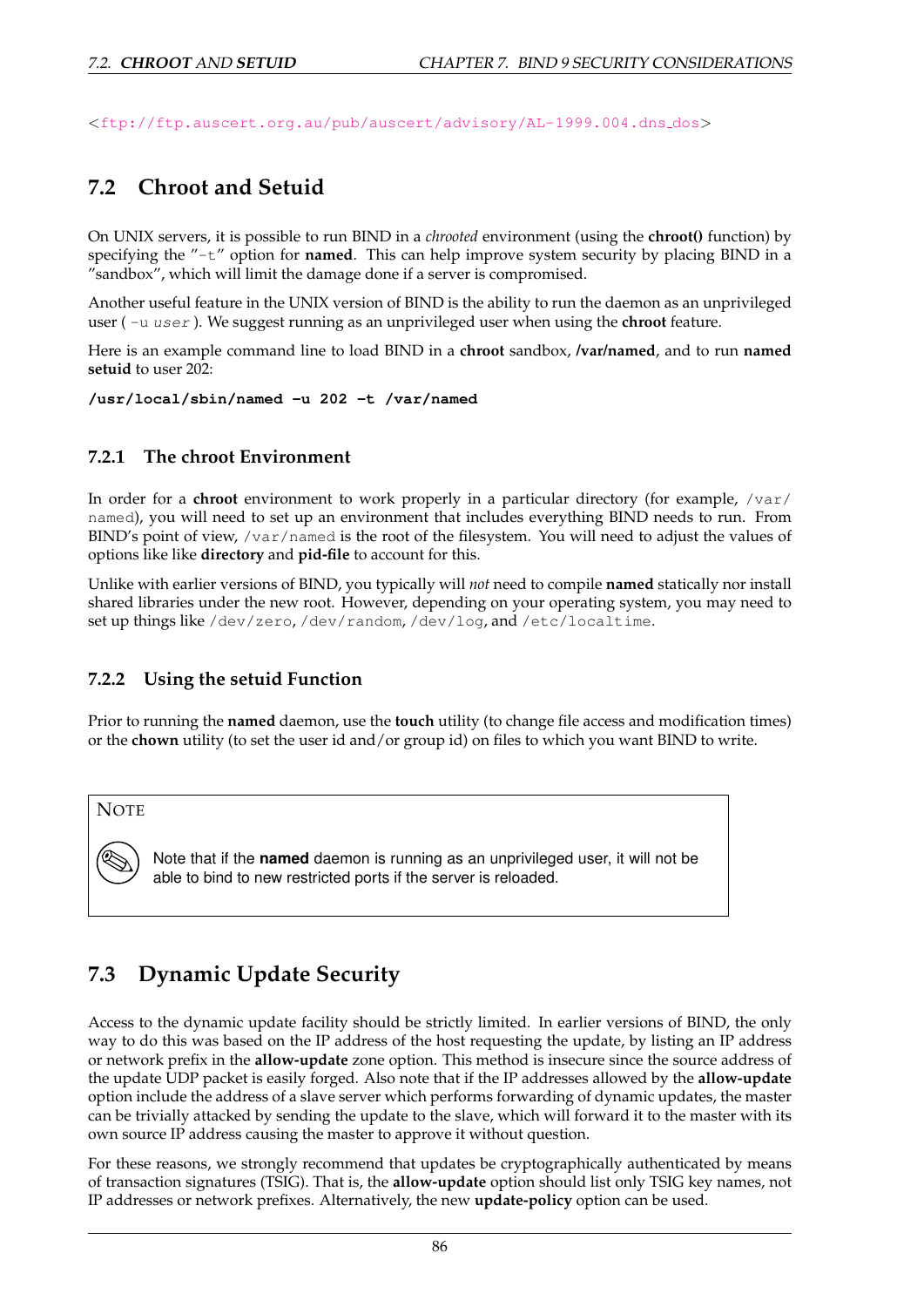Some sites choose to keep all dynamically-updated DNS data in a subdomain and delegate that subdomain to a separate zone. This way, the top-level zone containing critical data such as the IP addresses of public web and mail servers need not allow dynamic update at all.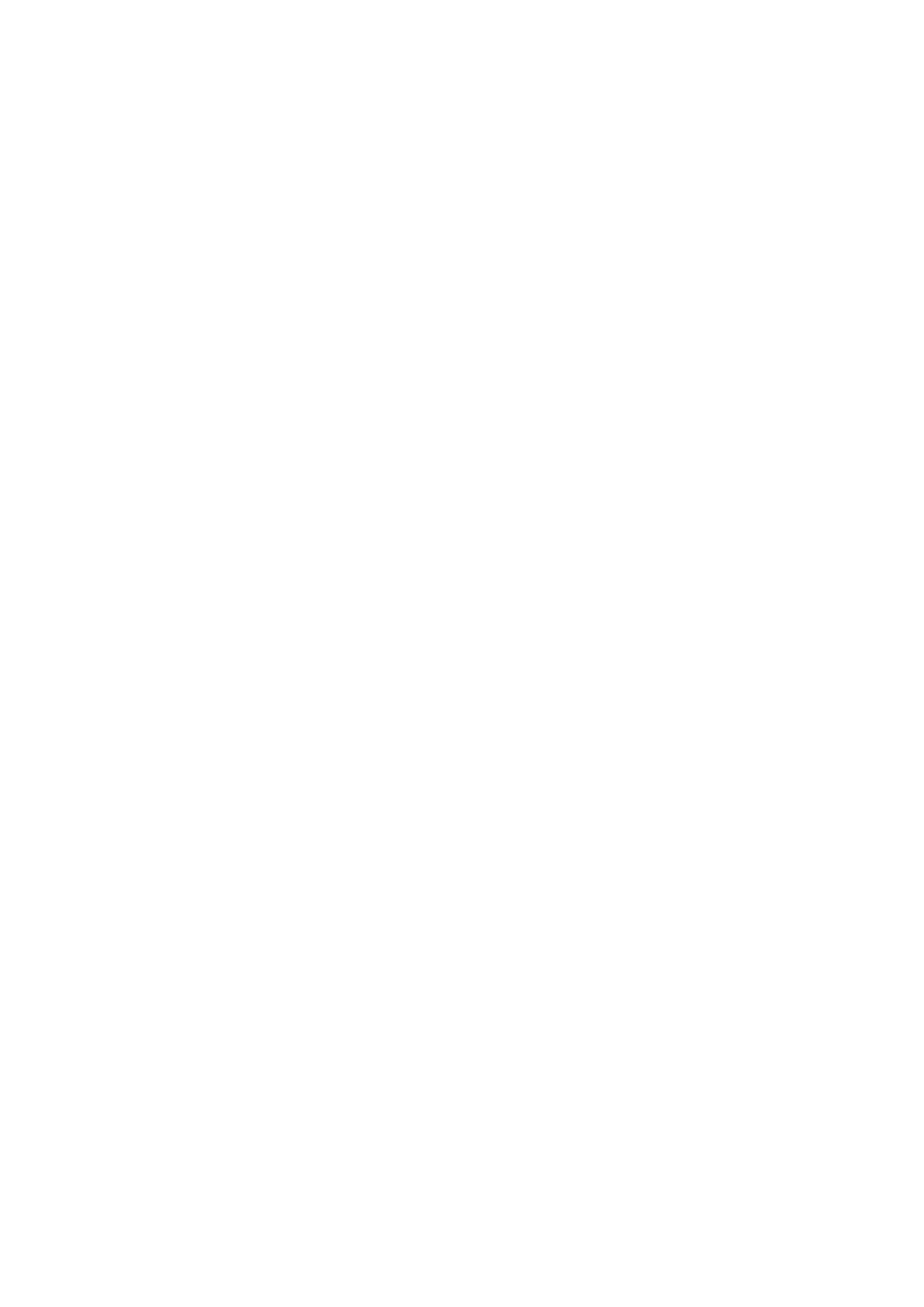# **Chapter 8**

# **Troubleshooting**

# **8.1 Common Problems**

#### **8.1.1 It's not working; how can I figure out what's wrong?**

The best solution to solving installation and configuration issues is to take preventative measures by setting up logging files beforehand. The log files provide a source of hints and information that can be used to figure out what went wrong and how to fix the problem.

# **8.2 Incrementing and Changing the Serial Number**

Zone serial numbers are just numbers — they aren't date related. A lot of people set them to a number that represents a date, usually of the form YYYYMMDDRR. Occasionally they will make a mistake and set them to a "date in the future" then try to correct them by setting them to the "current date". This causes problems because serial numbers are used to indicate that a zone has been updated. If the serial number on the slave server is lower than the serial number on the master, the slave server will attempt to update its copy of the zone.

Setting the serial number to a lower number on the master server than the slave server means that the slave will not perform updates to its copy of the zone.

The solution to this is to add 2147483647 (2ˆ31-1) to the number, reload the zone and make sure all slaves have updated to the new zone serial number, then reset the number to what you want it to be, and reload the zone again.

# **8.3 Where Can I Get Help?**

The Internet Systems Consortium (ISC) offers a wide range of support and service agreements for BIND and DHCP servers. Four levels of premium support are available and each level includes support for all ISC programs, significant discounts on products and training, and a recognized priority on bug fixes and non-funded feature requests. In addition, ISC offers a standard support agreement package which includes services ranging from bug fix announcements to remote support. It also includes training in BIND and DHCP.

To discuss arrangements for support, contact info@isc.org <<mailto:info@isc.org>> or visit the ISC web page at <<http://www.isc.org/services/support/>> to read more.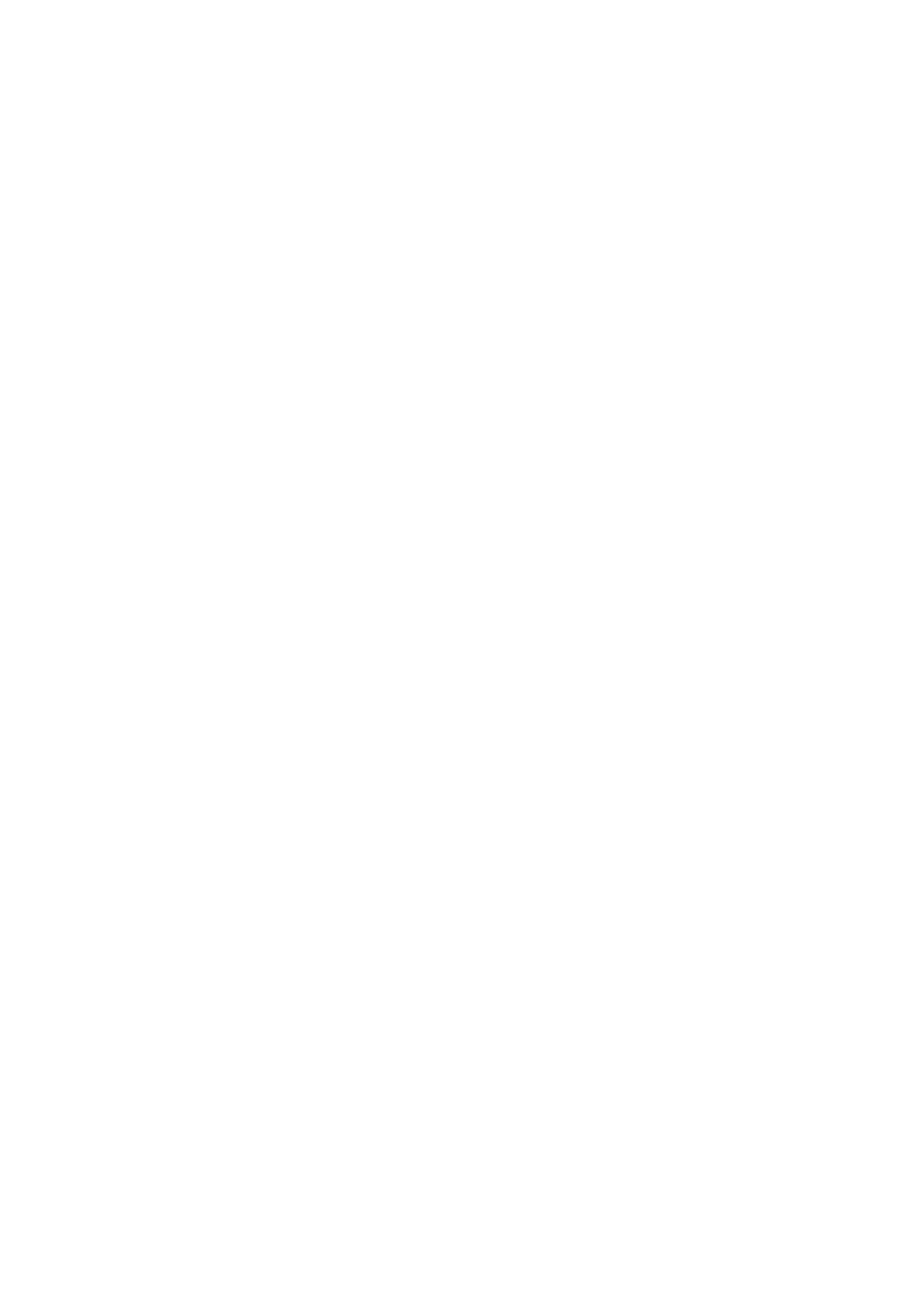# **Appendix A**

# **Appendices**

# **A.1 Acknowledgments**

#### **A.1.1 A Brief History of the DNS and BIND**

Although the "official" beginning of the Domain Name System occurred in 1984 with the publication of RFC 920, the core of the new system was described in 1983 in RFCs 882 and 883. From 1984 to 1987, the ARPAnet (the precursor to today's Internet) became a testbed of experimentation for developing the new naming/addressing scheme in a rapidly expanding, operational network environment. New RFCs were written and published in 1987 that modified the original documents to incorporate improvements based on the working model. RFC 1034, "Domain Names-Concepts and Facilities", and RFC 1035, "Domain Names-Implementation and Specification" were published and became the standards upon which all DNS implementations are built.

The first working domain name server, called "Jeeves", was written in 1983-84 by Paul Mockapetris for operation on DEC Tops-20 machines located at the University of Southern California's Information Sciences Institute (USC-ISI) and SRI International's Network Information Center (SRI-NIC). A DNS server for Unix machines, the Berkeley Internet Name Domain (BIND) package, was written soon after by a group of graduate students at the University of California at Berkeley under a grant from the US Defense Advanced Research Projects Administration (DARPA).

Versions of BIND through 4.8.3 were maintained by the Computer Systems Research Group (CSRG) at UC Berkeley. Douglas Terry, Mark Painter, David Riggle and Songnian Zhou made up the initial BIND project team. After that, additional work on the software package was done by Ralph Campbell. Kevin Dunlap, a Digital Equipment Corporation employee on loan to the CSRG, worked on BIND for 2 years, from 1985 to 1987. Many other people also contributed to BIND development during that time: Doug Kingston, Craig Partridge, Smoot Carl-Mitchell, Mike Muuss, Jim Bloom and Mike Schwartz. BIND maintenance was subsequently handled by Mike Karels and Øivind Kure.

BIND versions 4.9 and 4.9.1 were released by Digital Equipment Corporation (now Compaq Computer Corporation). Paul Vixie, then a DEC employee, became BIND's primary caretaker. He was assisted by Phil Almquist, Robert Elz, Alan Barrett, Paul Albitz, Bryan Beecher, Andrew Partan, Andy Cherenson, Tom Limoncelli, Berthold Paffrath, Fuat Baran, Anant Kumar, Art Harkin, Win Treese, Don Lewis, Christophe Wolfhugel, and others.

In 1994, BIND version 4.9.2 was sponsored by Vixie Enterprises. Paul Vixie became BIND's principal architect/programmer.

BIND versions from 4.9.3 onward have been developed and maintained by the Internet Systems Consortium and its predecessor, the Internet Software Consortium, with support being provided by ISC's sponsors.

As co-architects/programmers, Bob Halley and Paul Vixie released the first production-ready version of BIND version 8 in May 1997.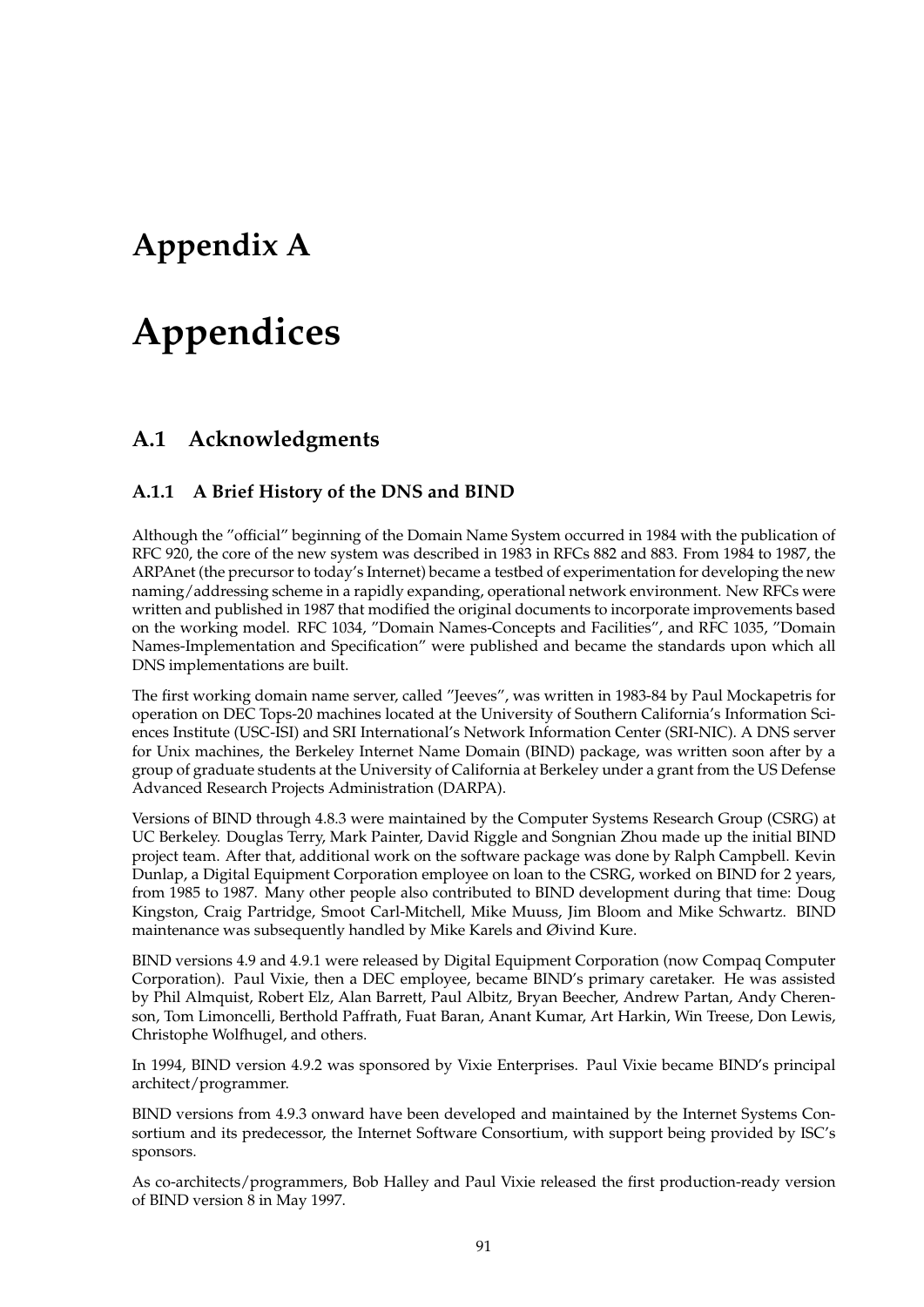BIND version 9 was released in September 2000 and is a major rewrite of nearly all aspects of the underlying BIND architecture.

BIND versions 4 and 8 are officially deprecated. No additional development is done on BIND version 4 or BIND version 8.

BIND development work is made possible today by the sponsorship of several corporations, and by the tireless work efforts of numerous individuals.

# **A.2 General DNS Reference Information**

#### **A.2.1 IPv6 addresses (AAAA)**

IPv6 addresses are 128-bit identifiers for interfaces and sets of interfaces which were introduced in the DNS to facilitate scalable Internet routing. There are three types of addresses: *Unicast*, an identifier for a single interface; *Anycast*, an identifier for a set of interfaces; and *Multicast*, an identifier for a set of interfaces. Here we describe the global Unicast address scheme. For more information, see RFC 3587, "Global Unicast Address Format."

IPv6 unicast addresses consist of a *global routing prefix*, a *subnet identifier*, and an *interface identifier*.

The global routing prefix is provided by the upstream provider or ISP, and (roughly) corresponds to the IPv4 *network* section of the address range. The subnet identifier is for local subnetting, much the same as subnetting an IPv4 /16 network into /24 subnets. The interface identifier is the address of an individual interface on a given network; in IPv6, addresses belong to interfaces rather than to machines.

The subnetting capability of IPv6 is much more flexible than that of IPv4: subnetting can be carried out on bit boundaries, in much the same way as Classless InterDomain Routing (CIDR), and the DNS PTR representation ("nibble" format) makes setting up reverse zones easier.

The Interface Identifier must be unique on the local link, and is usually generated automatically by the IPv6 implementation, although it is usually possible to override the default setting if necessary. A typical IPv6 address might look like: **2001:db8:201:9:a00:20ff:fe81:2b32**

IPv6 address specifications often contain long strings of zeros, so the architects have included a shorthand for specifying them. The double colon ('::') indicates the longest possible string of zeros that can fit, and can be used only once in an address.

# **A.3 Bibliography (and Suggested Reading)**

#### **A.3.1 Request for Comments (RFCs)**

Specification documents for the Internet protocol suite, including the DNS, are published as part of the Request for Comments (RFCs) series of technical notes. The standards themselves are defined by the Internet Engineering Task Force (IETF) and the Internet Engineering Steering Group (IESG). RFCs can be obtained online via FTP at:

ftp://www.isi.edu/in-notes/RFCxxxx.txt <<ftp://www.isi.edu/in-notes/>>

(where xxxx is the number of the RFC). RFCs are also available via the Web at:

<<http://www.ietf.org/rfc/>>.

# **References**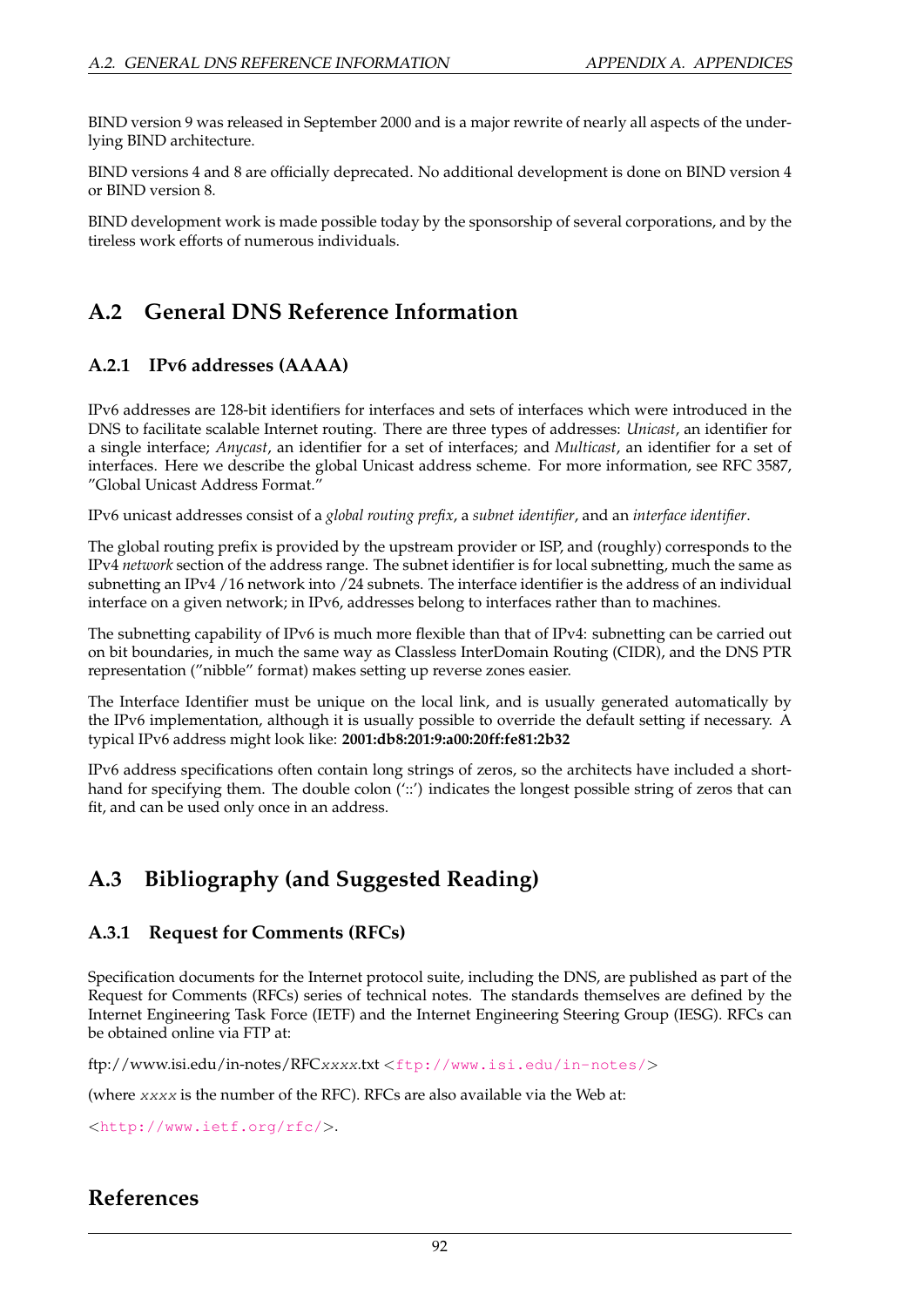### **Standards**

| [RFC1034] | Domain Names — Concepts and Facilities, P.V. Mockapetris, November 1987.           |
|-----------|------------------------------------------------------------------------------------|
| [RFC1035] | Domain Names — Implementation and Specification, P. V. Mockapetris, November 1987. |
| [RFC974]  | Mail Routing and the Domain System, C. Partridge, January 1986.                    |

# **Proposed Standards**

| [RFC1995] | Incremental Zone Transfer in DNS, M. Ohta, August 1996.                                                                                                                              |
|-----------|--------------------------------------------------------------------------------------------------------------------------------------------------------------------------------------|
| [RFC1996] | A Mechanism for Prompt Notification of Zone Changes, P. Vixie, August 1996.                                                                                                          |
| [RFC2136] | Dynamic Updates in the Domain Name System, P. Vixie, S. Thomson, Y. Rekhter, and J.<br>Bound, April 1997.                                                                            |
| [RFC2181] | Clarifications to the DNS Specification, R., R. Bush Elz, July 1997.                                                                                                                 |
| [RFC2308] | Negative Caching of DNS Queries, M. Andrews, March 1998.                                                                                                                             |
| [RFC2671] | Extension Mechanisms for DNS (EDNS0), P. Vixie, August 1997.                                                                                                                         |
| [RFC2672] | Non-Terminal DNS Name Redirection, M. Crawford, August 1999.                                                                                                                         |
| [RFC2845] | Secret Key Transaction Authentication for DNS (TSIG), P. Vixie, O. Gudmundsson, D. East-<br>lake, 3rd, and B. Wellington, May 2000.                                                  |
| [RFC2930] | Secret Key Establishment for DNS (TKEY RR), D. Eastlake, 3rd, September 2000.                                                                                                        |
| [RFC2931] | DNS Request and Transaction Signatures (SIG(0)s), D. Eastlake, 3rd, September 2000.                                                                                                  |
| [RFC3007] | Secure Domain Name System (DNS) Dynamic Update, B. Wellington, November 2000.                                                                                                        |
| [RFC3645] | Generic Security Service Algorithm for Secret Key Transaction Authentication for DNS (GSS-<br>TSIG), S. Kwan, P. Garg, J. Gilroy, L. Esibov, J. Westhead, and R. Hall, October 2003. |

# **DNS Security Proposed Standards**

| [RFC3225] | Indicating Resolver Support of DNSSEC, D. Conrad, December 2001.                                                                 |
|-----------|----------------------------------------------------------------------------------------------------------------------------------|
| [RFC3833] | Threat Analysis of the Domain Name System (DNS), D. Atkins and R. Austein, August<br>2004.                                       |
| [RFC4033] | DNS Security Introduction and Requirements, R. Arends, R. Austein, M. Larson, D. Massey,<br>and S. Rose, March 2005.             |
| [RFC4034] | Resource Records for the DNS Security Extensions, R. Arends, R. Austein, M. Larson, D.<br>Massey, and S. Rose, March 2005.       |
| [RFC4035] | Protocol Modifications for the DNS Security Extensions, R. Arends, R. Austein, M. Larson,<br>D. Massey, and S. Rose, March 2005. |

# **Other Important RFCs About DNS Implementation**

| [RFC1535] | A Security Problem and Proposed Correction With Widely Deployed DNS Software., E.<br>Gavron, October 1993.                       |
|-----------|----------------------------------------------------------------------------------------------------------------------------------|
| [RFC1536] | Common DNS Implementation Errors and Suggested Fixes, A. Kumar, J. Postel, C. Neuman,<br>P. Danzig, and S. Miller, October 1993. |
| [RFC1982] | Serial Number Arithmetic, R. Elz and R. Bush, August 1996.                                                                       |
| [RFC4074] | Common Misbehaviour Against DNS Queries for IPv6 Addresses, Y. Morishita and T. Jinmei,<br>May 2005.                             |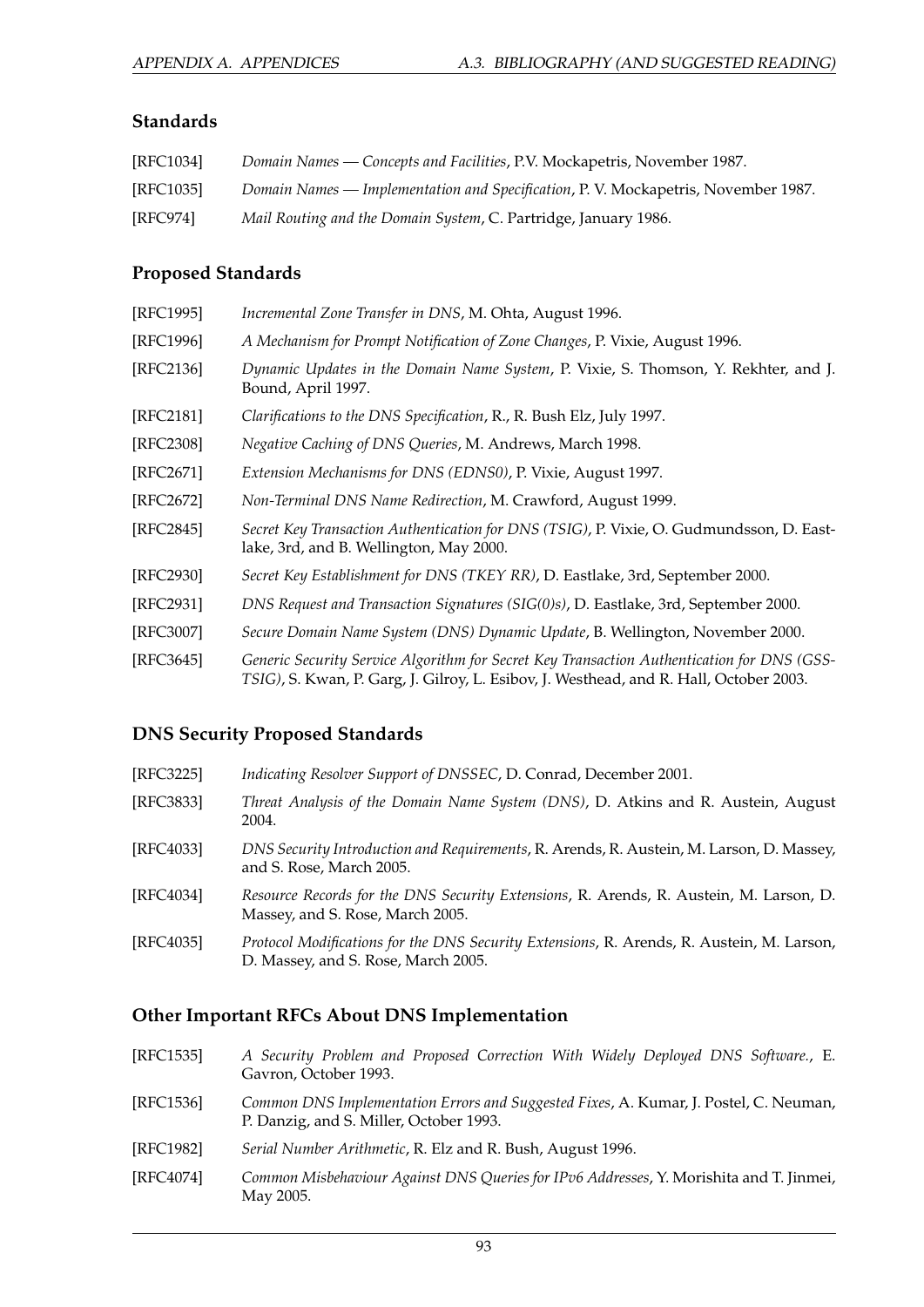# **Resource Record Types**

| [RFC1183]     | New DNS RR Definitions, C.F. Everhart, L. A. Mamakos, R. Ullmann, and P. Mockapetris,<br>October 1990.                            |
|---------------|-----------------------------------------------------------------------------------------------------------------------------------|
| [RFC1706]     | DNS NSAP Resource Records, B. Manning and R. Colella, October 1994.                                                               |
| [RFC1876]     | A Means for Expressing Location Information in the Domain Name System, C. Davis, P. Vixie,<br>T., and I. Dickinson, January 1996. |
| [RFC2052]     | A DNS RR for Specifying the Location of Services., A. Gulbrandsen and P. Vixie, October<br>1996.                                  |
| [ $RFC2163$ ] | Using the Internet DNS to Distribute MIXER Conformant Global Address Mapping, A. Al-<br>locchio, January 1998.                    |
| [RFC2168]     | Resolution of Uniform Resource Identifiers using the Domain Name System, R. Daniel and M.<br>Mealling, June 1997.                 |
| [RFC2230]     | Key Exchange Delegation Record for the DNS, R. Atkinson, October 1997.                                                            |
| [RFC2536]     | DSA KEYs and SIGs in the Domain Name System (DNS), D. Eastlake, 3rd, March 1999.                                                  |
| [RFC2537]     | RSA/MD5 KEYs and SIGs in the Domain Name System (DNS), D. Eastlake, 3rd, March<br>1999.                                           |
| [RFC2538]     | Storing Certificates in the Domain Name System (DNS), D. Eastlake, 3rd and O. Gudmunds-<br>son, March 1999.                       |
| [RFC2539]     | Storage of Diffie-Hellman Keys in the Domain Name System (DNS), D. Eastlake, 3rd, March<br>1999.                                  |
| [RFC2540]     | Detached Domain Name System (DNS) Information, D. Eastlake, 3rd, March 1999.                                                      |
| [RFC2782]     | A DNS RR for specifying the location of services (DNS SRV), A. GulbrandsenP. VixieL. Esi-<br>bov, February 2000.                  |
| [RFC2915]     | The Naming Authority Pointer (NAPTR) DNS Resource Record, M. MeallingR. Daniel,<br>September 2000.                                |
| [RFC3110]     | RSA/SHA-1 SIGs and RSA KEYs in the Domain Name System (DNS), D. Eastlake, 3rd, May<br>2001.                                       |
| [RFC3123]     | A DNS RR Type for Lists of Address Prefixes (APL RR), P. Koch, June 2001.                                                         |
| [RFC3596]     | DNS Extensions to support IP version 6, S. Thomson, C. Huitema, V. Ksinant, and M.<br>Souissi, October 2003.                      |
| [RFC3597]     | Handling of Unknown DNS Resource Record (RR) Types, A. Gustafsson, September 2003.                                                |
|               |                                                                                                                                   |

# **DNS and the Internet**

| [RFC1101] | DNS Encoding of Network Names and Other Types, P. V. Mockapetris, April 1989.                                           |
|-----------|-------------------------------------------------------------------------------------------------------------------------|
| [RFC1123] | Requirements for Internet Hosts - Application and Support, Braden, October 1989.                                        |
| [RFC1591] | Domain Name System Structure and Delegation, J. Postel, March 1994.                                                     |
| [RFC2317] | Classless IN-ADDR.ARPA Delegation, H. Eidnes, G. de Groot, and P. Vixie, March 1998.                                    |
| [RFC2826] | IAB Technical Comment on the Unique DNS Root, Internet Architecture Board, May 2000.                                    |
| [RFC2929] | Domain Name System (DNS) IANA Considerations, D. Eastlake, 3rd, E. Brunner-Williams,<br>and B. Manning, September 2000. |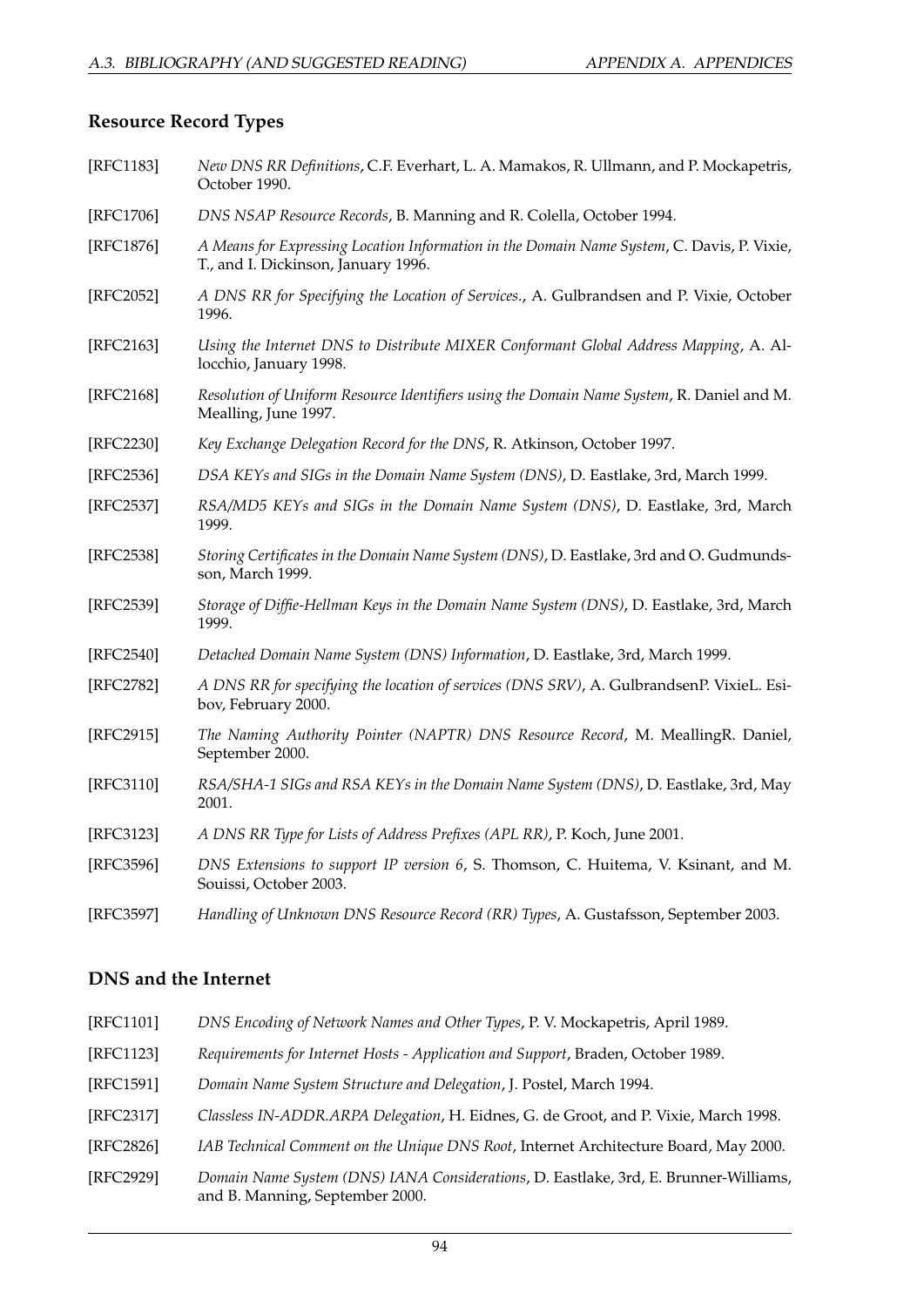### **DNS Operations**

| [RFC1033] | Domain administrators operations guide., M. Lottor, November 1987.                  |
|-----------|-------------------------------------------------------------------------------------|
| [RFC1537] | Common DNS Data File Configuration Errors, P. Beertema, October 1993.               |
| [RFC1912] | Common DNS Operational and Configuration Errors, D. Barr, February 1996.            |
| [RFC2010] | Operational Criteria for Root Name Servers., B. Manning and P. Vixie, October 1996. |
| [RFC2219] | Use of DNS Aliases for Network Services., M. Hamilton and R. Wright, October 1997.  |

## **Internationalized Domain Names**

| [RFC2825] | A Tangled Web: Issues of I18N, Domain Names, and the Other Internet protocols, IAB and R.<br>Daigle, May 2000.                      |
|-----------|-------------------------------------------------------------------------------------------------------------------------------------|
| [RFC3490] | Internationalizing Domain Names in Applications (IDNA), P. Faltstrom, P. Hoffman, and A.<br>Costello, March 2003.                   |
| [RFC3491] | Nameprep: A Stringprep Profile for Internationalized Domain Names, P. Hoffman and M.<br>Blanchet, March 2003.                       |
| [RFC3492] | Punycode: A Bootstring encoding of Unicode for Internationalized Domain Names in Applica-<br>tions (IDNA), A. Costello, March 2003. |

# **Other DNS-related RFCs**

- [RFC1464] *Using the Domain Name System To Store Arbitrary String Attributes*, R. Rosenbaum, May 1993.
- [RFC1713] *Tools for DNS Debugging*, A. Romao, November 1994.
- [RFC1794] *DNS Support for Load Balancing*, T. Brisco, April 1995.
- [RFC2240] *A Legal Basis for Domain Name Allocation*, O. Vaughan, November 1997.
- [RFC2345] *Domain Names and Company Name Retrieval*, J. Klensin, T. Wolf, and G. Oglesby, May 1998.
- [RFC2352] *A Convention For Using Legal Names as Domain Names*, O. Vaughan, May 1998.
- [RFC3071] *Reflections on the DNS, RFC 1591, and Categories of Domains*, J. Klensin, February 2001.
- [RFC3258] *Distributing Authoritative Name Servers via Shared Unicast Addresses*, T. Hardie, April 2002.
- [RFC3901] *DNS IPv6 Transport Operational Guidelines*, A. Durand and J. Ihren, September 2004.

#### **Obsolete and Unimplemented Experimental RFC**

- [RFC1712] *DNS Encoding of Geographical Location*, C. Farrell, M. Schulze, S. Pleitner, and D. Baldoni, November 1994.
- [RFC2673] *Binary Labels in the Domain Name System*, M. Crawford, August 1999.
- [RFC2874] *DNS Extensions to Support IPv6 Address Aggregation and Renumbering*, M. Crawford and C. Huitema, July 2000.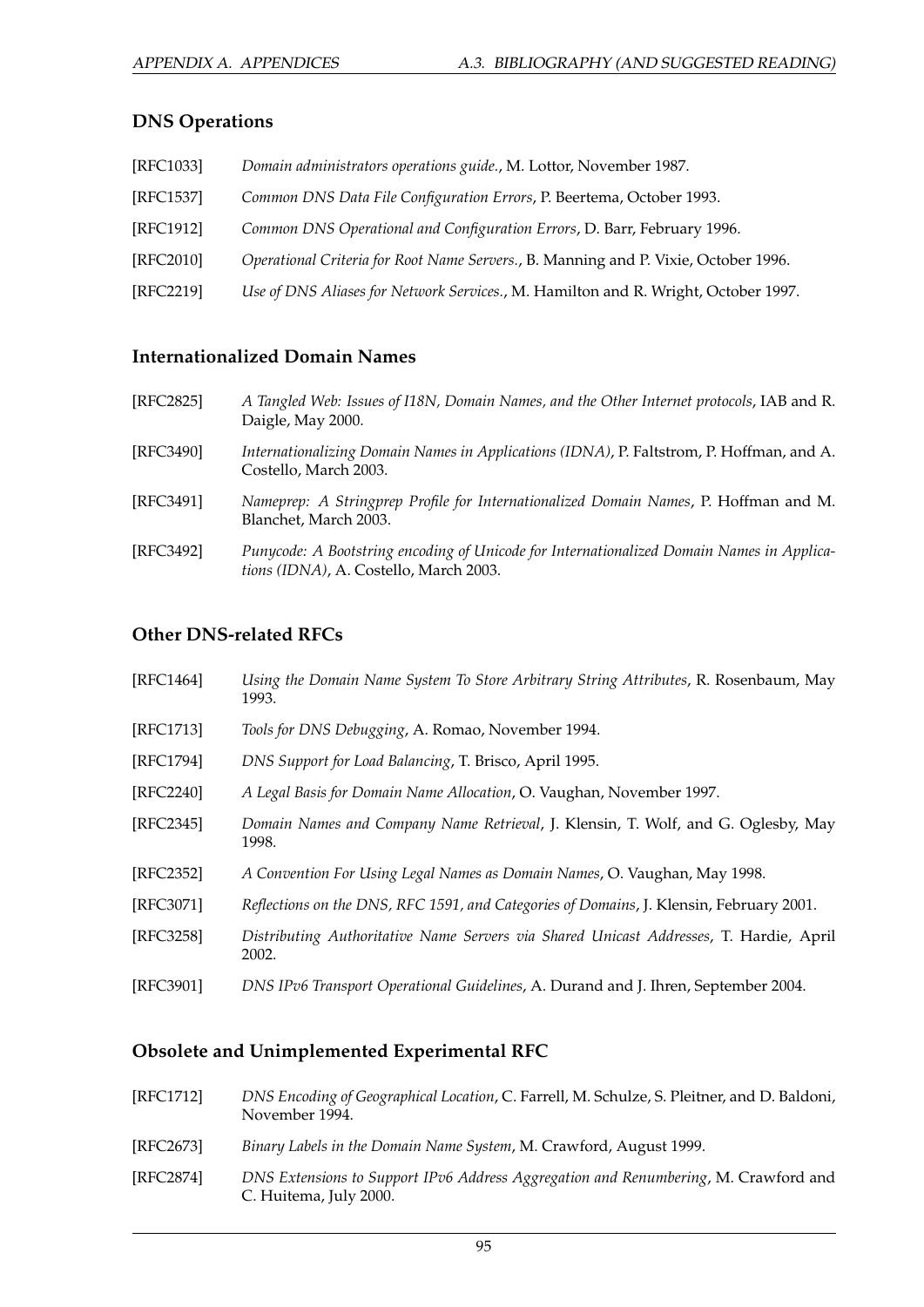#### **Obsoleted DNS Security RFCs**

| [RFC2065] | Domain Name System Security Extensions, D. Eastlake, 3rd and C. Kaufman, January<br>1997.                                                 |
|-----------|-------------------------------------------------------------------------------------------------------------------------------------------|
| [RFC2137] | Secure Domain Name System Dynamic Update, D. Eastlake, 3rd, April 1997.                                                                   |
| [RFC2535] | Domain Name System Security Extensions, D. Eastlake, 3rd, March 1999.                                                                     |
| [RFC3008] | Domain Name System Security (DNSSEC) Signing Authority, B. Wellington, November<br>2000.                                                  |
| [RFC3090] | DNS Security Extension Clarification on Zone Status, E. Lewis, March 2001.                                                                |
| [RFC3445] | Limiting the Scope of the KEY Resource Record (RR), D. Massey and S. Rose, December<br>2002.                                              |
| [RFC3655] | Redefinition of DNS Authenticated Data (AD) bit, B. Wellington and O. Gudmundsson,<br>November 2003.                                      |
| [RFC3658] | Delegation Signer (DS) Resource Record (RR), O. Gudmundsson, December 2003.                                                               |
| [RFC3755] | Legacy Resolver Compatibility for Delegation Signer (DS), S. Weiler, May 2004.                                                            |
| [RFC3757] | Domain Name System KEY (DNSKEY) Resource Record (RR) Secure Entry Point (SEP) Flag,<br>O. Kolkman, J. Schlyter, and E. Lewis, April 2004. |
| [RFC3845] | DNS Security (DNSSEC) NextSECure (NSEC) RDATA Format, J. Schlyter, August 2004.                                                           |

# **A.3.2 Internet Drafts**

Internet Drafts (IDs) are rough-draft working documents of the Internet Engineering Task Force. They are, in essence, RFCs in the preliminary stages of development. Implementors are cautioned not to regard IDs as archival, and they should not be quoted or cited in any formal documents unless accompanied by the disclaimer that they are "works in progress." IDs have a lifespan of six months after which they are deleted unless updated by their authors.

# **A.3.3 Other Documents About BIND**

# **References**

[1] *DNS and BIND*, Paul Albitz and Cricket Liu, Copyright © 1998 Sebastopol, CA: O'Reilly and Associates.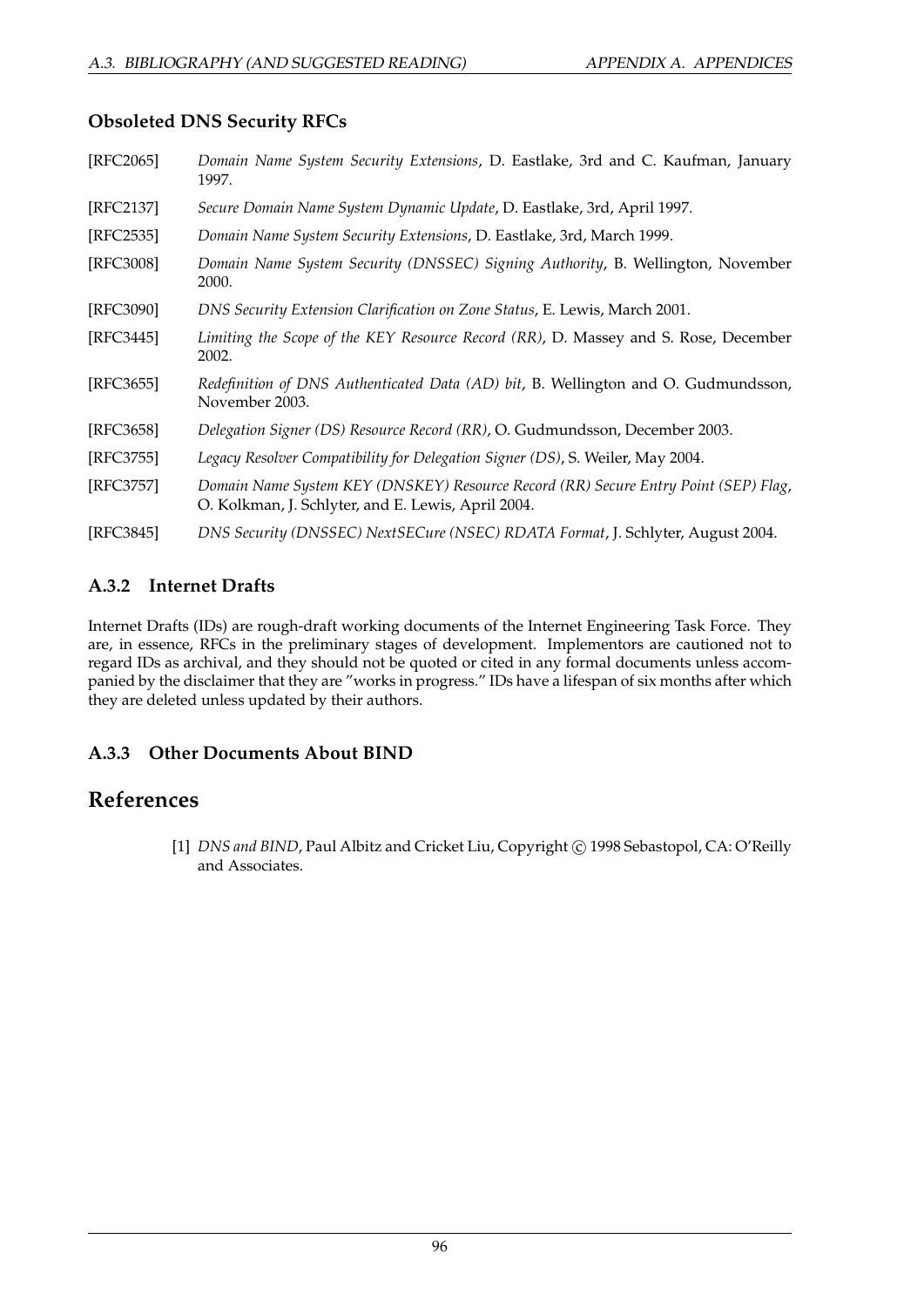# **Appendix B**

# **Manual pages**

## **B.1 dig**

#### **Name**

dig — DNS lookup utility

#### **Synopsis**

```
dig [@server] [-b address] [-c class] [-f filename] [-k filename] [-m] [-p
    port#] [-q name] [-t type] [-x addr] [-y] [hmac: ]name:key] [-4] [-6][name] [type] [class] [queryopt...]
dig [-h]
dig [global-queryopt...] [query...]
```
#### **DESCRIPTION**

**dig** (domain information groper) is a flexible tool for interrogating DNS name servers. It performs DNS lookups and displays the answers that are returned from the name server(s) that were queried. Most DNS administrators use **dig** to troubleshoot DNS problems because of its flexibility, ease of use and clarity of output. Other lookup tools tend to have less functionality than **dig**.

Although **dig** is normally used with command-line arguments, it also has a batch mode of operation for reading lookup requests from a file. A brief summary of its command-line arguments and options is printed when the -h option is given. Unlike earlier versions, the BIND 9 implementation of **dig** allows multiple lookups to be issued from the command line.

Unless it is told to query a specific name server, **dig** will try each of the servers listed in /etc/resolv. conf.

When no command line arguments or options are given, **dig** will perform an NS query for "." (the root).

It is possible to set per-user defaults for **dig** via  $\frac{1}{2}$  {HOME}/.digrc. This file is read and any options in it are applied before the command line arguments.

The IN and CH class names overlap with the IN and CH top level domains names. Either use the -t and  $-c$  options to specify the type and class, use the  $-q$  the specify the domain name, or use "IN." and "CH." when looking up these top level domains.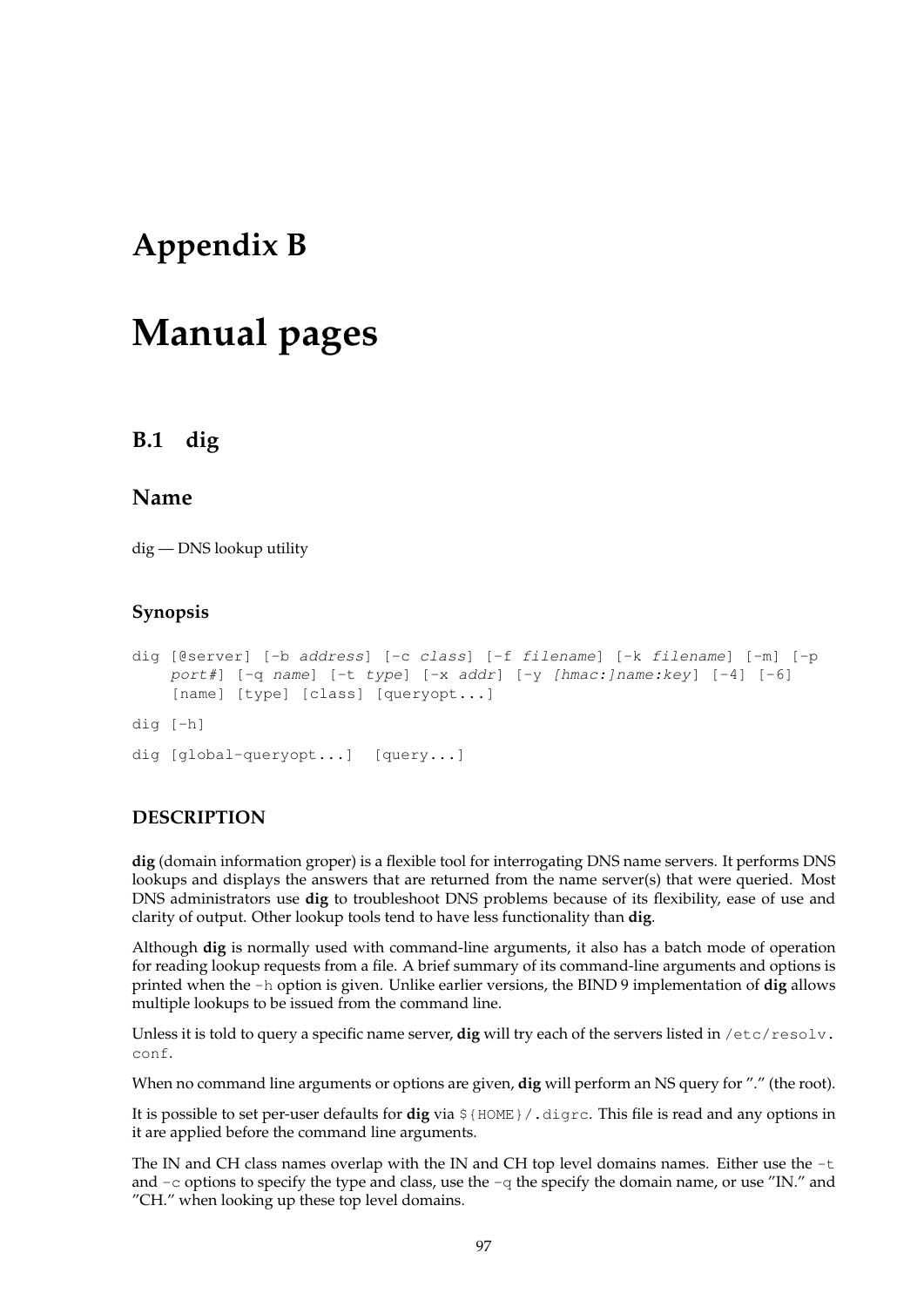#### **SIMPLE USAGE**

A typical invocation of **dig** looks like:

dig @server name type

where:

**server** is the name or IP address of the name server to query. This can be an IPv4 address in dotteddecimal notation or an IPv6 address in colon-delimited notation. When the supplied server argument is a hostname, **dig** resolves that name before querying that name server. If no server argument is provided, **dig** consults /etc/resolv.conf and queries the name servers listed there. The reply from the name server that responds is displayed.

**name** is the name of the resource record that is to be looked up.

**type** indicates what type of query is required — ANY, A, MX, SIG, etc. type can be any valid query type. If no type argument is supplied, **dig** will perform a lookup for an A record.

## **OPTIONS**

The  $-b$  option sets the source IP address of the query to *address*. This must be a valid address on one of the host's network interfaces or "0.0.0.0" or "::". An optional port may be specified by appending "#<port>"

The default query class (IN for internet) is overridden by the  $-c$  option.  $\text{class}$  is any valid class, such as HS for Hesiod records or CH for Chaosnet records.

The -f option makes **dig** operate in batch mode by reading a list of lookup requests to process from the file  $f$ ilename. The file contains a number of queries, one per line. Each entry in the file should be organized in the same way they would be presented as queries to **dig** using the command-line interface.

The -m option enables memory usage debugging.

If a non-standard port number is to be queried, the  $-p$  option is used.  $port#$  is the port number that **dig** will send its queries instead of the standard DNS port number 53. This option would be used to test a name server that has been configured to listen for queries on a non-standard port number.

The -4 option forces **dig** to only use IPv4 query transport. The -6 option forces **dig** to only use IPv6 query transport.

The  $-t$  option sets the query type to  $type$ . It can be any valid query type which is supported in BIND 9. The default query type is "A", unless the  $-x$  option is supplied to indicate a reverse lookup. A zone transfer can be requested by specifying a type of AXFR. When an incremental zone transfer (IXFR) is required,  $type$  is set to  $ixfr=N$ . The incremental zone transfer will contain the changes made to the zone since the serial number in the zone's SOA record was N.

The  $-q$  option sets the query name to *name*. This useful do distinguish the *name* from other arguments.

Reverse lookups — mapping addresses to names — are simplified by the  $-x$  option.  $\alpha$ ddr is an IPv4 address in dotted-decimal notation, or a colon-delimited IPv6 address. When this option is used, there is no need to provide the name, class and type arguments. **dig** automatically performs a lookup for a name like 11.12.13.10.in-addr.arpa and sets the query type and class to PTR and IN respectively. By default, IPv6 addresses are looked up using nibble format under the IP6.ARPA domain. To use the older RFC1886 method using the IP6.INT domain specify the -i option. Bit string labels (RFC2874) are now experimental and are not attempted.

To sign the DNS queries sent by **dig** and their responses using transaction signatures (TSIG), specify a TSIG key file using the  $-k$  option. You can also specify the TSIG key itself on the command line using the -y option; hmac is the type of the TSIG, default HMAC-MD5, name is the name of the TSIG key and  $key$  is the actual key. The key is a base-64 encoded string, typically generated by dnssec-keygen(8).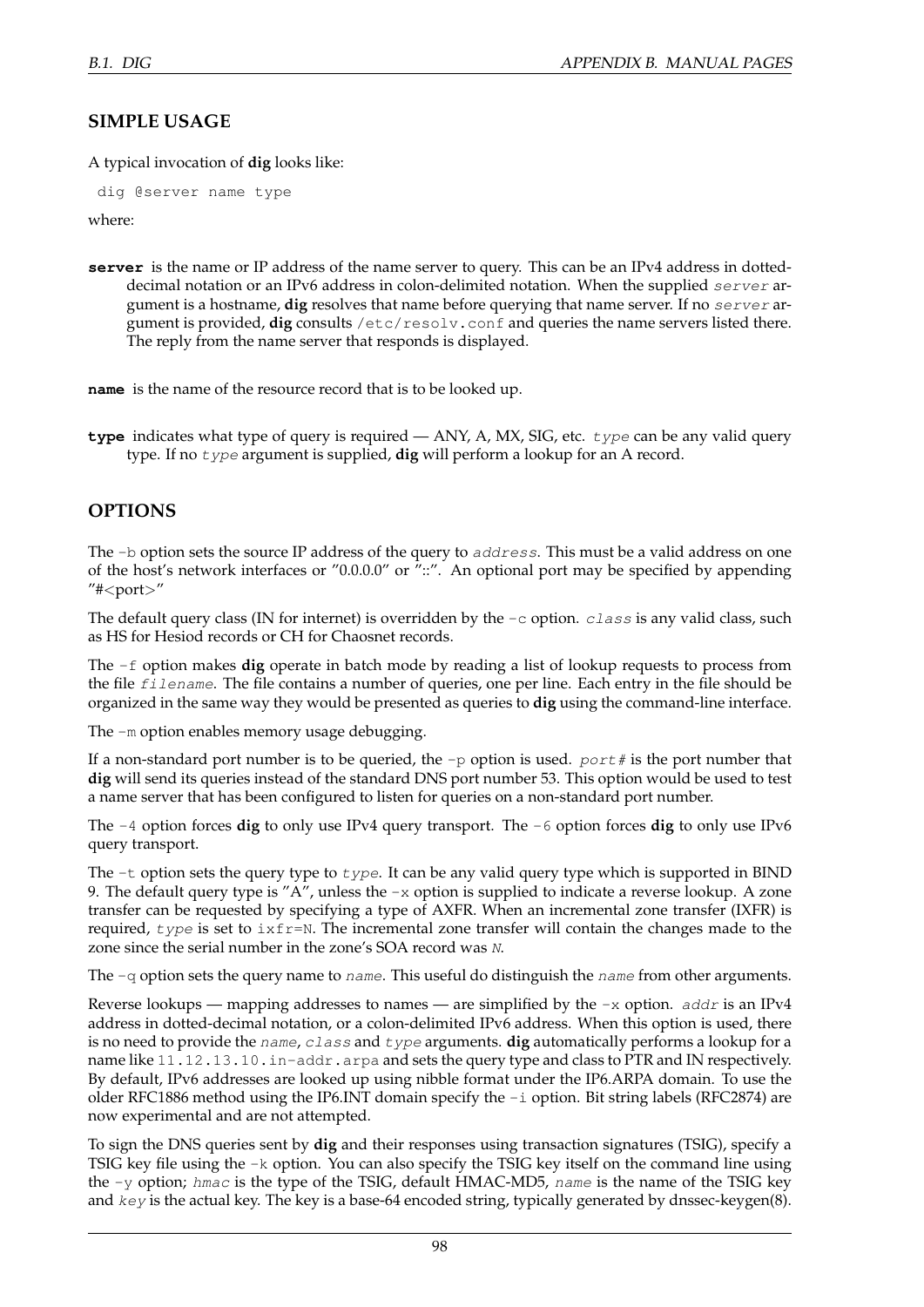Caution should be taken when using the  $-y$  option on multi-user systems as the key can be visible in the output from ps(1) or in the shell's history file. When using TSIG authentication with **dig**, the name server that is queried needs to know the key and algorithm that is being used. In BIND, this is done by providing appropriate **key** and **server** statements in named.conf.

### **QUERY OPTIONS**

**dig** provides a number of query options which affect the way in which lookups are made and the results displayed. Some of these set or reset flag bits in the query header, some determine which sections of the answer get printed, and others determine the timeout and retry strategies.

Each query option is identified by a keyword preceded by a plus sign (+). Some keywords set or reset an option. These may be preceded by the string no to negate the meaning of that keyword. Other keywords assign values to options like the timeout interval. They have the form +keyword=value. The query options are:

- **+[no]tcp** Use [do not use] TCP when querying name servers. The default behavior is to use UDP unless an AXFR or IXFR query is requested, in which case a TCP connection is used.
- **+[no]vc** Use [do not use] TCP when querying name servers. This alternate syntax to  $+$ [no]tcp is provided for backwards compatibility. The "vc" stands for "virtual circuit".
- **+[no]ignore** Ignore truncation in UDP responses instead of retrying with TCP. By default, TCP retries are performed.
- **+domain=somename** Set the search list to contain the single domain somename, as if specified in a domain directive in /etc/resolv.conf, and enable search list processing as if the +search option were given.
- **+[no]search** Use [do not use] the search list defined by the searchlist or domain directive in resolv. conf (if any). The search list is not used by default.
- **+[no]showsearch** Perform [do not perform] a search showing intermediate results.
- **+[no]defname** Deprecated, treated as a synonym for +[no]search
- **+[no]aaonly** Sets the "aa" flag in the query.
- **+[no]aaflag** A synonym for +[no]aaonly.
- **+[no]adflag** Set [do not set] the AD (authentic data) bit in the query. This requests the server to return whether all of the answer and authority sections have all been validated as secure according to the security policy of the server. AD=1 indicates that all records have been validated as secure and the answer is not from a OPT-OUT range. AD=0 indicate that some part of the answer was insecure or not validated.
- **+[no]cdflag** Set [do not set] the CD (checking disabled) bit in the query. This requests the server to not perform DNSSEC validation of responses.

**+[no]cl** Display [do not display] the CLASS when printing the record.

**+[no]ttlid** Display [do not display] the TTL when printing the record.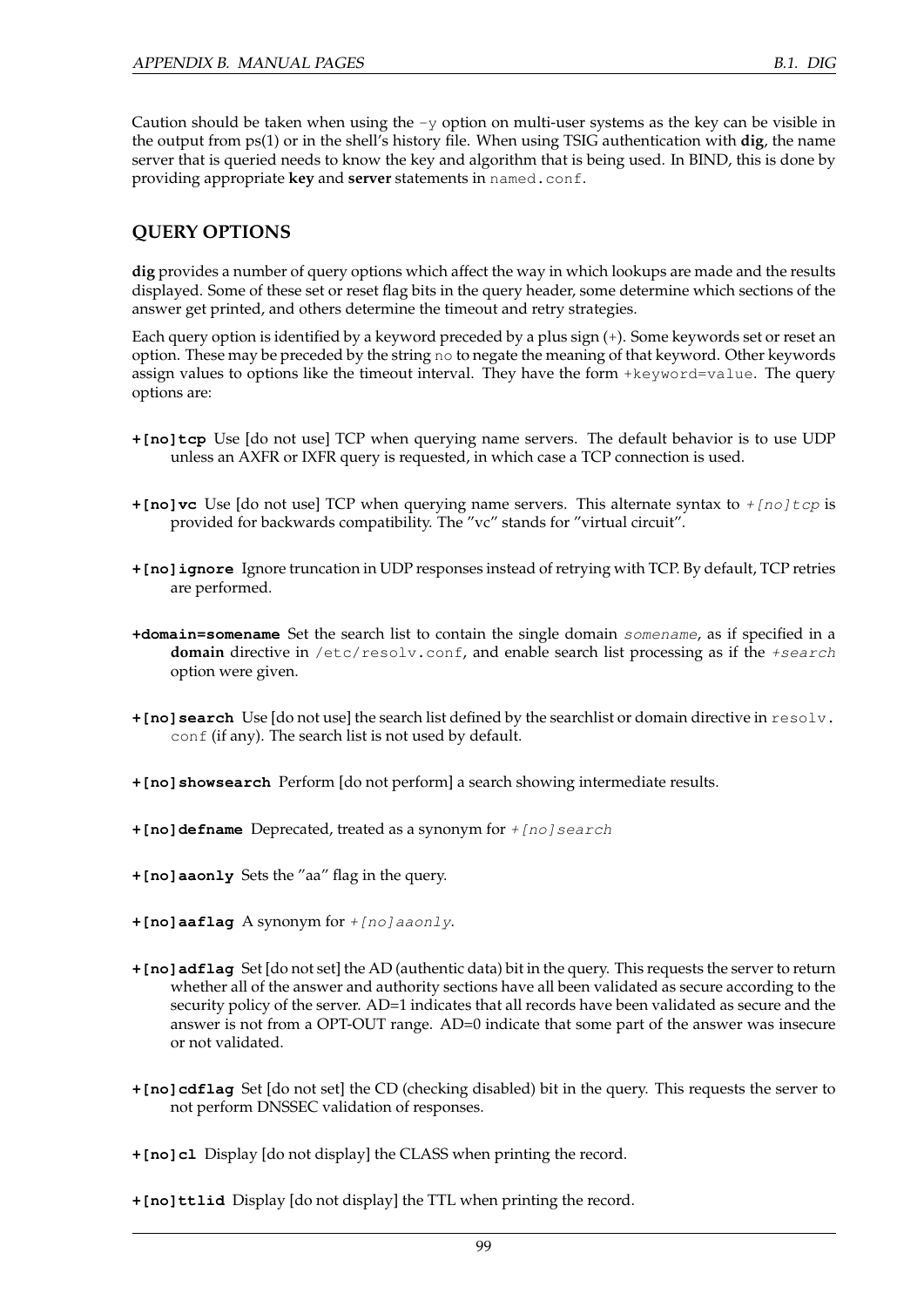- **+[no]recurse** Toggle the setting of the RD (recursion desired) bit in the query. This bit is set by default, which means **dig** normally sends recursive queries. Recursion is automatically disabled when the  $+n$ ssearch or  $+$ trace query options are used.
- **+[no]nssearch** When this option is set, **dig** attempts to find the authoritative name servers for the zone containing the name being looked up and display the SOA record that each name server has for the zone.
- **+[no]trace** Toggle tracing of the delegation path from the root name servers for the name being looked up. Tracing is disabled by default. When tracing is enabled, **dig** makes iterative queries to resolve the name being looked up. It will follow referrals from the root servers, showing the answer from each server that was used to resolve the lookup.
- **+[no]cmd** Toggles the printing of the initial comment in the output identifying the version of **dig** and the query options that have been applied. This comment is printed by default.
- **+[no]short** Provide a terse answer. The default is to print the answer in a verbose form.
- **+[no]identify** Show [or do not show] the IP address and port number that supplied the answer when the  $+short$  option is enabled. If short form answers are requested, the default is not to show the source address and port number of the server that provided the answer.
- **+[no]comments** Toggle the display of comment lines in the output. The default is to print comments.
- **+[no]stats** This query option toggles the printing of statistics: when the query was made, the size of the reply and so on. The default behavior is to print the query statistics.
- **+[no]qr** Print [do not print] the query as it is sent. By default, the query is not printed.
- **+[no]question** Print [do not print] the question section of a query when an answer is returned. The default is to print the question section as a comment.
- **+[no]answer** Display [do not display] the answer section of a reply. The default is to display it.
- **+[no]authority** Display [do not display] the authority section of a reply. The default is to display it.
- **+[no]additional** Display [do not display] the additional section of a reply. The default is to display it.
- **+[no]all** Set or clear all display flags.
- **+time=T** Sets the timeout for a query to T seconds. The default timeout is 5 seconds. An attempt to set T to less than 1 will result in a query timeout of 1 second being applied.
- **+tries=T** Sets the number of times to try UDP queries to server to T instead of the default, 3. If T is less than or equal to zero, the number of tries is silently rounded up to 1.
- **+retry=T** Sets the number of times to retry UDP queries to server to T instead of the default, 2. Unlike  $t$ tries, this does not include the initial query.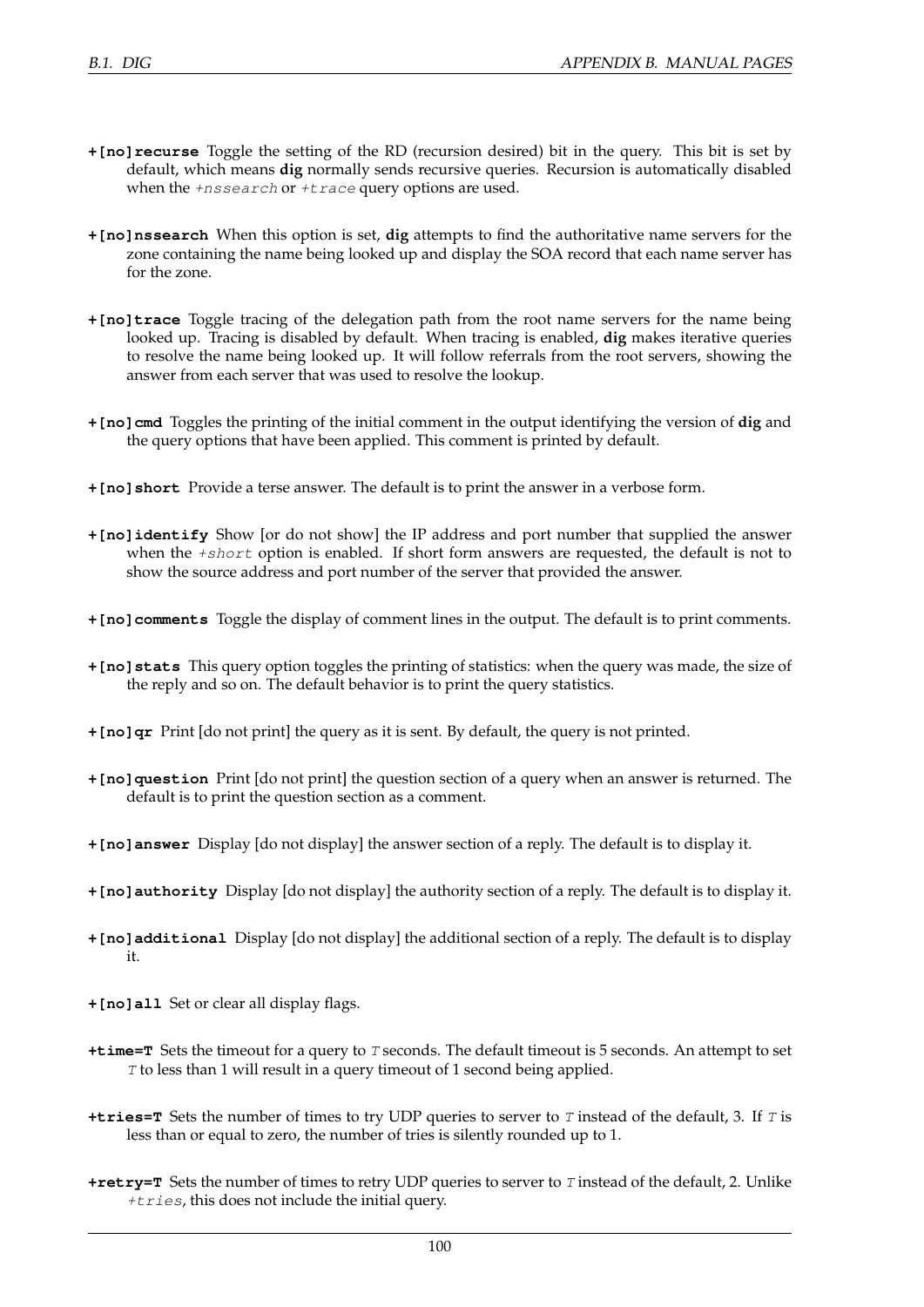- **+ndots=D** Set the number of dots that have to appear in name to D for it to be considered absolute. The default value is that defined using the ndots statement in /etc/resolv.conf, or 1 if no ndots statement is present. Names with fewer dots are interpreted as relative names and will be searched for in the domains listed in the search or domain directive in /etc/resolv.conf.
- **+bufsize=B** Set the UDP message buffer size advertised using EDNS0 to B bytes. The maximum and minimum sizes of this buffer are 65535 and 0 respectively. Values outside this range are rounded up or down appropriately. Values other than zero will cause a EDNS query to be sent.
- **+edns=#** Specify the EDNS version to query with. Valid values are 0 to 255. Setting the EDNS version will cause a EDNS query to be sent. +noedns clears the remembered EDNS version.
- **+[no]multiline** Print records like the SOA records in a verbose multi-line format with humanreadable comments. The default is to print each record on a single line, to facilitate machine parsing of the **dig** output.
- **+[no]fail** Do not try the next server if you receive a SERVFAIL. The default is to not try the next server which is the reverse of normal stub resolver behavior.
- **+[no]besteffort** Attempt to display the contents of messages which are malformed. The default is to not display malformed answers.
- **+[no]dnssec** Requests DNSSEC records be sent by setting the DNSSEC OK bit (DO) in the OPT record in the additional section of the query.
- **+[no]sigchase** Chase DNSSEC signature chains. Requires dig be compiled with -DDIG SIGCHASE.
- **+trusted-key=####** Specifies a file containing trusted keys to be used with +sigchase. Each DNSKEY record must be on its own line.
	- If not specified, **dig** will look for /etc/trusted-key.key then trusted-key.key in the current directory.
	- Requires dig be compiled with -DDIG SIGCHASE.
- **+[no]topdown** When chasing DNSSEC signature chains perform a top-down validation. Requires dig be compiled with -DDIG SIGCHASE.

#### **MULTIPLE QUERIES**

The BIND 9 implementation of **dig** supports specifying multiple queries on the command line (in addition to supporting the -f batch file option). Each of those queries can be supplied with its own set of flags, options and query options.

In this case, each query argument represent an individual query in the command-line syntax described above. Each consists of any of the standard options and flags, the name to be looked up, an optional query type and class and any query options that should be applied to that query.

A global set of query options, which should be applied to all queries, can also be supplied. These global query options must precede the first tuple of name, class, type, options, flags, and query options supplied on the command line. Any global query options (except the + [no] cmd option) can be overridden by a query-specific set of query options. For example: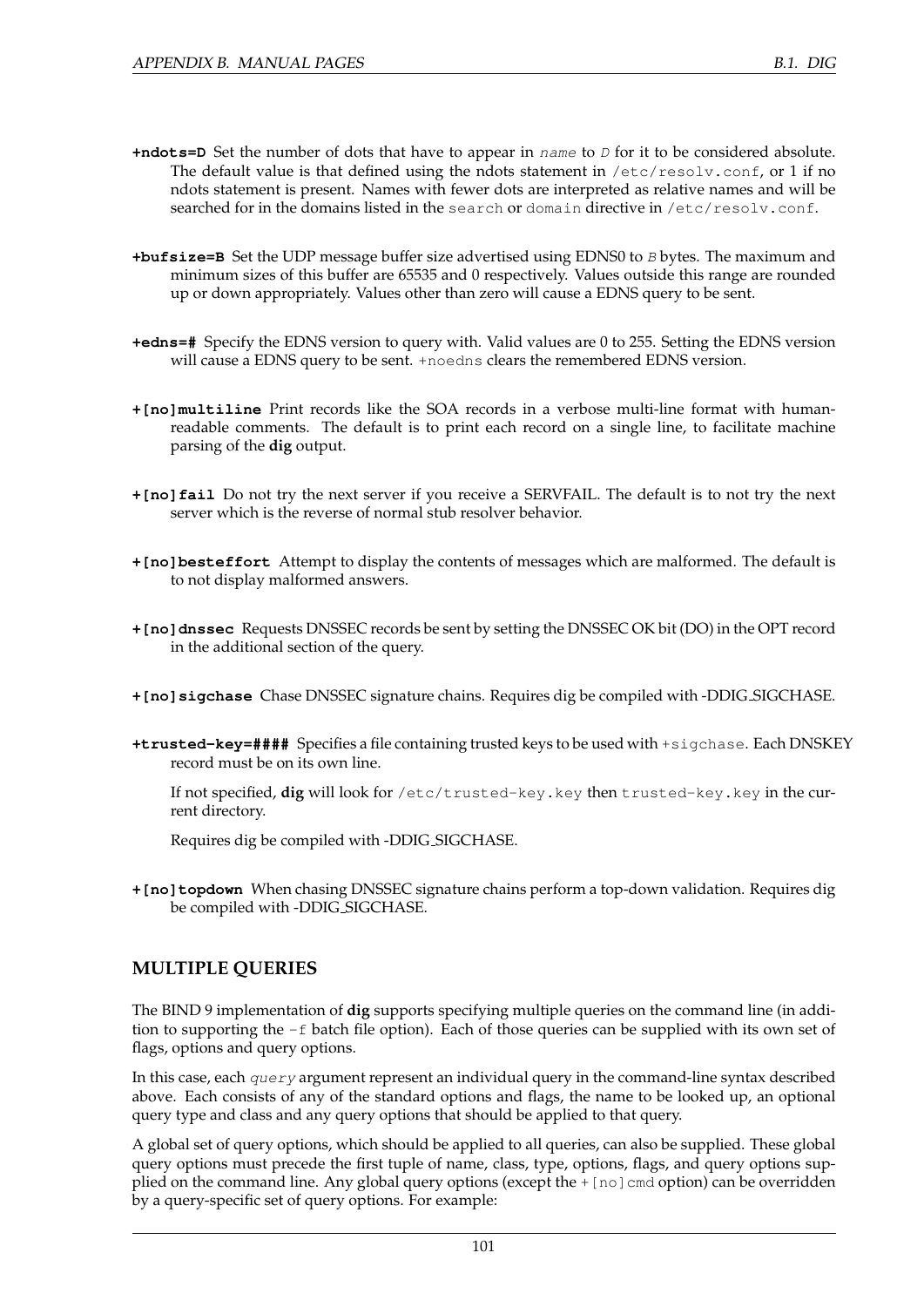dig +qr www.isc.org any -x 127.0.0.1 isc.org ns +noqr

shows how **dig** could be used from the command line to make three lookups: an ANY query for www. isc.org, a reverse lookup of 127.0.0.1 and a query for the NS records of isc.org. A global query option of  $+q\tau$  is applied, so that **dig** shows the initial query it made for each lookup. The final query has a local query option of +noqr which means that **dig** will not print the initial query when it looks up the NS records for isc.org.

#### **IDN SUPPORT**

If **dig** has been built with IDN (internationalized domain name) support, it can accept and display non-ASCII domain names. **dig** appropriately converts character encoding of domain name before sending a request to DNS server or displaying a reply from the server. If you'd like to turn off the IDN support for some reason, defines the IDN DISABLE environment variable. The IDN support is disabled if the variable is set when **dig** runs.

#### **FILES**

```
/etc/resolv.conf
${HOME}/.digrc
```
## **SEE ALSO**

host(1), named(8), dnssec-keygen(8), *RFC1035*.

#### **BUGS**

There are probably too many query options.

# **B.2 host**

#### **Name**

host — DNS lookup utility

#### **Synopsis**

```
host [-aCdlnrsTwv] [-c class] [-N ndots] [-R number] [-t type] [-W wait]
    [-m \; flag] [-4] [-6] name [server]
```
#### **DESCRIPTION**

**host** is a simple utility for performing DNS lookups. It is normally used to convert names to IP addresses and vice versa. When no arguments or options are given, **host** prints a short summary of its command line arguments and options.

name is the domain name that is to be looked up. It can also be a dotted-decimal IPv4 address or a colondelimited IPv6 address, in which case **host** will by default perform a reverse lookup for that address.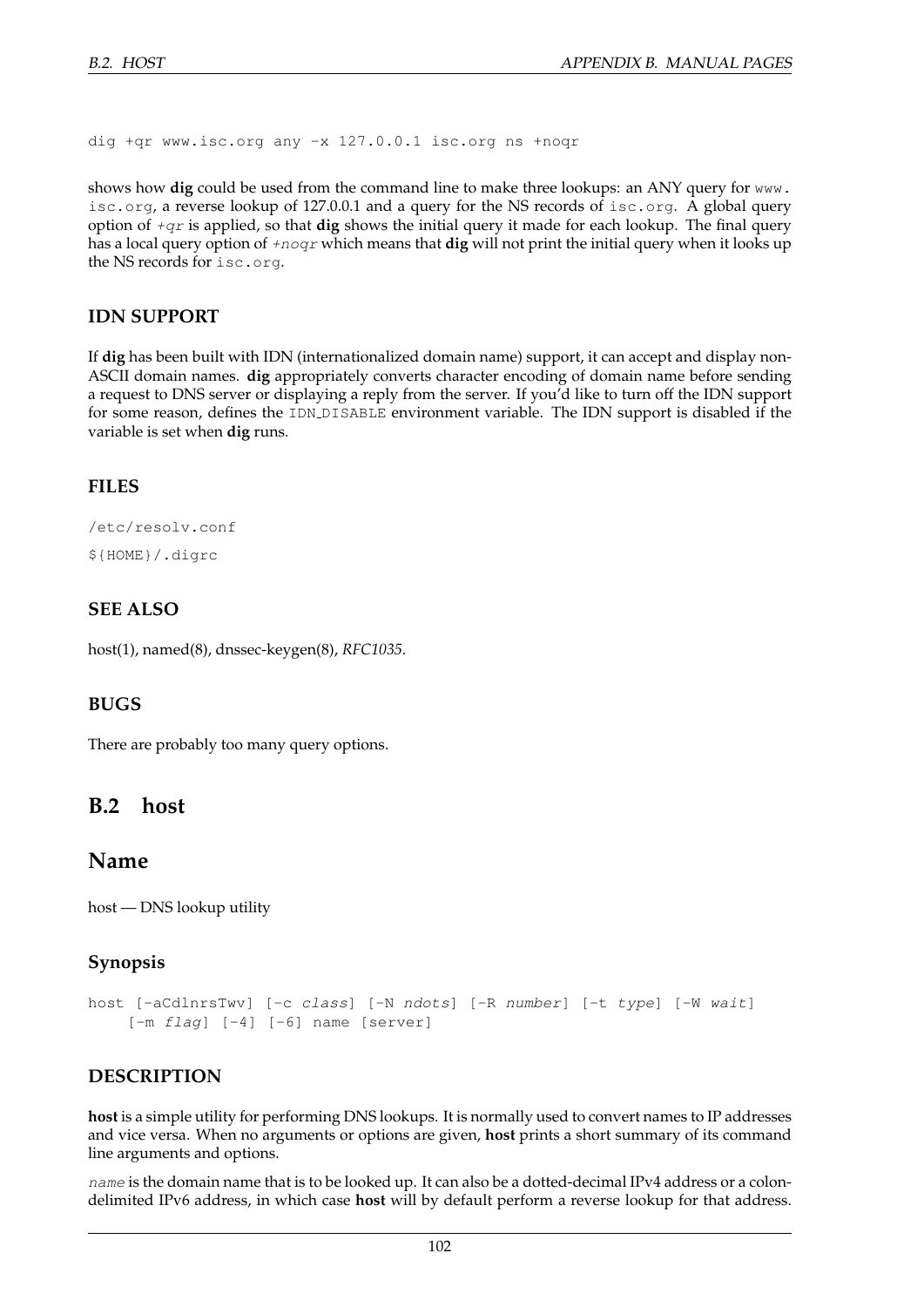server is an optional argument which is either the name or IP address of the name server that **host** should query instead of the server or servers listed in /etc/resolv.conf.

The -a (all) option is equivalent to setting the -v option and asking **host** to make a query of type ANY.

When the  $-C$  option is used, **host** will attempt to display the SOA records for zone name from all the listed authoritative name servers for that zone. The list of name servers is defined by the NS records that are found for the zone.

The  $-c$  option instructs to make a DNS query of class *class*. This can be used to lookup Hesiod or Chaosnet class resource records. The default class is IN (Internet).

Verbose output is generated by **host** when the  $-d$  or  $-v$  option is used. The two options are equivalent. They have been provided for backwards compatibility. In previous versions, the -d option switched on debugging traces and  $-v$  enabled verbose output.

List mode is selected by the -l option. This makes **host** perform a zone transfer for zone name. Transfer the zone printing out the NS, PTR and address records  $(A/AAAA)$ . If combined with  $-a$  all records will be printed.

The -i option specifies that reverse lookups of IPv6 addresses should use the IP6.INT domain as defined in RFC1886. The default is to use IP6.ARPA.

The  $-N$  option sets the number of dots that have to be in name for it to be considered absolute. The default value is that defined using the ndots statement in /etc/resolv.conf, or 1 if no ndots statement is present. Names with fewer dots are interpreted as relative names and will be searched for in the domains listed in the search or domain directive in /etc/resolv.conf.

The number of UDP retries for a lookup can be changed with the  $-R$  option. *number* indicates how many times **host** will repeat a query that does not get answered. The default number of retries is 1. If number is negative or zero, the number of retries will default to 1.

Non-recursive queries can be made via the  $-r$  option. Setting this option clears the RD — recursion desired — bit in the query which **host** makes. This should mean that the name server receiving the query will not attempt to resolve name. The -r option enables **host** to mimic the behavior of a name server by making non-recursive queries and expecting to receive answers to those queries that are usually referrals to other name servers.

By default, **host** uses UDP when making queries. The -T option makes it use a TCP connection when querying the name server. TCP will be automatically selected for queries that require it, such as zone transfer (AXFR) requests.

The -4 option forces **host** to only use IPv4 query transport. The -6 option forces **host** to only use IPv6 query transport.

The  $-t$  option is used to select the query type.  $type$  can be any recognized query type: CNAME, NS, SOA, SIG, KEY, AXFR, etc. When no query type is specified, **host** automatically selects an appropriate query type. By default, it looks for A, AAAA, and MX records, but if the -C option was given, queries will be made for SOA records, and if name is a dotted-decimal IPv4 address or colon-delimited IPv6 address, **host** will query for PTR records. If a query type of IXFR is chosen the starting serial number can be specified by appending an equal followed by the starting serial number (e.g. -t IXFR=12345678).

The time to wait for a reply can be controlled through the  $-\mathbb{W}$  and  $-\mathbb{W}$  options. The  $-\mathbb{W}$  option makes **host** wait for wait seconds. If wait is less than one, the wait interval is set to one second. When the  $-w$ option is used, **host** will effectively wait forever for a reply. The time to wait for a response will be set to the number of seconds given by the hardware's maximum value for an integer quantity.

The -s option tells **host** *not* to send the query to the next nameserver if any server responds with a SERVFAIL response, which is the reverse of normal stub resolver behavior.

The  $-m$  can be used to set the memory usage debugging flags record, usage and trace.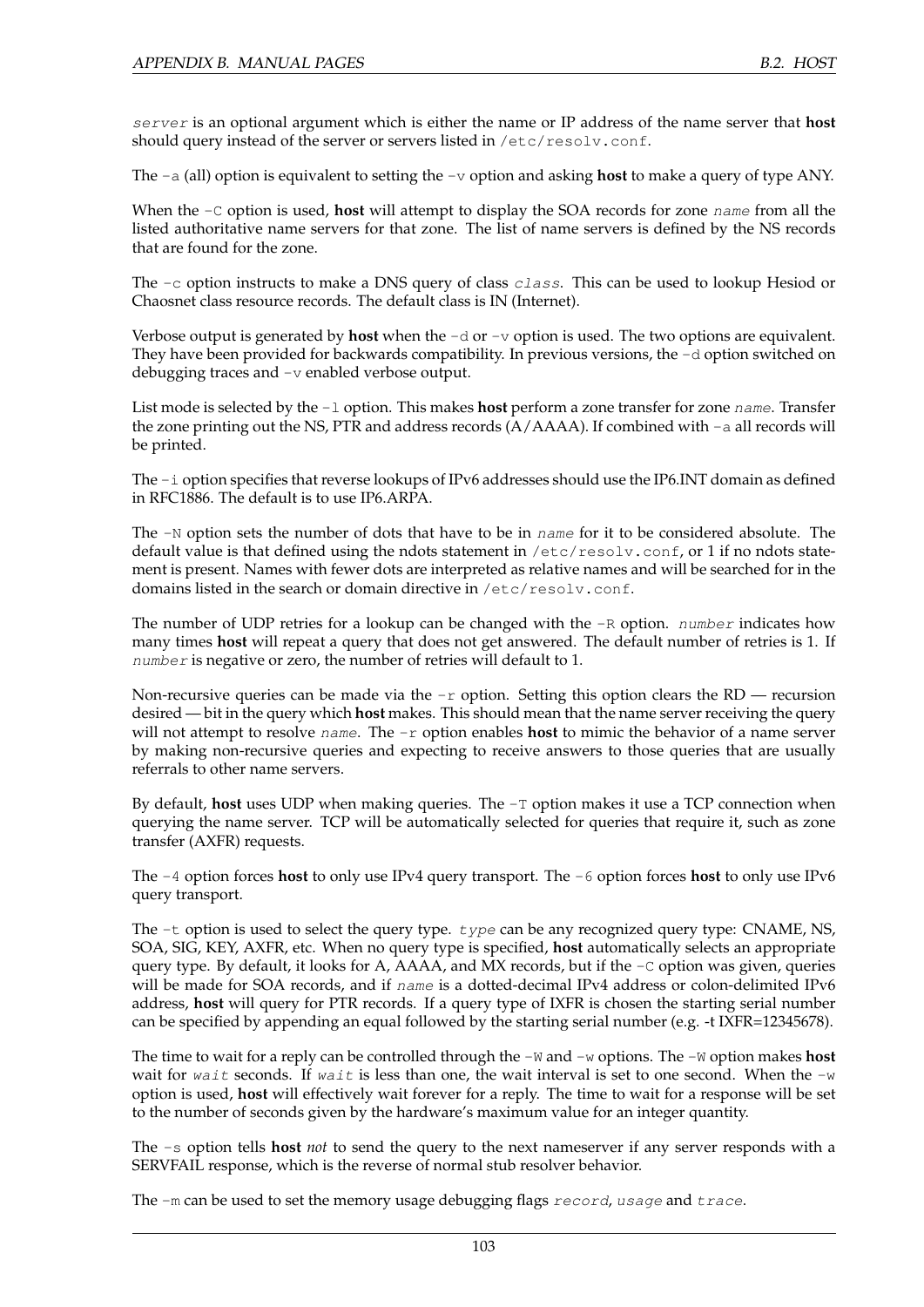#### **IDN SUPPORT**

If **host** has been built with IDN (internationalized domain name) support, it can accept and display non-ASCII domain names. **host** appropriately converts character encoding of domain name before sending a request to DNS server or displaying a reply from the server. If you'd like to turn off the IDN support for some reason, defines the IDN DISABLE environment variable. The IDN support is disabled if the variable is set when **host** runs.

#### **FILES**

/etc/resolv.conf

#### **SEE ALSO**

 $dig(1)$ , named $(8)$ .

# **B.3 dnssec-keygen**

## **Name**

dnssec-keygen — DNSSEC key generation tool

#### **Synopsis**

```
dnssec-keygen -a algorithm -b keysize -n nametype [-c class] [-e] [-f flag]
    [-g generator] [-h] [-k] [-p protocol] [-r randomdev] [-s strength] [-t
    type] [-v level] name
```
#### **DESCRIPTION**

**dnssec-keygen** generates keys for DNSSEC (Secure DNS), as defined in RFC 2535 and RFC 4034. It can also generate keys for use with TSIG (Transaction Signatures), as defined in RFC 2845.

#### **OPTIONS**

**-a algorithm** Selects the cryptographic algorithm. The value of algorithm must be one of RSAMD5 (RSA) or RSASHA1, DSA, DH (Diffie Hellman), or HMAC-MD5. These values are case insensitive.

Note 1: that for DNSSEC, RSASHA1 is a mandatory to implement algorithm, and DSA is recommended. For TSIG, HMAC-MD5 is mandatory.

Note 2: HMAC-MD5 and DH automatically set the -k flag.

**-b keysize** Specifies the number of bits in the key. The choice of key size depends on the algorithm used. RSAMD5 / RSASHA1 keys must be between 512 and 2048 bits. Diffie Hellman keys must be between 128 and 4096 bits. DSA keys must be between 512 and 1024 bits and an exact multiple of 64. HMAC-MD5 keys must be between 1 and 512 bits.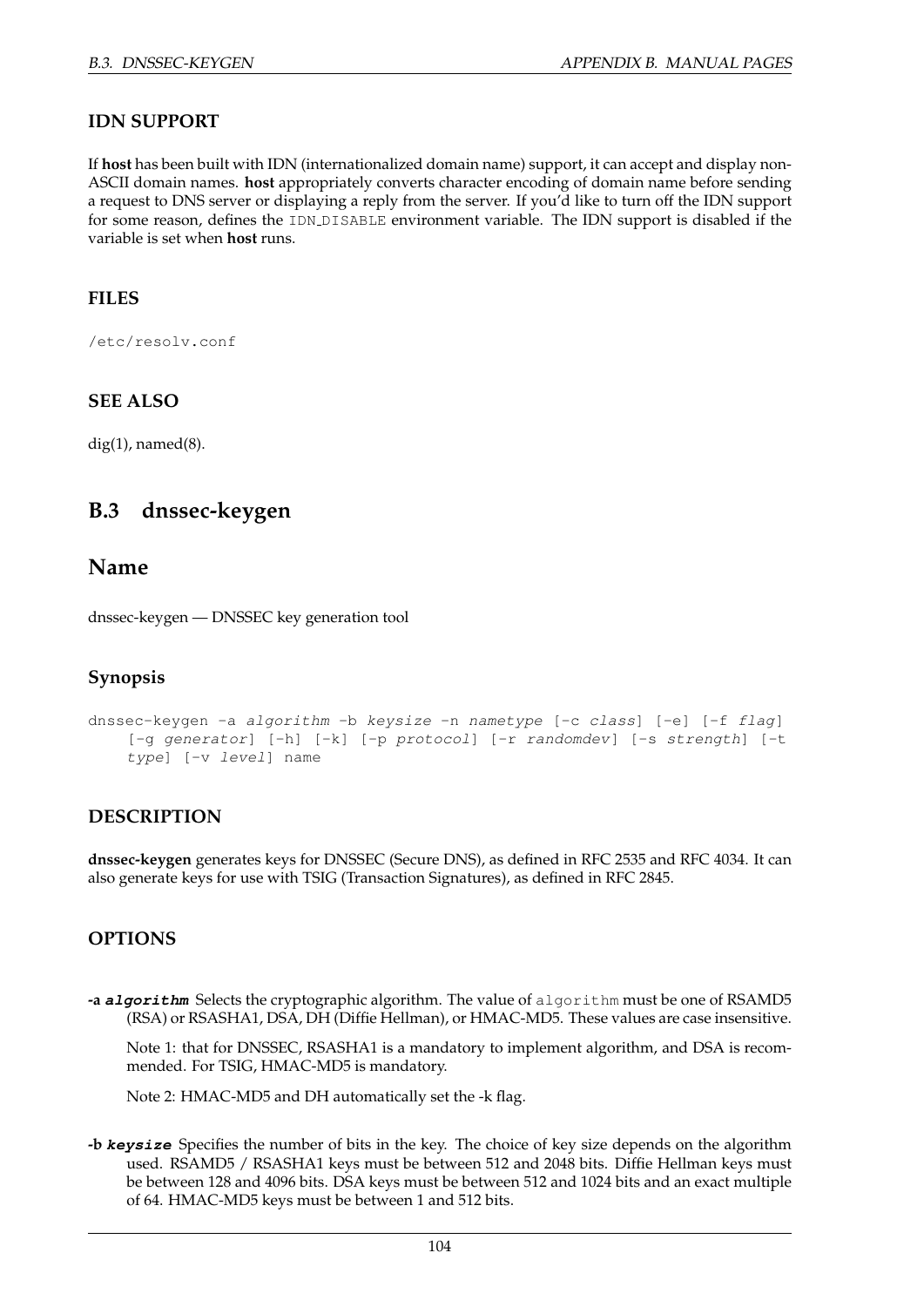- **-n nametype** Specifies the owner type of the key. The value of nametype must either be ZONE (for a DNSSEC zone key (KEY/DNSKEY)), HOST or ENTITY (for a key associated with a host (KEY)), USER (for a key associated with a user(KEY)) or OTHER (DNSKEY). These values are case insensitive.
- **-c class** Indicates that the DNS record containing the key should have the specified class. If not specified, class IN is used.
- **-e** If generating an RSAMD5/RSASHA1 key, use a large exponent.
- **-f flag** Set the specified flag in the flag field of the KEY/DNSKEY record. The only recognized flag is KSK (Key Signing Key) DNSKEY.
- **-g generator** If generating a Diffie Hellman key, use this generator. Allowed values are 2 and 5. If no generator is specified, a known prime from RFC 2539 will be used if possible; otherwise the default is 2.
- **-h** Prints a short summary of the options and arguments to **dnssec-keygen**.
- **-k** Generate KEY records rather than DNSKEY records.
- **-p protocol** Sets the protocol value for the generated key. The protocol is a number between 0 and 255. The default is 3 (DNSSEC). Other possible values for this argument are listed in RFC 2535 and its successors.
- **-r randomdev** Specifies the source of randomness. If the operating system does not provide a /dev/ random or equivalent device, the default source of randomness is keyboard input. randomdev specifies the name of a character device or file containing random data to be used instead of the default. The special value keyboard indicates that keyboard input should be used.
- **-s strength** Specifies the strength value of the key. The strength is a number between 0 and 15, and currently has no defined purpose in DNSSEC.
- **-t type** Indicates the use of the key. type must be one of AUTHCONF, NOAUTHCONF, NOAUTH, or NOCONF. The default is AUTHCONF. AUTH refers to the ability to authenticate data, and CONF the ability to encrypt data.
- **-v level** Sets the debugging level.

#### **GENERATED KEYS**

When **dnssec-keygen** completes successfully, it prints a string of the form Knnnn.+aaa+iiiii to the standard output. This is an identification string for the key it has generated.

- nnnn is the key name.
- aaa is the numeric representation of the algorithm.
- iiiii is the key identifier (or footprint).

dnssec-keygen creates two files, with names based on the printed string. Knnnn.+aaa+iiiii.key contains the public key, and Knnnn.+aaa+iiiii.private contains the private key.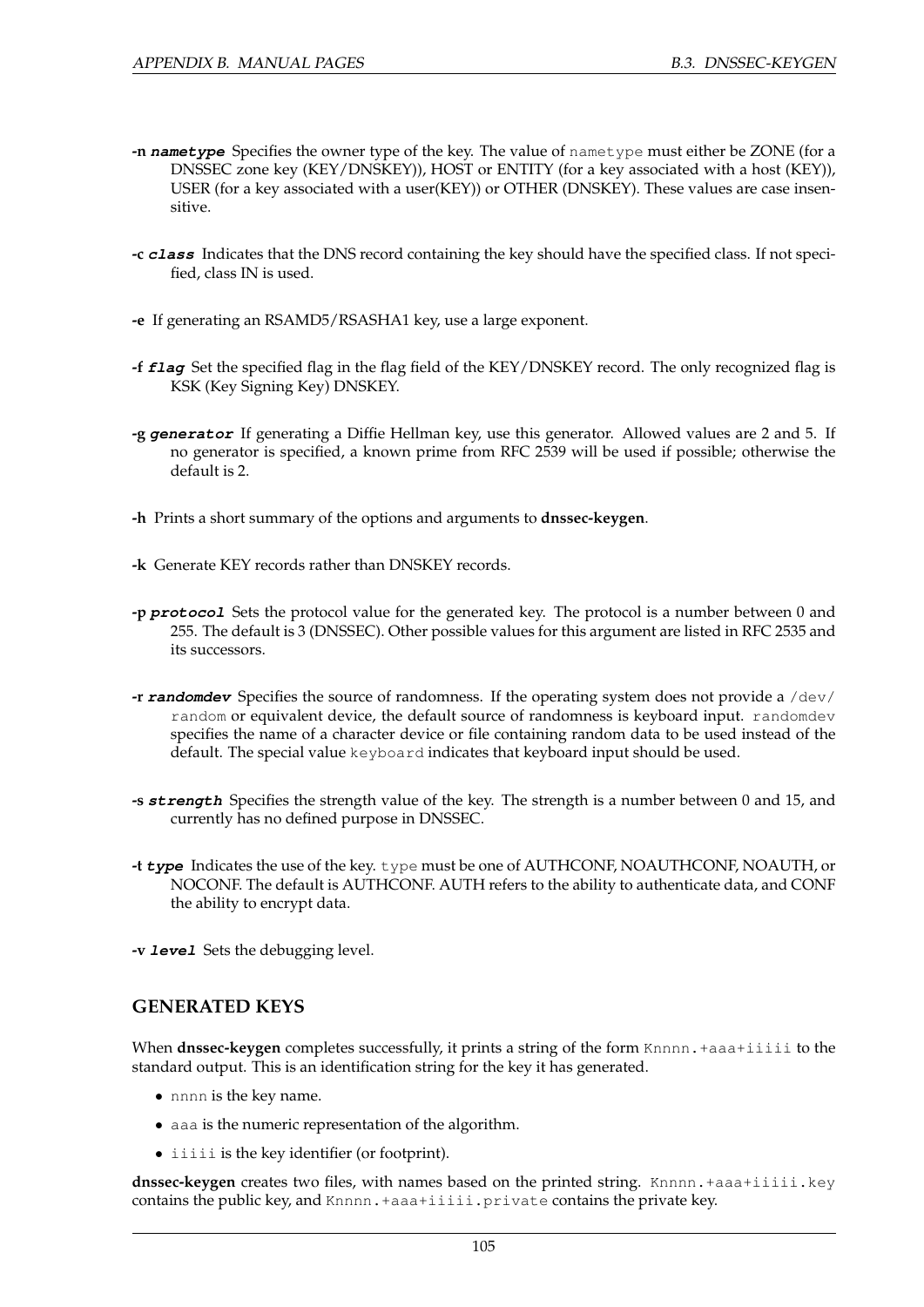The .key file contains a DNS KEY record that can be inserted into a zone file (directly or with a \$IN-CLUDE statement).

The .private file contains algorithm-specific fields. For obvious security reasons, this file does not have general read permission.

Both .key and .private files are generated for symmetric encryption algorithms such as HMAC-MD5, even though the public and private key are equivalent.

#### **EXAMPLE**

To generate a 768-bit DSA key for the domain **example.com**, the following command would be issued:

**dnssec-keygen -a DSA -b 768 -n ZONE example.com**

The command would print a string of the form:

**Kexample.com.+003+26160**

In this example, **dnssec-keygen** creates the files Kexample.com.+003+26160.key and Kexample. com.+003+26160.private.

#### **SEE ALSO**

dnssec-signzone(8), *BIND 9 Administrator Reference Manual*, *RFC 2539*, *RFC 2845*, *RFC 4033*.

#### **AUTHOR**

Internet Systems Consortium

# **B.4 dnssec-signzone**

## **Name**

dnssec-signzone — DNSSEC zone signing tool

#### **Synopsis**

```
dnssec-signzone [-a] [-c class] [-d directory] [-e end-time] [-f
    output-file] [-g] [-h] [-k key] [-l domain] [-i interval] [-I
    input-format] [-j jitter] [-N soa-serial-format] [-o origin] [-O
    output-format] [-p] [-r randomdev] [-s start-time] [-t] [-v level] [-z]
    zonefile [key...]
```
#### **DESCRIPTION**

**dnssec-signzone** signs a zone. It generates NSEC and RRSIG records and produces a signed version of the zone. The security status of delegations from the signed zone (that is, whether the child zones are secure or not) is determined by the presence or absence of a keyset file for each child zone.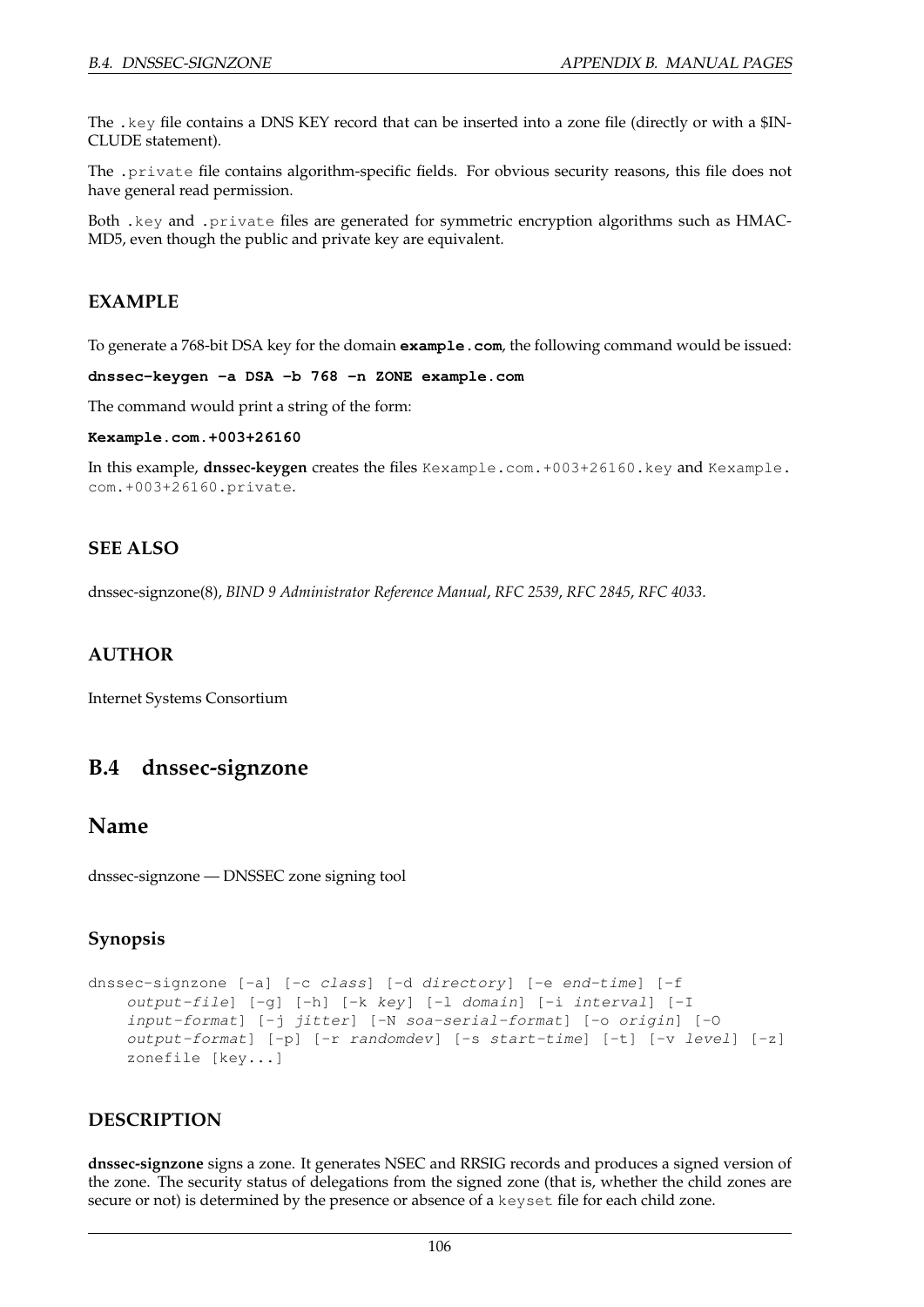#### **OPTIONS**

- **-a** Verify all generated signatures.
- **-c class** Specifies the DNS class of the zone.
- **-k key** Treat specified key as a key signing key ignoring any key flags. This option may be specified multiple times.
- **-l domain** Generate a DLV set in addition to the key (DNSKEY) and DS sets. The domain is appended to the name of the records.
- **-d directory** Look for keyset files in directory as the directory
- **-g** Generate DS records for child zones from keyset files. Existing DS records will be removed.
- **-s start-time** Specify the date and time when the generated RRSIG records become valid. This can be either an absolute or relative time. An absolute start time is indicated by a number in YYYYMMD-DHHMMSS notation; 20000530144500 denotes 14:45:00 UTC on May 30th, 2000. A relative start time is indicated by  $+N$ , which is N seconds from the current time. If no start-time is specified, the current time minus 1 hour (to allow for clock skew) is used.
- **-e end-time** Specify the date and time when the generated RRSIG records expire. As with start-time, an absolute time is indicated in YYYYMMDDHHMMSS notation. A time relative to the start time is indicated with +N, which is N seconds from the start time. A time relative to the current time is indicated with now+N. If no end-time is specified, 30 days from the start time is used as a default.
- **-f output-file** The name of the output file containing the signed zone. The default is to append . signed to the input filename.
- **-h** Prints a short summary of the options and arguments to **dnssec-signzone**.
- **-i interval** When a previously-signed zone is passed as input, records may be resigned. The interval option specifies the cycle interval as an offset from the current time (in seconds). If a RRSIG record expires after the cycle interval, it is retained. Otherwise, it is considered to be expiring soon, and it will be replaced.

The default cycle interval is one quarter of the difference between the signature end and start times. So if neither end-time or start-time are specified, **dnssec-signzone** generates signatures that are valid for 30 days, with a cycle interval of 7.5 days. Therefore, if any existing RRSIG records are due to expire in less than 7.5 days, they would be replaced.

- **-I input-format** The format of the input zone file. Possible formats are **"text"** (default) and **"raw"**. This option is primarily intended to be used for dynamic signed zones so that the dumped zone file in a non-text format containing updates can be signed directly. The use of this option does not make much sense for non-dynamic zones.
- **-j jitter** When signing a zone with a fixed signature lifetime, all RRSIG records issued at the time of signing expires simultaneously. If the zone is incrementally signed, i.e. a previously-signed zone is passed as input to the signer, all expired signatures have to be regenerated at about the same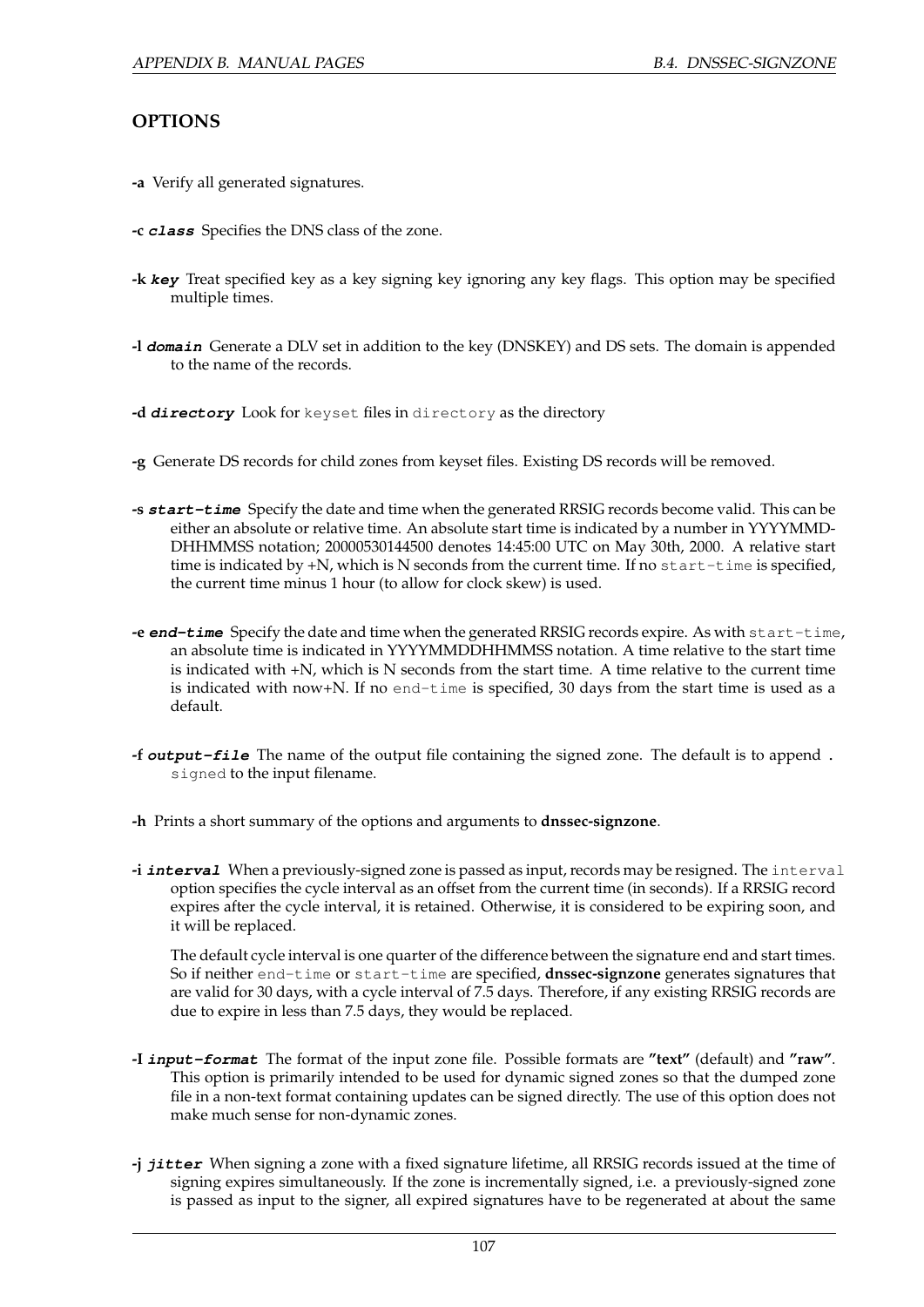time. The jitter option specifies a jitter window that will be used to randomize the signature expire time, thus spreading incremental signature regeneration over time.

Signature lifetime jitter also to some extent benefits validators and servers by spreading out cache expiration, i.e. if large numbers of RRSIGs don't expire at the same time from all caches there will be less congestion than if all validators need to refetch at mostly the same time.

- **-n ncpus** Specifies the number of threads to use. By default, one thread is started for each detected  $CPII$
- **-N soa-serial-format** The SOA serial number format of the signed zone. Possible formats are **"keep"** (default), **"increment"** and **"unixtime"**.

**"keep"** Do not modify the SOA serial number.

**"increment"** Increment the SOA serial number using RFC 1982 arithmetics.

**"unixtime"** Set the SOA serial number to the number of seconds since epoch.

- **-o origin** The zone origin. If not specified, the name of the zone file is assumed to be the origin.
- **-O output-format** The format of the output file containing the signed zone. Possible formats are **"text"** (default) and **"raw"**.
- **-p** Use pseudo-random data when signing the zone. This is faster, but less secure, than using real random data. This option may be useful when signing large zones or when the entropy source is limited.
- **-r randomdev** Specifies the source of randomness. If the operating system does not provide a /dev/ random or equivalent device, the default source of randomness is keyboard input. randomdev specifies the name of a character device or file containing random data to be used instead of the default. The special value keyboard indicates that keyboard input should be used.
- **-t** Print statistics at completion.
- **-v level** Sets the debugging level.
- **-z** Ignore KSK flag on key when determining what to sign.

**zonefile** The file containing the zone to be signed.

**key** Specify which keys should be used to sign the zone. If no keys are specified, then the zone will be examined for DNSKEY records at the zone apex. If these are found and there are matching private keys, in the current directory, then these will be used for signing.

#### **EXAMPLE**

The following command signs the **example.com** zone with the DSA key generated by **dnssec-keygen** (Kexample.com.+003+17247). The zone's keys must be in the master file (db.example.com). This invocation looks for keyset files, in the current directory, so that DS records can be generated from them (**-g**).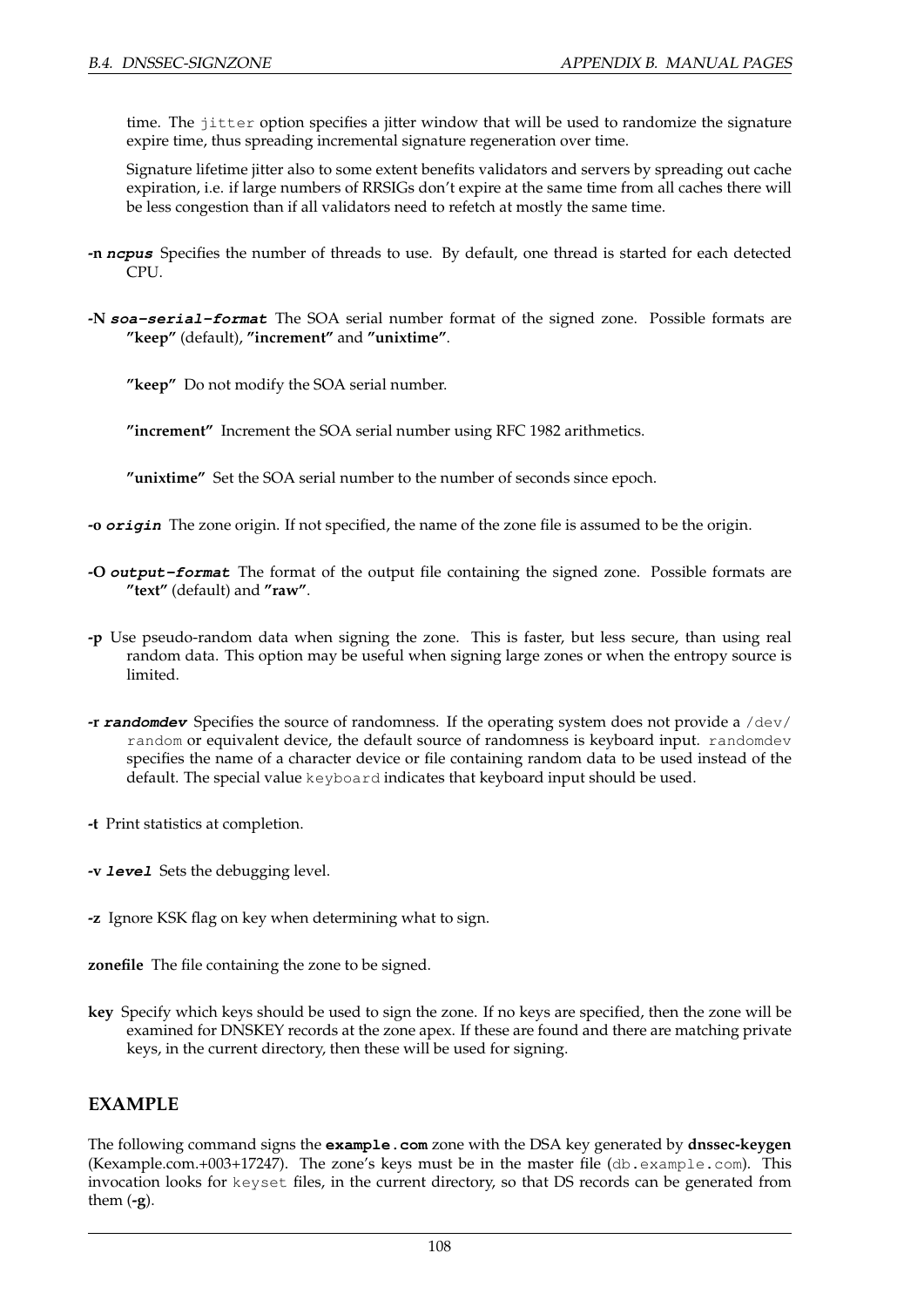```
% dnssec-signzone -g -o example.com db.example.com \
Kexample.com.+003+17247
db.example.com.signed
\frac{6}{10}
```
In the above example, **dnssec-signzone** creates the file db.example.com.signed. This file should be referenced in a zone statement in a named.conf file.

This example re-signs a previously signed zone with default parameters. The private keys are assumed to be in the current directory.

```
% cp db.example.com.signed db.example.com
% dnssec-signzone -o example.com db.example.com
db.example.com.signed
\approx
```
### **SEE ALSO**

dnssec-keygen(8), *BIND 9 Administrator Reference Manual*, *RFC 4033*.

## **AUTHOR**

Internet Systems Consortium

## **B.5 named-checkconf**

### **Name**

named-checkconf — named configuration file syntax checking tool

### **Synopsis**

named-checkconf [-v] [-j] [-t directory] filename [-z]

### **DESCRIPTION**

**named-checkconf** checks the syntax, but not the semantics, of a named configuration file.

### **OPTIONS**

- **-t directory** Chroot to directory so that include directives in the configuration file are processed as if run by a similarly chrooted named.
- **-v** Print the version of the **named-checkconf** program and exit.
- **-z** Perform a test load of all master zones found in named.conf.
- **-j** When loading a zonefile read the journal if it exists.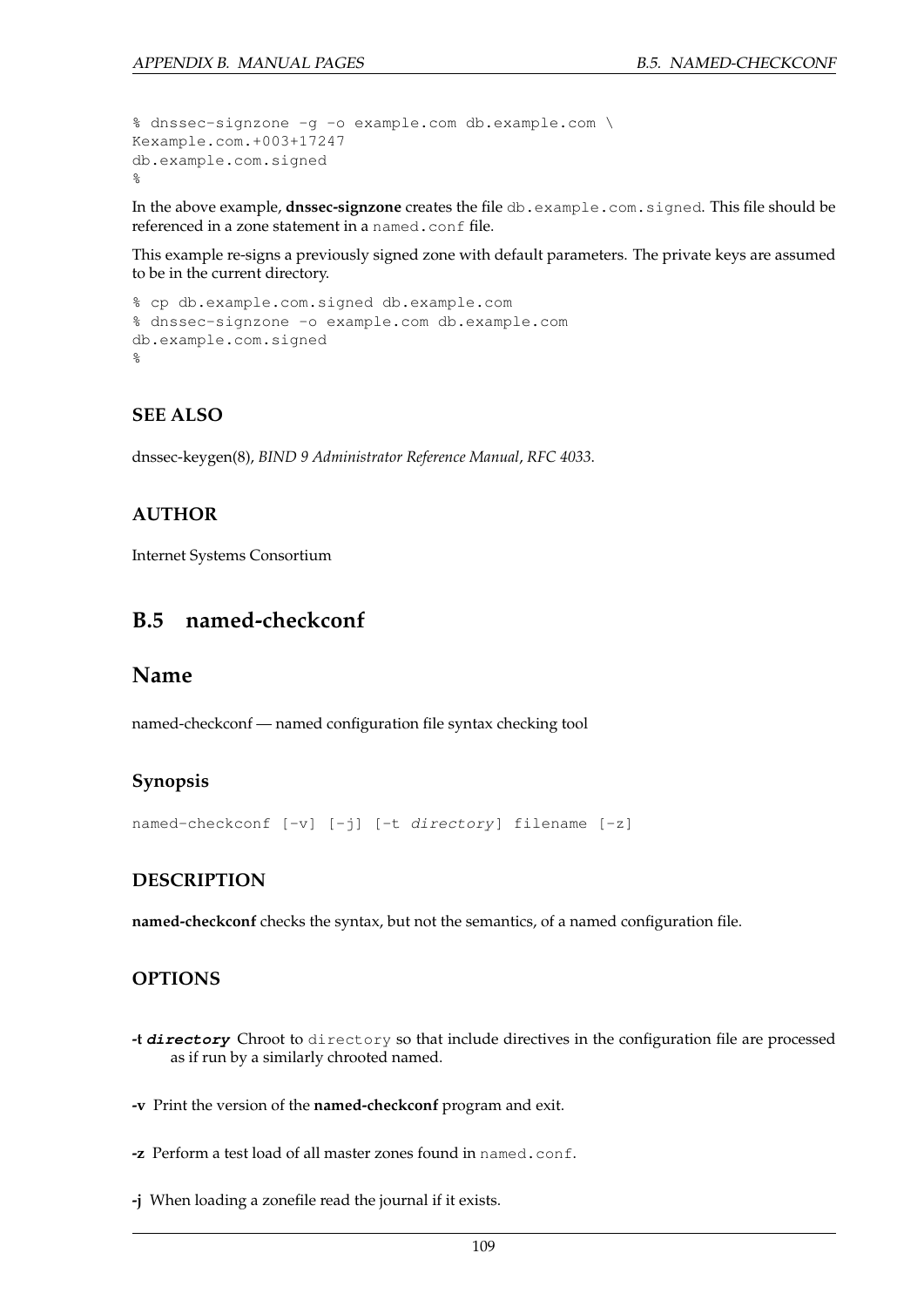**filename** The name of the configuration file to be checked. If not specified, it defaults to /etc/named. conf.

### **RETURN VALUES**

**named-checkconf** returns an exit status of 1 if errors were detected and 0 otherwise.

### **SEE ALSO**

named(8), named-checkzone(8), *BIND 9 Administrator Reference Manual*.

### **AUTHOR**

Internet Systems Consortium

## **B.6 named-checkzone**

## **Name**

named-checkzone, named-compilezone — zone file validity checking or converting tool

### **Synopsis**

```
named-checkzone [-d] [-j] [-q] [-v] [-c class] [-f format] [-F format] [-i
    mode] [-k mode] [-m mode] [-M mode] [-n mode] [-o filename] [-s style]
    [-S mode] [-t directory] [-w directory] [-D] [-W mode] zonename
    filename
named-compilezone [-d] [-j] [-q] [-v] [-c class] [-C mode] [-f format] [-F
    format] [-i mode] [-k mode] [-m mode] [-n mode] [-o filename] [-s
    style] [-t directory] [-w directory] [-D] [-W mode] zonename filename
```
### **DESCRIPTION**

**named-checkzone** checks the syntax and integrity of a zone file. It performs the same checks as **named** does when loading a zone. This makes **named-checkzone** useful for checking zone files before configuring them into a name server.

**named-compilezone** is similar to **named-checkzone**, but it always dumps the zone contents to a specified file in a specified format. Additionally, it applies stricter check levels by default, since the dump output will be used as an actual zone file loaded by **named**. When manually specified otherwise, the check levels must at least be as strict as those specified in the **named** configuration file.

### **OPTIONS**

- **-d** Enable debugging.
- **-q** Quiet mode exit code only.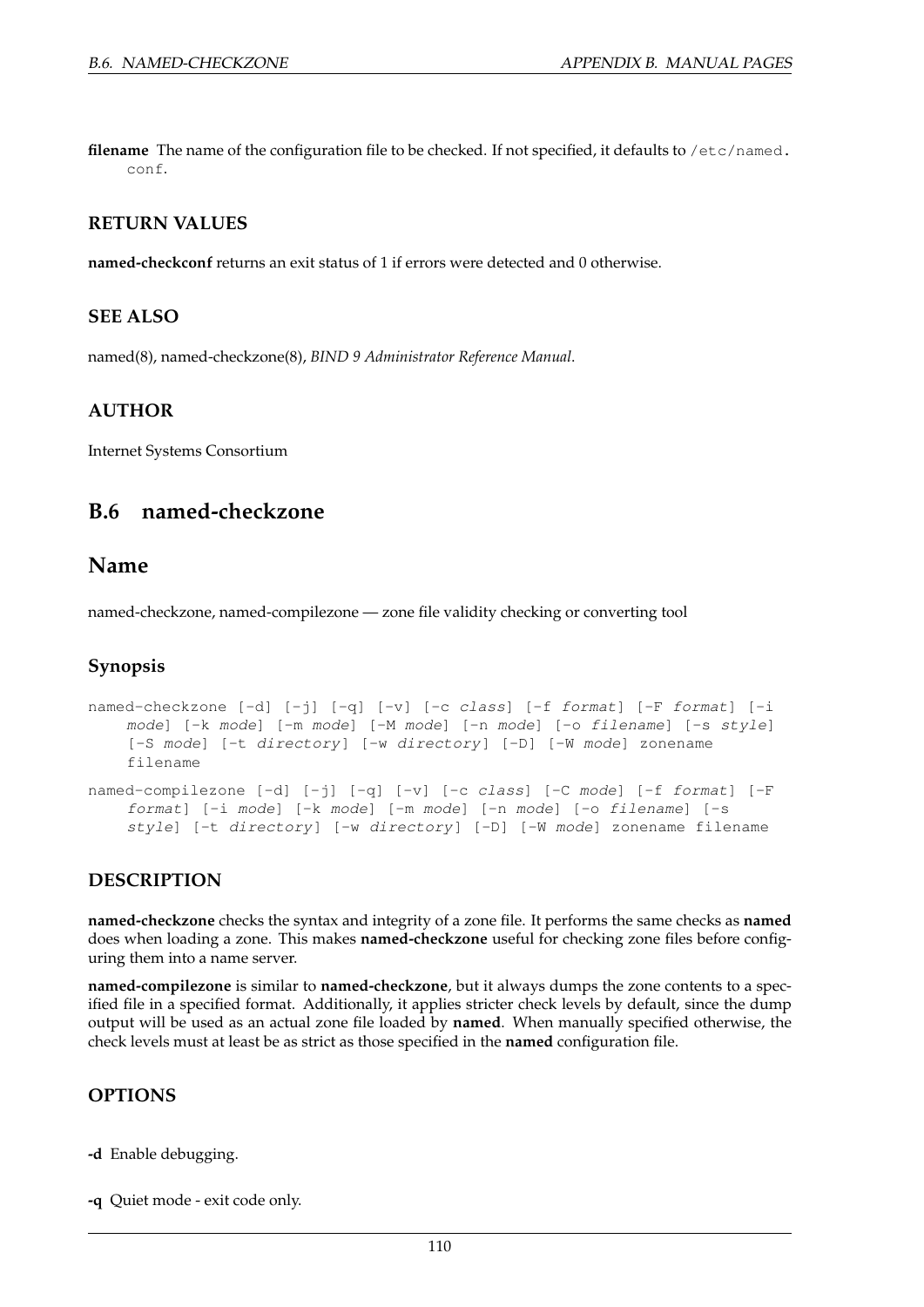- **-v** Print the version of the **named-checkzone** program and exit.
- **-j** When loading the zone file read the journal if it exists.
- **-c class** Specify the class of the zone. If not specified, "IN" is assumed.
- **-i mode** Perform post-load zone integrity checks. Possible modes are **"full"** (default), **"full-sibling"**, **"local"**, **"local-sibling"** and **"none"**.

Mode "full" checks that MX records refer to A or AAAA record (both in-zone and out-of-zone hostnames). Mode **"local"** only checks MX records which refer to in-zone hostnames.

Mode **"full"** checks that SRV records refer to A or AAAA record (both in-zone and out-of-zone hostnames). Mode **"local"** only checks SRV records which refer to in-zone hostnames.

Mode **"full"** checks that delegation NS records refer to A or AAAA record (both in-zone and outof-zone hostnames). It also checks that glue address records in the zone match those advertised by the child. Mode **"local"** only checks NS records which refer to in-zone hostnames or that some required glue exists, that is when the nameserver is in a child zone.

Mode **"full-sibling"** and **"local-sibling"** disable sibling glue checks but are otherwise the same as **"full"** and **"local"** respectively.

Mode **"none"** disables the checks.

- **-f format** Specify the format of the zone file. Possible formats are **"text"** (default) and **"raw"**.
- **-F format** Specify the format of the output file specified. Possible formats are **"text"** (default) and **"raw"**. For **named-checkzone**, this does not cause any effects unless it dumps the zone contents.
- **-k mode** Perform **"check-names"** checks with the specified failure mode. Possible modes are **"fail"** (default for **named-compilezone**), **"warn"** (default for **named-checkzone**) and **"ignore"**.
- **-m mode** Specify whether MX records should be checked to see if they are addresses. Possible modes are **"fail"**, **"warn"** (default) and **"ignore"**.
- **-M mode** Check if a MX record refers to a CNAME. Possible modes are **"fail"**, **"warn"** (default) and **"ignore"**.
- **-n mode** Specify whether NS records should be checked to see if they are addresses. Possible modes are **"fail"** (default for **named-compilezone**), **"warn"** (default for **named-checkzone**) and **"ignore"**.

**-o filename** Write zone output to filename. This is mandatory for **named-compilezone**.

- **-s style** Specify the style of the dumped zone file. Possible styles are **"full"** (default) and **"relative"**. The full format is most suitable for processing automatically by a separate script. On the other hand, the relative format is more human-readable and is thus suitable for editing by hand. For **named-checkzone** this does not cause any effects unless it dumps the zone contents. It also does not have any meaning if the output format is not text.
- **-S mode** Check if a SRV record refers to a CNAME. Possible modes are **"fail"**, **"warn"** (default) and **"ignore"**.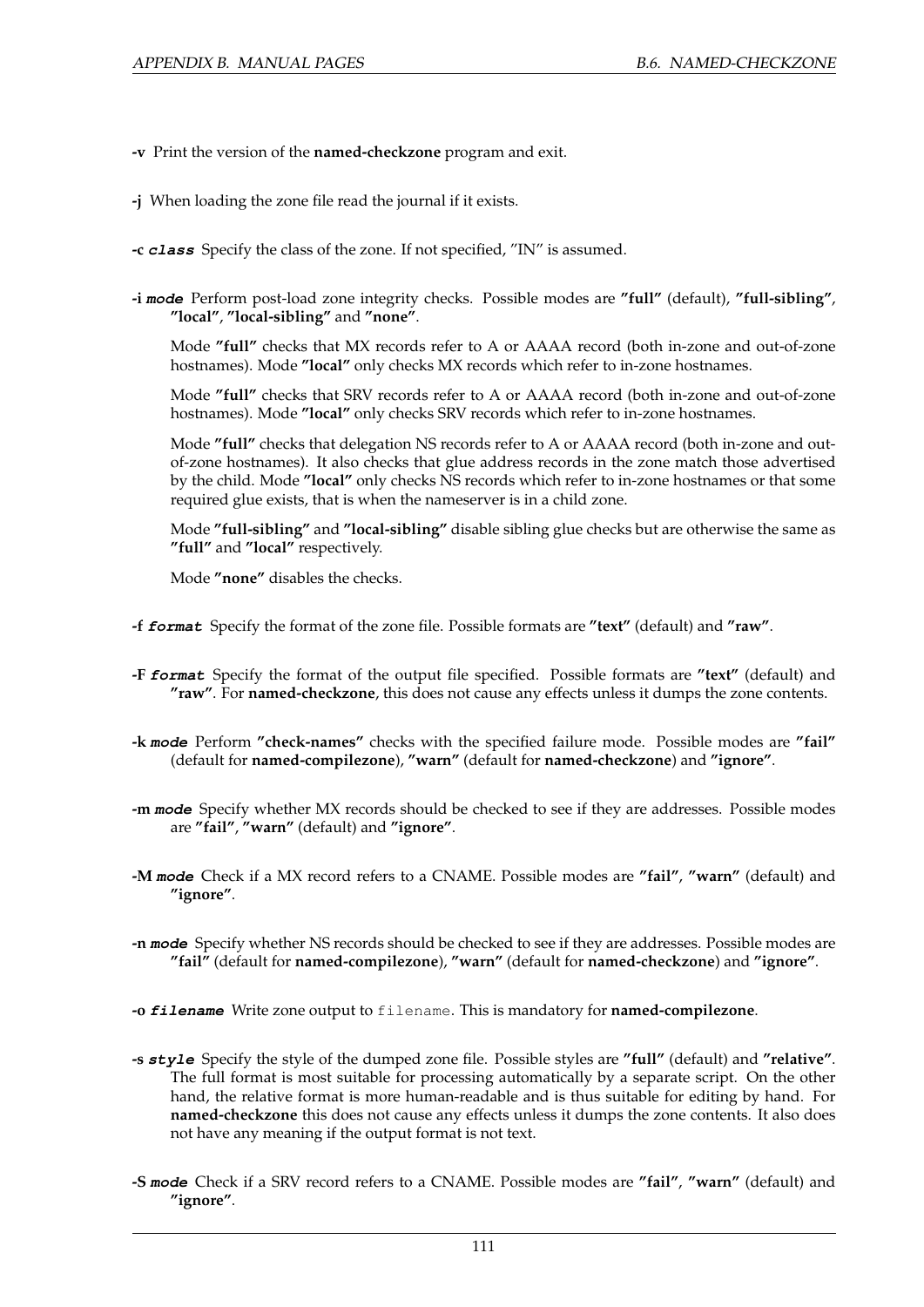- **-t directory** Chroot to directory so that include directives in the configuration file are processed as if run by a similarly chrooted named.
- **-w directory** chdir to directory so that relative filenames in master file \$INCLUDE directives work. This is similar to the directory clause in named.conf.
- **-D** Dump zone file in canonical format. This is always enabled for **named-compilezone**.
- **-W mode** Specify whether to check for non-terminal wildcards. Non-terminal wildcards are almost always the result of a failure to understand the wildcard matching algorithm (RFC 1034). Possible modes are **"warn"** (default) and **"ignore"**.

**zonename** The domain name of the zone being checked.

**filename** The name of the zone file.

### **RETURN VALUES**

**named-checkzone** returns an exit status of 1 if errors were detected and 0 otherwise.

### **SEE ALSO**

named(8), named-checkconf(8), *RFC 1035*, *BIND 9 Administrator Reference Manual*.

### **AUTHOR**

Internet Systems Consortium

# **B.7 named**

## **Name**

named — Internet domain name server

## **Synopsis**

```
named [-4] [-6] [-c config-file] [-d debug-level] [-f] [-g] [-m flag] [-n
    #cpus] [-p port] [-s] [-S #max-socks] [-t directory] [-u user] [-v] [-x
    cache-file]
```
## **DESCRIPTION**

**named** is a Domain Name System (DNS) server, part of the BIND 9 distribution from ISC. For more information on the DNS, see RFCs 1033, 1034, and 1035.

When invoked without arguments, named will read the default configuration file /etc/named.conf, read any initial data, and listen for queries.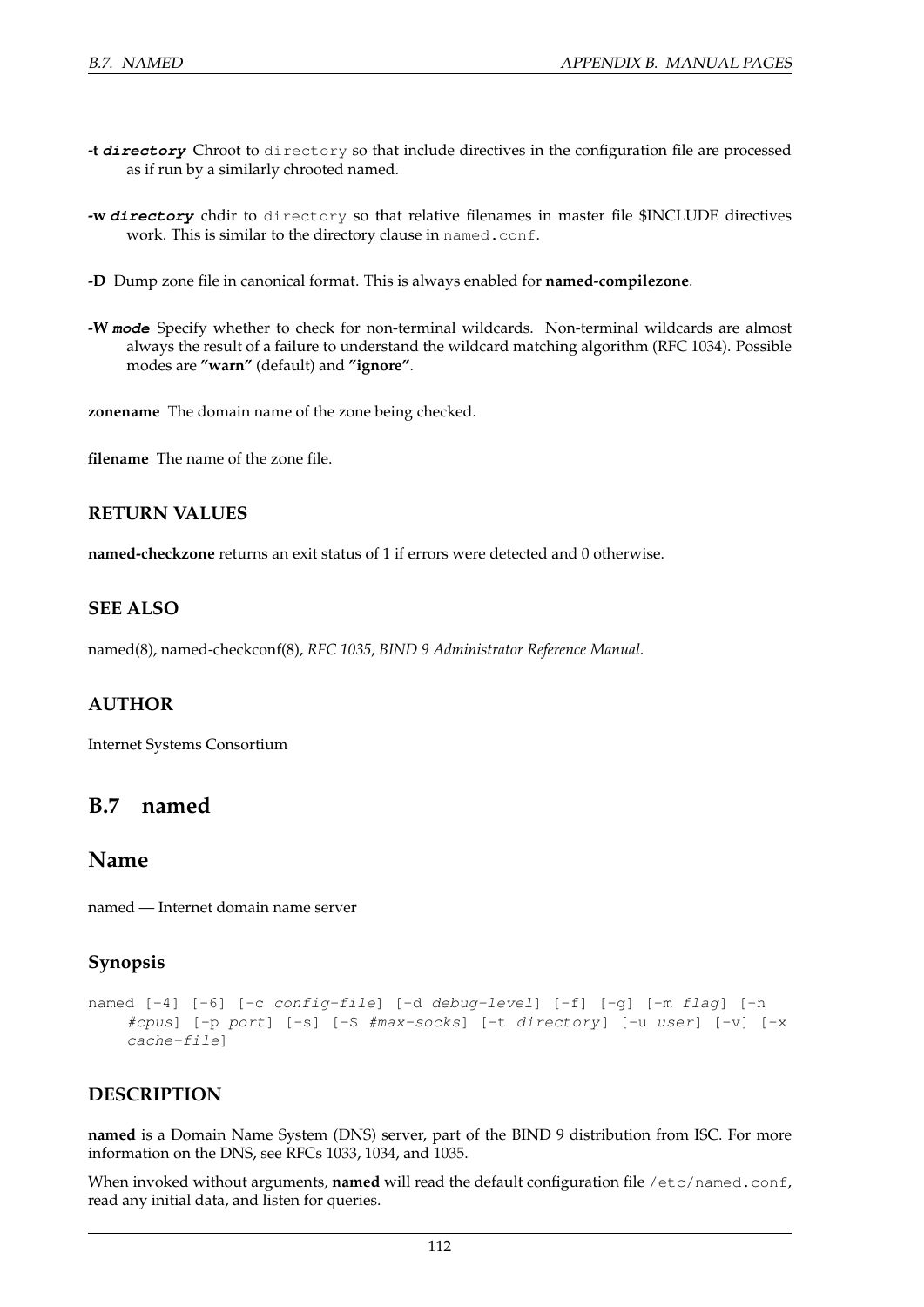### **OPTIONS**

- **-4** Use IPv4 only even if the host machine is capable of IPv6. -4 and -6 are mutually exclusive.
- **-6** Use IPv6 only even if the host machine is capable of IPv4. -4 and -6 are mutually exclusive.
- **-c config-file** Use config-file as the configuration file instead of the default, /etc/named. conf. To ensure that reloading the configuration file continues to work after the server has changed its working directory due to to a possible directory option in the configuration file, config-file should be an absolute pathname.
- **-d debug-level** Set the daemon's debug level to debug-level. Debugging traces from **named** become more verbose as the debug level increases.
- **-f** Run the server in the foreground (i.e. do not daemonize).
- **-g** Run the server in the foreground and force all logging to stderr.
- **-m flag** Turn on memory usage debugging flags. Possible flags are usage, trace, record, size, and  $mctx$ . These correspond to the ISC\_MEM\_DEBUGXXXX flags described in  $\langle$ isc/mem.h>.
- **-n #cpus** Create #cpus worker threads to take advantage of multiple CPUs. If not specified, **named** will try to determine the number of CPUs present and create one thread per CPU. If it is unable to determine the number of CPUs, a single worker thread will be created.
- **-p port** Listen for queries on port port. If not specified, the default is port 53.
- **-s** Write memory usage statistics to stdout on exit.

### **NOTE**



This option is mainly of interest to BIND 9 developers and may be removed or changed in a future release.

**-S #max-socks** Allow **named** to use up to #max-socks sockets.

### WARNING

This option should be unnecessary for the vast majority of users. The use of this option could even be harmful because the specified value may exceed the limitation of the underlying system API. It is therefore set only when the default configuration causes exhaustion of file descriptors and the operational environment is known to support the specified number of sockets. Note also that the actual maximum number is normally a little fewer than the specified value because **named** reserves some file descriptors for its internal use.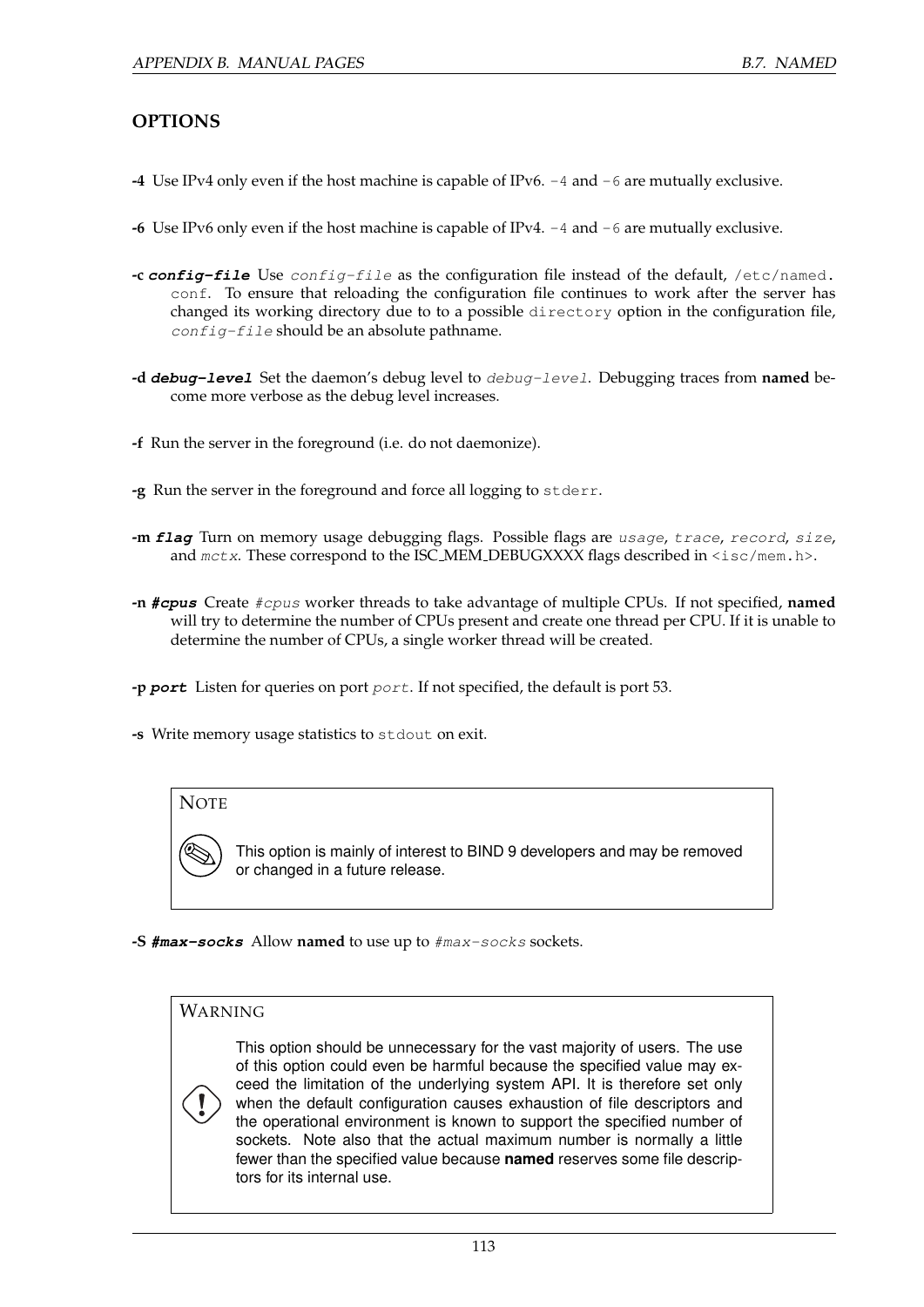**-t directory** Chroot to directory after processing the command line arguments, but before reading the configuration file.

## WARNING

This option should be used in conjunction with the  $-u$  option, as chrooting a process running as root doesn't enhance security on most systems; the way chroot  $(2)$  is defined allows a process with root privileges to escape a chroot jail.

**-u user** Setuid to user after completing privileged operations, such as creating sockets that listen on privileged ports.

**NOTE** 



On Linux, **named** uses the kernel's capability mechanism to drop all root privileges except the ability to bind(2) to a privileged port and set process resource limits. Unfortunately, this means that the -u option only works when **named** is run on kernel 2.2.18 or later, or kernel 2.3.99-pre3 or later, since previous kernels did not allow privileges to be retained after setuid(2).

- **-v** Report the version number and exit.
- **-x cache-file** Load data from cache-file into the cache of the default view.

### WARNING

This option must not be used. It is only of interest to BIND 9 developers and may be removed or changed in a future release.

### **SIGNALS**

In routine operation, signals should not be used to control the nameserver; **rndc** should be used instead.

**SIGHUP** Force a reload of the server.

**SIGINT, SIGTERM** Shut down the server.

The result of sending any other signals to the server is undefined.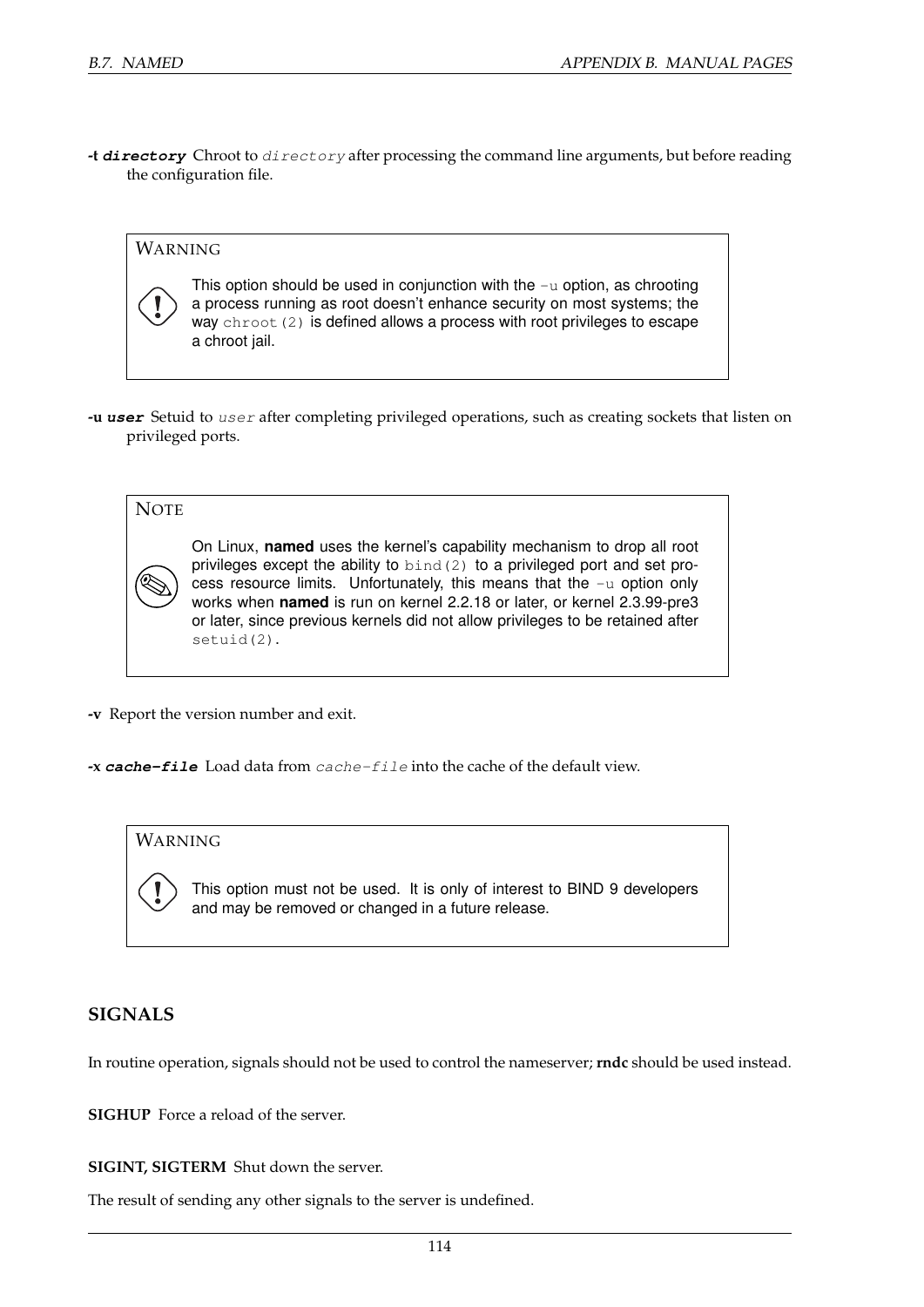## **CONFIGURATION**

The **named** configuration file is too complex to describe in detail here. A complete description is provided in the *BIND 9 Administrator Reference Manual*.

### **FILES**

**/etc/named.conf** The default configuration file.

**/var/run/named.pid** The default process-id file.

### **SEE ALSO**

*RFC 1033*, *RFC 1034*, *RFC 1035*, named-checkconf(8), named-checkzone(8), rndc(8), lwresd(8), named.conf(5), *BIND 9 Administrator Reference Manual*.

## **AUTHOR**

Internet Systems Consortium

# **B.8 rndc**

## **Name**

rndc — name server control utility

## **Synopsis**

```
rndc [-b source-address] [-c config-file] [-k key-file] [-s server] [-p
   port] [-V] [-y key_id] command
```
### **DESCRIPTION**

**rndc** controls the operation of a name server. It supersedes the **ndc** utility that was provided in old BIND releases. If **rndc** is invoked with no command line options or arguments, it prints a short summary of the supported commands and the available options and their arguments.

**rndc** communicates with the name server over a TCP connection, sending commands authenticated with digital signatures. In the current versions of **rndc** and **named**, the only supported authentication algorithm is HMAC-MD5, which uses a shared secret on each end of the connection. This provides TSIG-style authentication for the command request and the name server's response. All commands sent over the channel must be signed by a key id known to the server.

**rndc** reads a configuration file to determine how to contact the name server and decide what algorithm and key it should use.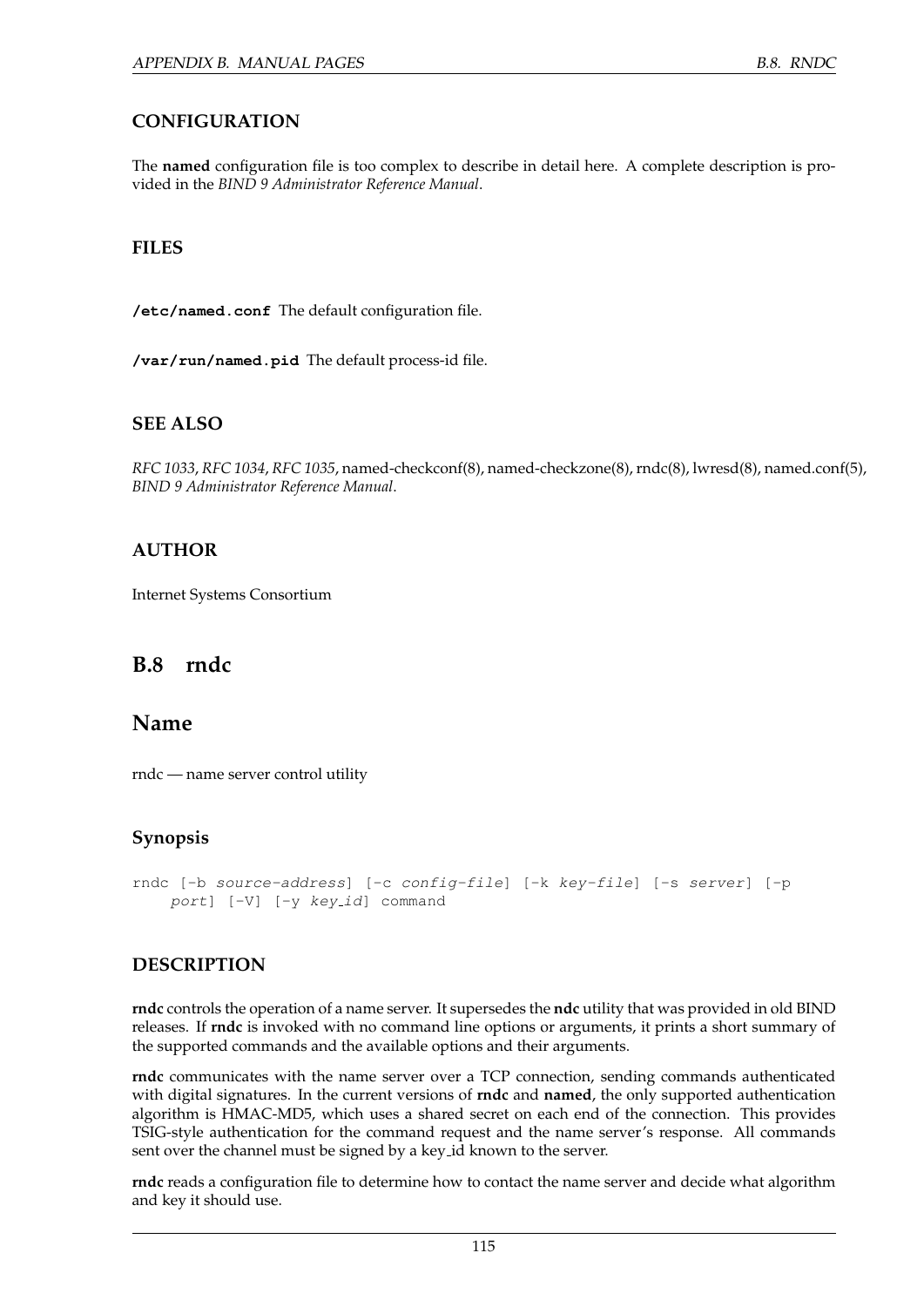### **OPTIONS**

- **-b source-address** Use source-address as the source address for the connection to the server. Multiple instances are permitted to allow setting of both the IPv4 and IPv6 source addresses.
- **-c config-file** Use config-file as the configuration file instead of the default, /etc/rndc.conf.
- **-k key-file** Use key-file as the key file instead of the default, /etc/rndc.key. The key in /etc/ rndc.key will be used to authenticate commands sent to the server if the config-file does not exist.
- **-s server** server is the name or address of the server which matches a server statement in the configuration file for **rndc**. If no server is supplied on the command line, the host named by the default-server clause in the options statement of the **rndc** configuration file will be used.
- **-p port** Send commands to TCP port port instead of BIND 9's default control channel port, 953.
- **-V** Enable verbose logging.
- **-y key id** Use the key key id from the configuration file. key id must be known by named with the same algorithm and secret string in order for control message validation to succeed. If no  $key\_id$ is specified, **rndc** will first look for a key clause in the server statement of the server being used, or if no server statement is present for that host, then the default-key clause of the options statement. Note that the configuration file contains shared secrets which are used to send authenticated control commands to name servers. It should therefore not have general read or write access.

For the complete set of commands supported by **rndc**, see the BIND 9 Administrator Reference Manual or run **rndc** without arguments to see its help message.

### **LIMITATIONS**

**rndc** does not yet support all the commands of the BIND 8 **ndc** utility.

There is currently no way to provide the shared secret for a key id without using the configuration file.

Several error messages could be clearer.

## **SEE ALSO**

rndc.conf(5), rndc-confgen(8), named(8), named.conf(5), ndc(8), *BIND 9 Administrator Reference Manual*.

### **AUTHOR**

Internet Systems Consortium

## **B.9 rndc.conf**

## **Name**

rndc.conf — rndc configuration file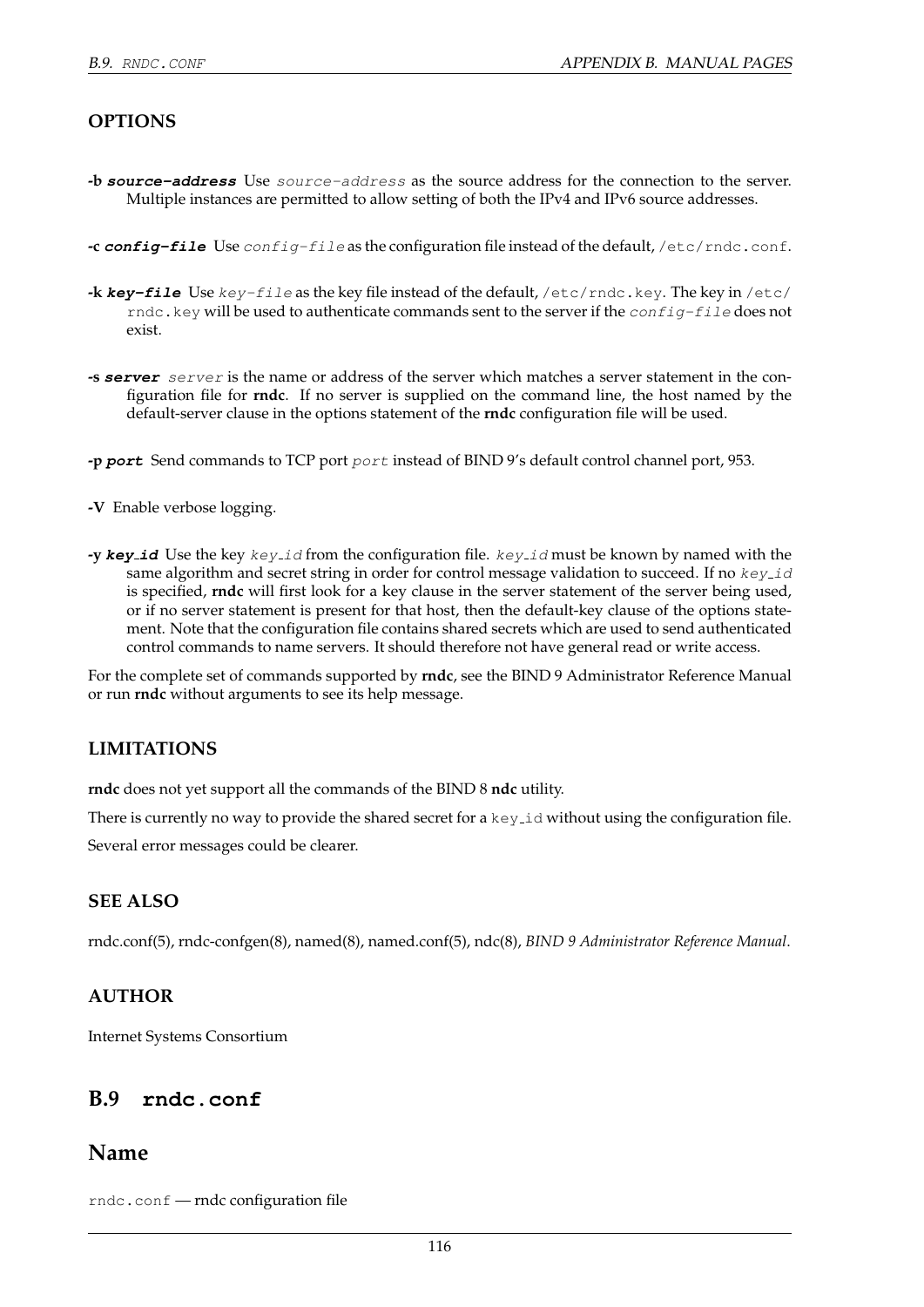## **Synopsis**

rndc.conf

## **DESCRIPTION**

rndc.conf is the configuration file for **rndc**, the BIND 9 name server control utility. This file has a similar structure and syntax to named.conf. Statements are enclosed in braces and terminated with a semi-colon. Clauses in the statements are also semi-colon terminated. The usual comment styles are supported:

C style:  $/**/$ 

C++ style: // to end of line

Unix style: # to end of line

rndc.conf is much simpler than named.conf. The file uses three statements: an options statement, a server statement and a key statement.

The options statement contains five clauses. The default-server clause is followed by the name or address of a name server. This host will be used when no name server is given as an argument to **rndc**. The default-key clause is followed by the name of a key which is identified by a key statement. If no keyid is provided on the rndc command line, and no key clause is found in a matching server statement, this default key will be used to authenticate the server's commands and responses. The default-port clause is followed by the port to connect to on the remote name server. If no port option is provided on the rndc command line, and no port clause is found in a matching server statement, this default port will be used to connect. The default-source-address and default-source-address-v6 clauses which can be used to set the IPv4 and IPv6 source addresses respectively.

After the server keyword, the server statement includes a string which is the hostname or address for a name server. The statement has three possible clauses: key, port and addresses. The key name must match the name of a key statement in the file. The port number specifies the port to connect to. If an addresses clause is supplied these addresses will be used instead of the server name. Each address can take an optional port. If an source-address or source-address-v6 of supplied then these will be used to specify the IPv4 and IPv6 source addresses respectively.

The key statement begins with an identifying string, the name of the key. The statement has two clauses. algorithm identifies the encryption algorithm for **rndc** to use; currently only HMAC-MD5 is supported. This is followed by a secret clause which contains the base-64 encoding of the algorithm's encryption key. The base-64 string is enclosed in double quotes.

There are two common ways to generate the base-64 string for the secret. The BIND 9 program **rndcconfgen** can be used to generate a random key, or the **mmencode** program, also known as **mimencode**, can be used to generate a base-64 string from known input. **mmencode** does not ship with BIND 9 but is available on many systems. See the EXAMPLE section for sample command lines for each.

## **EXAMPLE**

```
options {
 default-server localhost;
 default-key samplekey;
};
server localhost {
 key samplekey;
```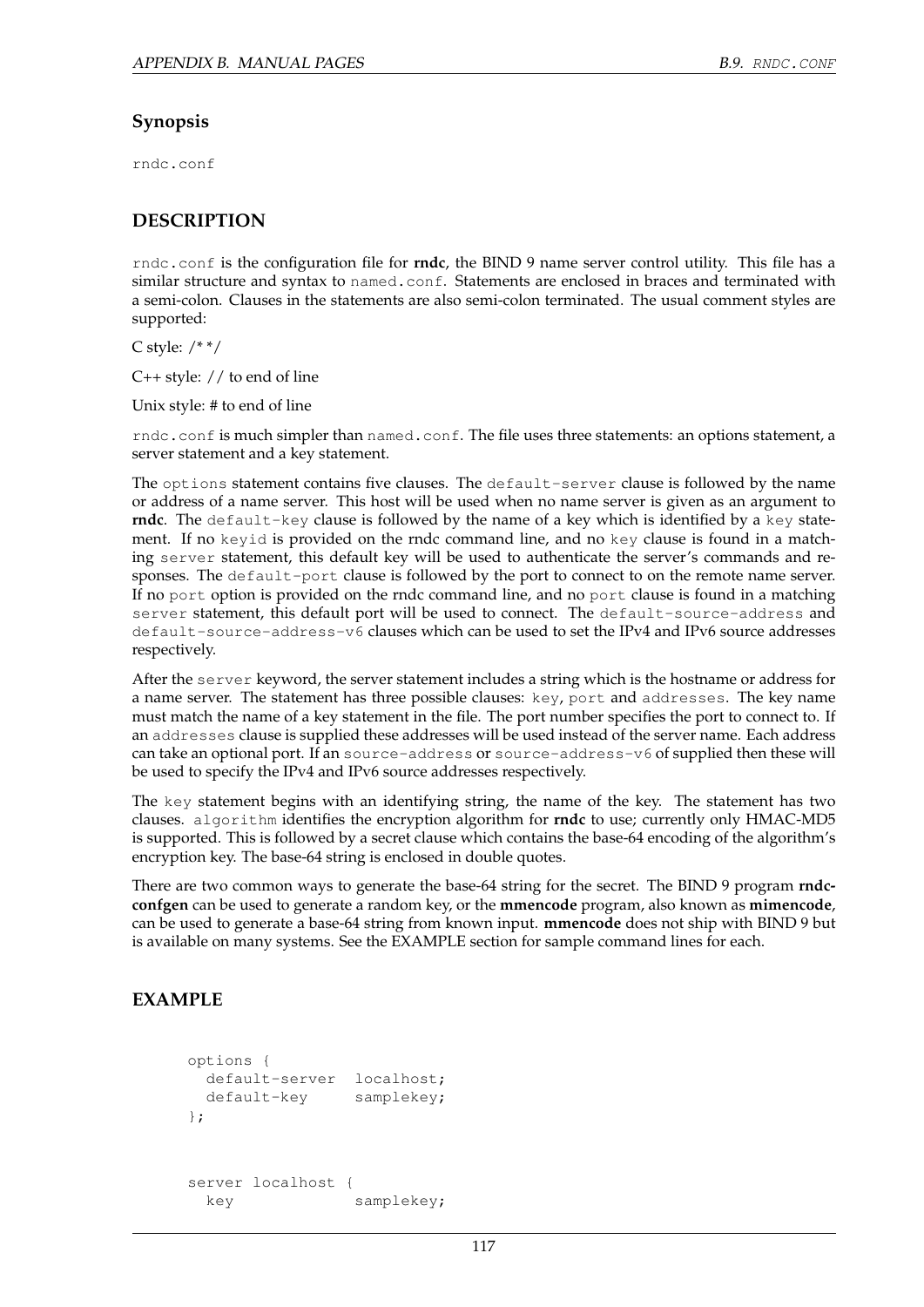```
};
server testserver {
 key testkey;
 addresses { localhost port 5353; };
};
key samplekey {
 algorithm hmac-md5;
 secret "6FMfj43Osz4lyb24OIe2iGEz9lf1llJO+lz";
};
key testkey {
 algorithm hmac-md5;
 secret "R3HI8P6BKw9ZwXwN3VZKuQ == ";
};
```
In the above example, **rndc** will by default use the server at localhost (127.0.0.1) and the key called samplekey. Commands to the localhost server will use the samplekey key, which must also be defined in the server's configuration file with the same name and secret. The key statement indicates that samplekey uses the HMAC-MD5 algorithm and its secret clause contains the base-64 encoding of the HMAC-MD5 secret enclosed in double quotes.

If **rndc -s testserver** is used then **rndc** will connect to server on localhost port 5353 using the key testkey.

To generate a random secret with **rndc-confgen**:

#### **rndc-confgen**

A complete rndc.conf file, including the randomly generated key, will be written to the standard output. Commented-out key and controls statements for named.conf are also printed.

To generate a base-64 secret with **mmencode**:

```
echo "known plaintext for a secret" | mmencode
```
### **NAME SERVER CONFIGURATION**

The name server must be configured to accept rndc connections and to recognize the key specified in the rndc.conf file, using the controls statement in named.conf. See the sections on the controls statement in the BIND 9 Administrator Reference Manual for details.

### **SEE ALSO**

rndc(8), rndc-confgen(8), mmencode(1), *BIND 9 Administrator Reference Manual*.

### **AUTHOR**

Internet Systems Consortium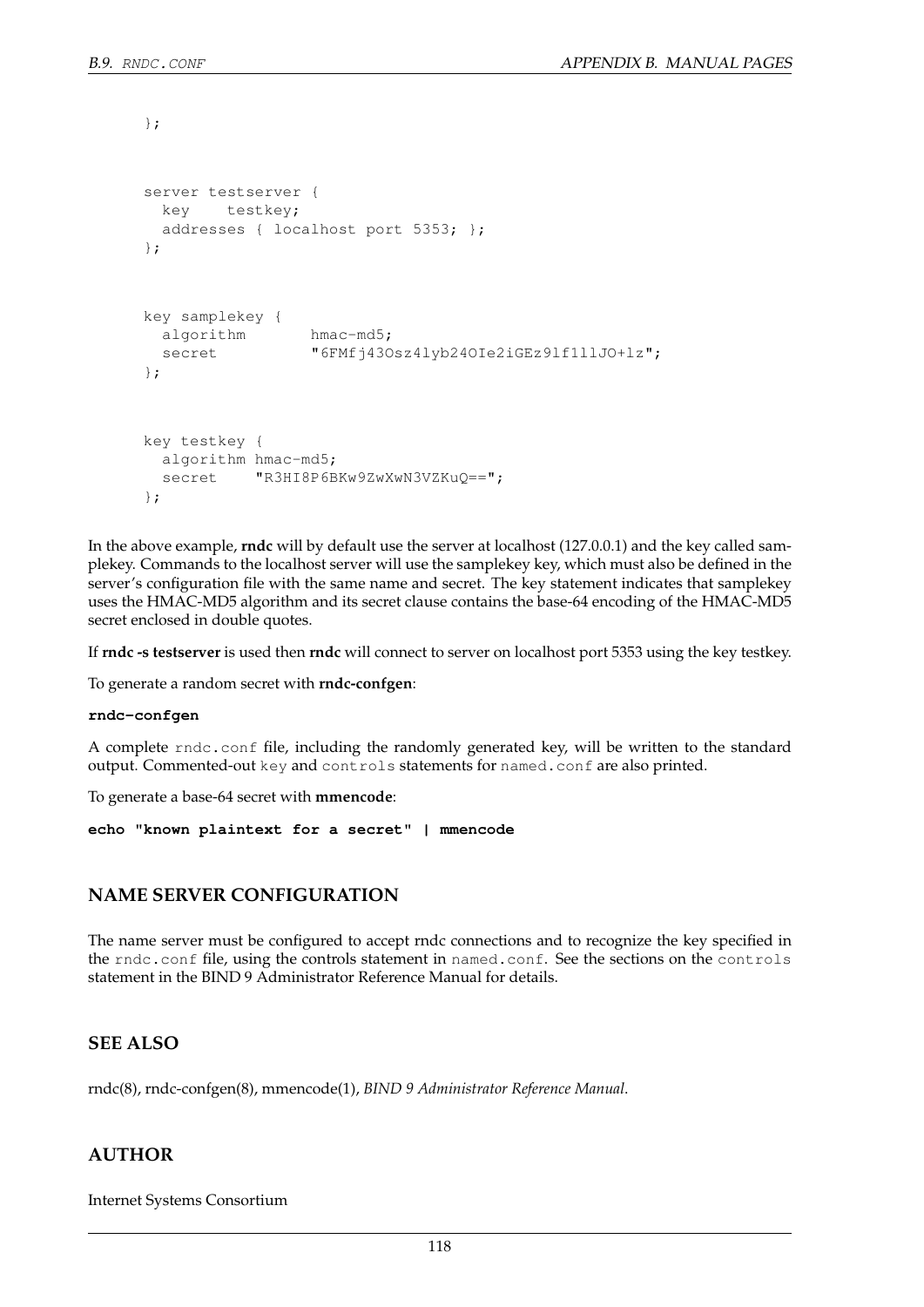# **B.10 rndc-confgen**

## **Name**

rndc-confgen — rndc key generation tool

## **Synopsis**

```
rndc-confgen [-a] [-b keysize] [-c keyfile] [-h] [-k keyname] [-p port] [-r
    randomfile] [-s address] [-t chrootdir] [-u user]
```
## **DESCRIPTION**

**rndc-confgen** generates configuration files for **rndc**. It can be used as a convenient alternative to writing the rndc.conf file and the corresponding **controls** and **key** statements in named.conf by hand. Alternatively, it can be run with the **-a** option to set up a rndc.key file and avoid the need for a rndc. conf file and a **controls** statement altogether.

## **OPTIONS**

**-a** Do automatic **rndc** configuration. This creates a file rndc.key in /etc (or whatever sysconfdir was specified as when BIND was built) that is read by both **rndc** and **named** on startup. The rndc. key file defines a default command channel and authentication key allowing **rndc** to communicate with **named** on the local host with no further configuration.

Running **rndc-confgen -a** allows BIND 9 and **rndc** to be used as drop-in replacements for BIND 8 and ndc, with no changes to the existing BIND 8 named.conf file.

If a more elaborate configuration than that generated by **rndc-confgen -a** is required, for example if rndc is to be used remotely, you should run **rndc-confgen** without the **-a** option and set up a rndc.conf and named.conf as directed.

- **-b keysize** Specifies the size of the authentication key in bits. Must be between 1 and 512 bits; the default is 128.
- **-c keyfile** Used with the **-a** option to specify an alternate location for rndc.key.
- **-h** Prints a short summary of the options and arguments to **rndc-confgen**.
- **-k keyname** Specifies the key name of the rndc authentication key. This must be a valid domain name. The default is rndc-key.
- **-p port** Specifies the command channel port where **named** listens for connections from **rndc**. The default is 953.
- **-r randomfile** Specifies a source of random data for generating the authorization. If the operating system does not provide a /dev/random or equivalent device, the default source of randomness is keyboard input. randomdev specifies the name of a character device or file containing random data to be used instead of the default. The special value keyboard indicates that keyboard input should be used.